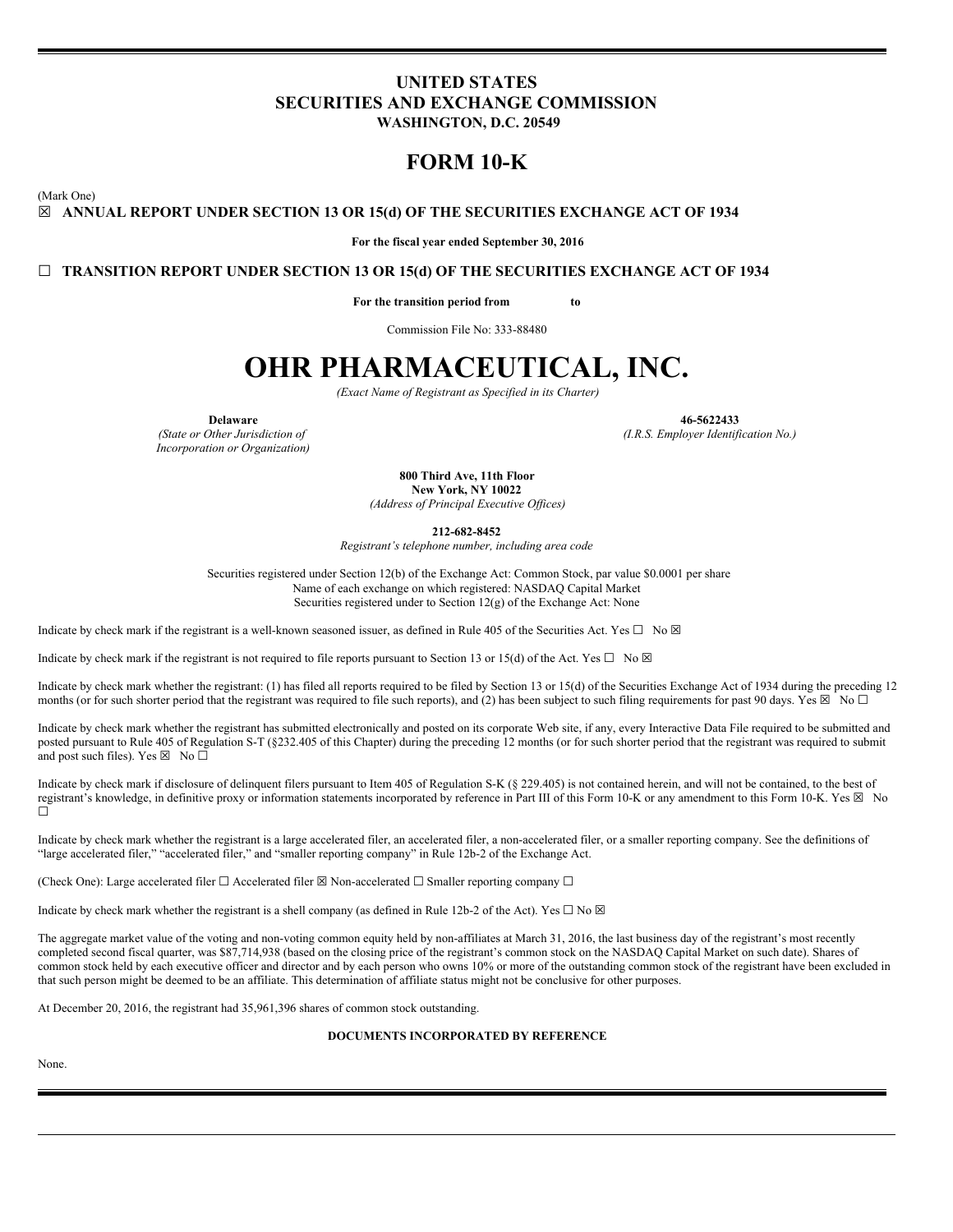|                                                                                                                               | Page |
|-------------------------------------------------------------------------------------------------------------------------------|------|
| <b>PARTI</b>                                                                                                                  | -1   |
| <b>ITEM 1 BUSINESS</b>                                                                                                        | 1    |
| <b>ITEM 1A. RISK FACTORS</b>                                                                                                  | 15   |
| <b>ITEM 2 PROPERTIES</b>                                                                                                      | 43   |
| <b>ITEM 3 LEGAL PROCEEDINGS</b>                                                                                               | 43   |
| <b>ITEM 4 MINE SAFETY DISCLOSURES</b>                                                                                         | 43   |
| <b>PART II</b>                                                                                                                | 44   |
| ITEM 5 MARKET FOR REGISTRANT'S COMMON EQUITY, RELATED STOCKHOLDER MATTERS AND ISSUER PURCHASES OF EQUITY<br><b>SECURITIES</b> | 44   |
| <b>ITEM 6 SELECTED FINANCIAL DATA</b>                                                                                         | 46   |
| ITEM 7 MANAGEMENT'S DISCUSSION AND ANALYSIS OF FINANCIAL CONDITION AND RESULTS OF OPERATIONS                                  | 47   |
| <b>ITEM 7A QUANTITATIVE AND QUALITATIVE DISCLOSURES ABOUT MARKET RISK</b>                                                     | 50   |
| <b>ITEM 8 FINANCIAL STATEMENTS AND SUPPLEMENTARY DATA</b>                                                                     | 50   |
| <b>PART III</b>                                                                                                               | 69   |
| ITEM 9 CHANGES IN AND DISAGREEMENTS WITH ACCOUNTANTS ON ACCOUNTING AND FINANCIAL DISCLOSURE                                   | 69   |
| <b>ITEM 9A CONTROLS AND PROCEDURES</b>                                                                                        | 69   |
| <b>ITEM 9B OTHER INFORMATION</b>                                                                                              | 70   |
| <b>ITEM 10 DIRECTORS, EXECUTIVE OFFICERS AND CORPORATE GOVERNANCE</b>                                                         | 70   |
| <b>ITEM 11 EXECUTIVE COMPENSATION</b>                                                                                         | 74   |
| ITEM 12 SECURITY OWNERSHIP OF CERTAIN BENEFICIAL OWNERS AND MANAGEMENT AND RELATED STOCKHOLDER MATTERS                        | 100  |
| ITEM 13 CERTAIN RELATIONSHIPS, RELATED TRANSACTIONS, AND DIRECTOR INDEPENDENCE                                                | 103  |
| <b>ITEM 14 PRINCIPAL ACCOUNTANT FEES AND SERVICES</b>                                                                         | 106  |
| <b>PART IV</b>                                                                                                                | 107  |
| <b>ITEM 15 EXHIBITS, FINANCIAL STATEMENT SCHEDULES</b>                                                                        | 107  |
|                                                                                                                               |      |

# -i-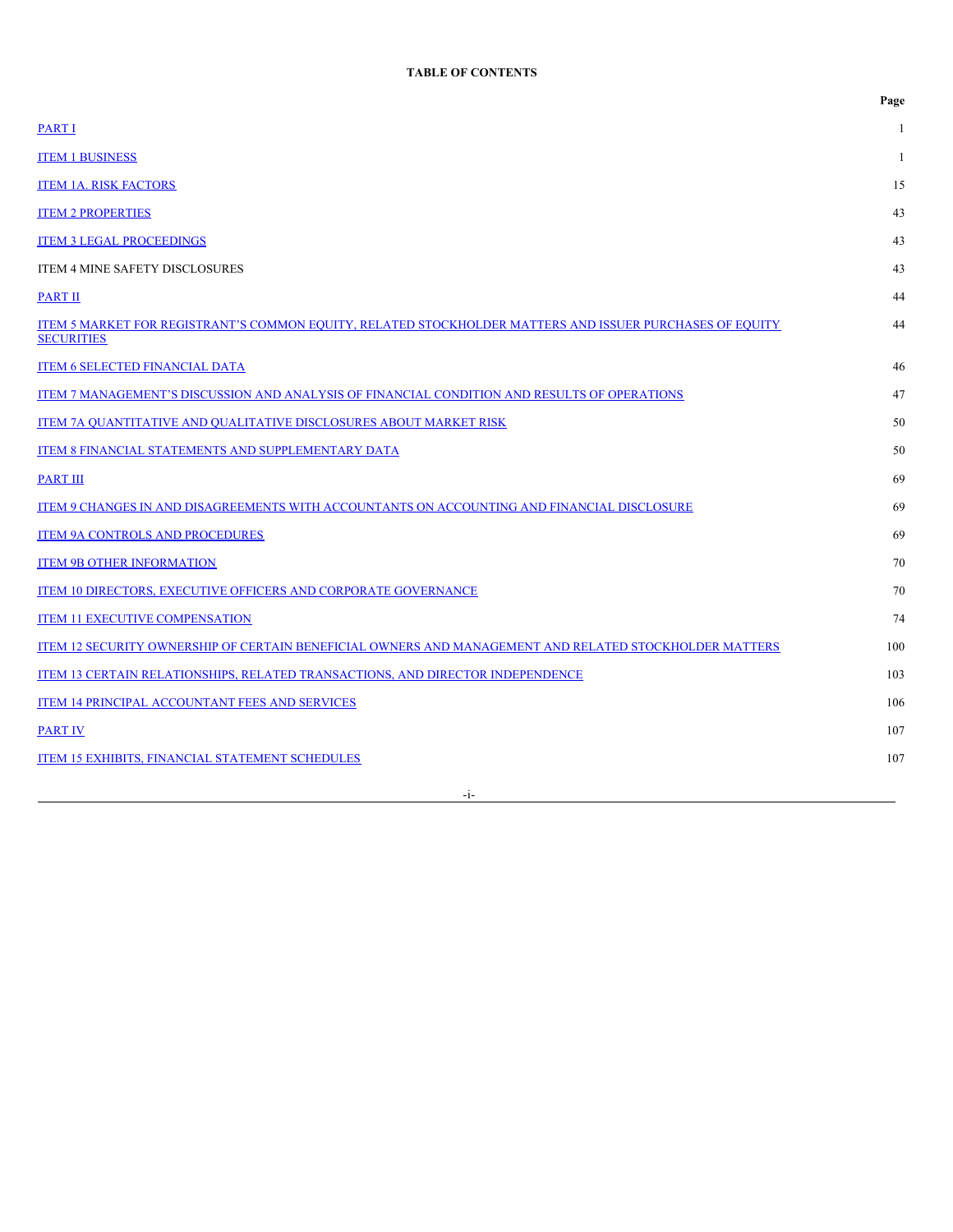#### <span id="page-2-0"></span>**Part I**

Our discussion and analysis of the business and subsequent discussion of financial conditions may contain forward-looking statements within the meaning of Section 27A of the Securities Act of 1933, as amended, and Section 21E of the Securities Exchange Act of 1934, as amended. Statements that are not historical in nature, including statements about beliefs and expectations, are forward-looking statements. Words such as "may," "will," "should," "estimates," "predicts," "believes," "anticipates," "plans," "expects," "intends" and similar expressions are intended to identify these forward-looking statements, but are not the exclusive means of identifying such statements. Such statements are based on currently available operating, financial and competitive information and are subject to various risks and uncertainties as described in greater detail in our "Risk Factors" on page 15 of this Annual Report. You are cautioned that these forward-looking statements reflect management's estimates only as of the date hereof, and we assume no obligation to update these statements, even if new information becomes available or other events occur in the future, except as required by law. Actual future results, events and trends may differ materially from those expressed in or implied by such statements depending on a variety of factors, including, but not limited to those set forth in our filings with the Securities and Exchange Commission ("SEC"). Specifically, and not in limitation of these factors, we may alter our plans, strategies, *objectives or business.*

#### <span id="page-2-1"></span>ITEM 1 BUSINESS

#### **GENERAL AND HISTORICAL**

#### **Summary**

Ohr Pharmaceutical, Inc. ("we," "us," "our," "Ohr," or the "Company") is a pharmaceutical company focused on the development of novel therapeutics and delivery technologies for the treatment of ocular disease. Our development pipeline consists of several programs and indications at various stages of development. Our lead clinical asset, topical Squalamine (also known as squalamine lactate ophthalmic solution, 0.2%, or OHR-102), is a novel therapeutic product which could provide a noninvasive therapy to improve vision outcomes beyond that achieved with current standard of care, without requiring multiple injections per office visit. We are conducting a Phase 3 registration program evaluating Squalamine in combination with Lucentis® injections for the treatment of wet-AMD. This clinical program is proceeding based on the data from a Phase 2 clinical trial in wet-AMD which demonstrated a positive and clinically meaningful treatment effect of Squalamine combination therapy in classic containing choroidal neovascularization (classic CNV) as well as those with occult neovascularization (occult CNV) less than  $10mm^2$ .

Our preclinical stage pipeline is focused on the development of sustained release therapeutics utilizing the platform technology we acquired in May 2014. There are several active programs evaluating molecules and approaches for the treatment of glaucoma, steroid induced glaucoma, ocular allergy, and retinal disease. These programs have been identified by Ohr as large markets with unmet medical needs or where sustained release therapeutics can greatly improve upon the way ocular disease is currently being treated, including increasing compliance rates and reducing treatment burden.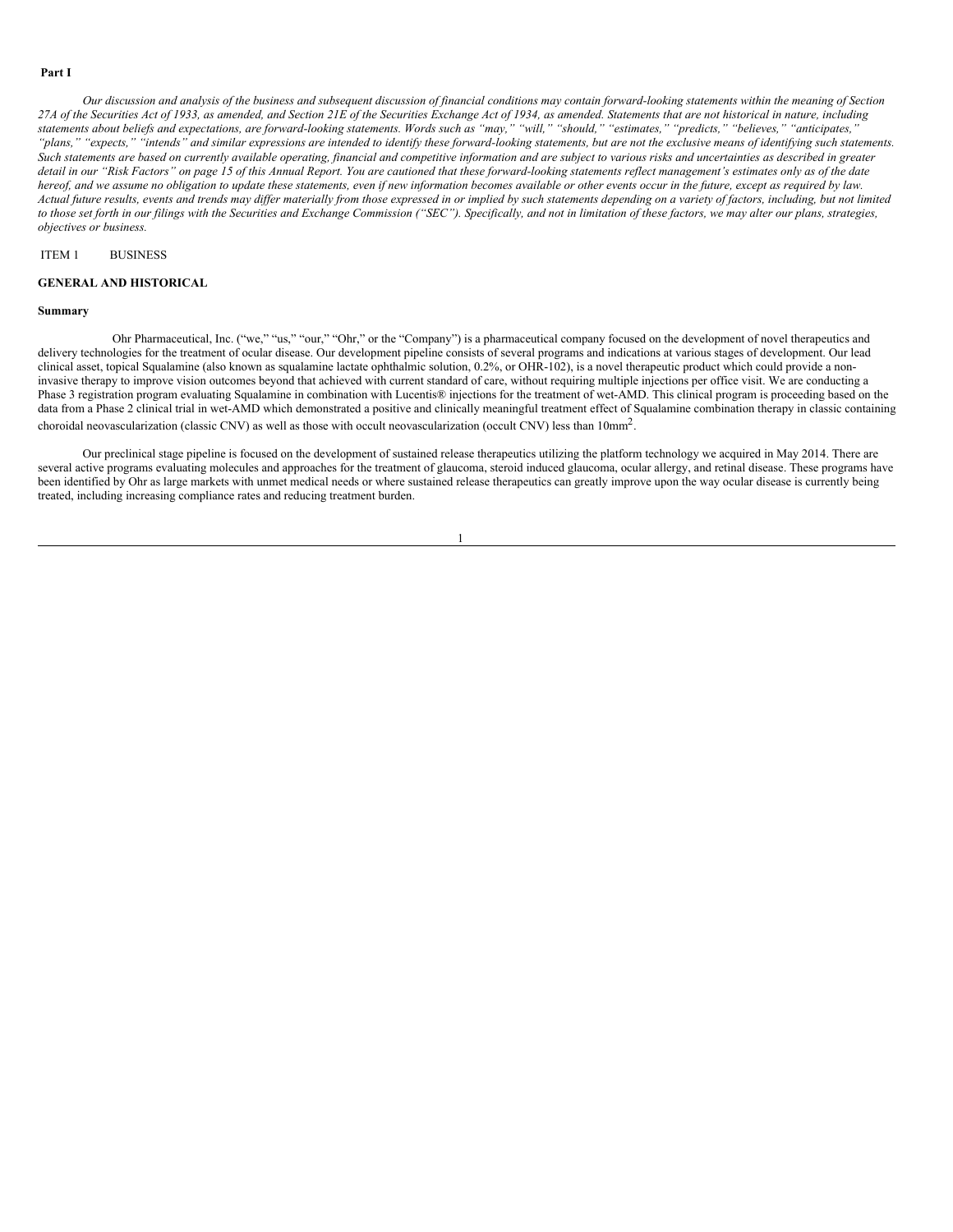#### **Corporate and Historical Information**

We are a Delaware corporation that was organized on August 4, 2009, as successor to BBM Holdings, Inc. (formerly Prime Resource, Inc., which was organized March 29, 2002 as a Utah corporation) pursuant to a reincorporation merger. On August 4, 2009, we reincorporated in Delaware as Ohr Pharmaceutical, Inc.

On May 30, 2014, we completed the ophthalmology assets acquisition (the "SKS Acquisition") of the privately held SKS Ocular LLC and its affiliate, SKS Ocular 1 LLC ("SKS"). Under the terms of the acquisition agreement, in exchange for substantially all the assets of SKS, Ohr made an upfront payment of \$3.5 million in cash and issued 1,194,862 shares of Ohr common stock to SKS. In addition, SKS is eligible to receive up to an aggregate of 1,493,577 additional shares of Ohr common stock in three contingent milestone payments, each milestone resulting in the issuance of 497,859 shares of Ohr common stock. Milestone 1 required Ohr to demonstrate a consistent longterm release of a therapeutic agent above threshold therapeutic levels in the targeted ocular tissues of an animal model. Ohr met this milestone in December 2015. Milestone 2 required the completion of a pharmacodynamic study in an animal model showing clinically relevant efficacy from a drug substance released from SKS microparticles within 24 months of the date of the closing of the SKS Acquisition. Ohr achieved the study results in May 2016, and the Board reviewed and approved Milestone 2 in July 2016. Milestone 3 requires, among other things, the approval of an Investigational New Drug Application ("IND") within three years of the date of the closing of the SKS Acquisition. We do not expect such Milestone 3 to be achieved within the timeline provided for in the agreement.

The SKS transaction provided Ohr with a proprietary, patent protected, sustained release technology platform under development as well as a pipeline of pre-clinical sustained release drug product candidates that address ocular indications including glaucoma, ocular allergy, retinal disease and other ophthalmic indications. As part of the SKS Acquisition, Ohr retained the SKS employees and continued the SKS operations at the SKS research laboratory facility in San Diego, CA.

Simultaneous with the SKS Acquisition, Ohr completed a holding company reorganization in which Ohr merged with a wholly-owned subsidiary and a new parent corporation succeeded Ohr as a public holding company under the same name. The business operations of Ohr did not change as a result of the reorganization. The new holding company retained the name "Ohr Pharmaceutical, Inc." Outstanding shares of the capital stock of the former Ohr Pharmaceutical, Inc. were automatically converted, on a share for share basis, into identical shares of common stock of the new holding company.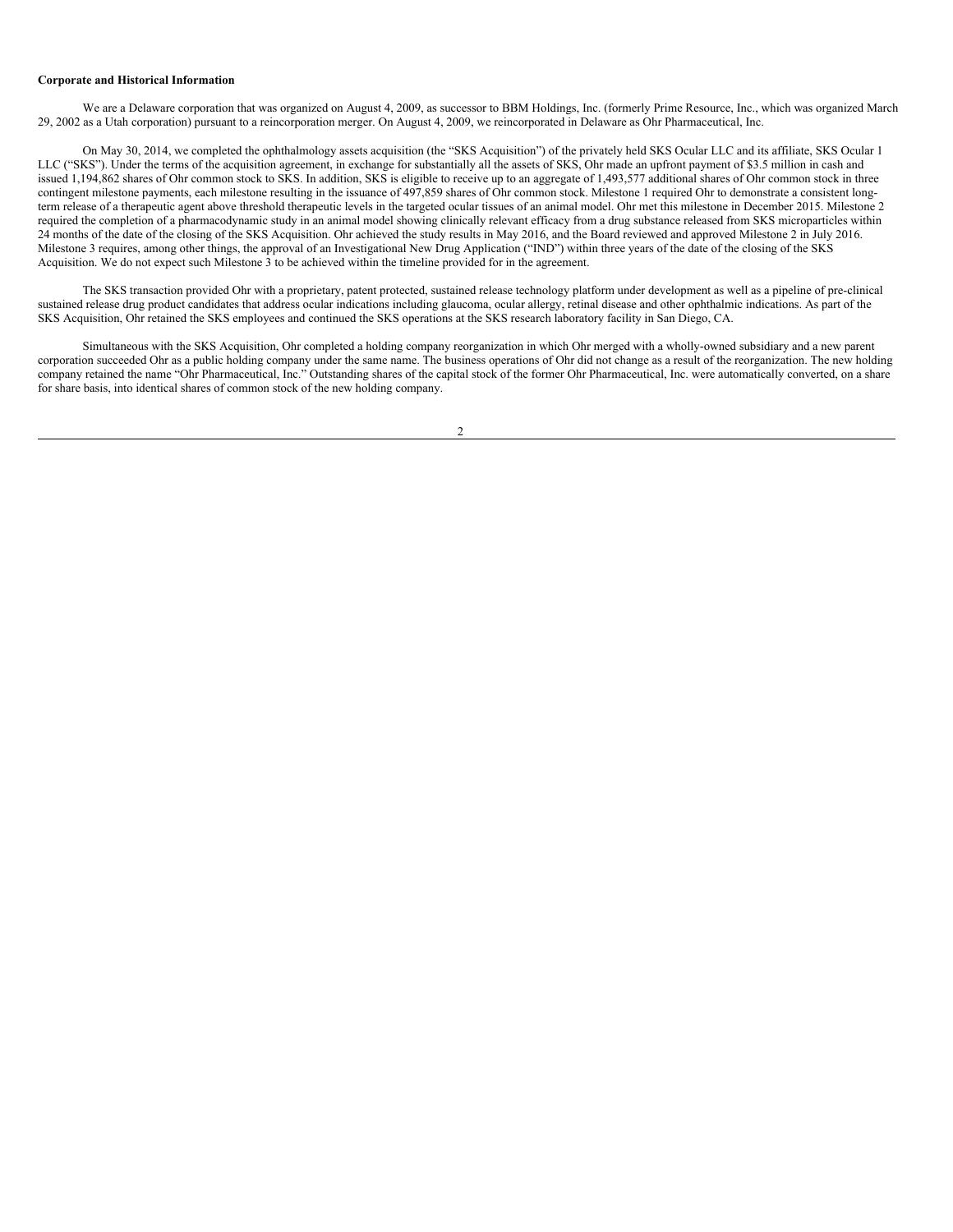#### **PRODUCT PIPELINE**

#### (a) SQUALAMINE LACTATE OPHTHALMIC SOLUTION 0.2%

#### Squalamine Lactate Ophthalmic Solution 0.2% ("Squalamine", also known as OHR-102)

Squalamine lactate is a small molecule anti-angiogenic drug with a novel intracellular mechanism of action. The drug acts against the development of aberrant neovascularization by inhibiting multiple protein growth factors of angiogenesis, including vascular endothelial growth factor ("VEGF"), platelet-derived growth factor ("PDGF") and basic fibroblast growth factor ("bFGF"). Scientific evidence has shown PDGF to be an additional target for the treatment of wet-AMD and bFGF levels have been shown to be elevated in retinal vein occlusion and wet-AMD patients.

Ohr formulated squalamine lactate as a topical solution for ophthalmic indications and optimized the formulation for enhanced uptake into the back of the eye, and to potentially provide increased comfort in an elderly patient population. The Company is advancing its clinical wet-AMD program with this topical formulation. Unlike other combination therapy approaches being evaluated in clinical studies, Squalamine does not require direct injection into the eye.

We believe that Squalamine used in combination with an anti-VEGF agent may provide several potential advantages over other combination therapy approaches currently being investigated in clinical studies including:

- Daily topical therapy compared to additional monthly intravitreal injections.
- Potential use in combination with as-needed (PRN) anti-VEGF injections or treat-and-extend regimens as well as a monthly/bi-monthly anti-VEGF injection regimens.
- Adaptable for use in combination with future longer acting anti-VEGF agents.
- Inhibition of multiple growth factor pathways of angiogenesis.
- Cost efficiency of manufacturing a small molecule when compared to large molecule proteins and antibodies.

The Company has conducted a preclinical program which consisted of pharmacology, pharmacokinetic, and toxicology studies which support the ongoing clinical development of Squalamine.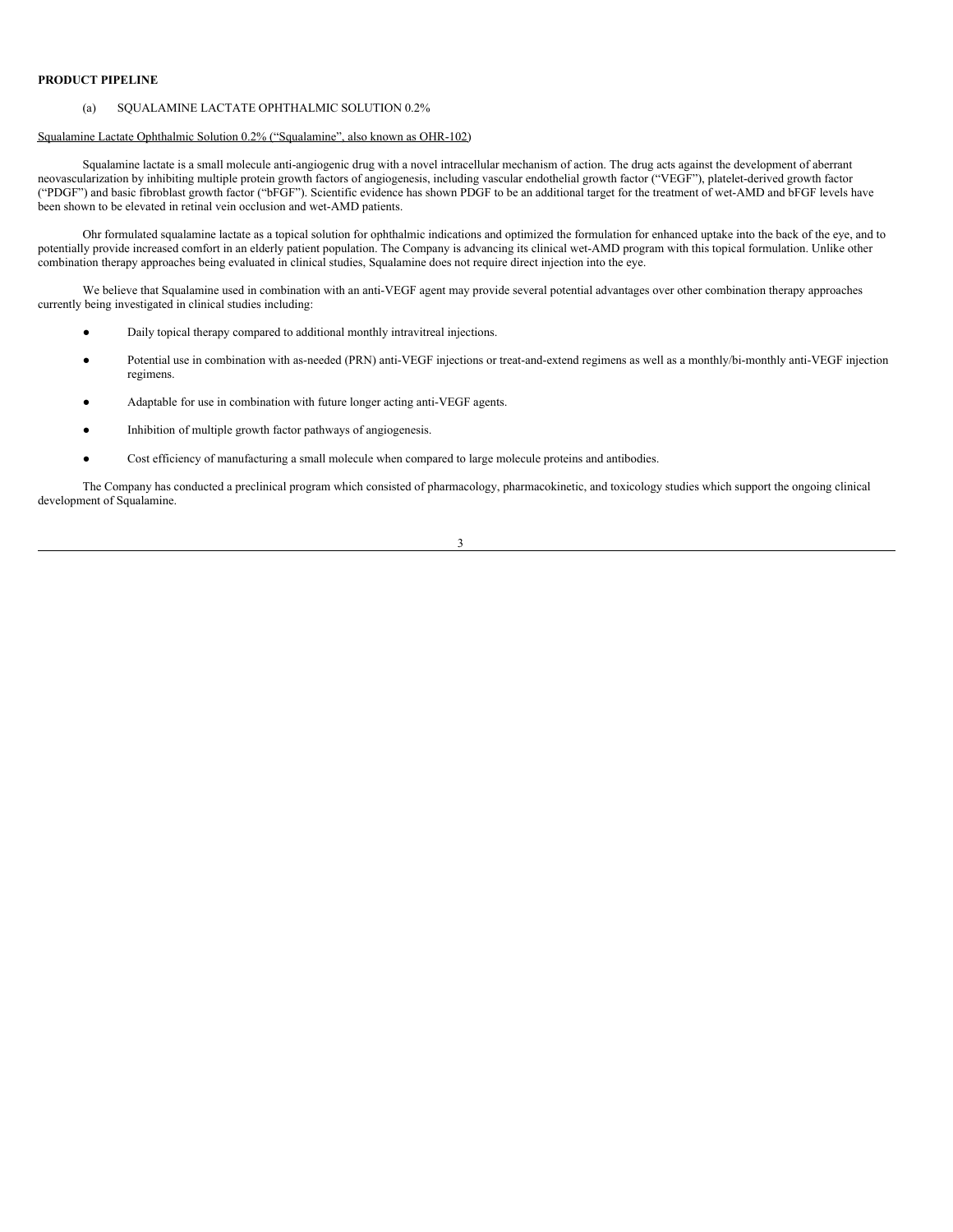#### Completed Phase 2 Trial in wet-AMD: the IMPACT Study (formerly OHR-002)

We commenced a clinical study, Study OHR-002 (or IMPACT Study), which began enrolling patients in late 2012. The IMPACT Study was a multi-center, randomized, double masked, placebo controlled Phase 2 study to evaluate the efficacy and safety of Squalamine combination therapy for the treatment of wet-AMD. The study enrolled treatment naïve wet-AMD patients at more than 20 clinical sites in the U.S. who were randomly assigned to treatment with Squalamine lactate ophthalmic solution 0.2% ("Squalamine"), or placebo eye drops for a nine month period, along with Lucentis® injections, as necessary, following an initial baseline Lucentis® injection. Full enrollment was completed in April 2014. In March 2015, we completed the IMPACT Study and announced topline results. The final data from the IMPACT Study was presented at multiple scientific conferences and forums in 2015 and 2016. In a prespecified analysis, data from the IMPACT study demonstrated that, in the intent-to-treat (ITT-LOCF) population with lesions containing classic choroidal neovascularization ("classic CNV") (Squalamine combination treatment n=38, Lucentis® monotherapy n=32), 42% of the patients receiving Squalamine achieved a  $\geq 3$  line gain at nine months, as compared to 28% in the Lucentis® monotherapy group. In patients with classic CNV (ITT-LOCF), mean gains in visual acuity were +10.5 letters for the Squalamine combination arm and +5.4 letters with Lucentis® monotherapy, a clinically meaningful benefit of +5.1 letters. The positive effect on visual acuity in classic CNV was seen early in the course of treatment and continued to increase through the end of the study. Less of a visual acuity benefit was seen in the overall population (all lesion types). The mean number of injections between the treatment arms, the primary endpoint of the study, was not meaningfully different.

Further analyses were conducted to determine the patient population most likely to benefit from combination treatment. Patients with lesions containing classic CNV are a heterogeneous population and, within the enrollment criteria of our study, could have encompassed small classic lesions with no occult component as well as lesions up to 12 disc areas  $(\sim 30$ mm<sup>2</sup>) in size made up almost entirely of occult CNV. These diverse lesions would both fall under the same category of "classic containing lesion" even though they would be expected to respond differently to treatment. Correlation analyses determined that the occult CNV size at baseline, regardless of whether there was a classic CNV component present, directly correlated with improved visual acuity outcomes in the Squalamine combination group (p=<0.0001), which was not seen in the Lucentis® monotherapy group. This suggests that the occult CNV size was a more important predictor of success for combination therapy than the presence of classic CNV, and a cutoff less than 10mm<sup>2</sup> of occult size at baseline was determined to be the optimal size to include in future clinical studies. In those patients with occult CNV less than 10mm<sup>2</sup> in area (n=94 of 128 completing the phase 2 study), 40% of those treated with Squalamine combination therapy achieved a gain of 3 or more lines of vision, compared with 26% of patients in the Lucentis® monotherapy arm, a 54% additional benefit. In addition, mean gains in visual acuity compared to baseline were +11.0 letters for the Squalamine combination arm and +5.7 letters with Lucentis® monotherapy, a clinically meaningful benefit of +5.3 letters (exploratory p-value, p=.033). Subjects with occult CNV <10mm<sup>2</sup> achieved a final mean visual acuity outcome of 71.7 letters with Squalamine combination therapy compared to 67.4 letters with Lucentis® monotherapy. The final mean visual acuity outcomes in the combination therapy group translates to approximately 20/40 vision (snellen equivalent), an important level of visual function. Importantly, this group of patients represents a larger proportion of the subjects enrolled in the IMPACT study than the classic containing group. We are enrolling this optimized patient population in our Phase 3 clinical program.

#### Regulatory (FDA) Status of Squalamine Program in Wet-AMD

In March 2016, the Company reached an agreement on a Special Protocol Assessment (SPA) with the United States Food and Drug Administration (US FDA) on the design of the Phase 3 trial. The FDA awarded Fast Track Designation to the Squalamine eye drop program for the potential treatment of wet-AMD in 2012.

 $\overline{A}$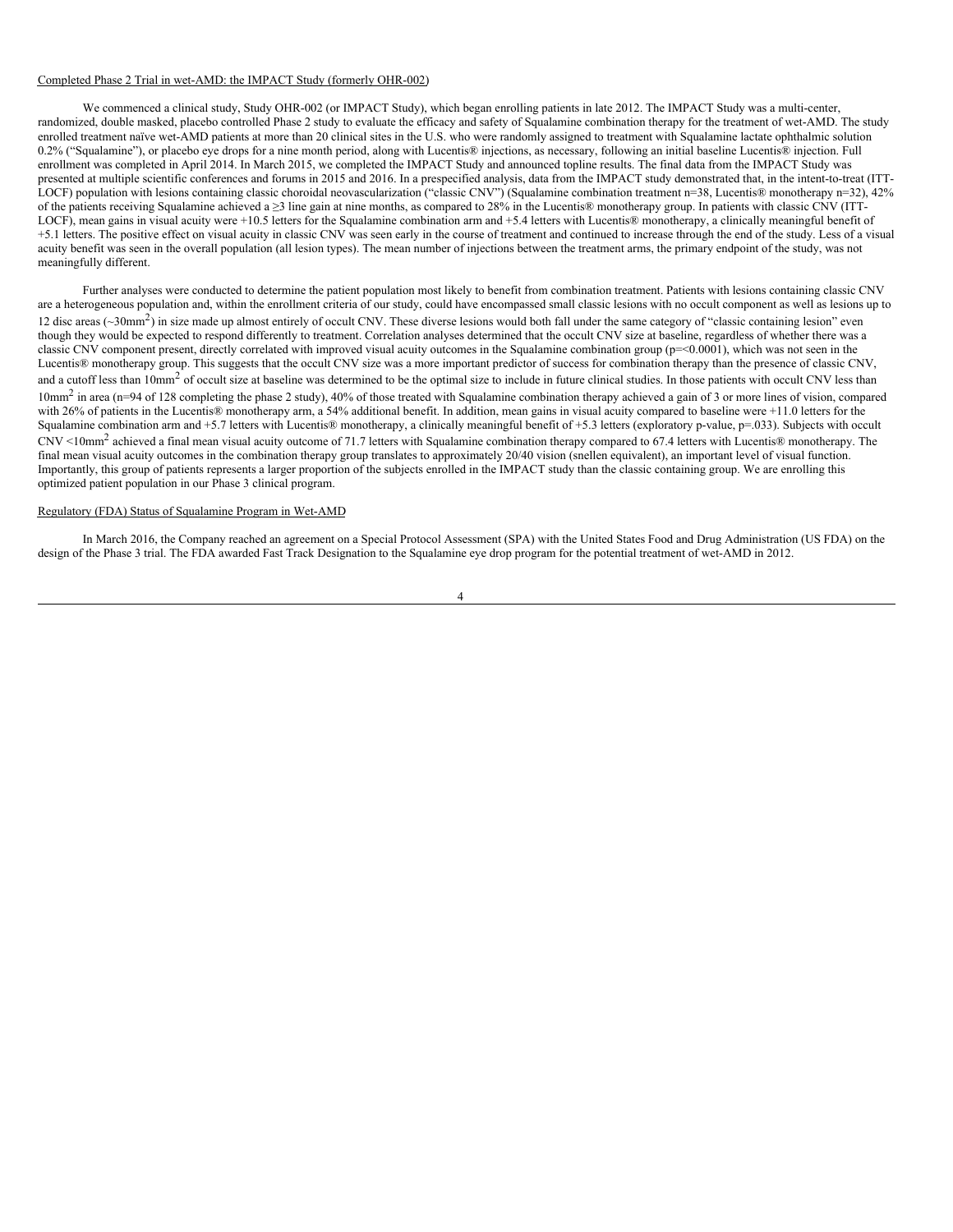#### Phase 3 Trials in Wet-AMD

The Phase 3 program is being conducted to evaluate the efficacy and safety of Squalamine given in combination with Lucentis® for treatment naive patients with wet-AMD. The comprehensive clinical program is comprised of double-masked, placebo-controlled, multicenter, international studies of Squalamine administered twice a day in patients with newly diagnosed wet AMD, in combination with Lucentis® injections. The primary endpoint will be a measurement of visual acuity gains at nine months, with patients followed to two years for safety. We are enrolling a patient population that we believe is the most likely to benefit from Squalamine combination therapy based on our full analysis of the IMPACT study. During the first year of the study, patients will be randomized 1:1 to receive monthly Lucentis® plus Squalamine twice a day or Lucentis® plus placebo eye drops twice a day. During the second year they will continue to use Squalamine or placebo eye drops twice a day and receive Lucentis® PRN (as needed) as determined by monthly monitoring visits. The Company began enrolling patients in the first phase III study in April 2016.

#### OHR–1501 Study

OHR-1501 is an ongoing exploratory, double-masked, randomized, placebo-controlled study designed to assess safety and efficacy of treatment with squalamine lactate ophthalmic solution in combination with monthly anti-VEGF (both Lucentis® and Eylea®) injections in patients with neovascular AMD. Approximately 40 subjects will participate for a six-month duration. Safety, functional, and anatomical parameters will be evaluated including retinal imaging modalities and functional visual acuity (BCVA). The primary endpoints of the study are the outcome measures at Week 12.

## Completed Trial in Proliferative Diabetic Retinopathy ("PDR") - Study 003

Study 003 was an open-label monotherapy investigator sponsored trial ("IST") evaluating Squalamine in five patients with PDR. Patients enrolled in the study received Squalamine for a six month treatment period and were then followed for an additional two months. The endpoints included regression of neovascularization, anatomical measurements, visual acuity, and safety parameters. The principal investigator of Study 003 presented a case report from the first patient to complete the protocol in February 2014. In this case report, the oral presentation discussed the case of a treatment naïve patient diagnosed with PDR. The data demonstrated that topical application of Squalamine in a monotherapy regimen, twice daily and then four times daily, was associated with regression of retinal neovascularization within two months. The retinal neovascularization remained regressed throughout the six months of four times daily Squalamine therapy. One month after cessation of treatment, the abnormal blood vessels returned in this patient's retina in the absence of Squalamine treatment, and continued to grow through the second month, the latest time point measured. Final data may be disseminated by the investigator, at his discretion, in a scientific publication.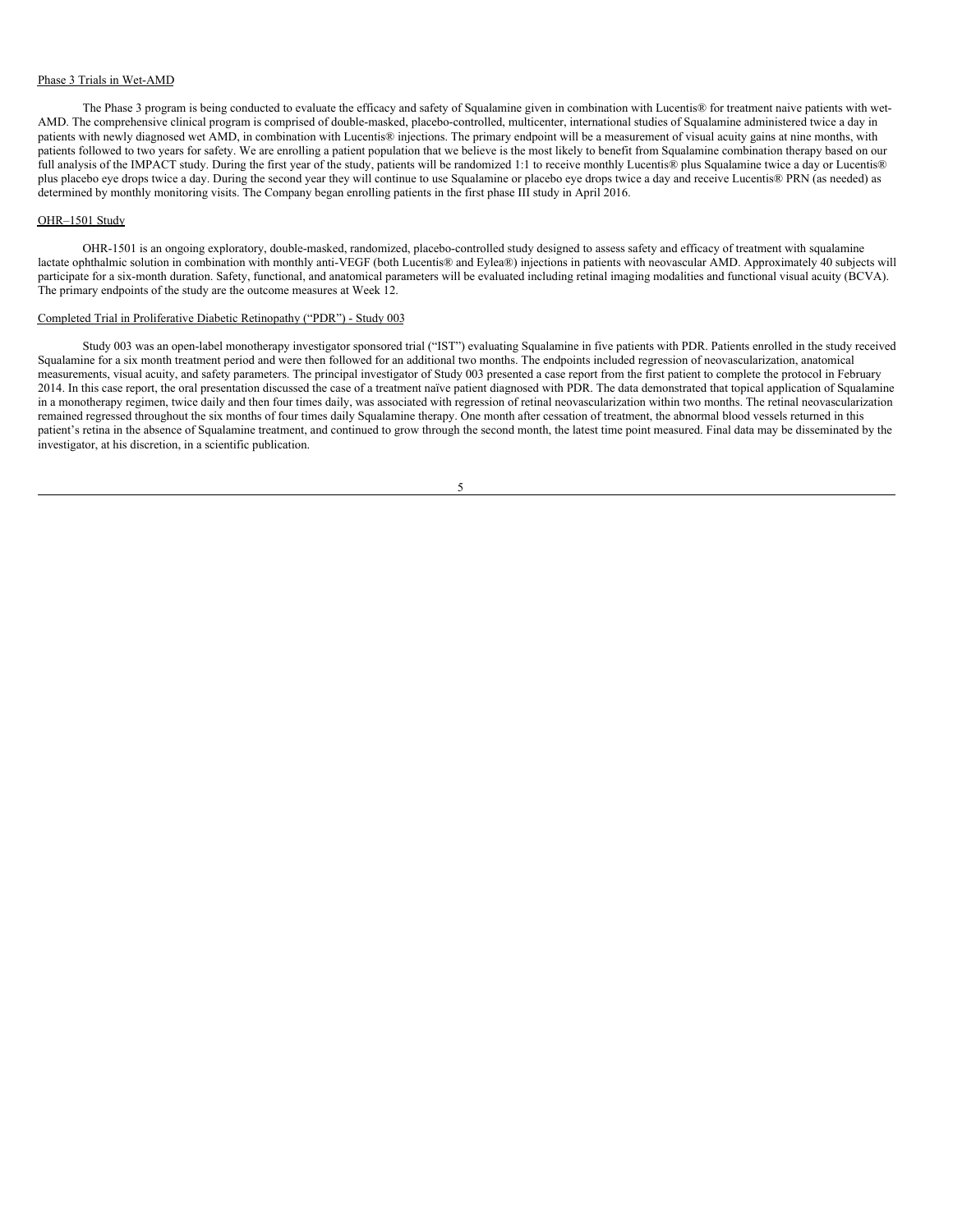#### Completed Trial in Branch and Central Retinal Vein Occlusion -Study 004

Study 004 was an IST evaluating squalamine lactate ophthalmic solution, 0.2%, in 20 patients with branch and central retinal vein occlusion. All patients in the study received Squalamine for 10 weeks, with injections of Lucentis® at weeks two and six, and a data readout at week 10. At week 10, the patients entered into the extension phase and were randomized 1:1 to either continue or discontinue taking Squalamine through week 38 ("extension phase"). During the extension phase, the patients received Lucentis® injections on a PRN basis as determined by fluid based OCT criteria. The principal investigator presented the  $10$  week data from the study in August 2014. The data demonstrated that, at week 10 (1) the mean gain in visual acuity was 20.3 letters for all 20 patients using the combination therapy, (2) the mean visual acuity for all 20 patients at was 20/32, (3) the average central foveal thickness for all 20 patients was reduced to 270u, and (4) only one of 20 patients qualified for an injection of Lucentis®, indicating dryness of the retina and a 95% macular deturgescence rate.

In July 2015, final data was presented demonstrating that at week 38, (1) the mean gain in visual acuity from baseline for patients randomized (at week 10) to treatment with Squalamine + Lucentis® PRN was +27.8 letters compared with +23.3 for patients randomized to treatment with Lucentis® plus PRN alone (control group), a clinically meaningful difference of +4.5 letters, (2) 80% of patients in the Squalamine + Lucentis® treated group had a gain in visual acuity, compared with 50% of patients treated with Lucentis® alone, and (3) none of the patients in the Squalamine + Lucentis® treated group lost any vision as compared to 50% of the patients receiving Lucentis® alone. After the initial combination therapy phase, the mean gain in visual acuity from week 10 to week 38 was +7.4 letters for patients who continued treatment with Squalamine + Lucentis® PRN compared with +3.1 letters in those receiving Lucentis® PRN alone. The Study was published by the investigator in the Ophthalmic Surgery, Lasers, and Imaging Retina (OSLI) journal in October 2016.

#### (b) SKS SUSTAINED RELEASE OCULAR DRUG DELIVERY PLATFORM TECHNOLOGY

The SKS sustained release technology employs a hydrogel template approach to prepare nano, micro and macroparticles of predefined size and shape and with homogeneous size distribution. The size and shape of the particles can be adjusted, providing flexibility in controlling the drug load and release rate in drug delivery formulations. The drug loading capacity is much higher than that achieved by conventional methods, with a controlled initial burst release of drug that is minimal. Simplicity in processing makes the hydrogel template method useful for scale-up manufacturing of particles. We believe the technology has significant advantages over currently available microparticle drug delivery systems prepared by emulsion and other methods. This technology platform is adaptable to multiple routes of ocular delivery and amenable to multiple different polymers.

The SKS sustained release technology was designed to develop best-in-class drug formulations for ocular disease. The technology employs micro fabrication techniques to create nano, micro and macroparticle drug formulations that can provide sustained and predictable release of a therapeutic drug over a 3 – 6 month period. The versatility of this delivery technology makes it well suited to deliver hydrophilic or hydrophobic small molecules, as well as proteins with complex structures. Ohr's preclinical pipeline of sustained release programs include sustained release formulations of small molecule and protein therapeutics for the treatment of ocular diseases, including glaucoma, steroid induced glaucoma, ocular allergy, and retinal disease.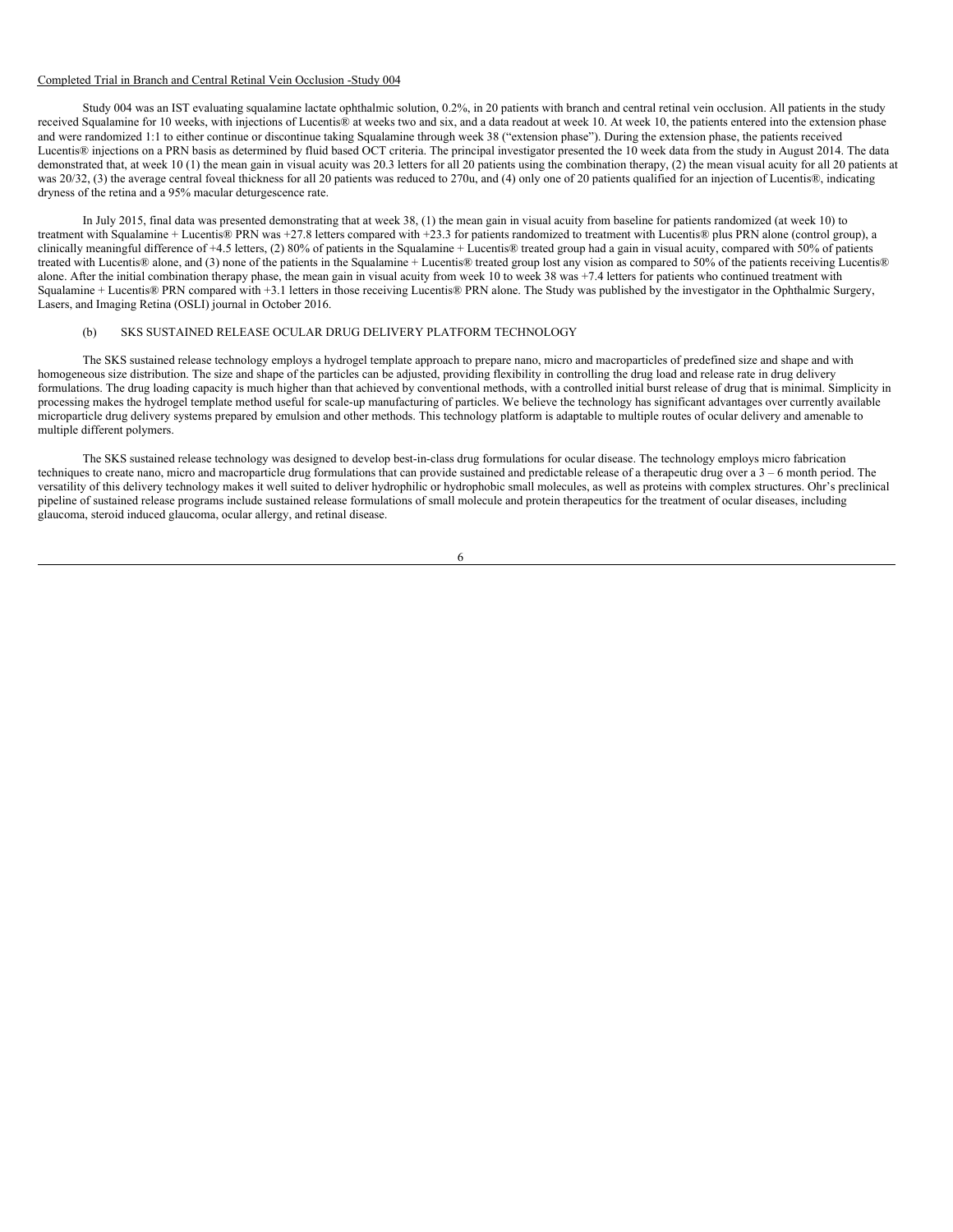In December 2015, we announced the achievement of Milestone 1, demonstrating sustained release in vivo proof of concept in one of our internal programs, and data from this study was presented at the Association for Research in Vision and Ophthalmology (ARVO) in May 2016. In this study, we dosed rabbits with a single intravitreal dose of our SKS sustained release formulation of a novel small molecule anti-angiogenic compound (OHR3031), and then followed the rabbits over a six week period. The study showed that sustained supratherapeutic levels of active drug could be achieved in the retina and choroid, which are the target ocular tissues for back of the eye disease. These observations were made at all time points in the study which demonstrates a prolonged pharmacokinetic profile. Furthermore, vitreous concentrations remained at stable, high levels throughout the six week study indicating that the true duration of effect is potentially longer.

In May 2016, we completed an in vivo study demonstrating sustained pharmacological anti-angiogenic activity of OHR3031 in a rabbit model of laser-induced CNV (Milestone 2). A single intravitreal injection of OHR3031 produced clinically meaningful and statistically significant efficacy six weeks after dose administration in the CNV rabbit model. A dose response in the reduction of average CNV lesion areas with the OHR3031 containing microparticles compared to vehicle treatment was evident, with the highest dose exhibiting a statistically significant effect at Week 6. The magnitude of the difference in average CNV lesion size for the high dose of OHR3031 compared to the vehicle treatment at 6 weeks was comparable to that seen at 2 weeks with a currently approved anti-VEGF agent conducted in a previous study. These studies serve as an important validation of our SKS sustained release technology which we believe holds the promise of improving the standard of care in a number of ocular conditions by allowing for physician administration of drugs at convenient treatment intervals. We anticipate presenting additional in-vivo proof of concept data on our internal programs in calendar 2017.

#### (c) Animal Model for Dry-AMD

As part of the SKS Acquisition, we acquired the exclusive rights to an animal model for dry-AMD whereby mice are immunized with a carboxyethylpyrrole ("CEP") which is bound to mouse serum albumin ("MSA"). CEP is produced following the oxidation of docosahexaenoic acid, which is abundant in the photoreceptor outer segments that are phagocytosed by the retinal pigment epithelium ("RPE"). A number of CEP-adducted proteins have been identified in proteomic studies examining the composition of drusen and other subretinal deposits found in the eyes of patients with dry-AMD. Studies have shown that immunization of CEP-MSA can lead to an ophthalmic phenotype very similar to dry-AMD, including deposition of complement in the RPE, thickening of the Bruch's membrane, upregulation of inflammatory cytokines, and immune cell influx into the eye. Upon immunization with CEP, a marked decrease in contrast sensitivity which precedes a loss of visual acuity, was observed, similar to what occurs in many patients with dry AMD.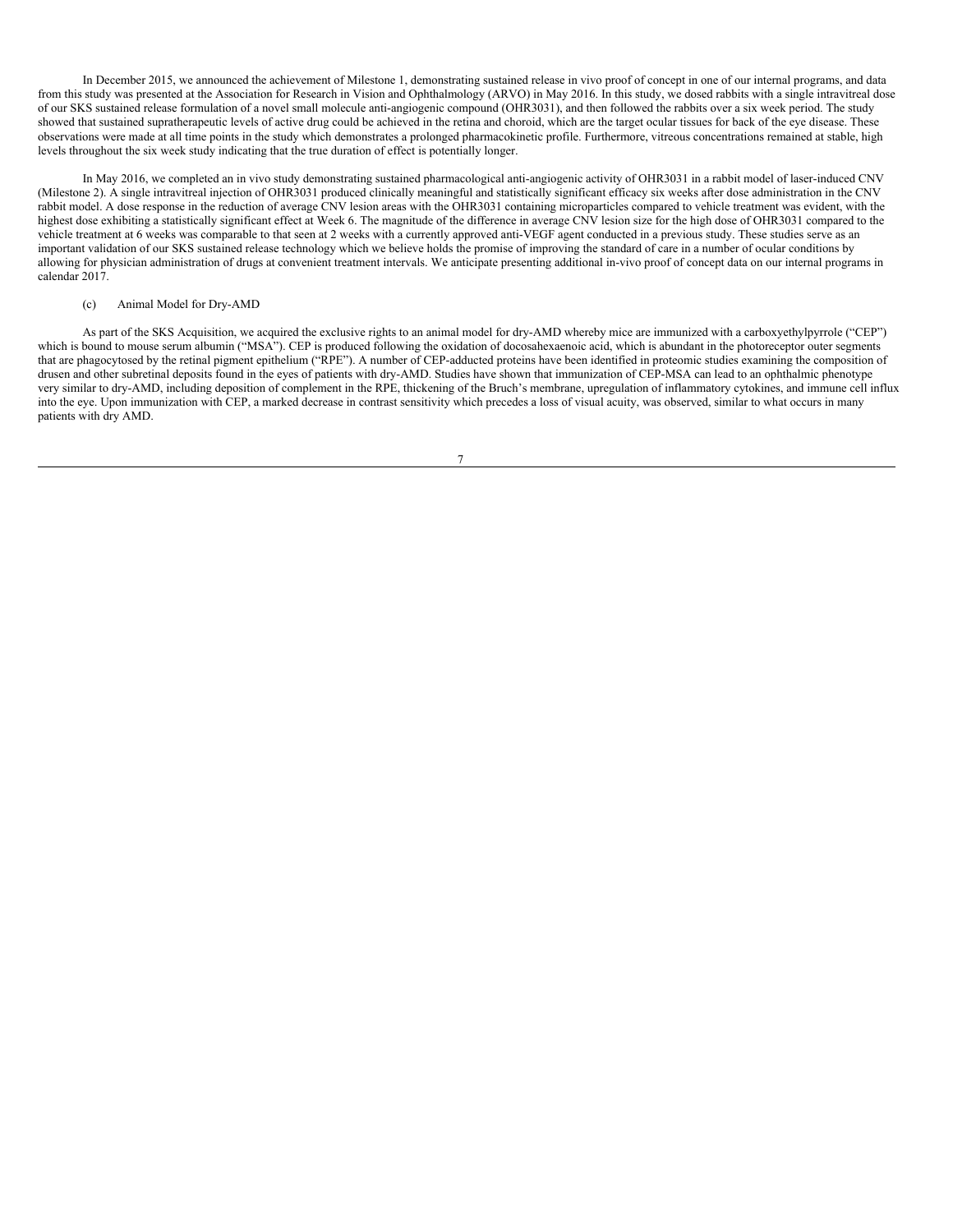#### (d) Non-Ophthalmology Assets

Ohr also owns various other compounds in earlier stages of development, including the PTP1b inhibitor Trodusquemine and related analogs. See "Corporate Strategy" concerning the Trodusquemine joint venture. During fiscal 2015, we ceased all development of OHR/AVR 118 and recognized an impairment on the patent portfolio in the amount of \$338,906.

#### **Competitive Factors**

#### *Competition in General*

Competition in the area of biomedical and pharmaceutical research and development is intense and significantly depends on scientific and technological factors. These factors include the availability of patent and other protection for technology and products, the ability to commercialize technological developments and the ability to obtain regulatory approval for testing, manufacturing and marketing. Our competitors include major pharmaceutical and specialized biotechnology companies, many of which have financial, technical and marketing resources significantly greater than ours. In addition, many biotechnology companies have formed collaborations with large, established companies to support research, development and commercialization of products that may be competitive with ours. Academic institutions, governmental agencies and other public and private research organizations are also conducting research activities and seeking patent protection and may commercialize products on their own or through joint ventures. We are aware of certain other products manufactured or under development by competitors that are used for the treatment of the health conditions that we have targeted for product development. We can provide no assurance that developments by others will not render our technology obsolete or noncompetitive, that we will be able to keep pace with new technological developments or that our technology will be able to supplant established products and methodologies in the therapeutic areas that are targeted by us. The foregoing factors could have a material adverse effect on our business, prospects, financial condition and results of operations. These companies, as well as academic institutions, governmental agencies and private research organizations, also compete with us in recruiting and retaining highly qualified scientific personnel and consultants.

Competition within our sector is increasing, so we will encounter competition from existing firms that offer competitive solutions in ocular diseases. These competitive companies could develop products that are superior to, or have greater market acceptance, than the products being developed by us. We will have to compete against other biotechnology and pharmaceutical companies with greater market recognition and greater financial, marketing and other resources.

#### *Wet-AMD Market*

Age-related macular degeneration ("AMD") is a medical condition which usually affects older adults and generally results in a loss of vision. AMD occurs in "dry" (non-exudative) and "wet" (exudative) forms. Wet-AMD is the advanced form of macular degeneration that involves the formation of abnormal and leaky blood vessels in the back of the eye behind the retina, through a process known as choroidal neovascularization ("CNV"). The wet form accounts for approximately 15 percent of all AMD cases, yet is responsible for 90 percent of severe vision loss associated with AMD. According to the National Eye Institute (NEI), the prevalence of wet-AMD among adults 40 years or older in the U.S. alone is estimated at 1.75 million people. In addition, more than 200,000 new cases are diagnosed annually in the U.S.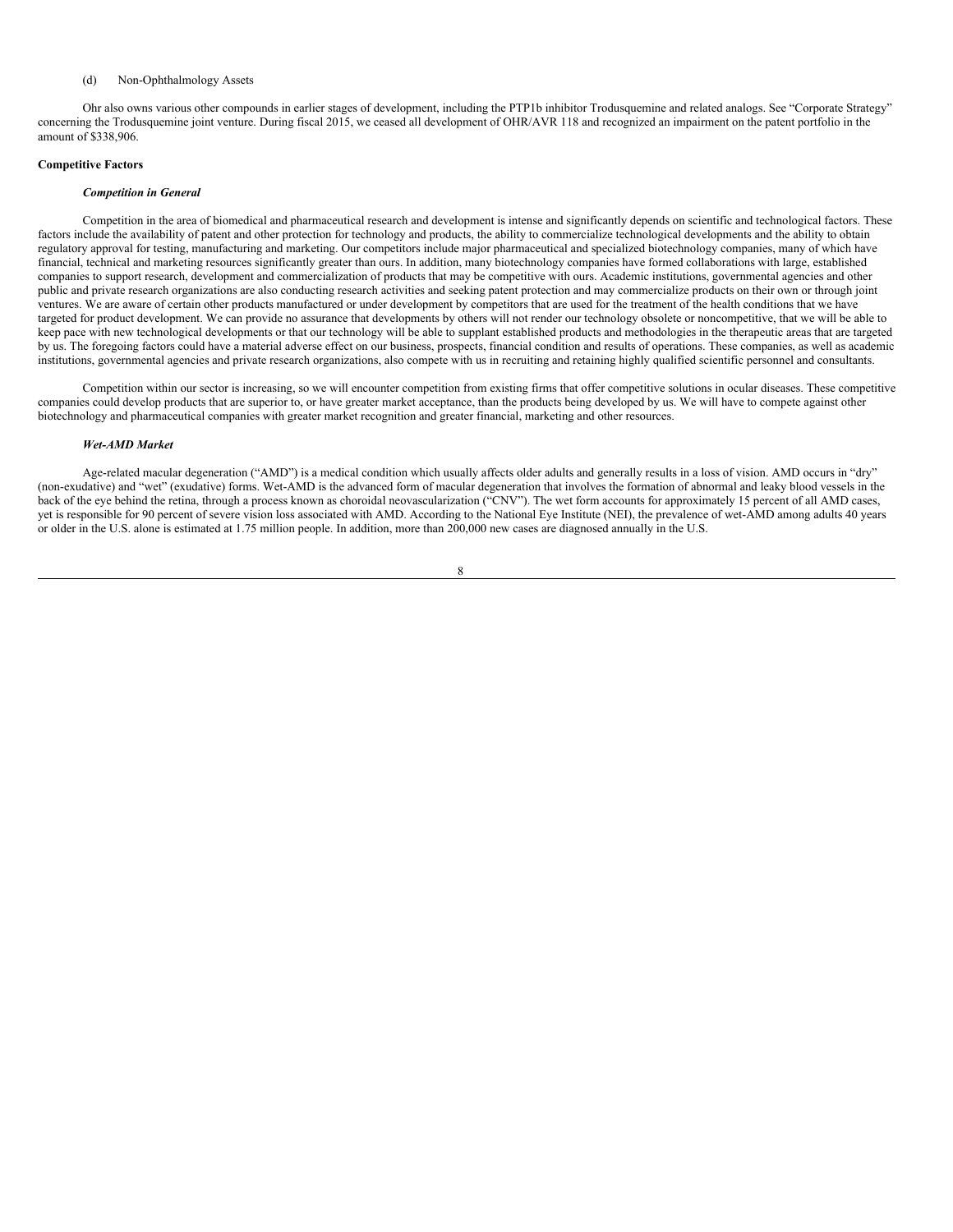#### *Competitive Landscape in Wet-AMD*

The current FDA approved market leaders for the treatment of wet AMD are VEGF inhibitors, including Lucentis®, Eylea® and (off-label) Avastin®. In 2015, annual revenue (worldwide) was more than \$3 billion for Lucentis®, despite significant off-label use of Avastin® (estimated to be 45-60% of the overall market). Eylea®, is approved for use in wet-AMD and other retinal indications and achieved 2015 revenues of approximately \$4 billion. Both Lucentis® and Eylea® are administered via frequent intravitreal injections directly into the eye. We are developing Squalamine for use in combination with Lucentis® and other anti-VEGF agents to improve visual function beyond that achieved with anti-VEGF therapy alone. There is no assurance that we will receive FDA approval for Squalamine for the treatment of wet-AMD, and if we receive it, there is no assurance we will be able to displace the market leaders as a treatment in a significant percentage of patients.

There are various other companies with drugs in Phase 1, 2, and 3 trials for the treatment of wet-AMD. We cannot assure that none of them will get to market before us or that Squalamine will be a better treatment. Programs currently in Phase 2 or Phase 3 trials include:

- Fovista®, a PDGF targeting aptamer being developed by Ophthotech in partnership with Novartis and Roche;
- Abicipar Pegol, a VEGF targeting DARPin molecule being developed by Allergan;
- RTH258, an anti-VEGF agent being developed by Alcon/Novartis;
- X-82, an oral tyrosine kinase inhibitor being developed by Tyrogenex;
- ALG-1001, an integrin targeting peptide being developed by Allegro Ophthalmics;
- REG-2176, a combination injection of anti-VEGF and PDGF agents being developed by Regeneron;
- REG-910, an anti-Ang2 agent to be used with Eylea® being developed by Regeneron;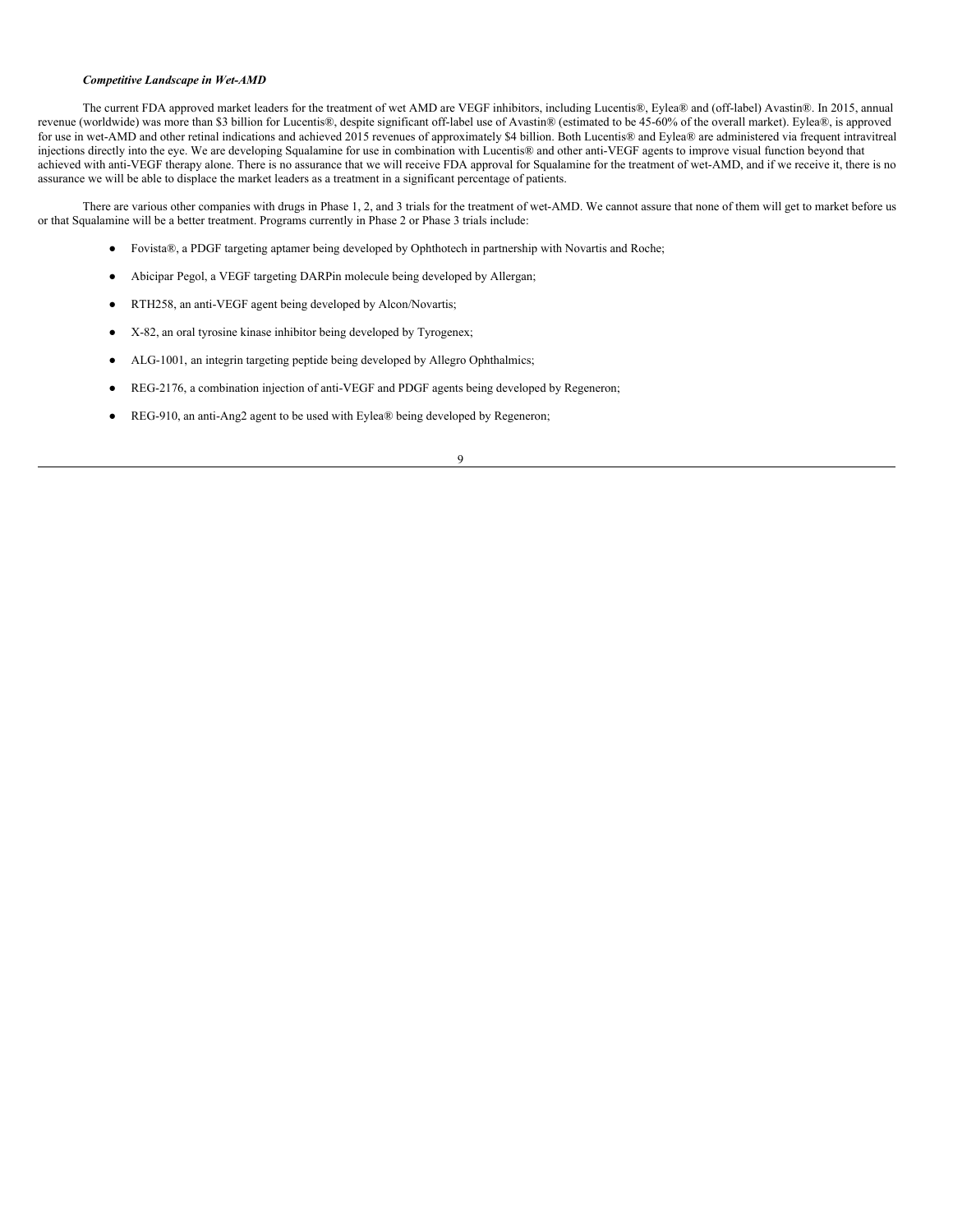- RG7716, a bispecific antibody to both VEGF-A and Ang2 being developed by Roche;
- OPT-302, an inhibitor of VEGF-C and VEGF-D being developed by Opthea; and
- PAN-90806, a selective inhibitor of VEGF being developed by Panoptica Inc.

All of these products in clinical development, with the exception of X-82 and PAN-90806, use an intravitreal route of administration much like the current standards of care. We believe that squalamine has potential competitive advantages through its intracellular mechanism of action, multiple growth factor inhibition, and non invasive delivery. We also believe we have reduced the risk in our Phase 3 program by utilizing our exploratory Phase 2 trial to identify and enroll a patient population that has the greatest potential for visual acuity benefits with combination therapy.

#### *Competitive Landscape in Sustained Release Drug Delivery*

There are a number of companies developing various forms of sustained release drug delivery platforms for ophthalmic applications. These include:

- GreyBug with a biodegradable polymer microsphere/nanoparticle matrix system,
- Envisia Therapeutics with the PRINT® technology system for microparticle and nanoparticle formulations
- Kala Pharmaceuticals with a mucus-penetrating particle (MPP) technology; and
- Ocular Therapeutix with a proprietary hydrogel technology.

All of these programs are in the preclinical or clinical development stages. Each of these may prove to be effective means to deliver drugs in a sustained manner and we cannot assure that none of them will get to market before us or that the SKS technology will be a better drug delivery approach.

#### **Corporate Strategy**

We are currently actively developing our pipeline products for applications in ophthalmology. Beginning in fiscal 2014, we transitioned Ohr to a core focus on ophthalmology indications and building an ophthalmology-focused pipeline, and we expect to continue to see progress in our pipeline and ophthalmology initiatives.

We are in an ongoing business development process to seek and implement strategic alternatives with respect to Squalamine, based on the Phase 2 study demonstrating a visual acuity benefit of Squalamine combination therapy, including licenses, business collaborations and other business combinations or transactions with other pharmaceutical and biotechnology companies. Several third parties with whom we have been in discussions have expressed interest in a potential licensing or partnering transaction for the Squalamine program. We continue to make progress in these discussions.

We are also in preliminary discussions regarding potential collaborations for the SKS sustained release platform technology with potential strategic partners.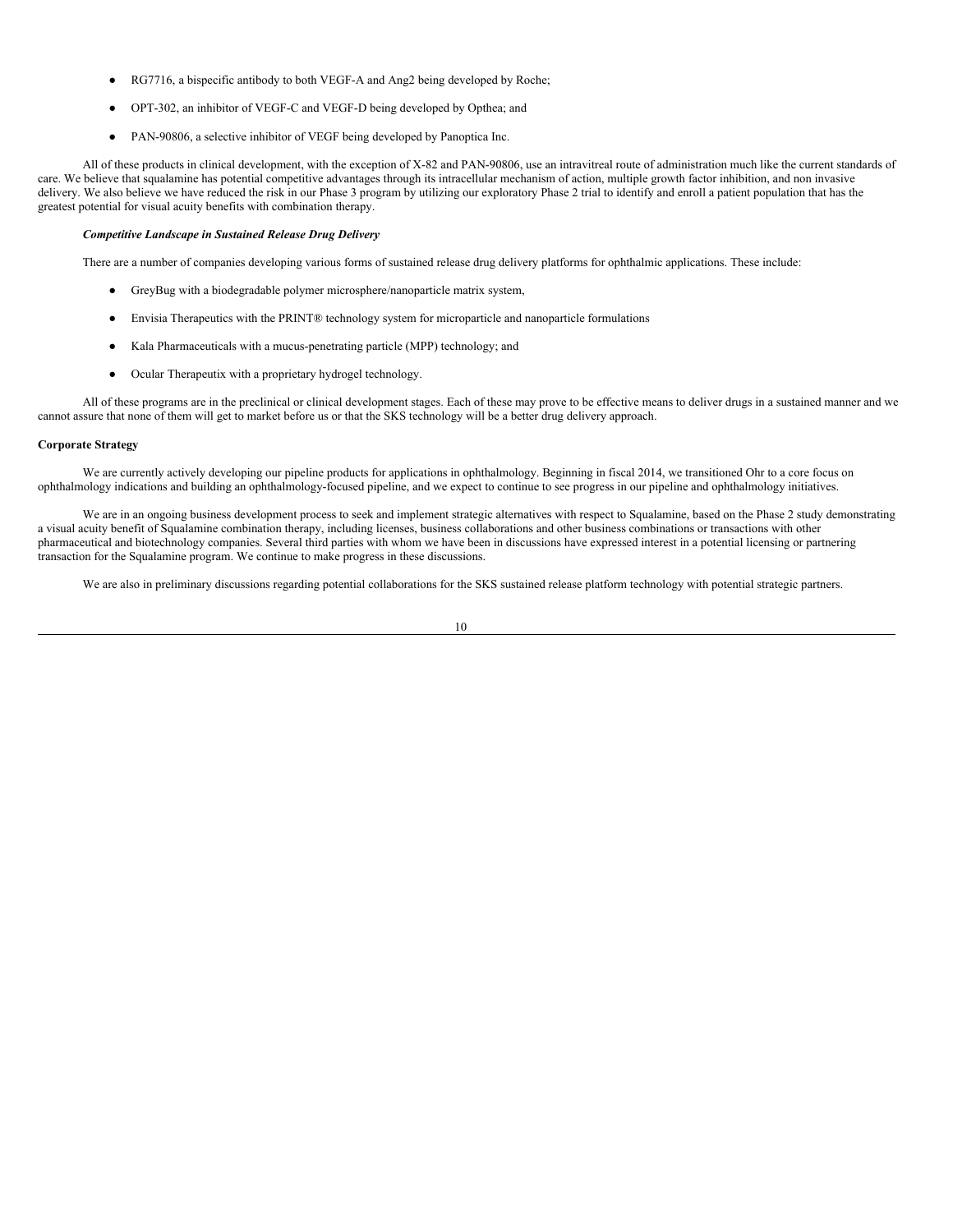As part of this core strategy, on February 26, 2014, we entered into a Joint Venture Agreement and related agreements with Cold Spring Harbor Laboratory ("CSHL") pursuant to which a joint venture, DepYmed Inc. ("DepYmed"), was formed to further preclinical and clinical development of Ohr's Trodusquemine and analogues as PTP1B inhibitors for oncology indications. DepYmed licenses research from CSHL and intellectual property from us. In December 2014, DepYmed hired a full time CEO to run the operations of DepYmed and in October 2016 raised \$1 million in a private placement transaction, with an additional \$1 million to be received upon the achievement of specific development milestones. The proceeds of the private placement will fund the ongoing operations of DepYmed. Ohr is a passive joint venturer in DepYmed.

#### **Patents and Other Proprietary Rights**

Patents and other proprietary rights are important to our business. It is our policy to seek patent protection for our assets, and also to rely upon trade secrets, know-how and licensing opportunities to develop and maintain our competitive position.

We generally seek worldwide patent protection for our products and have foreign patent rights corresponding to most of our U.S. patents. We currently own or have exclusively licensed several issued U.S. patents and non-US patents and have additional U.S. and non-U.S. pending patent applications. U.S. patents and U.S. patent applications 7981876, 8716270, 6262283, 7728157, 20130281420 and 20150342874 cover the Squalamine formulations, composition of matter, combination therapy with other agents, methods of manufacture, and uses. Additional patent applications covering Squalamine have been filed.

Under an agreement with Akina, Inc ("Akina"), we license patents, with an estimated expiration date of May 28, 2029, relating to nano/micro/macro particle fabrication technology for sustained release of molecules. The worldwide, exclusive, sub-licensable license was granted to SKS (now Ohr) for use in developing ocular products. Under the agreement with Akina, the parties will collaborate on at least three nano/micro particulate products and SKS (now Ohr) agreed to use commercially reasonable efforts to either develop the licensed technology by means of a partnership with a third party or by the filing of an investigational new drug application. Additional patent applications have been filed that expand on this platform technology and that are specific to our active development programs using the sustained release technology.

Pursuant to the terms of the Uruguay Round Agreements Act, the term of a U.S. patent is 20 years and is measured from the effective date that the patent application was filed rather than the prior calculation of term which was 17 years from the date that the patent issued. Patent term may be extended beyond the 20-year period by patent term adjustment when the U.S. Patent Office fails to examine the patent application in a timely manner before issuance of the patent. We take advantage of patent term adjustment whenever available and expect to seek patent term extensions following marketing approval. Under the Drug Price Competition and Patent Term Restoration Act of 1984 (the "Hatch-Waxman Act") and the Generic Animal Drug and Patent Term Restoration Act of 1988 (the "GADPTR Act"), a patent that claims a product, use or method of manufacture covering a drug may be extended for up to five years to compensate the patent holder for a portion of the time required for FDA review. Our issued U.S. patents expire between 2017 and 2029, excluding any extensions available under the Hatch-Waxman Act and the GADPTR Act.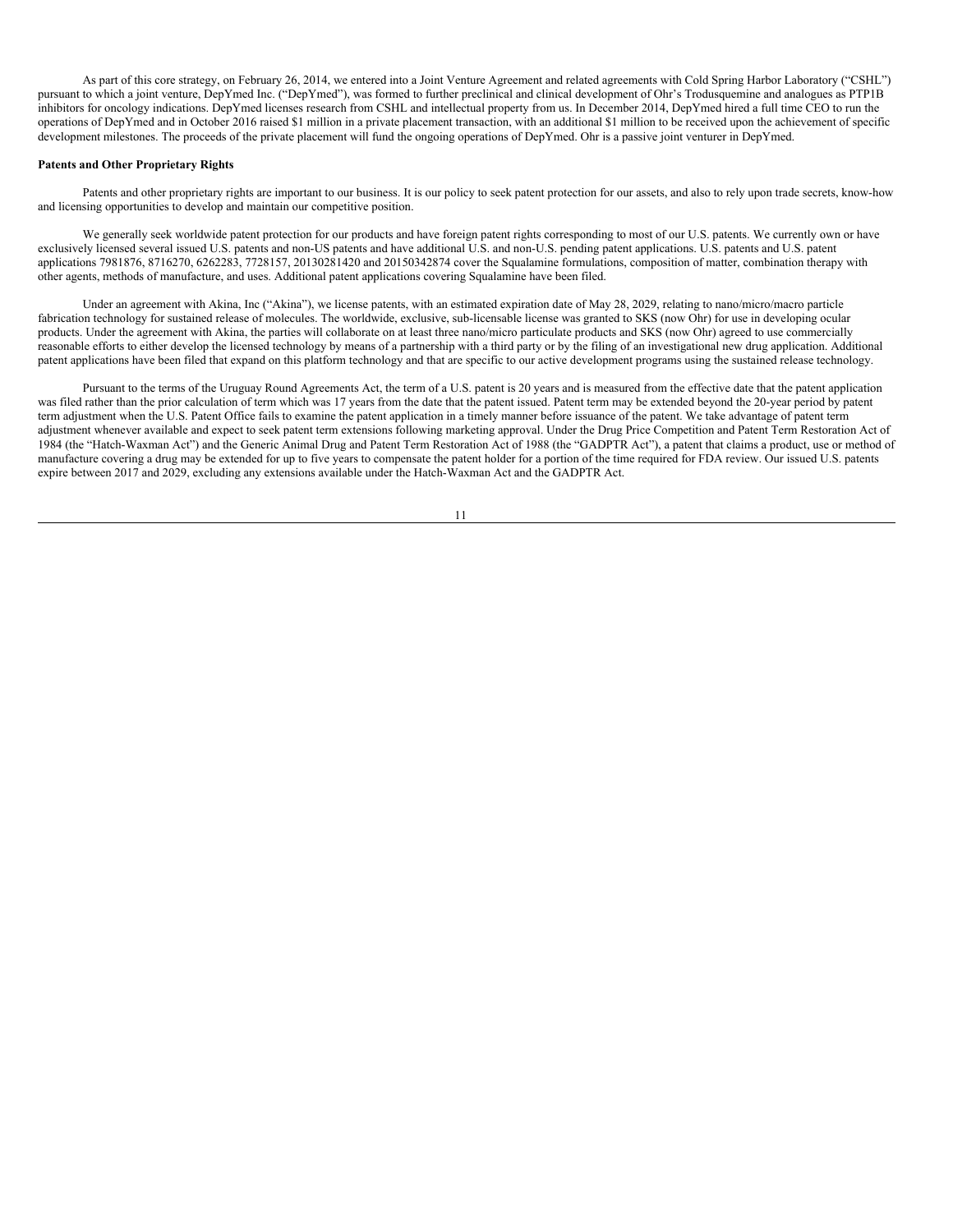While we file and prosecute patent applications to protect our inventions, our pending patent applications might not result in the issuance of patents or our issued patents might not provide competitive advantages. Also, our patent protection might not prevent others from developing competitive products using related or other technology.

In addition to seeking intellectual property protection via patents and licenses, we also rely upon trade secrets, know-how and continuing technological innovation, which we seek to protect, in part, by confidentiality agreements with employees, consultants, suppliers and licensees.

The scope, enforceability and effective term of issued patents can be highly uncertain and often involve complex legal and factual questions. No consistent policy has emerged regarding the breadth of claims in pharmaceutical patents, so that even issued patents might later be modified or revoked by the relevant patent authorities or courts. Moreover, the issuance of a patent in one country does not assure the issuance of a patent with a similar claim scope in another country, and claim interpretation and infringement laws vary among countries, so we are unable to predict the extent of patent protection in any country. The patents we obtain and the unpatented proprietary technology we hold might not afford us significant commercial protection. Additional information regarding risks associated with our patents and other proprietary rights that affect our business is contained under the heading "Intellectual property litigation is increasingly common and increasingly expensive and may result in restrictions on our business and substantial costs, even if we prevail" and under the heading "Risk Factors".

There are no contested proceedings and/or third-party claims over any of our patents or patent applications.

#### **NUMBER OF PERSONS EMPLOYED**

At present, we have 14 full-time employees. In addition, we use numerous high level scientific, administrative, operations, and financial consultants, as well as Contract Research Organizations, on an as needed basis, to augment our internal resources and provide a cost efficient alternative to a large infrastructure build out to support our ongoing preclinical and clinical development programs. The Company anticipates hiring additional staff during fiscal 2017 to support the Phase 3 trials for Squalamine and the sustained release platform programs.

#### **ENVIRONMENTAL COMPLIANCE**

We are not aware of any environmental claims or liabilities.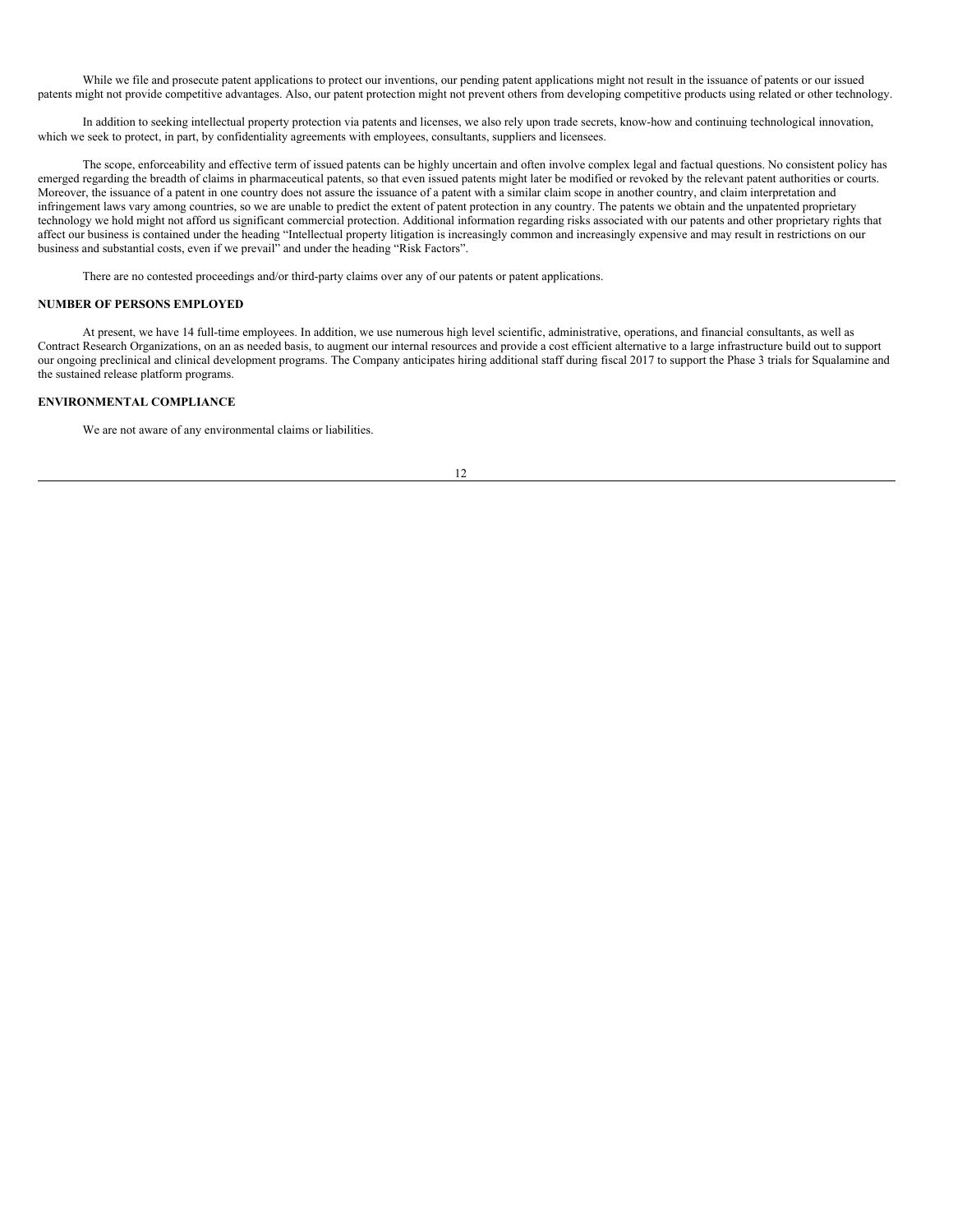#### **GOVERNMENT COMPLIANCE**

#### *The Drug Development Process*

Regulation by government authorities in the United States and foreign countries is a significant factor in the research, development, manufacture, and marketing of our product candidates. All of our product candidates will require regulatory approval before they can be commercialized. In particular, human therapeutic products are subject to rigorous preclinical and clinical trials and other pre-market approval requirements by the FDA and foreign authorities. Many aspects of the structure and substance of the FDA and foreign pharmaceutical regulatory practices have been reformed during recent years, and continued reform is under consideration in a number of jurisdictions. The ultimate outcome and impact of such reforms and potential reforms cannot be predicted.

The activities required before a product candidate may be marketed in the United States begin with preclinical tests. Preclinical tests include laboratory evaluations and animal studies to assess the potential safety and efficacy of the product candidate and its formulations. The results of these studies must be submitted to the FDA as part of an IND, which must be reviewed by the FDA before proposed clinical testing can begin. Typically, clinical testing involves a three-phase process. In Phase 1, trials are conducted with a small number of subjects to determine the early safety profile of the product candidate. In Phase 2, clinical trials are conducted with subjects afflicted with a specific disease or disorder to provide enough data to evaluate the preliminary safety, tolerability, and efficacy of the product candidate. In Phase 3, large-scale clinical trials are conducted with patients afflicted with the specific disease or disorder in order to provide enough data to understand the efficacy and safety profile of the product candidate, as required by the FDA. The results of the preclinical and clinical testing of a therapeutic product candidate are then submitted to the FDA in the form of an NDA for evaluation to determine whether the product candidate may be approved for commercial sale. In responding to an NDA, the FDA may grant marketing approval, request additional information, or deny the application.

Any approval required by the FDA for any of our product candidates may not be obtained on a timely basis, or at all. The designation of a clinical trial as being of a particular phase is not necessarily indicative that such a trial will be sufficient to satisfy the parameters of a particular phase, and a clinical trial may contain elements of more than one phase notwithstanding the designation of the trial as being of a particular phase. The results of preclinical studies or early stage clinical trials may not predict long-term safety or efficacy of our compounds when they are tested or used more broadly in humans.

Approval of a product candidate by comparable regulatory authorities in foreign countries is generally required prior to commencement of marketing of the product in those countries. The approval procedure varies among countries and may involve additional testing, and the time required to obtain such approval may differ from that required for FDA approval.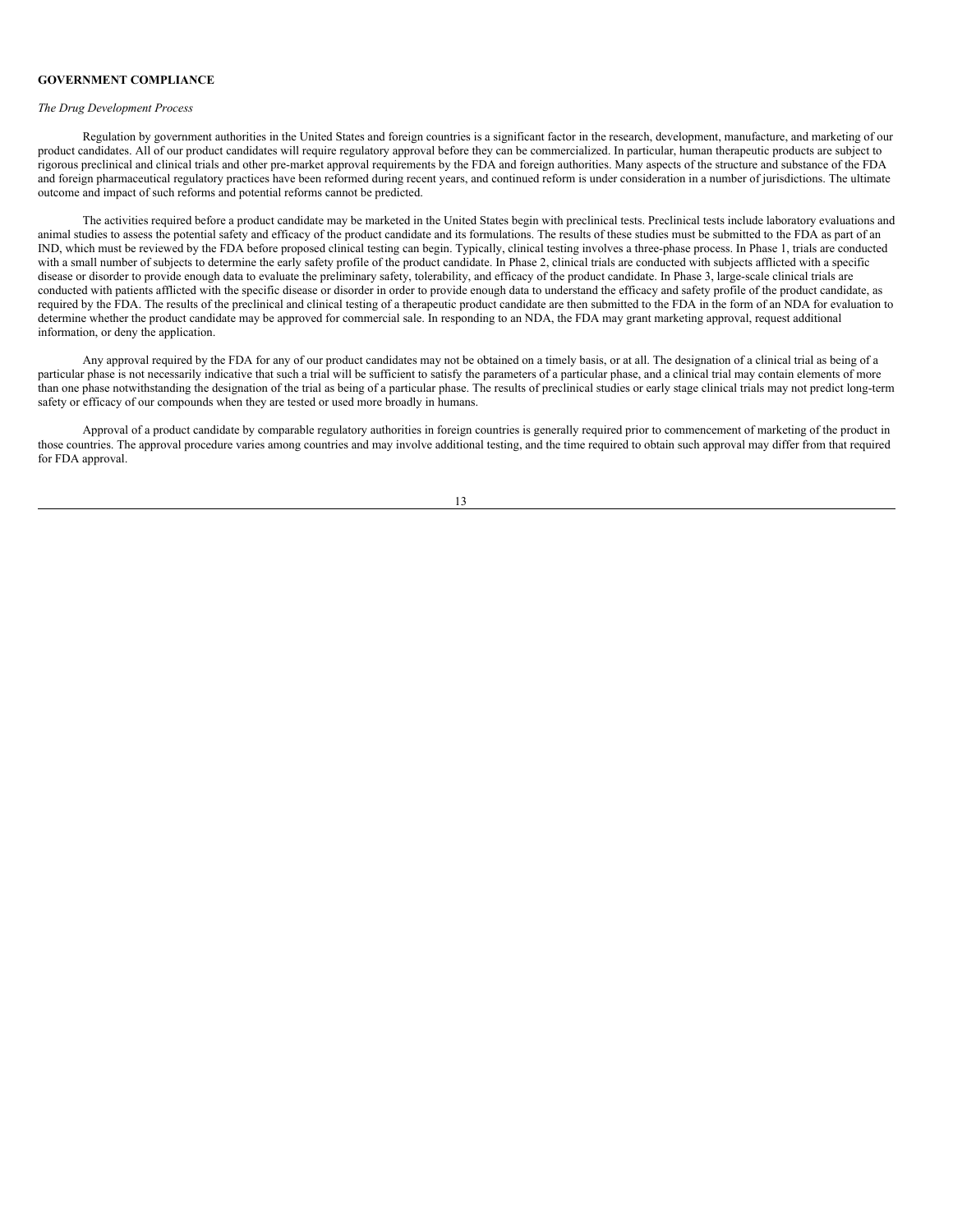#### *Other Regulations*

Various federal, state and local laws, regulations, and recommendations relating to safe working conditions, laboratory practices, the experimental use of animals, the environment and the purchase, storage, movement, import, export, use, and disposal of hazardous or potentially hazardous substances, including radioactive compounds and infectious disease agents, used in connection with our research are applicable to our activities. They include, among others, the U.S. Atomic Energy Act, the Clean Air Act, the Clean Water Act, the Occupational Safety and Health Act, the National Environmental Policy Act, the Toxic Substances Control Act, and Resources Conservation and Recovery Act, national restrictions on technology transfer, import, export, and customs regulations, and other present and possible future local, state, or federal regulation. The compliance with these and other laws, regulations and recommendations can be time-consuming and involve substantial costs. In addition, the extent of governmental regulation which might result from future legislation or administrative action cannot be accurately predicted and may have a material adverse effect on our business, financial condition, results of operations and prospects.

#### **AVAILABLE INFORMATION**

The Company's Annual Report on Form 10-K, Quarterly Reports on Form 10-Q, Current Reports on Form 8-K, and amendments to reports filed pursuant to Sections 13(a) and 15(d) of the Securities Exchange Act of 1934, as amended (the "Exchange Act"), are filed with the SEC. The Company is subject to the informational requirements of the Exchange Act and files or furnishes reports, proxy statements and other information with the SEC. Such reports and other information filed by the Company with the SEC are available free of charge on the Company's website at http://ir.ohrpharmaceutical.com/all-sec-filings, as soon as reasonably practicable after we have electronically filed with, or furnished to, the SEC. The public may read and copy any materials filed by the Company with the SEC at the SEC's Public Reference Room at 100 F Street, NE, Room 1580, Washington, DC 20549. The public may obtain information on the operation of the Public Reference Room by calling the SEC at 1-800-SEC-0330. The SEC maintains an internet site that contains reports, proxy and information statements and other information regarding issuers that file electronically with the SEC at www.sec.gov. The contents of these websites are not incorporated into this filing. Further, the Company's references to website URLs are intended to be inactive textual references only.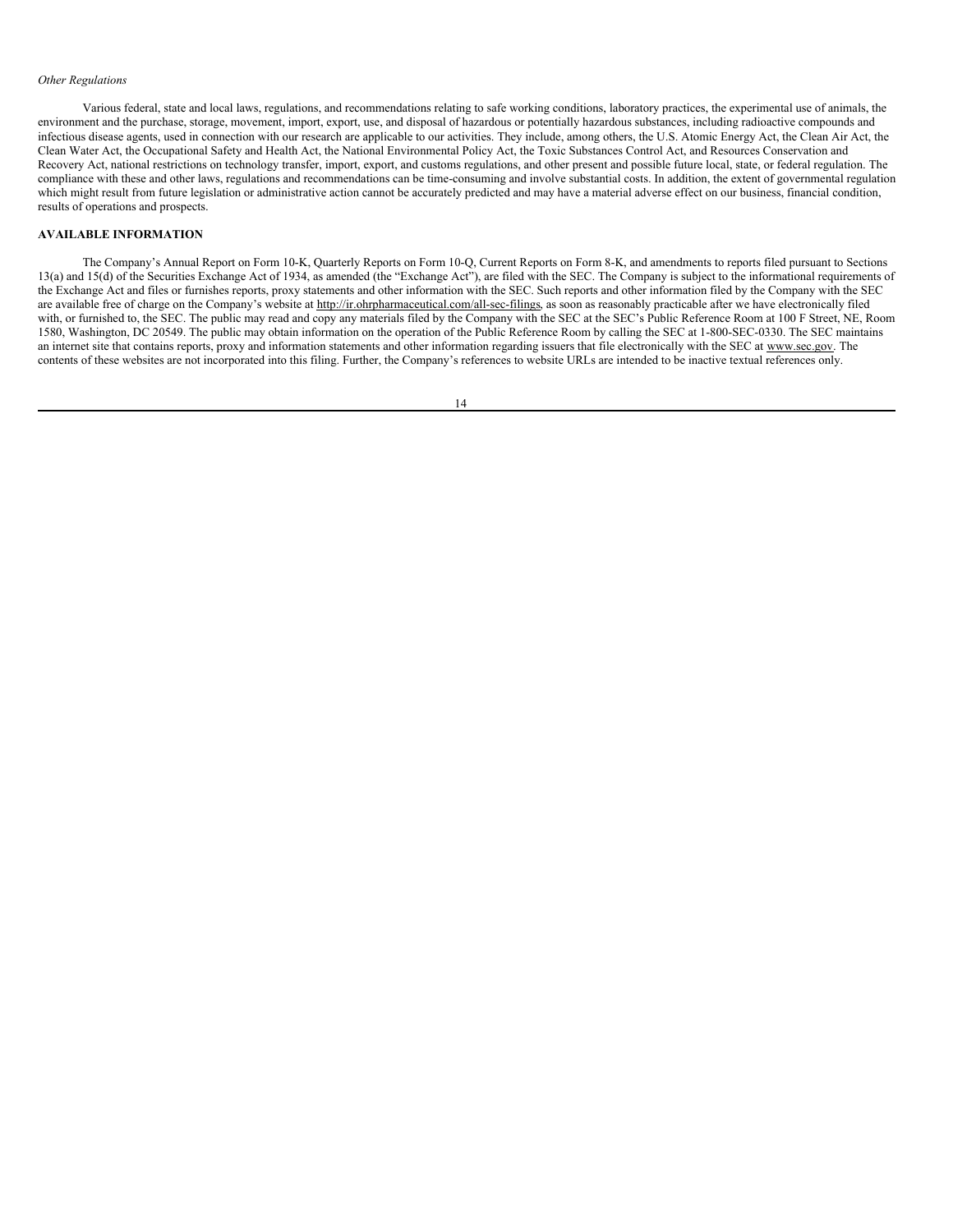#### <span id="page-16-0"></span>ITEM 1A. RISK FACTORS

You should carefully consider the following factors which may affect future results of operations. If any of the adverse events described below actually occur, our business, financial condition and operating results could be materially adversely affected and you may lose part or all of the value of your investment. If you choose to invest in *our securities, you should be able to bear a complete loss of your investment.*

#### **Risks Related to Our Business and Industry**

#### **We currently do not have, and may never have, any products that generate revenues.**

We are a development stage pharmaceutical company and currently do not have, and may never have, any products that generate revenues. Investment in pharmaceutical product development is highly speculative because it entails substantial upfront capital expenditures and significant risk that any potential product candidate will fail to demonstrate adequate effect or an acceptable safety profile, gain regulatory approval and become commercially viable. To date, we have not generated any product revenues from our product candidates currently in development. We cannot guarantee that any of our product candidates currently in development will ever become marketable products.

We must demonstrate that our drug candidates satisfy rigorous standards of safety and efficacy for their intended uses before the FDA, and other regulatory authorities in the United States, the European Union and elsewhere. Significant additional research, preclinical testing and clinical testing is required before we can file applications with the FDA or other regulatory authorities for premarket approval of our drug candidates. In addition, to compete effectively, our drugs must be easy to administer, cost-effective and economical to manufacture on a commercial scale. We may not achieve any of these objectives. We reached an agreement on a Special Protocol Assessment with the FDA on the design of the Phase 3 trial for Squalamine in wet-AMD in March 2016, and we initiated the Phase 3 clinical program and began enrolling patients in April 2016. We cannot be certain that the clinical development of this or any other drug candidates in preclinical testing or clinical development will be successful, that we will receive the regulatory approvals required to commercialize them or that any of our other research and drug discovery programs will yield a drug candidate suitable for investigation through clinical trials. Our commercial revenues from our product candidates currently in development, if any, will be derived from sales of drugs that will not become marketable for several years, if at all.

#### We have incurred significant losses and anticipate that we will incur additional losses. We might never achieve or sustain revenues.

We have experienced significant net losses since our inception. As of September 30, 2016, we had an accumulated deficit of approximately \$84.3 million. We expect to incur net losses over the next several years as we advance our programs and incur significant clinical development costs. We have no products approved for commercial sale and have not generated any revenue from product sales to date, and we continue to incur significant research and development and other expenses related to our ongoing operations. We do not expect to receive, for at least the next several years, any revenues from the commercialization of our product candidates.

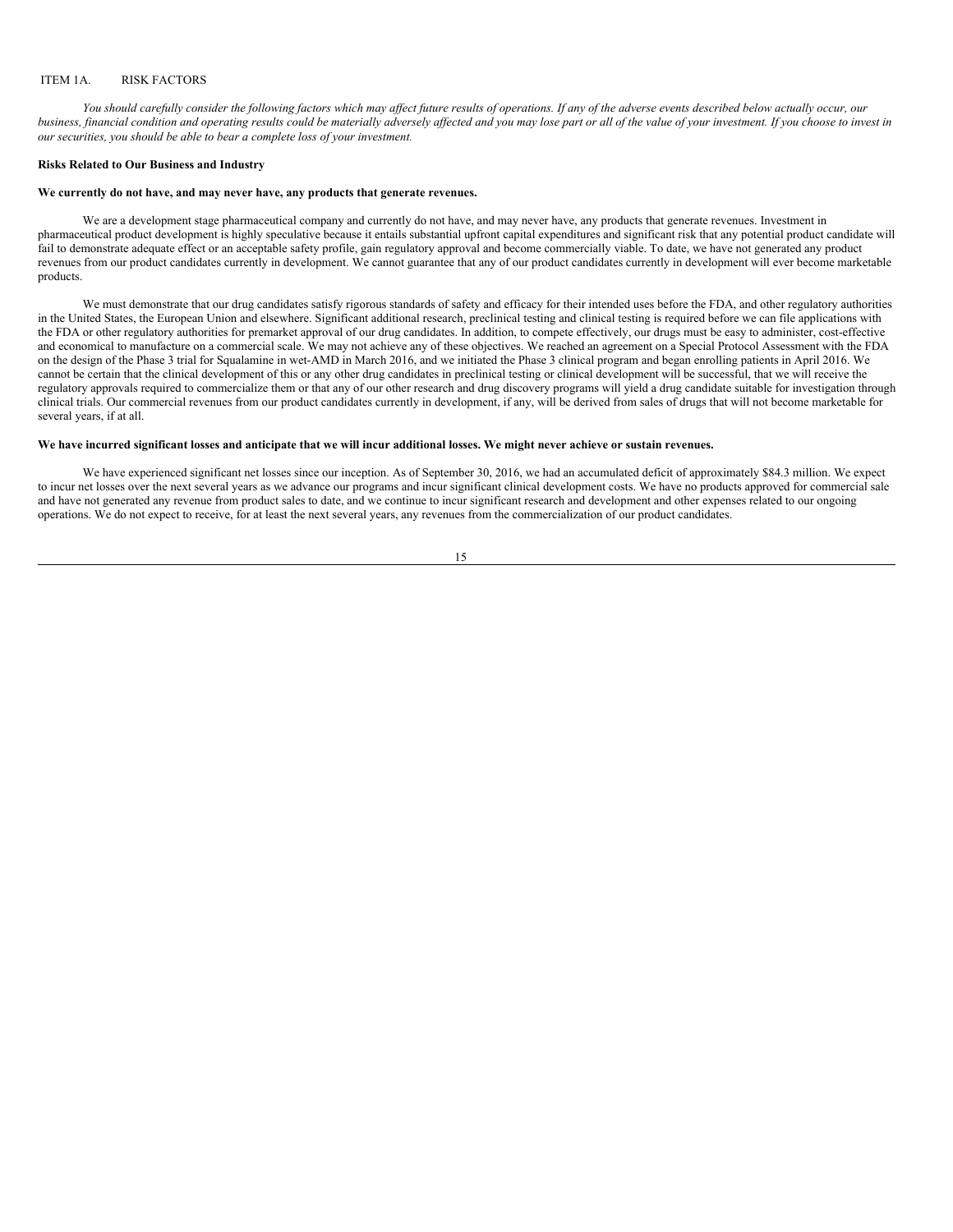#### There is no guarantee that our Phase 3 clinical trials for Squalamine in wet-AMD will be completed, completed in the anticipated timeframe or that they will be **successful.**

The results of the Phase 2 clinical trial support conducting Phase 3 clinical trials for Squalamine with enrollment criteria for a targeted population, based on the complete analysis of the Phase 2 clinical trial. We reached an agreement on a Special Protocol Assessment with the FDA on the design of the Phase 3 trial in March 2016, and we initiated the Phase 3 clinical program and began enrolling patients in April 2016. However, there can be no assurance that the Phase 3 clinical trials will be completed in the anticipated timeframe, completed at all, or that they will be successful.

#### The historical rate of failures for product candidates in clinical development and late-stage clinical trials is high.

We reached an agreement on a Special Protocol Assessment with the FDA on the design of the Phase 3 trial in March 2016, and we initiated the Phase 3 clinical program and began enrolling patients in April 2016. The Phase 3 trials for Squalamine are designed to measure the efficacy of combination therapy with Squalamine plus Lucentis® injections compared with Lucentis® monotherapy in treatment naïve patients with wet-AMD. All patients will be followed for safety for two years.

During the first year of the study, patients will be randomized 1:1 to receive monthly Lucentis® plus Squalamine (Squalamine lactate ophthalmic solution, 0.2%) twice a day or Lucentis® plus placebo. During the second year they will receive Lucentis® PRN (as needed) plus Squalamine or placebo twice a day. The primary endpoint will be an improvement in a visual acuity parameter, as measured by a standard ETDRS visual acuity chart.

There can be no assurance that we will meet the goals of the Phase 3 clinical trials or that we will have the same level of success in the Phase 3 clinical trials as we have in our prior clinical trials, or that we will be successful at all. We further believe that Squalamine may also have clinical utility in indications other than wet-AMD. We have completed IST's in ophthalmic indications where a molecule that possesses anti-angiogenic properties may provide therapeutic benefit. These indications include branch retinal vein occlusion, central retinal vein occlusion, and proliferative diabetic retinopathy. However, there can be no assurance that Squalamine will realize such potential utility.

If we do not successfully complete clinical development of Squalamine, we will be unable to market and sell products derived from it and to generate product revenues. Even if we do successfully complete clinical trials for Squalamine in patients with wet-AMD, we may not achieve or complete the other requirements that may be needed before we may submit a New Drug Application, or NDA, to the FDA for the initial or other future indications. Of the vast number of drugs in development, only a small percentage result in the submission of an NDA to the FDA, and even fewer result in the NDA ultimately being approved by the FDA or other foreign regulatory authority for commercialization.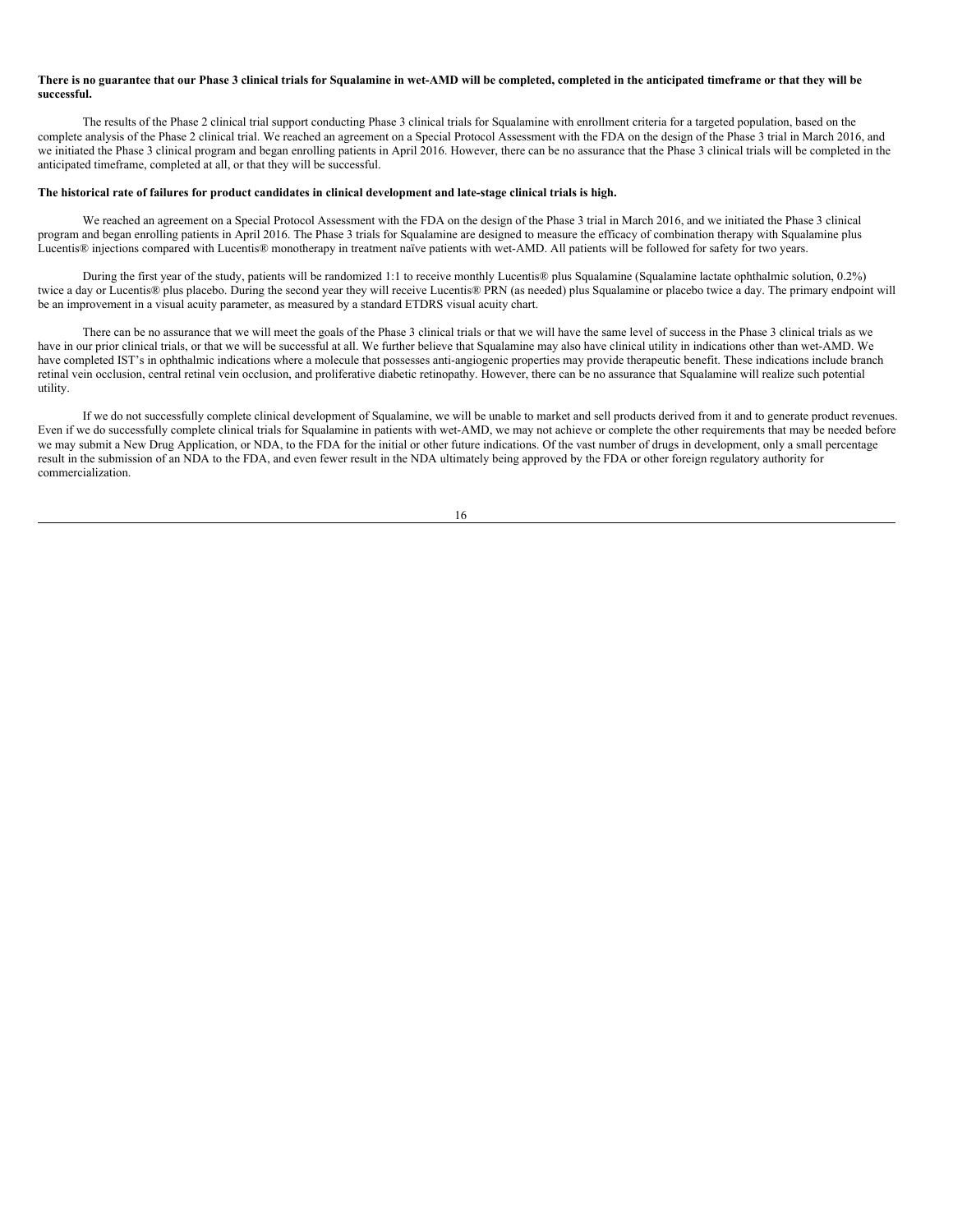#### We will need to raise substantial additional capital to further our drug and delivery platform development programs as well as future trials, including our ongoing Phase 3 clinical program for Squalamine in wet-AMD, and may not be able to raise additional capital on favorable terms, if at all. If additional capital is not available, **we may have to delay, reduce or cease operations.**

We will need substantial additional capital to further our drug and delivery platform development programs as well as clinical trials. Specifically, we will require significant additional funds to complete our ongoing Phase 3 clinical trials for Squalamine in wet-AMD. In our capital-raising efforts, we may seek to sell additional equity or debt securities, obtain a bank credit facility, or seek a strategic commercial partner or do a combination. The incurrence of indebtedness would result in increased fixed obligations and could also result in covenants that would restrict our operations. However, we may not be able to raise additional funds on acceptable terms, or at all. If we raise capital through a strategic commercial partner, we may have to relinquish valuable rights to our technologies, future revenue streams, research programs or product candidates or grant licenses on terms that may not be favorable to us. If we are unable to secure sufficient capital to fund our research and development activities, we may have to delay, reduce or cease operations.

As of September 30, 2016, we had cash and cash equivalents of \$12.5 million. With our financing in December 2016, we believe that our cash and cash equivalents will be sufficient to fund our operating expenses into June 2017. We have based this estimate on assumptions that may prove to be wrong, and we could use our capital resources sooner than we currently expect. We are planning to spend significant funds to advance our Phase 3 trials for Squalamine. At this time, we cannot reasonably estimate the remaining costs necessary to complete Phase 3 trials or to complete the development of any other product candidate.

#### Raising additional capital may cause dilution to our stockholders, restrict our operations or require us to relinquish rights to our technologies or product candidates.

Until such time, if ever, as we can generate substantial product revenues, we expect to finance our cash needs through a combination of equity offerings, debt financings, and strategic partnerships. We do not have any committed external source of funds. To the extent that we raise additional capital through the sale of equity or convertible debt securities, our stockholders' ownership interest will be diluted, and the terms of these securities may include liquidation or other preferences that adversely affect our stockholders' rights as holders of our common stock. Debt financing and preferred equity financing, if available, may involve agreements that include covenants limiting or restricting our ability to take specific actions, such as incurring additional debt, making capital expenditures or declaring dividends.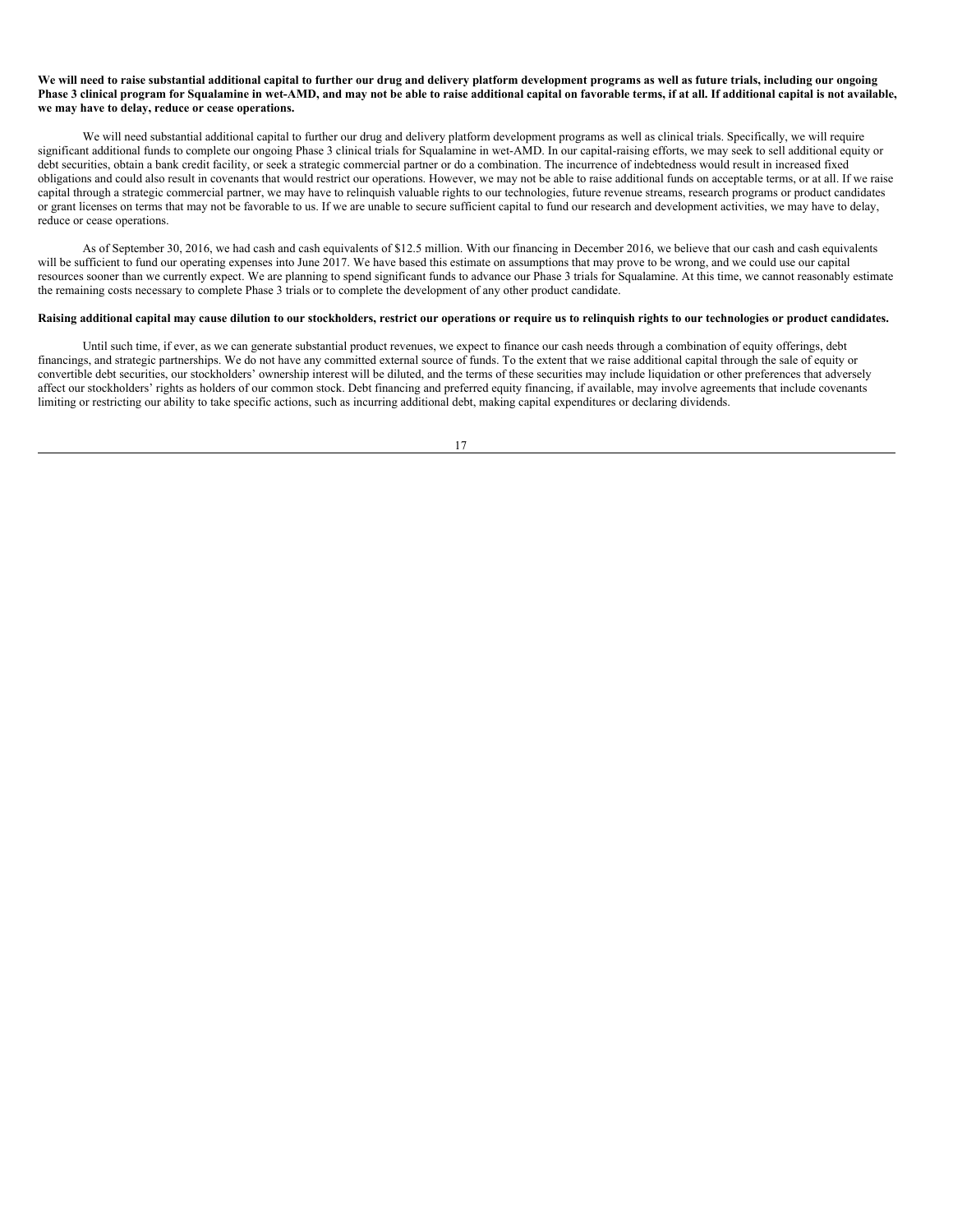Our strategy with respect to Squalamine is to seek a strategic commercial partner, or partners, such as large pharmaceutical companies, with extensive experience in the development, commercialization, and marketing of ophthalmic products. Several third parties with whom we have been in discussions have expressed interest in a potential licensing or partnering transaction for the Squalamine program. We continue to make progress in these discussions; however, there is no assurance that the Company will enter into a definitive agreement with respect to such a transaction. If we raise capital through such strategic commercial partner, we may have to relinquish valuable rights to our technologies, future revenue streams, research programs or product candidates or grant licenses on terms that may not be favorable to us. If we are unable to raise additional funds through equity or debt financings when needed, we may be required to delay, limit, reduce or terminate our product development or future commercialization efforts or grant rights to develop and market products or product candidates that we would otherwise prefer to develop and market ourselves.

#### Results from early clinical trials for Squalamine in wet-AMD are not necessarily predictive of the results of later clinical trials for Squalamine in wet-AMD. If we cannot replicate the results from our earlier clinical trials for Squalamine in wet-AMD in our later clinical trials, we may be unable to successfully develop, obtain **regulatory approval for and commercialize Squalamine in wet-AMD.**

Results from our Phase 2 clinical trial for Squalamine in wet-AMD may not necessarily be predictive of the results from required later clinical trials. We may not be able to complete our ongoing Phase 3 clinical program for Squalamine in wet-AMD. Similarly, even if we are able to complete our Phase 3 clinical trials for Squalamine in wet-AMD according to our current development timeline, the results from our Phase 2 clinical trial for Squalamine in wet-AMD may not be replicated in our Phase 3 clinical trial results. Many companies in the pharmaceutical and biotechnology industries, including companies developing combination therapies for wet-AMD, have suffered significant setbacks in late-stage clinical trials after achieving positive results in early-stage development, and we cannot be certain that we will not face similar setbacks. These setbacks have been caused by, among other things, pre-clinical findings made while clinical trials were underway or safety or efficacy observations made in clinical trials, including previously unreported adverse events, and expansion of enrollment eligibility criteria from phase 2 to phase 3 studies. Moreover, pre-clinical and clinical data are often susceptible to varying interpretations and analyses, and many companies that believed their product candidates performed satisfactorily in pre-clinical studies and clinical trials nonetheless failed to obtain FDA or foreign regulatory approval. If we fail to produce positive results in our Phase 3 clinical trials for Squalamine in wet-AMD, the development timeline and regulatory approval and commercialization prospects for our leading product candidate, and, correspondingly, our business and financial prospects, would be materially adversely affected.

#### Delays, suspensions and terminations in our clinical trials could result in increased costs to us, delay our ability to generate product revenues and therefore may have **a material adverse effect on our business, results of operations and future growth prospects.**

The commencement of clinical trials can be delayed for a variety of reasons, including:

- delays in demonstrating sufficient safety and efficacy to obtain regulatory approval to commence a clinical trial;
- reaching agreement on acceptable terms with prospective contract research organizations and clinical trial sites;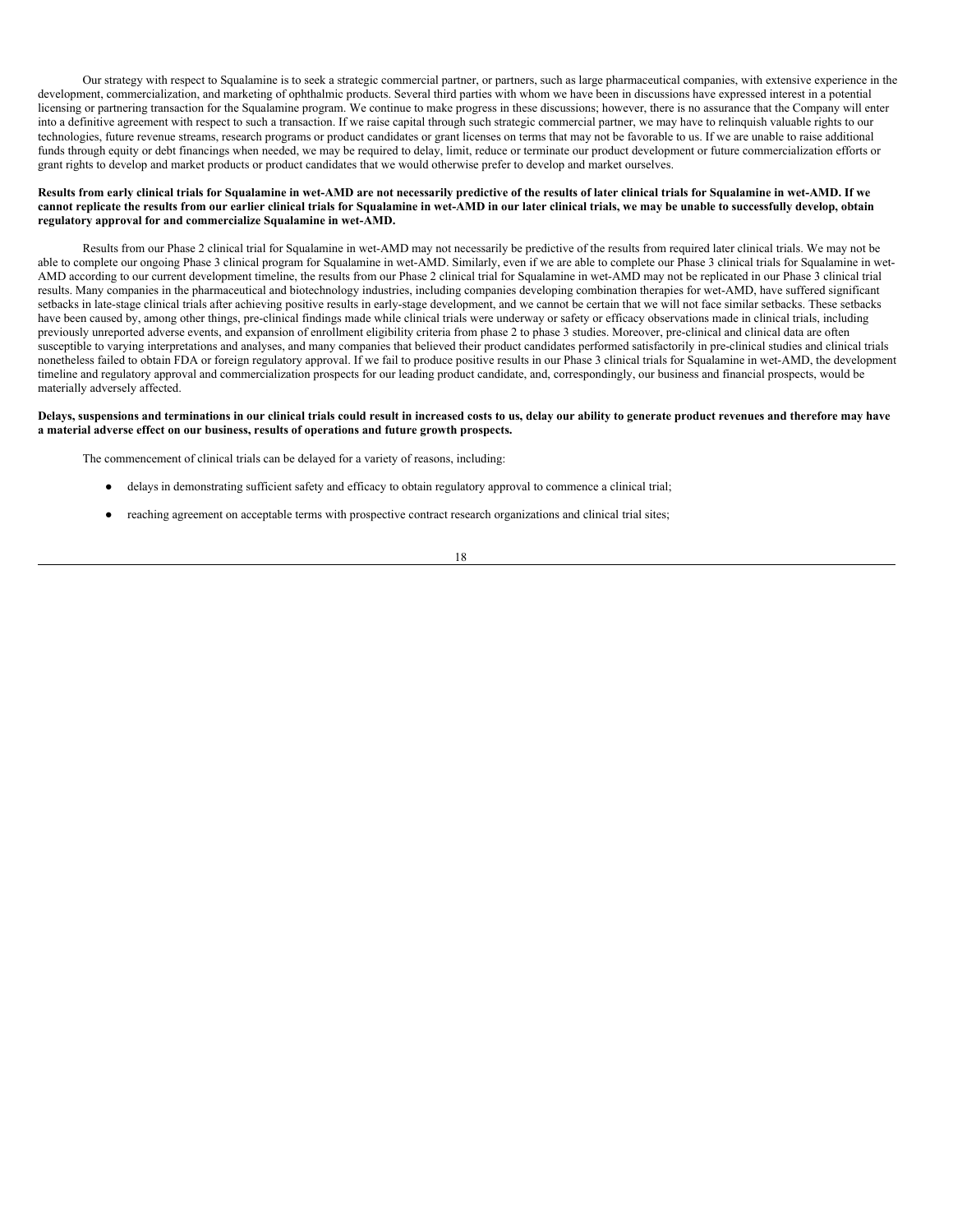- manufacturing sufficient quantities of a product candidate;
- obtaining clearance from the FDA to commence clinical trials pursuant to an Investigational New Drug application (or IND);
- obtaining clearance from foreign regulatory authorities to commence clinical trials;
- financial or strategic considerations; obtaining institutional review board approval to conduct a clinical trial at a prospective clinical trial site;
- obtaining institutional review board approval to conduct a clinical trial at a prospective clinical trial site;
- patient enrollment, which is a function of many factors, including the size of the patient population, the nature of the protocol, the proximity of patients to clinical trial sites, the availability of effective treatments for the relevant disease and the eligibility criteria for the clinical trial; and
- inability to raise funding necessary to initiate a clinical trial.

Once a clinical trial has begun, it may be delayed, suspended or terminated due to a number of factors, including:

- ongoing discussions with regulatory authorities regarding the scope or design of our clinical trials or requests by them for supplemental information with respect to our clinical trial results;
- failure to conduct clinical trials in accordance with regulatory requirements;
- lower than anticipated screening or retention rates of patients in clinical trials;
- serious adverse events or side effects experienced by participants;
- financial or strategic considerations;
- insufficient supply or deficient quality of product candidates or other materials necessary for the conduct of our clinical trials; and
- inability to raise funding necessary to continue a clinical trial.

Many of these factors may also ultimately lead to denial of regulatory approval of a current or potential product candidate. If we experience delays, suspensions or terminations in a clinical trial, the commercial prospects for the related product candidate will be harmed, and our ability to generate product revenues will be delayed and our business and financial prospects would be materially affected.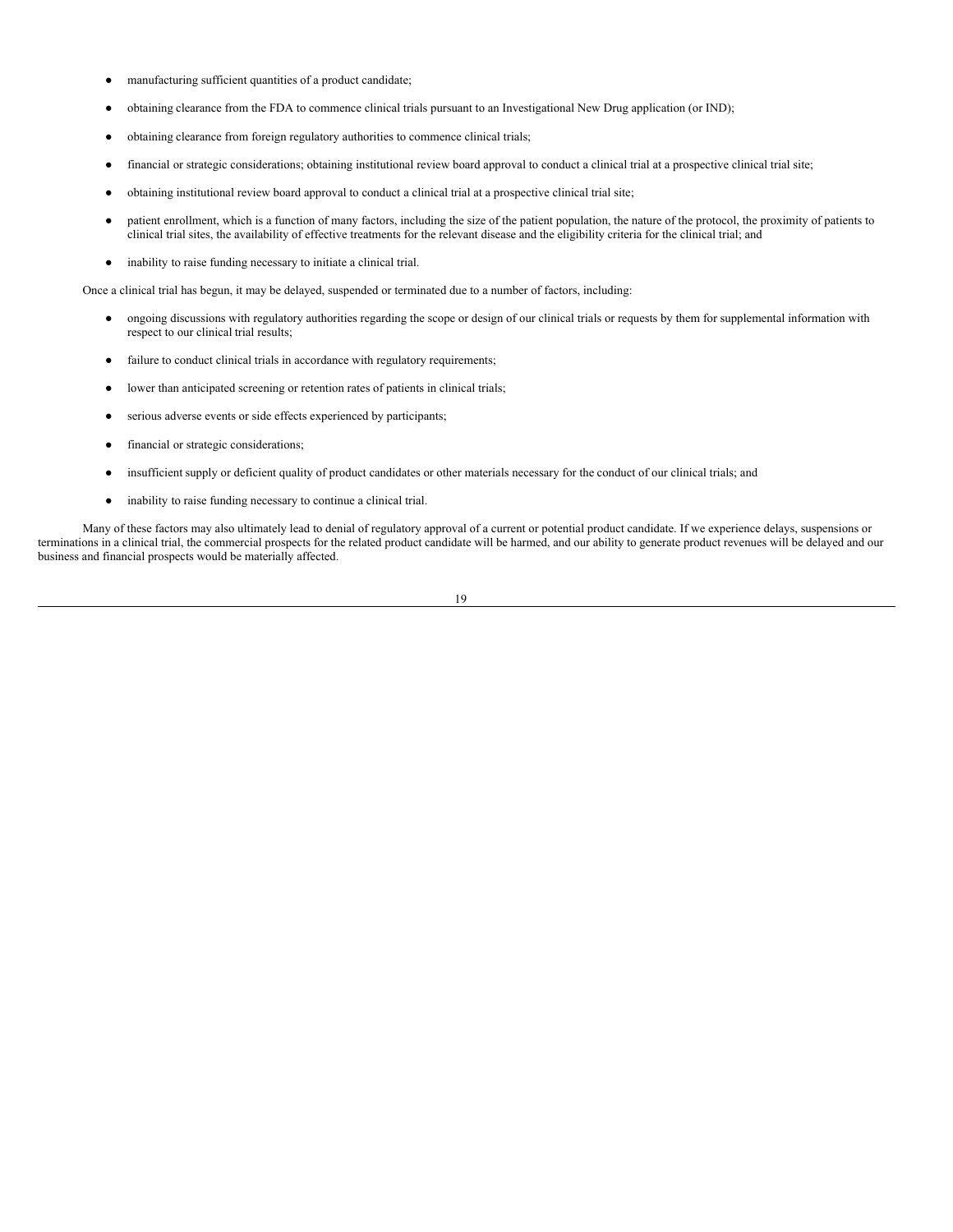#### Even if we successfully complete the clinical trials of one or more of our product candidates, the product candidates may fail for other reasons.

Even if we successfully complete the clinical trials for one or more of our product candidates, the product candidates may fail for other reasons, including the possibility that the product candidates will:

- fail to receive the U.S. and foreign regulatory approvals required to market them as drugs;
- be subject to proprietary rights held by others requiring the negotiation of a license agreement prior to marketing;
- be difficult or expensive to manufacture on a commercial scale;
- have adverse side effects that make their use less desirable; or
- fail to compete with product candidates or other treatments commercialized by our competitors.

In addition, our clinical trials may involve a specific patient population. Because of the small sample size, the results of these early clinical trials may not be indicative of future results. Adverse or inconclusive results may cause us to abandon a drug candidate and may delay development of other drug candidates. Any delay in, or termination of, our clinical and preclinical studies will delay the filing of our NDAs with the FDA and, ultimately, significantly impair our ability to commercialize our drug candidates and generate product revenues which would have a material adverse effect on our business and results of operations. If we are unable to receive the required U.S. and foreign regulatory approvals, secure our intellectual property rights, minimize the incidence of any adverse side effects or fail to compete with our competitors' products, our business, financial condition, and results of operations could be materially and adversely affected. Additionally, even if we receive FDA approval for Squalamine for the treatment of wet-AMD, there is no assurance we will be able to displace the market leaders as a treatment in a significant percentage of patients.

#### If we find it difficult to enroll patients in our clinical trials, it will cause significant delays in the completion of such trials and may cause us to abandon one or more **clinical trials.**

For the diseases or disorders that our product candidates are intended to treat, we expect only a subset of the patients with these diseases to be eligible for our clinical trials. Given that each of our product candidates is in preclinical or clinical development, we may not be able to initiate or continue clinical trials for each or all of our product candidates if we are unable to locate a sufficient number of eligible subjects to participate in the clinical trials required by the FDA or other foreign regulatory authorities. The requirements of our clinical testing mandate that a patient cannot be involved in another clinical trial for the same indication. We are aware that our competitors have ongoing clinical trials for products that are competitive with our product candidates and subjects who would otherwise be eligible for our clinical trials may be involved in such testing, rendering them unavailable for testing of our product candidates. Our inability to enroll a sufficient number of patients for any of our current or future clinical trials would result in significant delays or may require us to abandon one or more clinical trials altogether, which would have a material adverse effect on our business.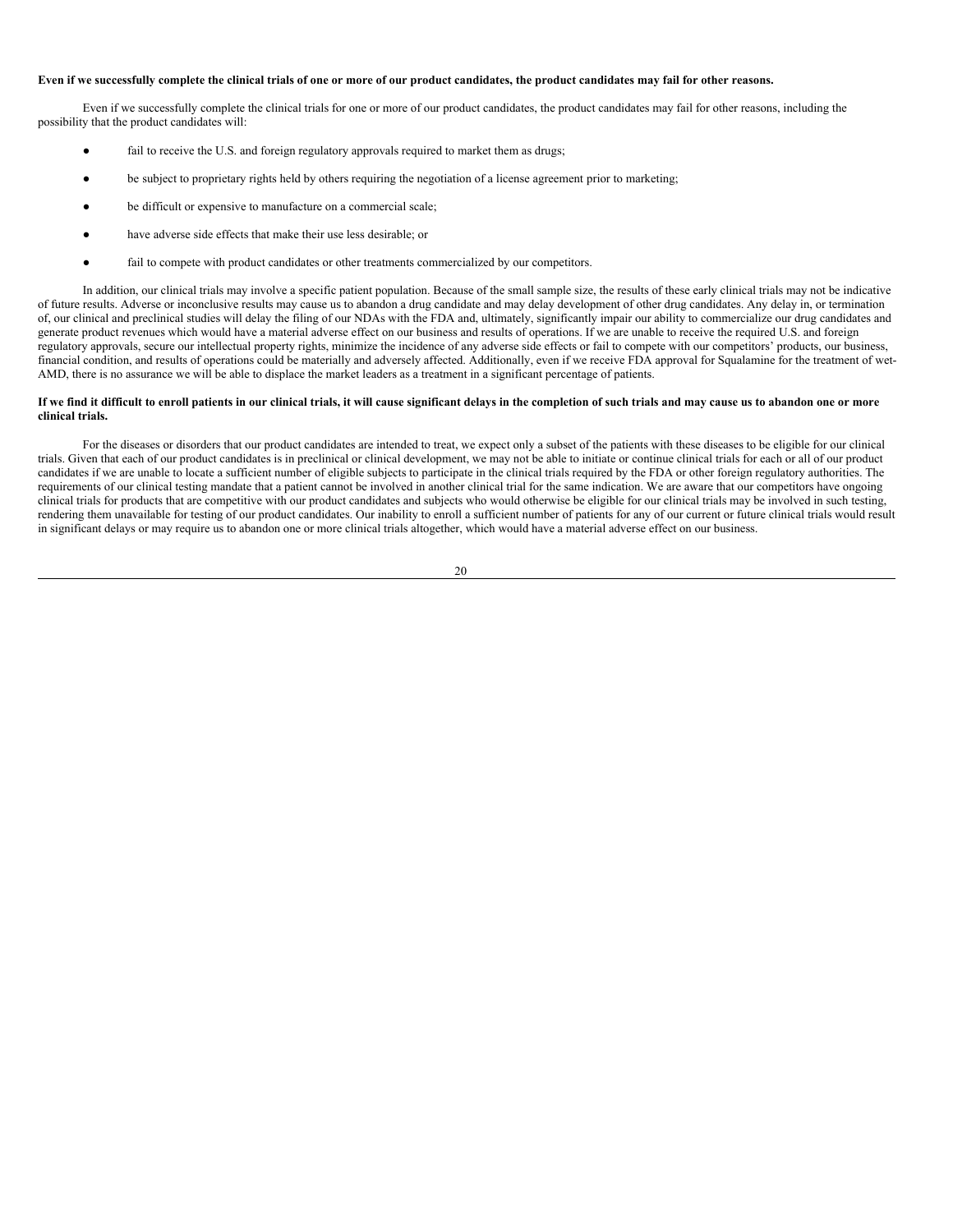#### We rely, and expect that we will continue to rely, on third parties to conduct any future clinical trials for us, including our Phase 3 clinical trial for Squalamine in wet-AMD. If such third parties do not successfully carry out their duties or if we lose our relationships with such third parties, our drug development efforts could be **delayed.**

We are dependent on contract research organizations, third-party vendors and independent investigators for preclinical testing, and clinical trials related to our drug discovery and development efforts, and we will likely continue to depend on them to assist in our future discovery and development efforts. These parties are not our employees, and we cannot control the amount or timing of resources that they devote to our programs. If they fail to devote sufficient time and resources to our drug development programs or if their performance is substandard, it will delay the development and commercialization of our product candidates. Our CRO running our phase 3 trial has also contracted with Jason S. Slakter, M.D., P.C., d/b/a Digital Angiography Reading Center ("DARC"), a well-known digital reading center, which is owned by Dr. Jason Slakter, our CEO, pursuant to our related party transactions policy, with the review and approval of the Audit Committee, to provide digital reading and imaging services in connection with the Phase 3 study. We are advised that DARC has implemented a standard operating procedure (SOP) to firewall interactions between DARC employees and Dr. Slakter. It is possible that the FDA will investigate and that this related party transaction may impact adversely on its approval of the trials. The parties with which we contract for execution of our clinical trials play a significant role in the conduct of the trials and the subsequent collection and analysis of data. Their failure to achieve their research goals or otherwise meet their obligations on a timely basis could adversely affect clinical development of our product candidates.

Communicating with outside parties can also be challenging, potentially leading to mistakes as well as difficulties in coordinating activities. Outside parties may:

- have staffing difficulties;
- fail to comply with contractual obligations;
- experience regulatory compliance issues;
- undergo changes in priorities or become financially distressed; or
- form relationships with other entities, some of which may be our competitors.

These factors may materially adversely affect the willingness or ability of third parties to conduct our clinical trials and may subject us to unexpected cost increases that are beyond our control. Nevertheless, we are responsible for ensuring that each of our studies is conducted in accordance with the applicable protocol, legal, regulatory and scientific standards, and our reliance on contract research organizations does not relieve us of our regulatory responsibilities. We and our contract research organizations are required to comply with current Good Clinical Practices, or cGCPs, which are regulations and guidelines enforced by the FDA and comparable foreign regulatory authorities for any products in clinical development. The FDA enforces these cGCP regulations through periodic inspections of clinical trial sponsors, principal investigators and trial sites. If we or our contract research organizations fail to comply with applicable cGCPs, the clinical data generated in our clinical trials may be deemed unreliable and the FDA or comparable foreign regulatory authorities may require us to perform additional clinical trials before approving our marketing applications. We cannot assure that, upon inspection, the FDA or any comparable foreign regulatory authority will determine that any of our clinical trials comply with cGCPs. In addition, our clinical trials must be conducted with product produced under current Good Manufacturing Practices, or cGMPs, regulations and will require a large number of test subjects. Our failure or the failure of our contract research organizations to comply with these regulations may require us to repeat clinical trials, which would delay the regulatory approval process and could also subject us to enforcement action up to and including civil and criminal penalties.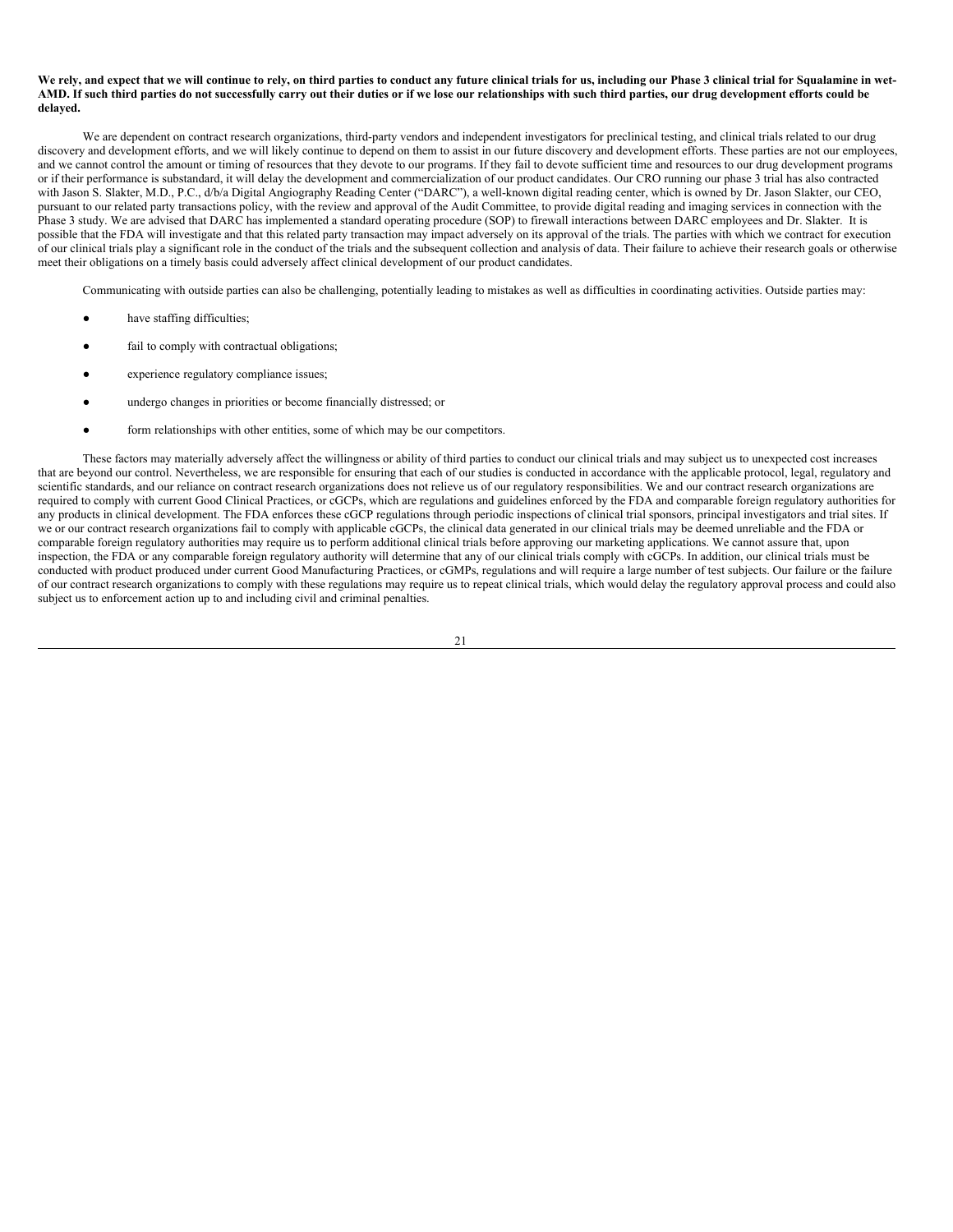Although we do design our clinical trials for Squalamine in wet-AMD and other drug candidates, contract research organizations conduct all of the clinical trials. As a result, many important aspects of our drug development programs are outside of our direct control. In addition, the contract research organizations may not perform all of their obligations under arrangements with us or in compliance with regulatory requirements, but we remain responsible and are subject to enforcement action that may include civil penalties up to and including criminal prosecution for any violations of FDA or comparable foreign laws and regulations during the conduct of our clinical trials. If the contract research organizations do not perform clinical trials in a satisfactory manner, breach their obligations to us or fail to comply with regulatory requirements, the development and commercialization of Squalamine in wet-AMD and other drug candidates may be delayed or our development program materially and irreversibly harmed. We cannot control the amount and timing of resources these contract research organizations devote to our program. If we are unable to rely on clinical data collected by our contract research organizations, we could be required to repeat, extend the duration of, or increase the size of our clinical trials and this could significantly delay commercialization and require significantly greater expenditures, and have a material adverse effect on our business.

#### If our contract research organizations do not successfully carry out their duties or if we lose our relationships with contract research organizations, our drug **development efforts could be delayed.**

If we lose our relationship with any one or more of these parties, we could experience a significant delay in both identifying another comparable provider and then contracting for its services. We may be unable to retain an alternative provider on reasonable terms, if at all. Even if we locate an alternative provider, it is likely that this provider may need additional time to respond to our needs and may not provide the same type or level of service as the original provider. In addition, any provider that we retain will be subject to current Good Laboratory Practices, other regulatory standards, and similar foreign standards, and we do not have control over compliance with these regulations by these providers. Consequently, if these practices and standards are not adhered to by these providers, the development and commercialization of our product candidates could be delayed, and have a material adverse effect on our business.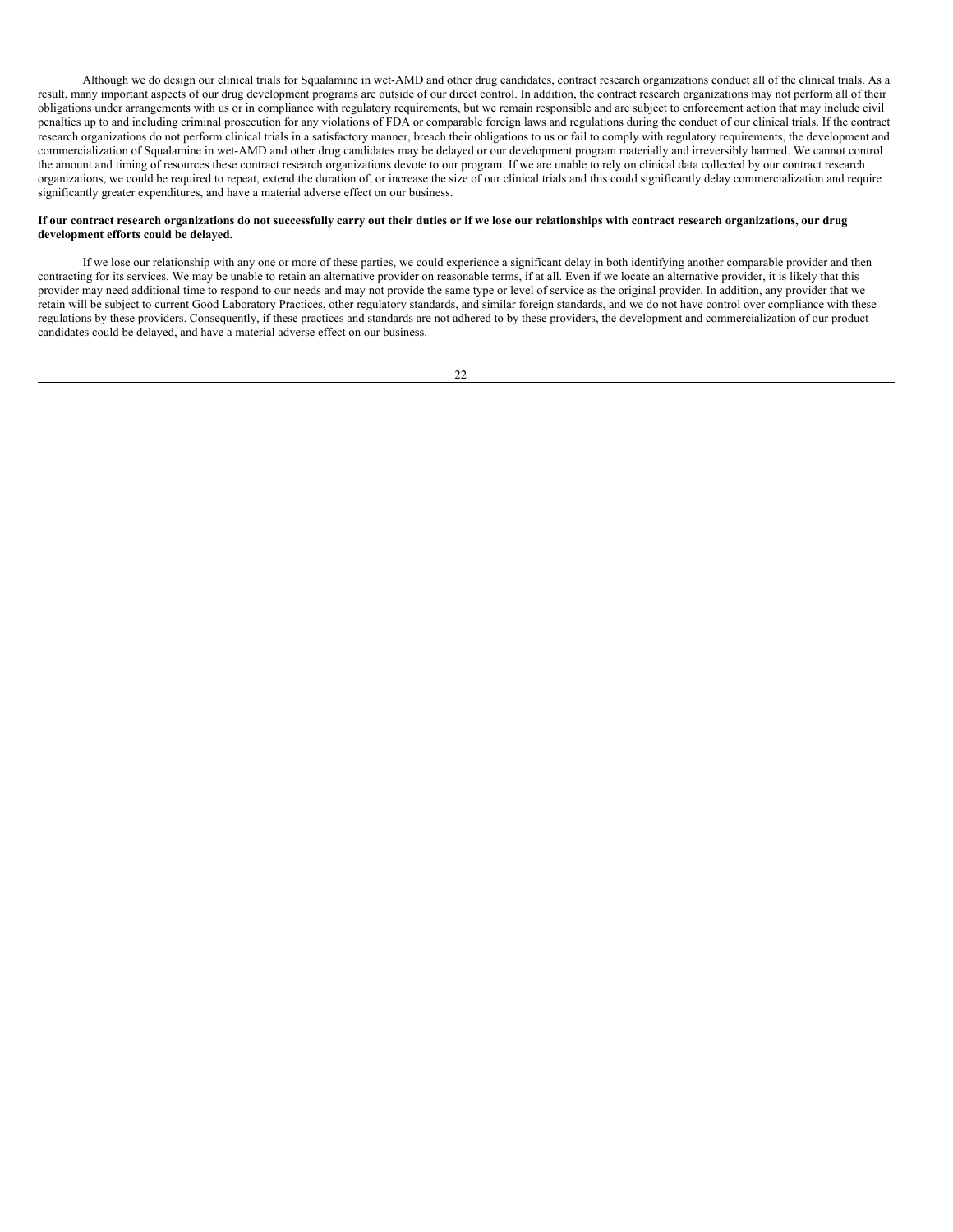#### Our product candidates may not gain acceptance among physicians, patients, or the medical community, thereby limiting our potential to generate revenues, which **will undermine our future growth prospects.**

Even if our product candidates are approved for commercial sale by the FDA or other regulatory authorities, including foreign regulatory authorities, the degree of market acceptance of any approved product candidate by physicians, healthcare professionals and third-party payors, and our profitability and growth will depend on a number of factors, including:

- the ability to provide acceptable evidence of safety and efficacy;
- pricing and cost effectiveness, which may be subject to regulatory control;
- our ability to obtain sufficient third-party insurance coverage or reimbursement;
- effectiveness of our or our collaborators' sales and marketing strategy;
- relative convenience and ease of administration;
- the prevalence and severity of any adverse side effects; and
- availability of alternative treatments.

If any product candidate that we develop does not provide a treatment regimen that is at least as beneficial as the current standard of care or otherwise does not provide some additional patient benefit over the current standard of care, that product will not achieve market acceptance and we will not generate sufficient revenues to achieve profitability.

#### We may not be able to continue or fully exploit our partnerships with outside scientific and clinical advisors, which could impair the progress of our clinical trials and **our research and development efforts.**

We work with scientific and clinical advisors who are experts in the field of ocular disorders. They advise us with respect to our clinical trials. These advisors are not our employees and may have other commitments that would limit their future availability to us. If a conflict of interest arises between their work for us and their work for another entity, we may lose their services, which may impair our reputation in the industry and delay the development or commercialization of our product candidates.

#### We rely completely on third-party manufacturers which may result in delays in our clinical trials, regulatory approvals and product introductions.

We have no manufacturing facilities and do not have extensive experience in the manufacturing of drugs or in designing drug-manufacturing processes. We have contracted with third-party manufacturers to produce, in collaboration with us, our product candidates, including Squalamine, for clinical trials. If any of our product candidates are approved by the FDA or other regulatory agencies, including foreign regulatory agencies for commercial sale, we may need to amend our contract with our current manufacturer or contract with another third party to manufacture them in larger quantities. If we need to enter into alternative arrangements, it could delay our product development activities. Our reliance on these third parties for development activities will reduce our control over these activities but will not relieve us of our responsibility to ensure compliance with all required regulations and study and trial protocols. If these third parties do not successfully carry out their contractual duties, meet expected deadlines or conduct our studies in accordance with regulatory requirements or our stated study and trial plans and protocols, or if there are disagreements between us and these third parties, we will not be able to initiate, or complete, or may be delayed in completing, the clinical trials required to support future approval of our product candidates. In some such cases, we may need to locate an appropriate replacement third-party relationship, which may not be readily available or with acceptable terms, which would cause additional delay with respect to the approval of our product candidates and would thereby have a material adverse effect on our business, financial condition, results of operations and prospects.

| v |        |
|---|--------|
|   |        |
|   | I<br>I |
|   | $\sim$ |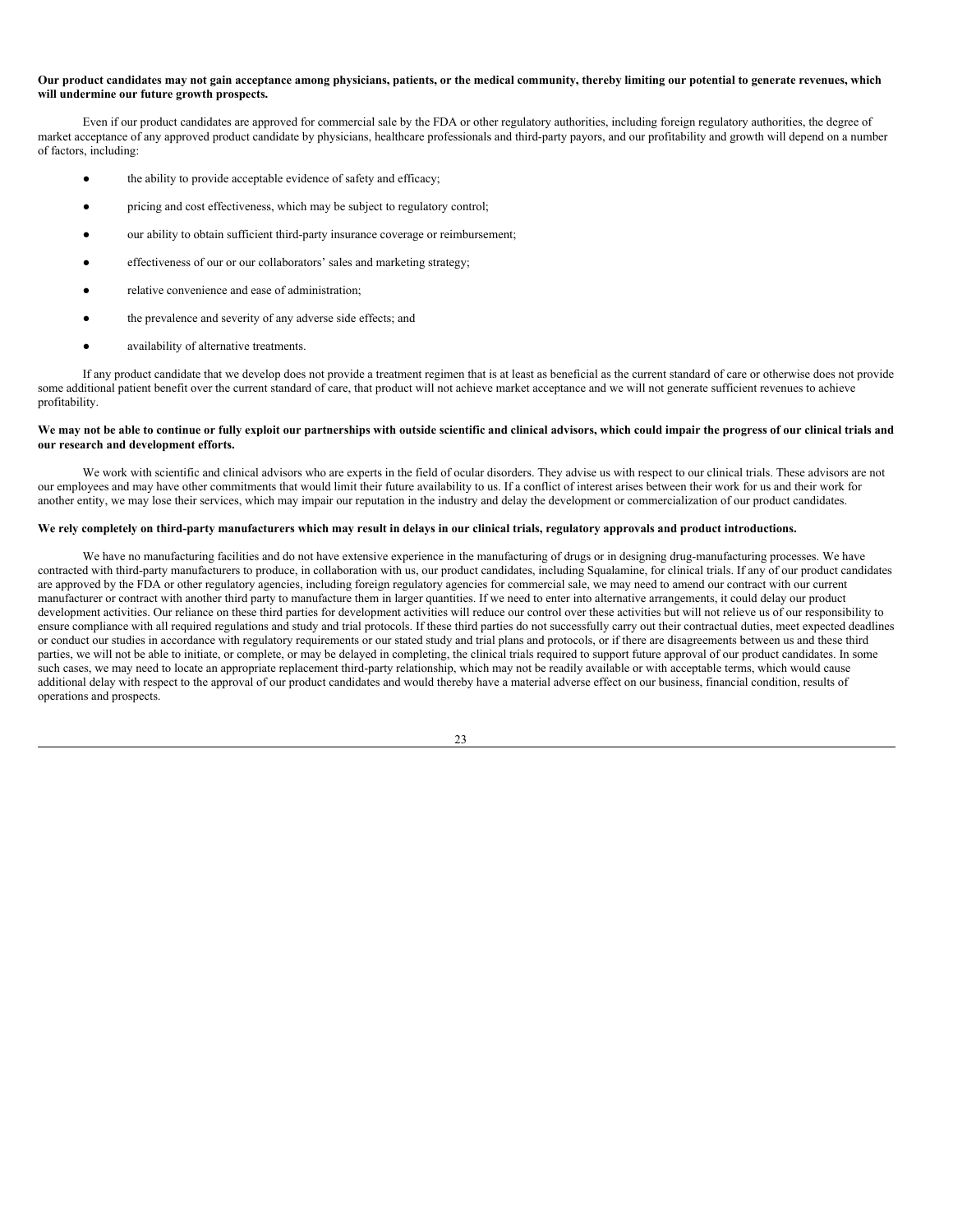We have not entered into long-term agreements with our current third-party manufacturers or with any alternate suppliers. Although we intend to do so prior to any commercial launch of a product that is approved by the FDA or any comparable foreign regulatory authorities in order to ensure that we maintain adequate supplies of commercial drug product, we may be unable to enter into such agreements or do so on commercially reasonable terms, which could delay a product launch or subject our commercialization efforts to significant supply risk. In addition, reliance on third-party manufacturers entails risks to which we would not be subject to if we manufactured the product candidates ourselves, including:

- the inability to negotiate manufacturing agreements with third parties under commercially reasonable terms;
- reduced control as a result of using third-party manufacturers for all aspects of manufacturing activities;
- termination or nonrenewal of manufacturing agreements with third parties in a manner or at a time that is costly or damaging to us; and
- disruptions to the operations of our third-party manufacturers or suppliers caused by conditions unrelated to our business or operations, including regulatory enforcement actions, and bankruptcy of the manufacturer or supplier.

Any of these events could lead to clinical trial delays or failure to obtain regulatory approval, or impact our ability to successfully commercialize future product candidates. Some of these events could be the basis for FDA or any comparable foreign regulatory authority action, including injunction, recall, seizure or total or partial suspension of product manufacture.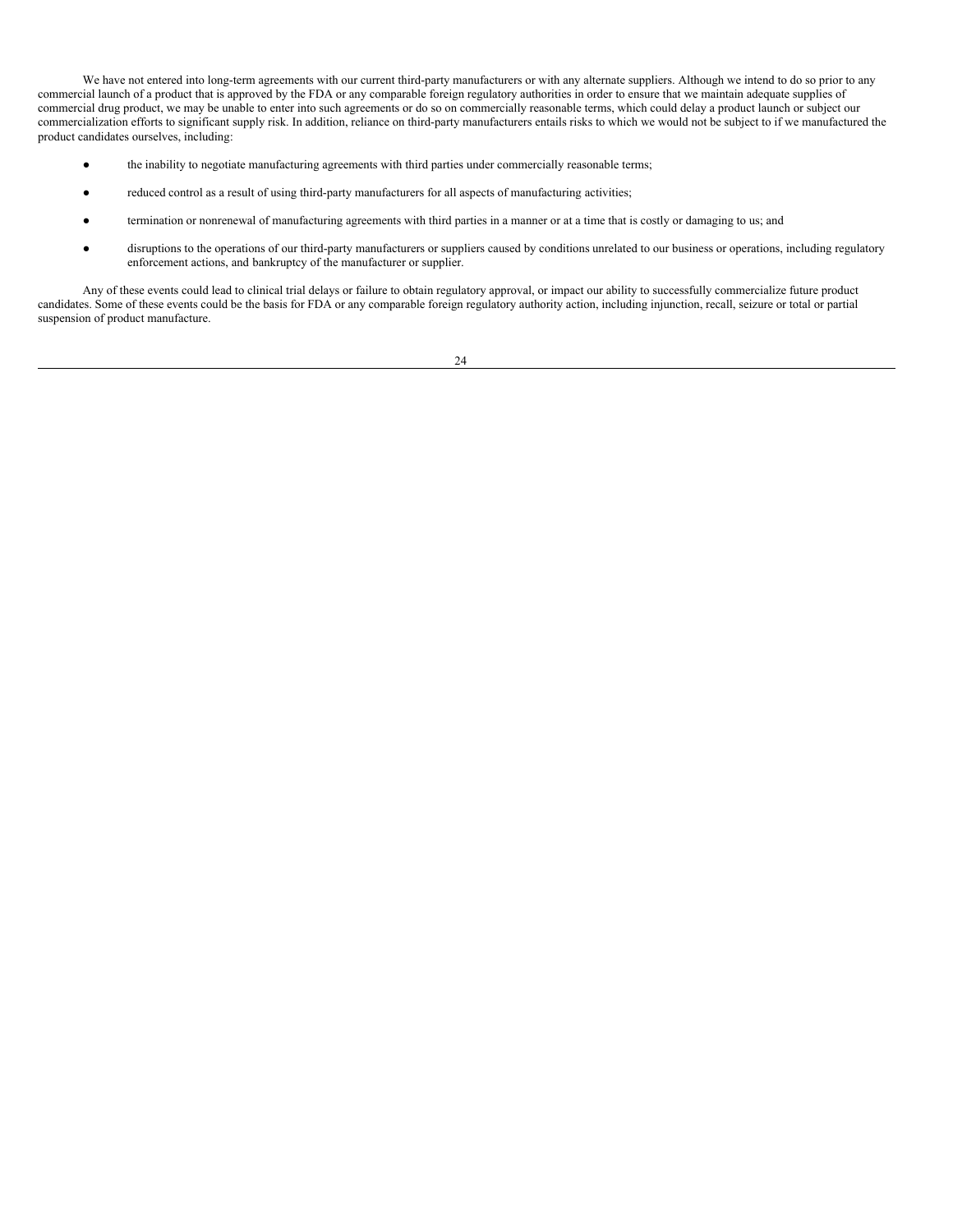#### Our contract manufacturers are subject to significant regulatory oversight with respect to manufacturing our products. The manufacturing facilities on which we rely **may not continue to meet regulatory requirements and may have limited capacity.**

The manufacturers of our product candidates are obliged to operate in accordance with FDA-mandated cGMPs. In addition, the facilities used by our contract manufacturers or other third party manufacturers to manufacture our product candidates must be approved by the FDA or other foreign regulatory authority pursuant to inspections that will be conducted after we request regulatory approval from the FDA or other foreign regulatory authority. A failure of any of our current or future contract manufacturers to establish and follow cGMPs and to document their adherence to such practices may lead to significant delays in clinical trials or in obtaining regulatory approval of product candidates or the ultimate launch of products based on our product candidates into the market. Furthermore, all of our contract manufacturers are engaged with other companies to supply and/or manufacture materials or products for such companies, which exposes our manufacturers to regulatory risks for the production of such materials and products. As a result, failure to satisfy the regulatory requirements for the production of those materials and products may affect the regulatory clearance of our contract manufacturers' facilities generally. Failure by our current or future third-party manufacturers or us to comply with applicable regulations could result in sanctions being imposed on us, including fines, injunctions, civil penalties, failure of the government to grant pre-market approval of drugs, delays, suspension or withdrawal of approvals, seizures or recalls of products, operating restrictions, and criminal prosecutions. Many aspects of the clinical trial and manufacturing process are outside of our control. In addition, the third-party manufacturers may not perform all of their obligations under arrangements with us or in compliance with regulatory requirements. If a third-party manufacturer breaches its obligations to us or fails to comply with regulatory requirements, the commercialization of Squalamine in wet-AMD and other drug candidates may be delayed or irreversibly harmed.

The facilities and quality systems of some or all of our third-party contractors must pass a pre-approval inspection for compliance with the applicable regulations as a condition of regulatory approval of our product candidates. In addition, the regulatory authorities may, at any time, audit or inspect a manufacturing facility involved with the preparation of our product candidates or the associated quality systems for compliance with the regulations applicable to the activities being conducted. If these facilities do not pass a pre-approval plant inspection, FDA approval of the products will not be granted.

The regulatory authorities also may, at any time following approval of a product for sale, audit our manufacturing facilities or those of our third-party manufacturers. If any such inspection or audit identifies a failure to comply with applicable regulations or if a violation of our product specifications or applicable regulations occurs independent of such an inspection or audit, we or the relevant regulatory authority may require remedial measures that may be costly and/or time-consuming for us or our thirdparty manufacturers to implement and that may include the temporary or permanent suspension of a clinical trial or commercial sales or the temporary or permanent closure of a manufacturing facility. Any such remedial measures imposed upon us or third parties with whom we contract could materially harm our business.

#### We are highly dependent upon our ability to enter into agreements with collaborative partners to develop, commercialize, and market our products.

Our strategy is to seek a strategic commercial partner, or partners, such as large pharmaceutical companies, with extensive experience in the development, commercialization, and marketing of ophthalmic products. We are in an ongoing business development process to seek and implement strategic alternatives with respect to Squalamine, based on the Phase 2 study demonstrating a visual acuity benefit of Squalamine combination therapy, including licenses, business collaborations and other business combinations or transactions with other pharmaceutical and biotechnology companies. Several third parties with whom we have been in discussions have expressed interest in a potential licensing or partnering transaction for the Squalamine program. We continue to make progress in these discussions. We are also in preliminary discussions regarding potential collaborations for the SKS sustained release platform technology with strategic partners. Such anticipated strategic partnership, or partnerships, may provide a marketing and sales infrastructure for our products as well as financial and operational support for global clinical trials, post marketing studies, label expansions, preclinical studies, manufacturing capabilities, and other regulatory requirements concerning future clinical development in the United States and foreign territories.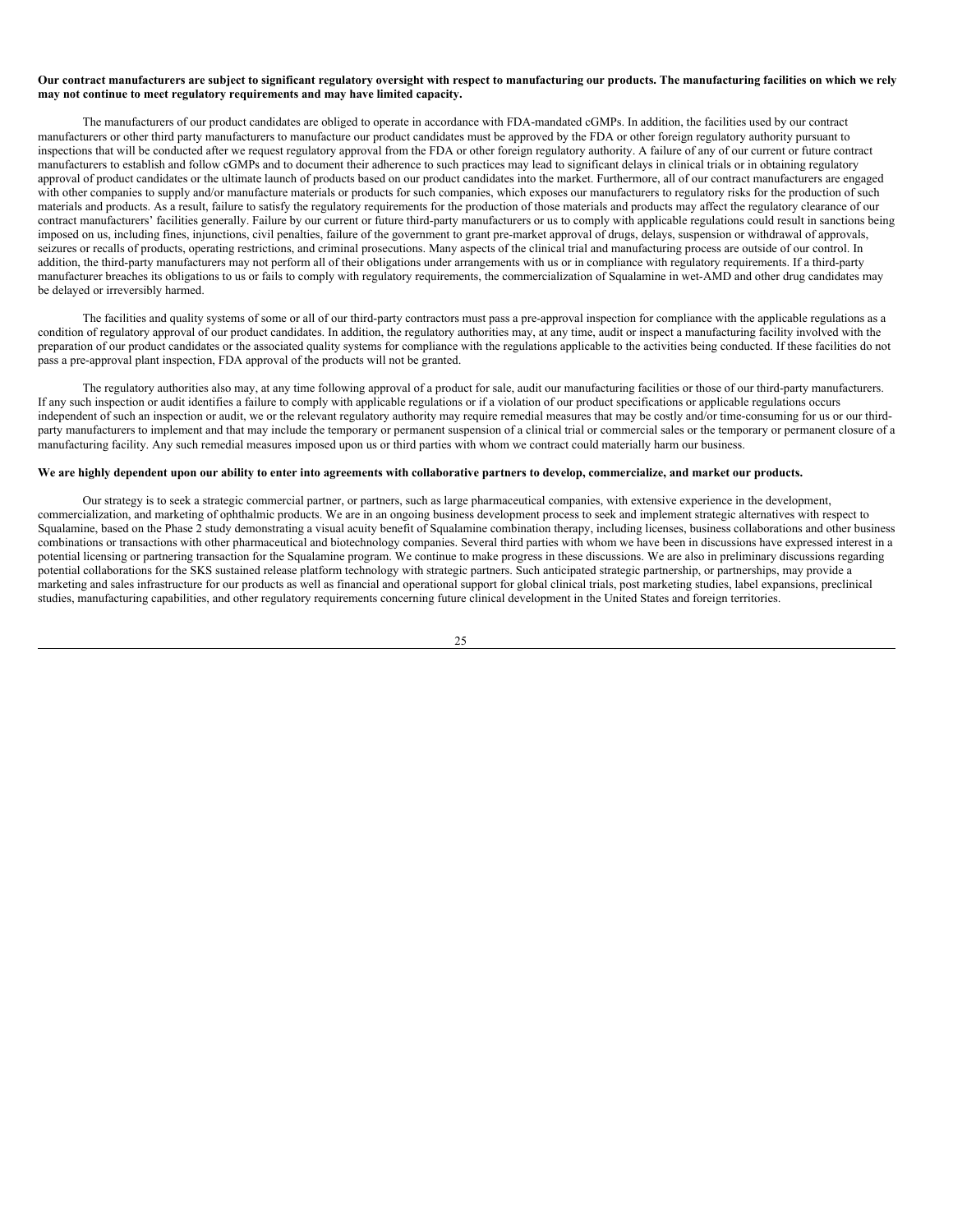To date, we have not entered into any strategic partnerships for any of our products. We face significant competition in seeking appropriate strategic partners, and these strategic partnerships can be intricate and time consuming to negotiate and document. We may not be able to negotiate strategic partnerships on acceptable terms, or at all. We are unable to predict when, if ever, we will enter into any strategic partnerships because of the numerous risks and uncertainties associated with establishing strategic partnerships.

While our strategy is to partner with an appropriate party, no assurance can be given that any third party would be interested in partnering with us. We currently lack the resources to manufacture any of our product candidates on a large scale and we have no sales, marketing or distribution capabilities. In the event we are not able to enter into a collaborative agreement with a partner or partners, on commercially reasonable terms, or at all, we may be unable to commercialize our products, which would have a material adverse effect upon our business, prospects, financial condition, and results of operations.

If we are ever in a position to commercialize our product candidates, of which there can be no assurance, we have no experience selling, marketing or distributing products and no internal capability to do so.

We currently have no sales, marketing or distribution capabilities and no experience in building a sales force and distribution capabilities. If we are ever in a position to commercialize our product candidates, of which there can be no assurance, we must develop internal sales, marketing and distribution capabilities, which will be expensive and time consuming, or make arrangements with third parties to perform these services. If we decide to market any of our products directly, we must commit significant financial and managerial resources to develop a marketing and sales force with technical expertise and with supporting distribution capabilities. Building an in-house marketing and sales force with technical expertise and distribution capabilities will require significant expenditures, management resources and time. Factors that may inhibit our efforts to commercialize our products directly and without strategic partners include:

- our inability to recruit and retain adequate numbers of effective sales and marketing personnel;
- the inability of sales personnel to obtain access to or persuade adequate numbers of physicians to prescribe our products;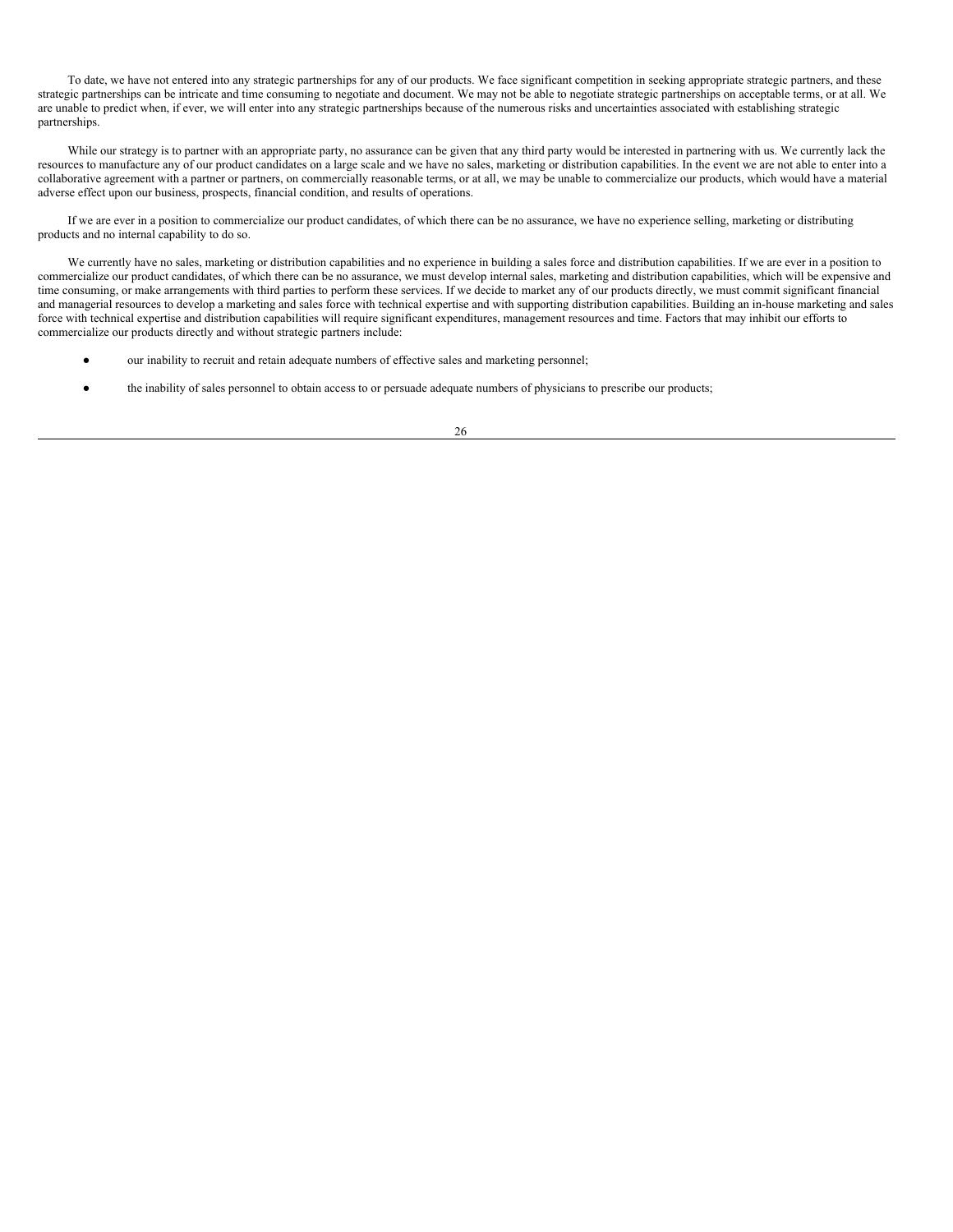- the lack of complementary products to be offered by sales personnel, which may put us at a competitive disadvantage relative to companies with more extensive product lines; and
- unforeseen costs and expenses associated with creating and sustaining an independent sales and marketing organization.

We may not be successful in recruiting the sales and marketing personnel necessary to sell our products and even if we do build a sales force, they may not be successful in marketing our products, which would have a material adverse effect on our business and results of operations.

#### Developments by competitors may render our products or technologies obsolete or non-competitive which would have a material adverse effect on our business and **results of operations.**

We compete against fully integrated pharmaceutical companies and smaller companies that are collaborating with larger pharmaceutical companies, academic institutions, government agencies and other public and private research organizations. Our drug candidates will have to compete with existing therapies and therapies under development by our competitors. In addition, our commercial opportunities may be reduced or eliminated if our competitors develop and market products that are less expensive, more effective or safer than our drug products. Other companies have drug candidates in various stages of preclinical or clinical development to treat diseases for which we are also seeking to develop drug products. Some of these potential competing drugs are further advanced in development than our drug candidates and may be commercialized earlier. Even if we are successful in developing effective drugs, our products may not compete successfully with products produced by our competitors. Most of our competitors, either alone or together with their collaborative partners, operate larger research and development programs, have larger staffing and facilities, and have substantially greater financial resources than we do, as well as significantly greater experience in:

- developing drugs;
- undertaking preclinical testing and human clinical trials;
- obtaining FDA and other regulatory approvals, including foreign regulatory approvals, of drugs;
- formulating and manufacturing drugs; and
- launching, marketing and selling drugs.

These organizations also compete with us to attract qualified personnel, acquisitions and joint venture candidates and for other collaborations. Activities of our competitors may impose unanticipated costs on our business which would have a material adverse effect on our business and results of operations.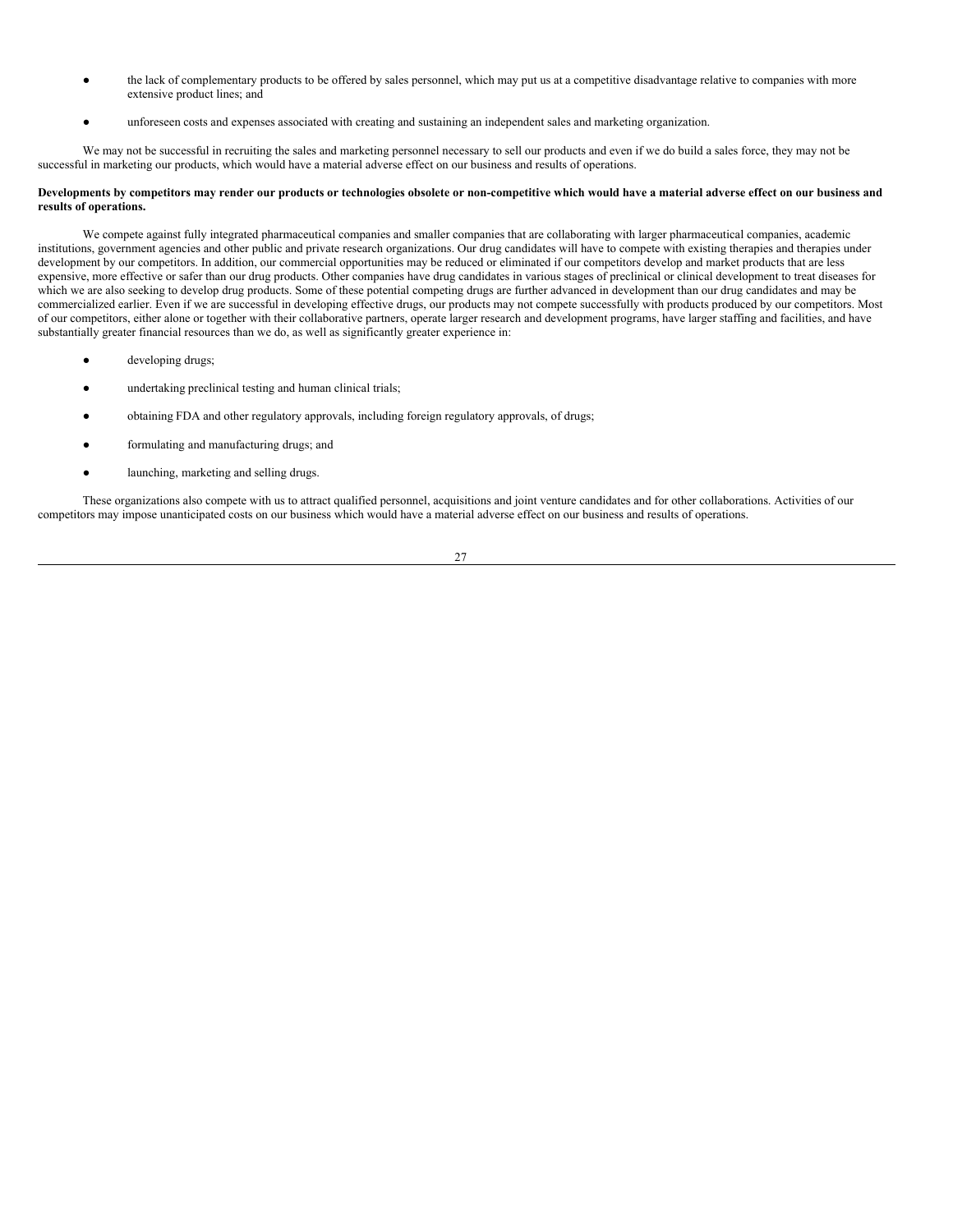#### We depend upon key officers and consultants in a competitive market for skilled personnel. If we are unable to attract and retain key personnel, it could adversely **affect our ability to develop and market our products.**

We are highly dependent upon the principal members of our management team, especially our Chief Executive Officer, Dr. Jason Slakter, Vice President of Business Development and Chief Financial Officer, Sam Backenroth, and Chief Clinical Officer, Dr. Avner Ingerman, as well as our directors and key consultants. A loss of any of these personnel may have a material adverse effect on aspects of our business and clinical development and regulatory programs.

We also depend in part on obtaining the service of scientific personnel and our ability to identify, hire and retain additional personnel. We experience intense competition for qualified personnel, and the existence of non-competition agreements between prospective employees and their former employers may prevent us from hiring those individuals or subject us to suit from their former employers. While we attempt to provide competitive compensation packages to attract and retain key personnel, many of our competitors are likely to have greater resources and more experience than we have, making it difficult for us to compete successfully for key personnel.

#### Our employees, partners, independent contractors, principal investigators, consultants, vendors and contract research organizations may engage in misconduct or **other improper activities, including noncompliance with regulatory standards and requirements.**

We are exposed to the risk that our employees, partners, independent contractors, principal investigators, consultants, vendors and contract research organizations may engage in fraudulent or other illegal activity with respect to our business. Misconduct by these employees could include intentional, reckless and/or negligent conduct or unauthorized activity that violates: (1) FDA or any comparable foreign regulatory authority regulations, including those laws requiring the reporting of true, complete and accurate information to the FDA or any comparable foreign regulatory authority; (2) manufacturing standards; (3) federal, state and foreign healthcare fraud and abuse laws and regulations; or (4) laws that require the true, complete and accurate reporting of financial information or data. Activities subject to these laws also involve the improper use of information obtained in the course of clinical trials, or illegal misappropriation of drug product, which could result in regulatory sanctions and serious harm to our reputation. Any incidents or any other conduct that leads to an employee receiving an FDA or other regulatory authority debarment could result in a loss of business from our partners and severe reputational harm. We have adopted a Code of Business Conduct and Ethics, but it is not always possible to identify and deter employee misconduct, and the precautions we take to detect and prevent this activity may not be effective in controlling unknown or unmanaged risks or losses or in protecting us from governmental investigations or other actions or lawsuits stemming from a failure to be in compliance with such laws or regulations. If any such actions are instituted against us, and we are not successful in defending ourselves or asserting our rights, those actions could have a significant impact on our business, including the imposition of civil, criminal and administrative penalties, damages, monetary fines, contractual damages, reputational harm, diminished profits and future earnings, and curtailment of our operations, any of which could adversely affect our ability to operate our business, operating results and financial condition.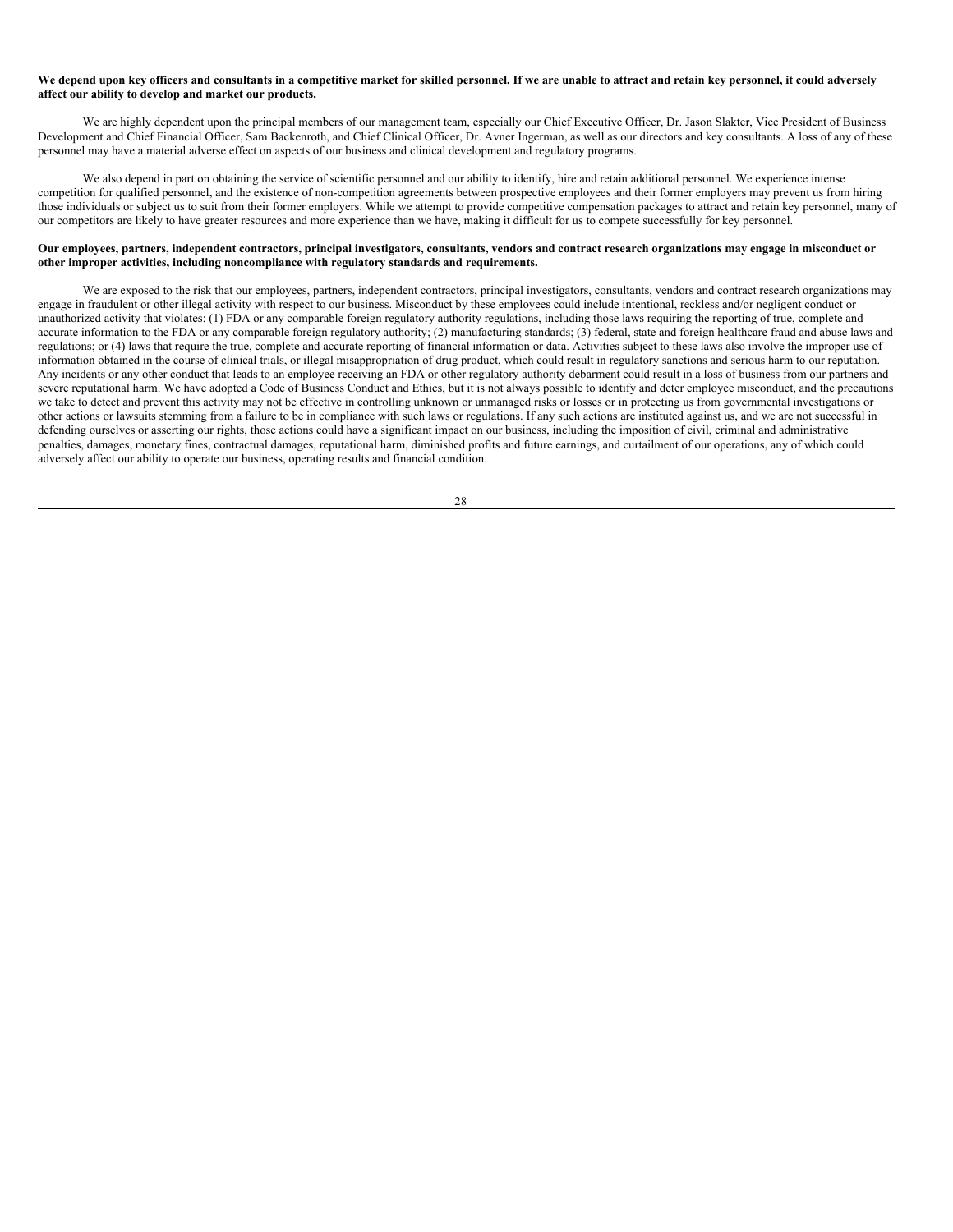#### Any future acquisitions we make of companies or technologies may result in disruption to our business or distraction of our management, due to difficulties in **assimilating acquired personnel and operations.**

We may acquire or make investments in complementary businesses, technologies, services or products which complement our pharmaceutical operations if appropriate opportunities arise. From time to time we engage in discussions and negotiations with companies regarding our acquiring or investing in such companies' businesses, products, services or technologies, in the ordinary course of our business. We cannot be assured that we will be able to identify future suitable acquisition or investment candidates, or if we do identify suitable candidates, that we will be able to make such acquisitions or investments on commercially acceptable terms or at all. If we acquire or invest in another company, we could have difficulty in assimilating that company's personnel, operations, technology and software. In addition, the key personnel of the acquired company may decide not to work for us. If we make other types of acquisitions, we could have difficulty in integrating the acquired products, services or technologies into our operations. These difficulties could disrupt our ongoing business, distract our management and employees, increase our expenses and adversely affect our results of operations. Furthermore, we may incur indebtedness or issue equity securities to pay for any future acquisitions. The issuance of equity securities would be dilutive to our existing stockholders. However, we currently do not have any agreement to enter into any material investment or acquisition transaction.

#### We may be unsuccessful in monetizing existing assets, acquiring additional assets or entering into joint development programs.

We will continue to seek to acquire or make investments in complementary businesses, technologies, services or products and are seeking development partners for our existing products. Several third parties with whom we have been in discussions have expressed interest in a potential licensing or partnering transaction for the Squalamine program. We continue to make progress in these discussions. However, there is no assurance that the Company will enter into a definitive agreement with respect to such a transaction.

#### Security breaches and other disruptions could compromise our information and expose us to liability, which would cause our business and reputation to suffer.

We store sensitive data, including intellectual property, our proprietary business information and personally identifiable information of our employees, in our data centers and on our networks. The secure maintenance of this information is critical to our operations. Despite our security measures, our information technology and infrastructure may be vulnerable to attacks by hackers or breached due to employee error, malfeasance or other disruptions. Any such breach could compromise our networks and the information stored there could be accessed, publicly disclosed, lost or stolen. Any such access, disclosure or other loss of information could result in legal claims or proceedings, liability under laws that protect the privacy of personal information, regulatory penalties, and damage our reputation.

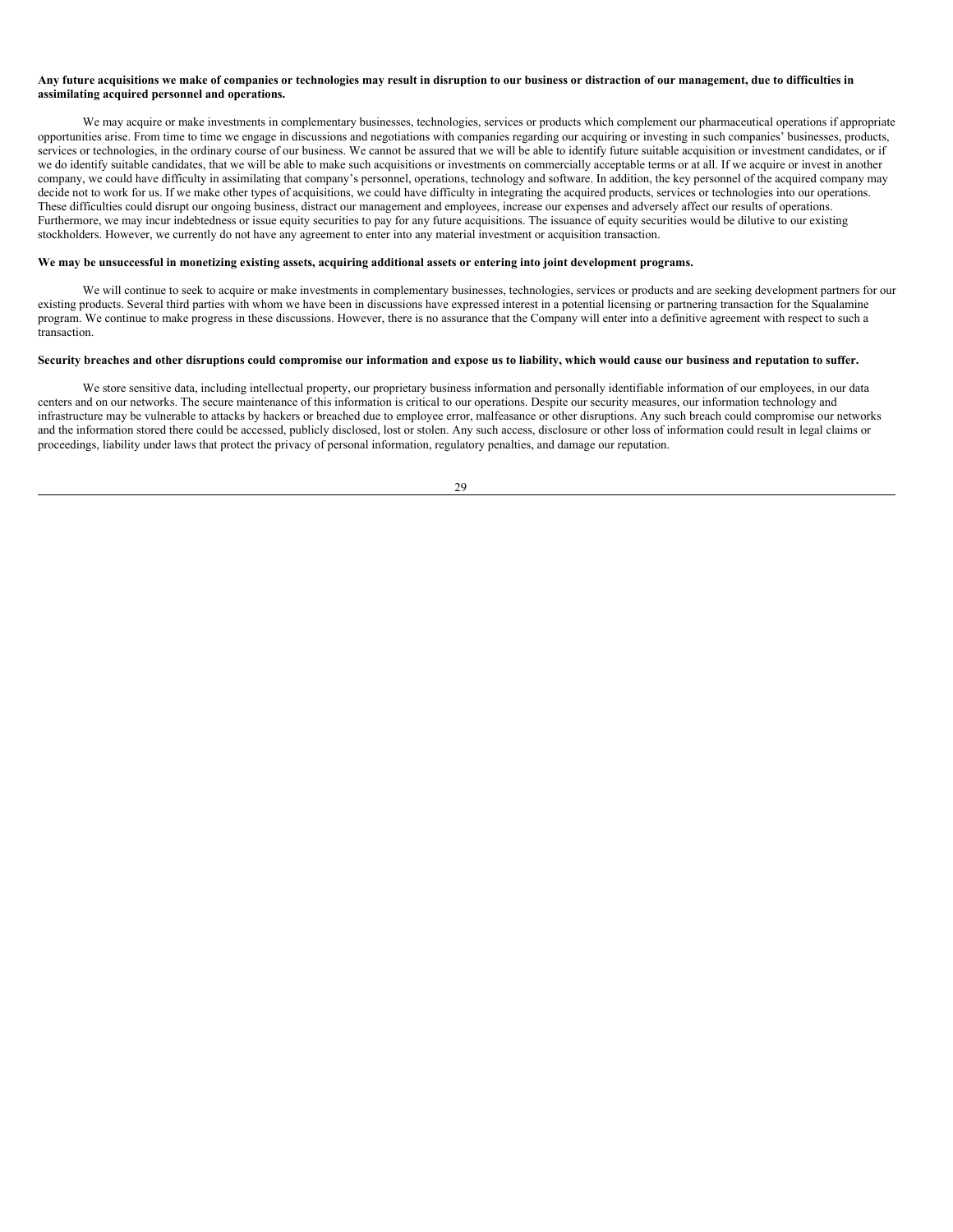#### **Our business and operations would suffer in the event of system failures.**

Despite the implementation of security measures, our internal computer systems and those of our contractors and consultants are vulnerable to damage from computer viruses, unauthorized access, natural disasters, terrorism, war and telecommunication and electrical failures. Such an event could cause interruption of our operations. For example, the loss of data from completed or ongoing clinical trials for our product candidates could result in delays in our regulatory approval efforts and significantly increase our costs. To the extent that any disruption or security breach were to result in a loss of or damage to our data, or inappropriate disclosure of confidential or proprietary information, we could incur liability and the development of our product candidates could be delayed.

#### The potential U.K. exit from the European Union as a result of the recent U.K. referendum could harm our business, financial condition or results of **operations.**

On June 23, 2016, the U.K. affirmatively voted in a non-binding referendum advising for the exit of the U.K. from the European Union (commonly referred to as the "Brexit"). The referendum is non-binding; however, if passed into law, negotiations would commence to determine the future terms of the U.K.'s relationship with the European Union, including the terms of trade between the U.K. and the European Union. The effects of Brexit will depend on any agreements the U.K. makes to retain access to European Union markets either during a transitional period or more permanently. Brexit could lead to legal uncertainty and potentially divergent national laws and regulations as the U.K. determines which European Union laws to replace or replicate.

The announcement of Brexit also created (and the actual exit of the U.K. from the European Union may create future) global economic uncertainty. The actual exit of the U.K. from the European Union could cause disruptions to and create uncertainty surrounding our business. Any of these effects of Brexit (and the announcement thereof), and others we cannot anticipate, could harm our business, financial condition or results of operations.

#### **Risks Related to FDA, Comparable Foreign Regulatory Authority and Healthcare Regulations**

#### We face heavy government regulation. FDA regulatory approval and/or comparable foreign regulatory authority's approval of our products is uncertain.

The research, testing, manufacturing and marketing of drug products such as those that we are developing are subject to extensive regulation by federal, state and local government authorities, including the FDA or any comparable foreign regulatory authority. To obtain regulatory approval of a product, we must demonstrate to the satisfaction of the applicable regulatory agency that, among other things, the product is safe and effective for its intended use. In addition, we must show that the manufacturing facilities used to produce the products are in compliance with current Good Manufacturing Practices regulations (cGMP).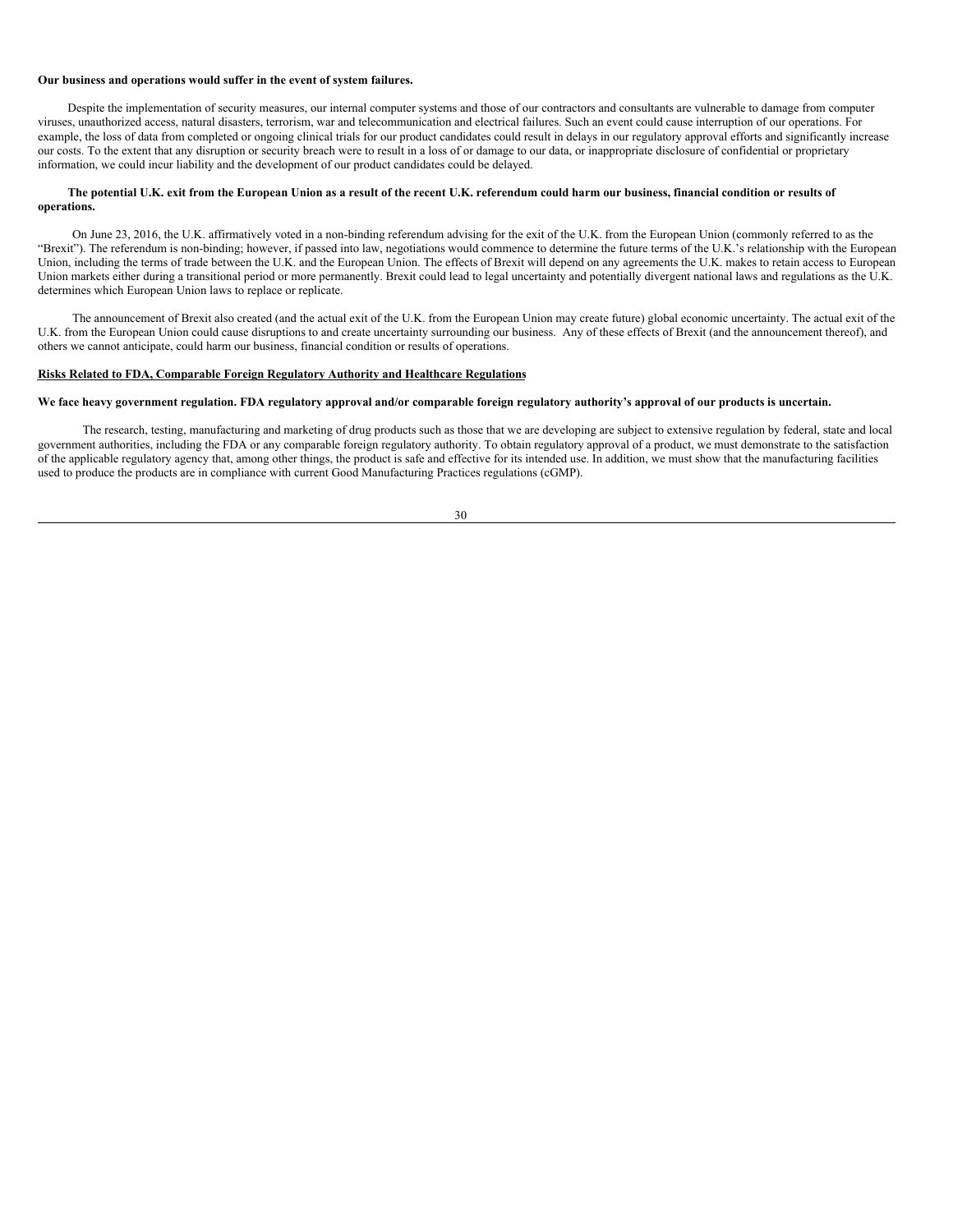The process of obtaining FDA and other required regulatory approvals, including foreign regulatory approvals and clearances, will require us to expend substantial time and capital. Despite the time and expense expended, regulatory approval is never guaranteed. The number of preclinical and clinical trials that will be required for FDA approval, or any comparable foreign regulatory authority's approval, varies depending on the drug candidate, the disease or condition for which the drug candidate is in development, and the requirements applicable to that particular drug candidate. The FDA or other foreign health authority can delay, limit or deny approval of a drug candidate for many reasons, including that:

- a drug candidate may not be shown to be safe or effective;
- the FDA or any comparable foreign regulatory authority may not approve our manufacturing process;
- the FDA or any comparable foreign regulatory authority may interpret data from preclinical and clinical trials in different ways than we do; and
- the FDA may not meet, or may extend, the Prescription Drug User Fee Act date with respect to a particular NDA.

For example, if certain of our methods for analyzing our trial data are not accepted by the FDA or foreign regulatory authority, we may fail to obtain regulatory approval for our product candidates. Moreover, if and when our products do obtain marketing approval, the marketing, distribution and manufacture of such products would remain subject to extensive ongoing regulatory requirements. Failure to comply with applicable regulatory requirements could result in:

- warning letters;
- fines;
- civil penalties;
- injunctions;
- recall or seizure of products;
- total or partial suspension of production;
- refusal of the government to grant future approvals;
- withdrawal of approvals; and
- criminal prosecution.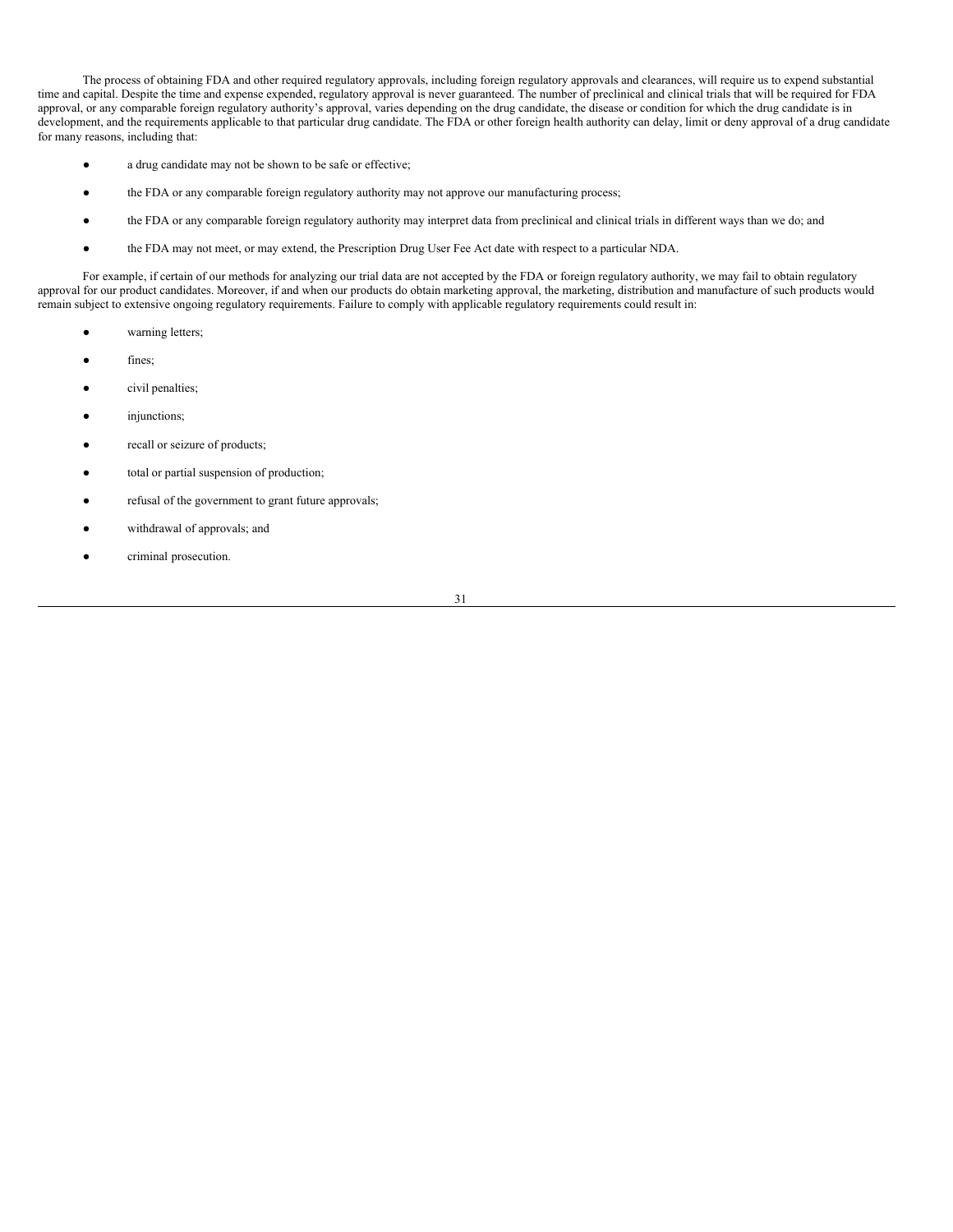Any delay or failure by us to obtain regulatory approvals for our product candidates could diminish competitive advantages that we may attain and would adversely affect the marketing of our products. We have not received regulatory approval to market any of our product candidates in any jurisdiction.

#### Following regulatory approval of any of our drug candidates, we will be subject to ongoing regulatory obligations and restrictions, which may result in significant **expense and limit our ability to commercialize our potential products.**

With regard to our drug candidates, if any, approved by the FDA or by another regulatory authority, including a foreign regulatory authority, we are held to extensive regulatory requirements over product manufacturing, labeling, packaging, adverse event reporting, storage, advertising, promotion and record keeping. Regulatory approvals may also be subject to significant limitations on the indicated uses or marketing of the drug candidates. Potentially costly follow-up or post-marketing clinical studies may be required as a condition of approval to further substantiate safety or efficacy, or to investigate specific issues of interest to the regulatory authority. Previously unknown problems with the drug candidate, including adverse events of unanticipated severity or frequency, may result in restrictions on the marketing of the drug, and could include withdrawal of the drug from the market.

In addition, the law or regulatory policies governing pharmaceuticals may change. New statutory requirements may be enacted or additional regulations may be enacted that could prevent or delay regulatory approval of our drug candidates. We cannot predict the likelihood, nature or extent of adverse government regulation that may arise from future legislation or administrative action, either in the United States or elsewhere. If we are not able to maintain regulatory compliance, we might not be permitted to market our drugs and which could have a material adverse effect on our business and competitive position.

#### Healthcare policy changes, including pending legislation recently adopted and further proposals still pending to reform the U.S. healthcare system, may harm our **future business.**

Healthcare costs have risen significantly over the past decade. There have been and continue to be proposals by legislators, regulators and third-party payors to keep these costs down. Certain proposals, if passed, would impose limitations on the prices we will be able to charge for the products that we are developing, or the amounts of reimbursement available for these products from governmental agencies or third-party payors. These limitations could in turn reduce the amount of revenues that we will be able to generate in the future from sales of our products and licenses of our technology.

In March 2010, the U.S. Congress enacted and President Obama signed into law healthcare reform legislation that may significantly impact the pharmaceutical industry. In addition to requiring most individuals to have health insurance and establishing new regulations on health plans, this legislation will require discounts under the Medicare drug benefit program and increased rebates on drugs covered by Medicaid. In addition, the legislation imposes an annual fee, which will increase annually, on sales by branded pharmaceutical manufacturers starting in 2011. The financial impact of these discounts, increased rebates and fees and the other provisions of the legislation on our business is unclear and there can be no assurance that our business will not be materially adversely affected. In addition, these and other ongoing initiatives in the United States have increased and will continue to increase pressure on drug pricing. The announcement or adoption of any such initiative could have an adverse effect on potential revenues from any product that we may successfully develop.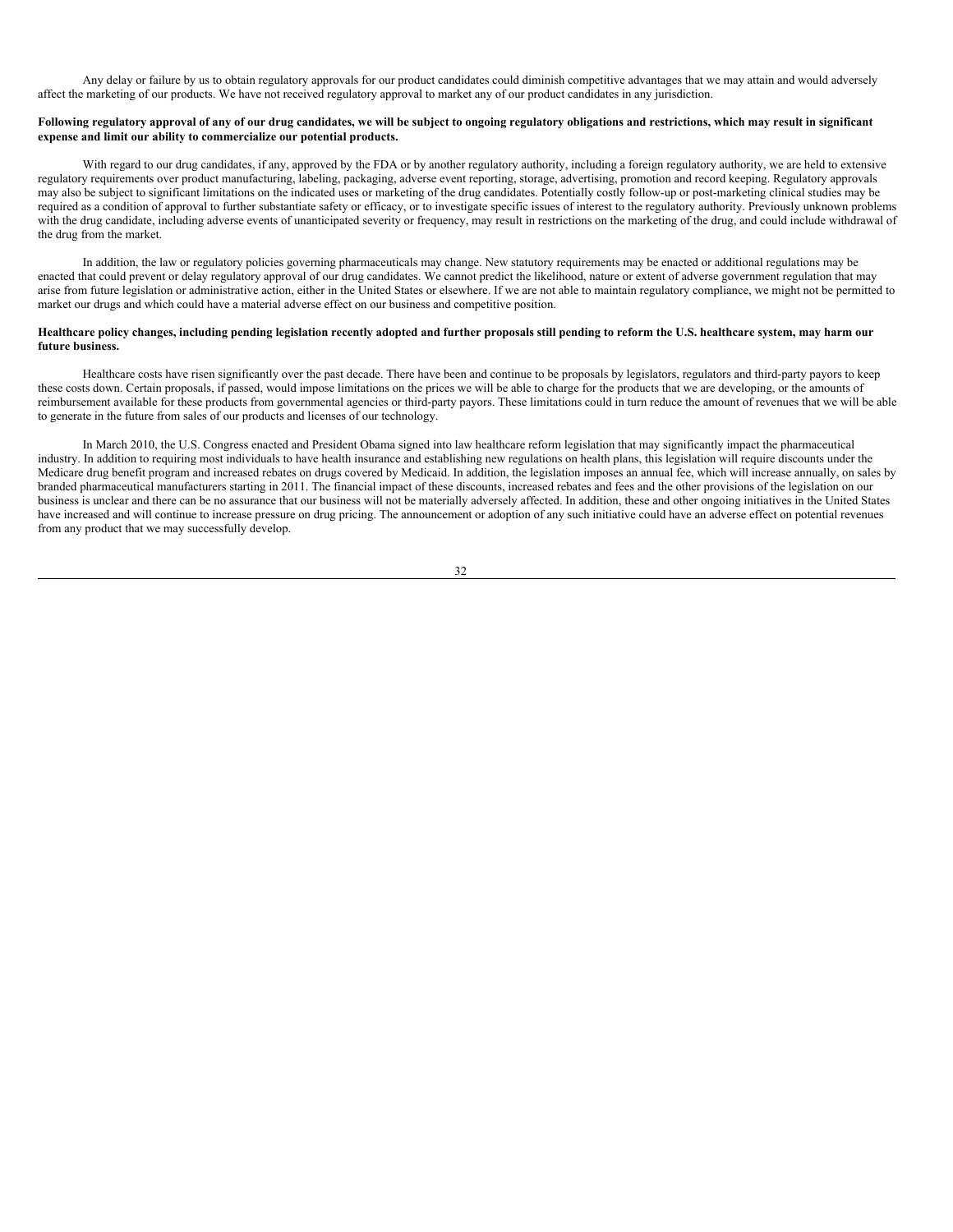Various healthcare reform proposals have also emerged at the state level. We cannot predict what healthcare initiatives, if any, will be implemented at the federal or state level, or the effect any future legislation or regulation will have on us. However, an expansion in government's role in the U.S. healthcare industry may lower the future revenues for the products we are developing and adversely affect our future business, possibly materially.

#### **Risks Related to Our Intellectual Property**

#### **Our ability to compete may be undermined if we do not adequately protect our proprietary rights.**

Our commercial success depends on obtaining and maintaining proprietary rights to our product candidates and technologies and their uses, as well as successfully defending these rights against third-party challenges. We will be able to most effectively protect our product candidates, technologies, and their uses from unauthorized use by third parties to the extent that valid and enforceable patents, or effectively protected trade secrets, cover them. For example, we have rights under U.S. patents and patent applications 7981876, 8716270, 6262283, 7728157, 20130281420 and 21050342874 to cover the Squalamine formulations, composition of matter, use in combination with other agents, methods of manufacture, and uses. Nonetheless, the issued patents and patent applications covering our primary technology programs remain subject to uncertainty due to a number of factors, including:

- we may not have been the first to make one or more of the inventions covered by our pending patent applications or issued patents;
- we may not have been the first to file patent applications for one or more of our product candidates or the technologies we rely upon;
- others may independently develop similar or alternative technologies or duplicate any of our technologies;
- our disclosures in a particular patent application may be determined to be insufficient to meet the statutory requirements for patentability;
- one or more of our pending patent applications may not result in issued patents;
- we may not seek or obtain patent protection in all countries that will eventually provide a significant business opportunity;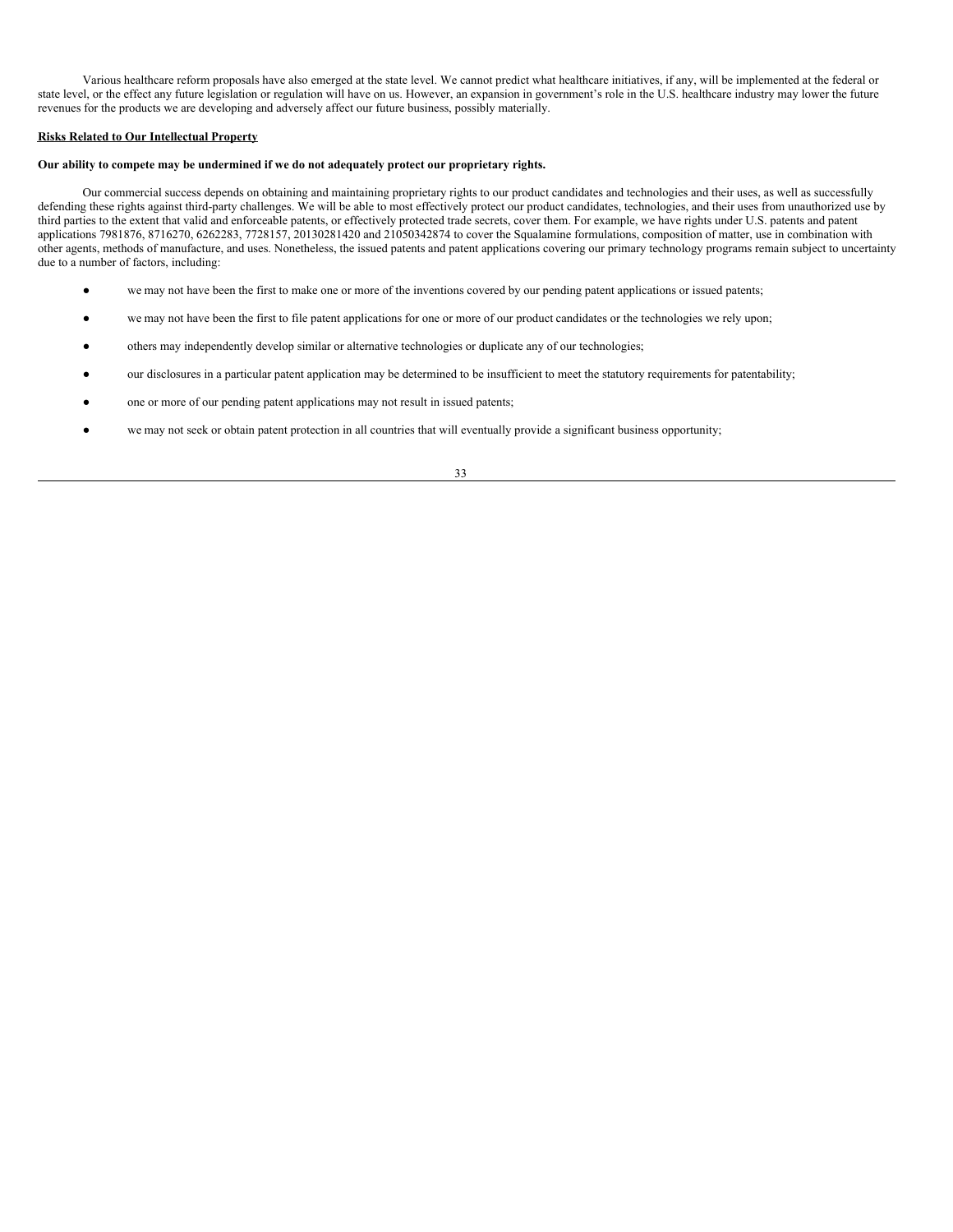- one or more patents issued to us or to our collaborators may not provide a basis for commercially viable products, may not provide us with any competitive advantages or may be challenged by third parties;
- we may fail to file for patent protection in all of the countries where patent protection will ultimately be necessary or fail to comply with other procedural, documentary, fee payment or other provisions during the patent process in any such country, and we may be precluded from filing at a later date or may lose some or all patent rights in the relevant jurisdiction;
- one or more of our technologies may not be patentable;
- others may design around one or more of our patent claims to produce competitive products which fall outside of the scope of our patents;
- others may identify prior art which could invalidate our patents; or
- changes to patent laws may limit the exclusivity rights of patent holders.

Even if we have or obtain patents covering our product candidates or technologies, we may still be barred from making, using and selling one or more of our product candidates or technologies because of the patent rights of others. Others have or may have filed, and in the future are likely to file, patent applications covering compounds, assays, therapeutic products and delivery systems, including sustained release delivery, that are similar or identical to ours. Numerous U.S. and foreign issued patents and pending patent applications owned by others exist in the area of ocular disorders. These could materially affect our ability to develop our product candidates or sell our products. Because patent applications can take years to issue, there may be currently pending applications, unknown to us, that may later result in issued patents that our product candidates or technologies may infringe. These patent applications may have priority over one or more patent applications filed by us.

If our competitors have prepared and filed patent applications in the United States that claim technology we also claim, we may have to participate in interference proceedings required by the United States Patent and Trademark Office to determine priority of invention, which could result in substantial costs, even if we ultimately prevail. Results of interference proceedings are highly unpredictable and may result in us having to try to obtain licenses in order to continue to develop or market certain of our drug products.

#### Disputes may arise regarding the ownership or inventorship of our inventions. It is difficult to determine how such disputes would be resolved. Others may challenge the validity of our patents. If one or more of our patents are found to be invalid, we will lose the ability to exclude others from making, using or selling the inventions **claimed therein.**

Some of our research collaborators and scientific advisors have rights to publish data and information to which we have rights. Additionally, employees whose positions may be eliminated may seek future employment with our competitors. Each of our employees is required to sign a confidentiality agreement and invention assignment agreement with us at the time of hire. While such arrangements are intended to enable us to better control the use and disclosure of our proprietary property and provide for our ownership of proprietary technology developed on our behalf, they may not provide us with meaningful protection for such property and technology in the event of unauthorized use or disclosure. In addition, technology that we may in-license may become important to some aspects of our business. We generally will not control all of the patent prosecution, maintenance or enforcement of in-licensed technology.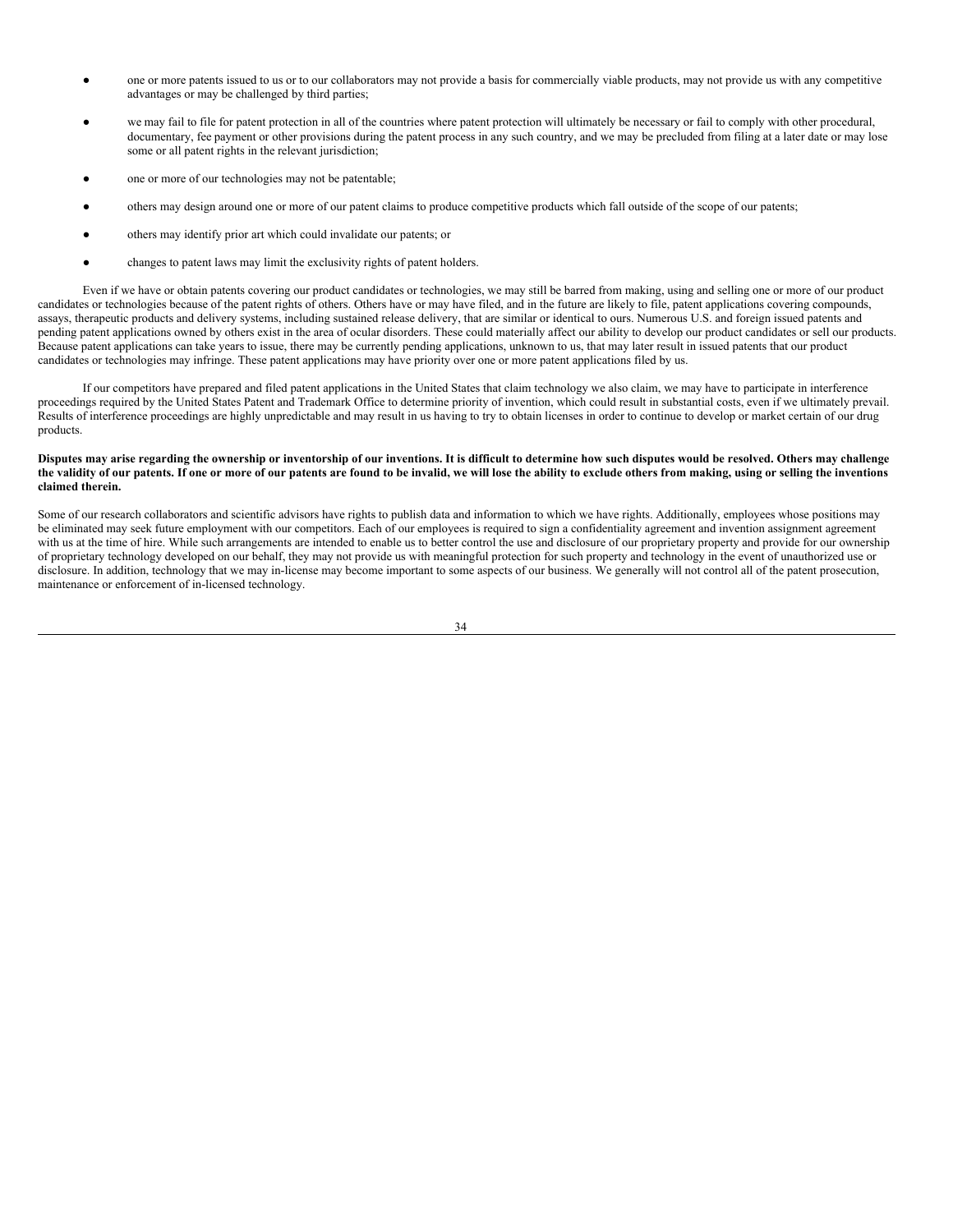### We rely on confidentiality agreements that could be breached and may be difficult to enforce which could have a material adverse effect on our business and **competitive position.**

Our policy is to enter agreements relating to the non-disclosure of confidential information with third parties, including our contractors, consultants, advisors and research collaborators, as well as agreements that purport to require the disclosure and assignment to us of the rights to the ideas, developments, discoveries and inventions of our employees and consultants while we employ them. However, these agreements can be difficult and costly to enforce. Moreover, to the extent that our contractors, consultants, advisors and research collaborators apply or independently develop intellectual property in connection with any of our projects, disputes may arise as to the proprietary rights to this type of information. If a dispute arises, a court may determine that the right belongs to a third party, and enforcement of our rights can be costly and unpredictable. In addition, we rely on trade secrets and proprietary know-how that we will seek to protect in part by confidentiality agreements with our employees, contractors, consultants, advisors or others. In addition, courts outside the United States may be less willing to protect trade secrets. Despite the protective measures we employ, we still face the risk that:

- these agreements may be breached;
- these agreements may not provide adequate remedies for the applicable type of breach; or
- our trade secrets or proprietary know-how will otherwise become known.

Any breach of our confidentiality agreements or our failure to effectively enforce such agreements would have a material adverse effect on our business and competitive position.

### If we infringe the rights of third parties we could be prevented from selling products, forced to pay damages and required to defend against litigation which could result in substantial costs and may have a material adverse effect on our business and results of operations.

We have not received to date any claims of infringement by any third parties. However, as our product candidates progress into clinical trials and commercialization, if at all, our public profile and that of our product candidates may be raised and generate such claims. Defending against such claims, and occurrence of a judgment adverse to us, could result in unanticipated costs and may have a material adverse effect on our business and competitive position. If our products, methods, processes and other technologies infringe the proprietary rights of other parties, we could incur substantial costs and we may have to:

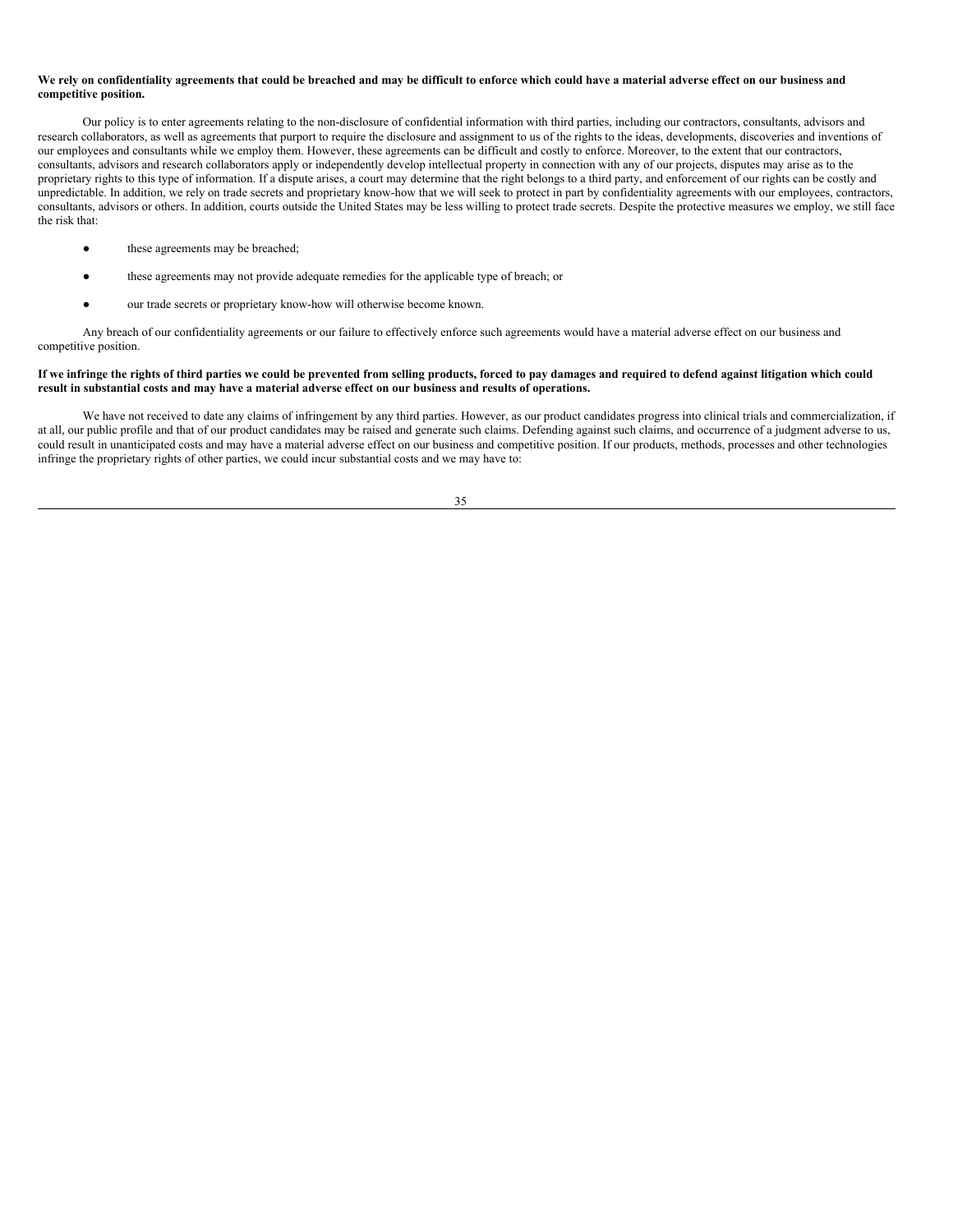- obtain licenses, which may not be available on commercially reasonable terms, if at all;
- redesign our products or processes to avoid infringement;
- stop using the subject matter claimed in the patents held by others, which could cause us to lose the use of one or more of our drug candidates;
- defend litigation or administrative proceedings that may be costly whether we win or lose, and which could result in a substantial diversion of management resources; or
- pay damages.

Any costs incurred in connection with such events or the inability to sell our products may have a material adverse effect on our business and results of operations.

### Intellectual property litigation is increasingly common and increasingly expensive and may result in restrictions on our business and substantial costs, even if we **prevail.**

Patent and other intellectual property litigation is becoming more common in the pharmaceutical industry. Litigation is sometimes necessary to defend against or assert claims of infringement, to enforce our patent rights, including those we have licensed from others, to protect trade secrets or to determine the scope and validity of proprietary rights of third parties. Currently, no third party is asserting that we are infringing upon their patent rights or other intellectual property, nor are we aware or believe that we are infringing upon any third party's patent rights or other intellectual property. We may, however, be infringing upon a third party's patent rights or other intellectual property, and litigation asserting such claims might be initiated in which we would not prevail, or we would not be able to obtain the necessary licenses on reasonable terms, if at all. All such litigation, whether meritorious or not, as well as litigation initiated by us against third parties, is time-consuming and very expensive to defend or prosecute and to resolve. In addition, if we infringe the intellectual property rights of others, we could lose our right to develop, manufacture or sell our products or could be required to pay monetary damages or royalties to license proprietary rights from third parties. An adverse determination in a judicial or administrative proceeding or a failure to obtain necessary licenses could prevent us from manufacturing or selling our products, which could harm our business, financial condition and prospects.

| ٠                | ۰.            |
|------------------|---------------|
|                  |               |
| I<br>I<br>×<br>v | ۰,<br>I<br>۰, |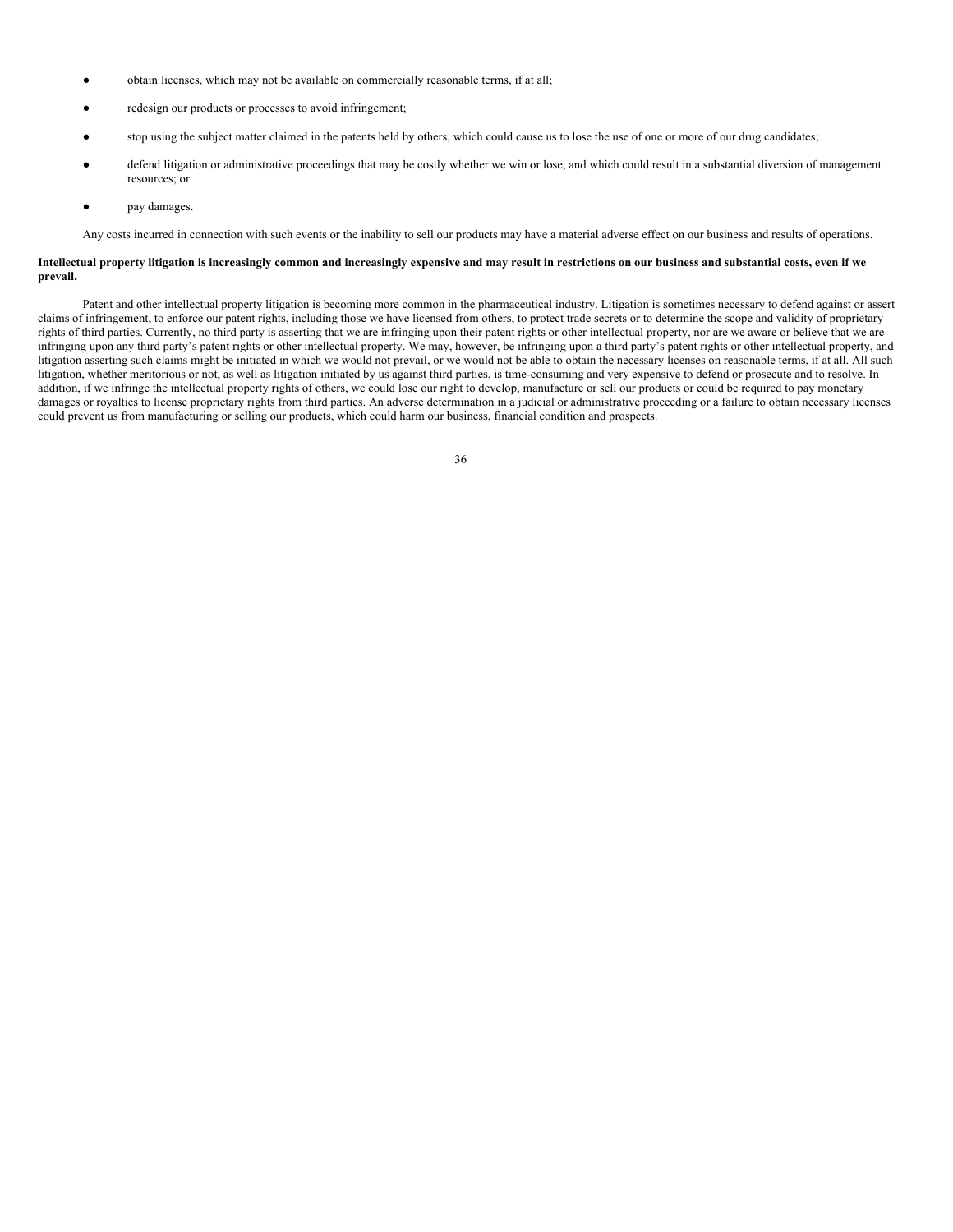### A dispute concerning the infringement or misappropriation of our proprietary rights or the proprietary rights of others could be time consuming and costly, and an **unfavorable outcome could harm our business.**

There is significant litigation in our industry regarding patent and other intellectual property rights. While we are not currently subject to any pending intellectual property litigation, and are not aware of any such threatened litigation, we may be exposed to future litigation by third parties based on claims that our product candidates, technologies or activities infringe the intellectual property rights of others. If our drug development activities are found to infringe any such patents, we may have to pay significant damages or seek licenses to such patents. If our products are found to infringe any such patents, we may have to pay significant damages or seek licenses to such patents. A patentee could prevent us from making, using or selling the patented compounds. We may need to resort to litigation to enforce a patent issued to us, protect our trade secrets or determine the scope and validity of third-party proprietary rights. From time to time, we may hire scientific personnel formerly employed by other companies involved in one or more areas similar to the activities conducted by us. Either we or these individuals may be subject to allegations of trade secret misappropriation or other similar claims as a result of their prior affiliations. If we become involved in litigation, it could consume a substantial portion of our managerial and financial resources, regardless of whether we win or lose. We also may not be able to afford the costs of litigation.

### The patent applications of pharmaceutical and biotechnology companies involve highly complex legal and factual questions, which, if determined adversely to us, **could negatively impact our patent position.**

The patent positions of pharmaceutical and biotechnology companies can be highly uncertain and involve complex legal and factual questions. No consistent policy regarding the breadth of claims allowed in biotechnology patents has emerged to date. The U.S. Patent and Trademark Office's standards are uncertain and could change in the future. Consequently, the issuance and scope of patents cannot be predicted with certainty. Patents, if issued, may be challenged, invalidated or circumvented. U.S. patents and patent applications may also be subject to interference or derivation proceedings, and U.S. patents may be subject to inter partes review, post grant review and ex parte reexamination proceedings in the U.S. Patent and Trademark Office (and foreign patents may be subject to opposition or comparable proceedings in the corresponding foreign patent office), which proceedings could result in either loss of the patent or denial of the patent application or loss or reduction in the scope of one or more of the claims of the patent or patent application. Similarly, opposition or invalidity proceedings could result in loss of rights or reduction in the scope of one or more claims of a patent in foreign jurisdictions. Such interference, inter partes review, post grant review and ex parte reexamination and opposition proceedings may be costly. Accordingly, rights under any issued patents may not provide us with sufficient protection against competitive products or processes.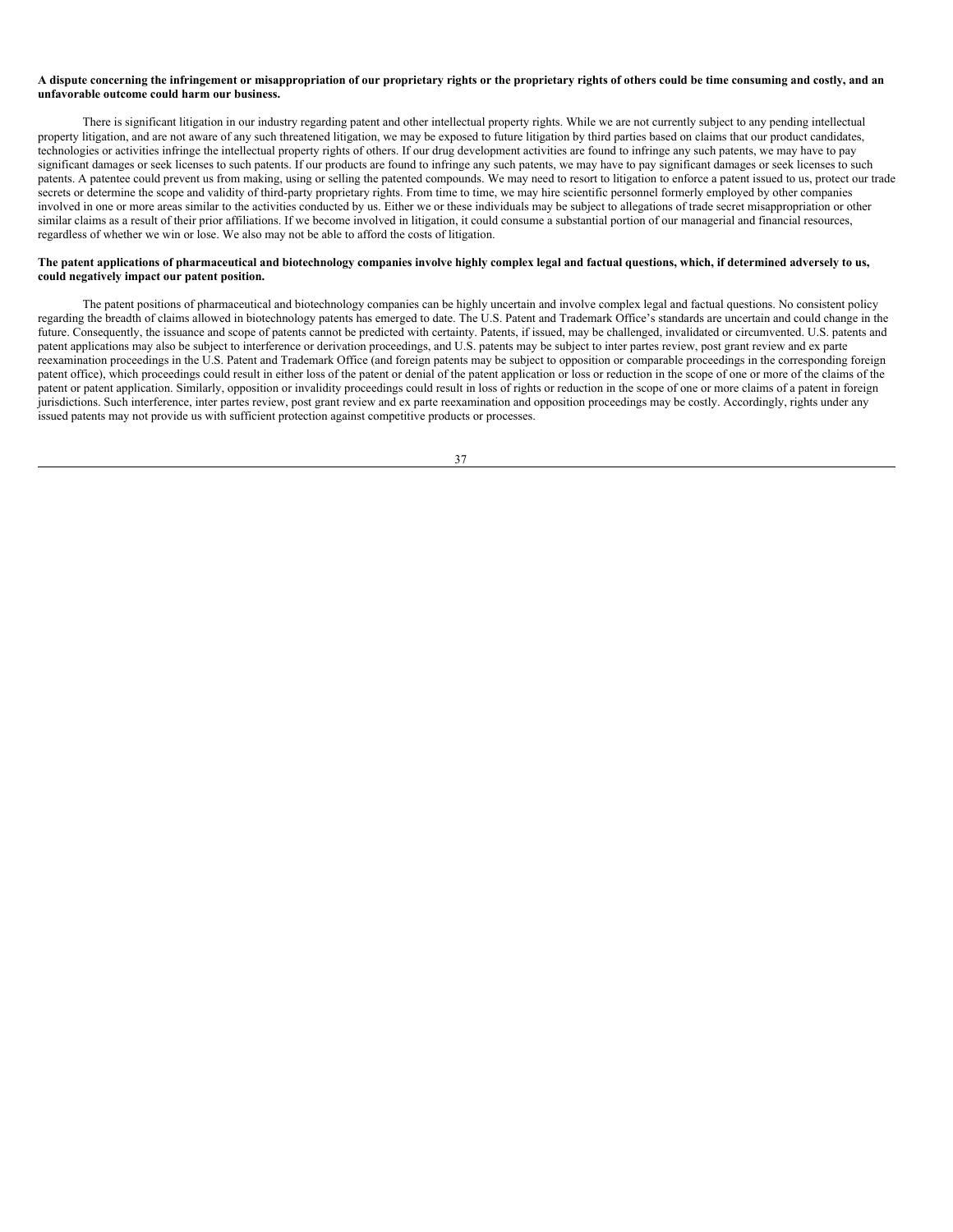Changes in or different interpretations of patent laws in the United States and foreign countries may permit others to use our discoveries or to develop and commercialize our technology and products without providing any compensation to us or may limit the number of patents or claims we can obtain. In particular, there have been proposals to shorten the exclusivity periods available under U.S. patent law that, if adopted, could substantially harm our business. The product candidates that we are developing are protected by intellectual property rights, including patents and patent applications. If any of our product candidates becomes a marketable product, we will rely on our exclusivity under patents to sell the compound and recoup our investments in the research and development of the compound. If the exclusivity period for patents is shortened, then our ability to generate revenues without competition will be reduced and our business could be materially adversely impacted. The laws of some countries do not protect intellectual property rights to the same extent as U.S. laws, and those countries may lack adequate rules and procedures for defending our intellectual property rights. For example, some countries, including many in Europe, do not grant patent claims directed to methods of treating humans and, in these countries, patent protection may not be available at all to protect our product candidates. In addition, U.S. patent laws may change, which could prevent or limit us from filing patent applications or patent claims to protect our products or technologies or limit the exclusivity periods that are available to patent holders. For example, the Leahy-Smith America Invents Act, or the Leahy-Smith Act, was recently signed into law and includes a number of significant changes to U.S. patent law. These include changes to transition from a "first-to-invent" system to a "firstto-file" system and to the way issued patents are challenged. These changes may favor larger and more established companies that have more resources to devote to patent application filing and prosecution. The U.S. Patent and Trademark Office has been in the process of implementing regulations and procedures to administer the Leahy-Smith Act, and many of the substantive changes to patent law associated with the Leahy-Smith Act may affect our ability to obtain, enforce or defend our patents. Accordingly, it is not clear what, if any, impact the Leahy-Smith Act will ultimately have on the cost of prosecuting our patent applications, our ability to obtain patents based on our discoveries and our ability to enforce or defend our issued patents.

If we fail to obtain and maintain patent protection and trade secret protection of our product candidates, proprietary technologies and their uses, we could lose our competitive advantage and competition we face would increase, reducing our potential revenues and adversely affecting our ability to attain profitability.

#### **Risks Related to our Common Stock**

### The market price and volume of our common stock fluctuate significantly and could result in substantial losses for individual investors.

The stock market from time to time experiences significant price and volume fluctuations that are unrelated to the operating performance of particular companies. These broad market fluctuations may cause the market price and volume of our common stock to decrease. In addition, the market price and volume of our common stock is highly volatile.

Factors that may cause the market price and volume of our common stock to decrease include:

- adverse results or delays in our clinical trials;
- fluctuations in our results of operations, timing and announcements of our bio-technological innovations or new products or those of our competitors;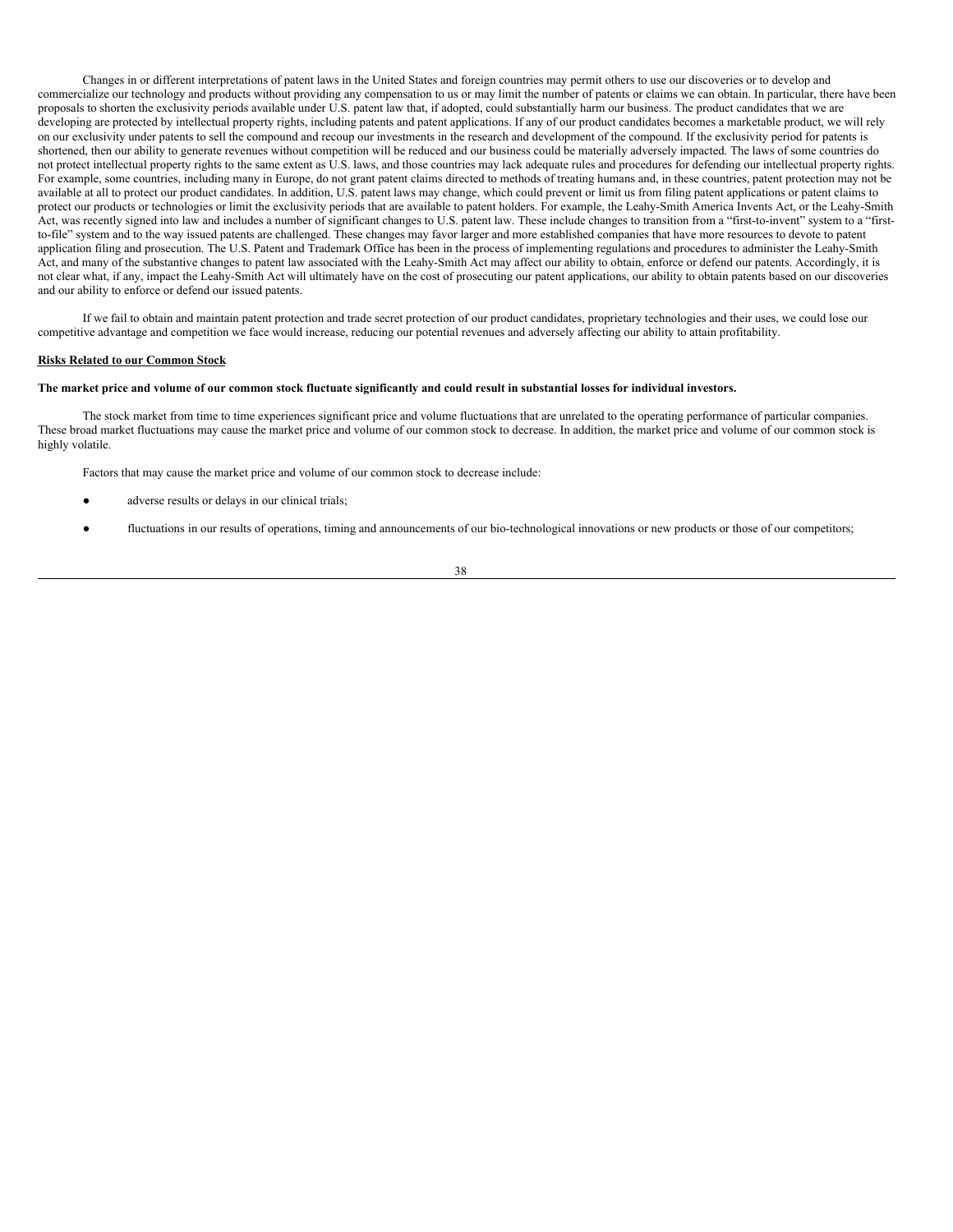- developments concerning any strategic alliances or acquisitions we are in discussion regarding or we may enter into;
- announcements of FDA non-approval of our drug products, or delays in the FDA or other foreign regulatory review process or actions;
- adverse actions taken by regulatory agencies with respect to our drug products, clinical trials, manufacturing processes or sales and marketing activities;
- any lawsuit involving us or our drug products;
- developments with respect to our patents and proprietary rights;
- announcements of technological innovations or new products by our competitors;
- public concern as to the safety of products developed by us or others;
- regulatory developments in the United States and in foreign countries;
- our shares of common stock trading in five- rather than one-cent increments under the SEC's Tick Size Pilot program;
- changes in stock market analyst recommendations regarding our common stock or lack of analyst coverage;
- the pharmaceutical industry conditions generally and general market conditions;
- failure of our results of operations to meet the expectations of stock market analysts and investors;
- sales of our common stock by our executive officers, directors and five percent stockholders or sales of substantial amounts of our common stock;
- changes in accounting principles; and
- loss of any of our key scientific or management personnel.

## The market for our common stock is illiquid. Our stockholders may not be able to resell their shares at or above the purchase price paid by such stockholders, or at **all.**

Our common stock is quoted on the NASDAQ Capital Market. The market for our securities is illiquid. This illiquidity may be caused by a variety of factors including:

- lower trading volume; and
- market conditions.

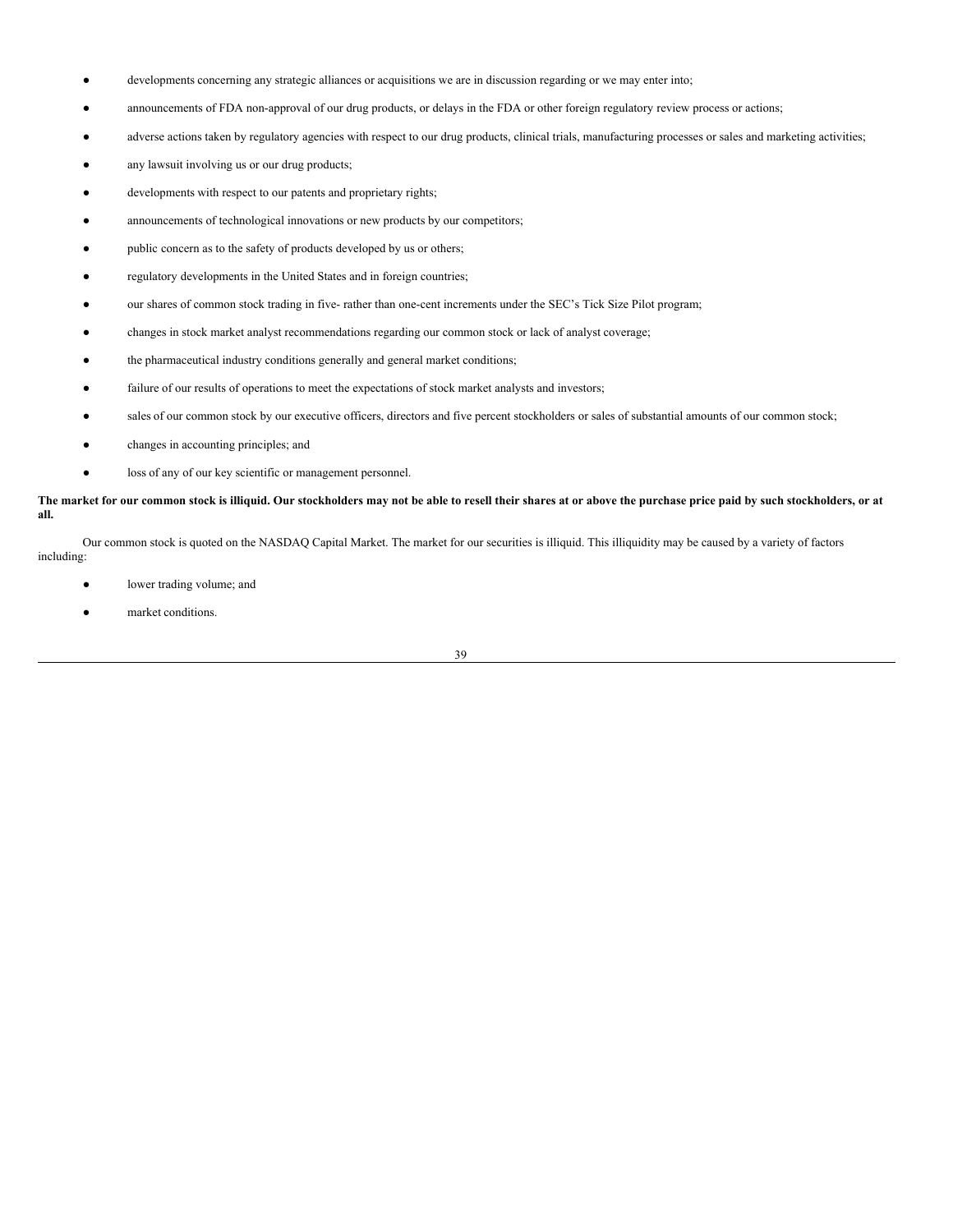There is limited trading in our common stock and our security holders may experience wide fluctuations in the market price of our securities. Such price and volume fluctuations have particularly affected the trading prices of equity securities of many pharmaceutical and biotechnology companies. These price and volume fluctuations often appear to have been unrelated to the operating performance of the affected companies. These fluctuations may have an extremely negative effect on the market price of our securities and may prevent a stockholder from obtaining a market price equal to the purchase price such stockholder paid when the stockholder attempts to sell our securities in the open market. In these situations, the stockholder may be required either to sell our securities at a market price which is lower than the purchase price the stockholder paid, or to hold our securities for a longer period of time than planned. An inactive market may also impair our ability to raise capital by selling shares of capital stock or to recruit and retain managers with equity-based incentive plans. Additionally, under the SEC's Tick Size Pilot program, in October 2016, shares of our common stock began trading in five cent rather than one cent increments. The change to five cent increments may result in greater fluctuations in the market price of our common stock and could result in higher trading costs for investors.

### If we do not raise additional funds, we will not be able to continue operations or complete the necessary clinical and preclinical trials to complete development of Squalamine and our sustained release ophthalmological platform or our other products and will not be able to sell them anywhere.

We will not be able to sell Squalamine and our sustained release ophthalmological platform or our other products in the United States or other territories unless we submit, and the FDA or foreign regulatory authority approves, an application for approval for each such product. We must conduct clinical trials of each of our products in humans before we submit such application. We currently do not have sufficient capital to complete the necessary trials to complete the development of Squalamine and our sustained release ophthalmological platform or any of our other therapeutic drug products.

It is possible that the results of clinical and preclinical studies of Squalamine and our sustained release ophthalmological platform or our other products will not prove that they are safe and effective. It is also possible that the FDA or foreign regulatory authority will not approve the sale of any of our products if we submit an application for such product. Even if the data show that any of our products are safe and effective, obtaining approval of the application could take years and require financing of amounts not presently available to us.

Conducting the clinical and preclinical studies of each of our products will require significant cash expenditures and we do not have the funds necessary to complete the clinical trials for Squalamine and our sustained release ophthalmological platform or any other products. Our products may never be approved for commercial distribution by any country. Because our research and development expenses and clinical and preclinical study expenses will be charged against earnings for financial reporting purposes, we expect that losses from operations will continue to be incurred for the near future.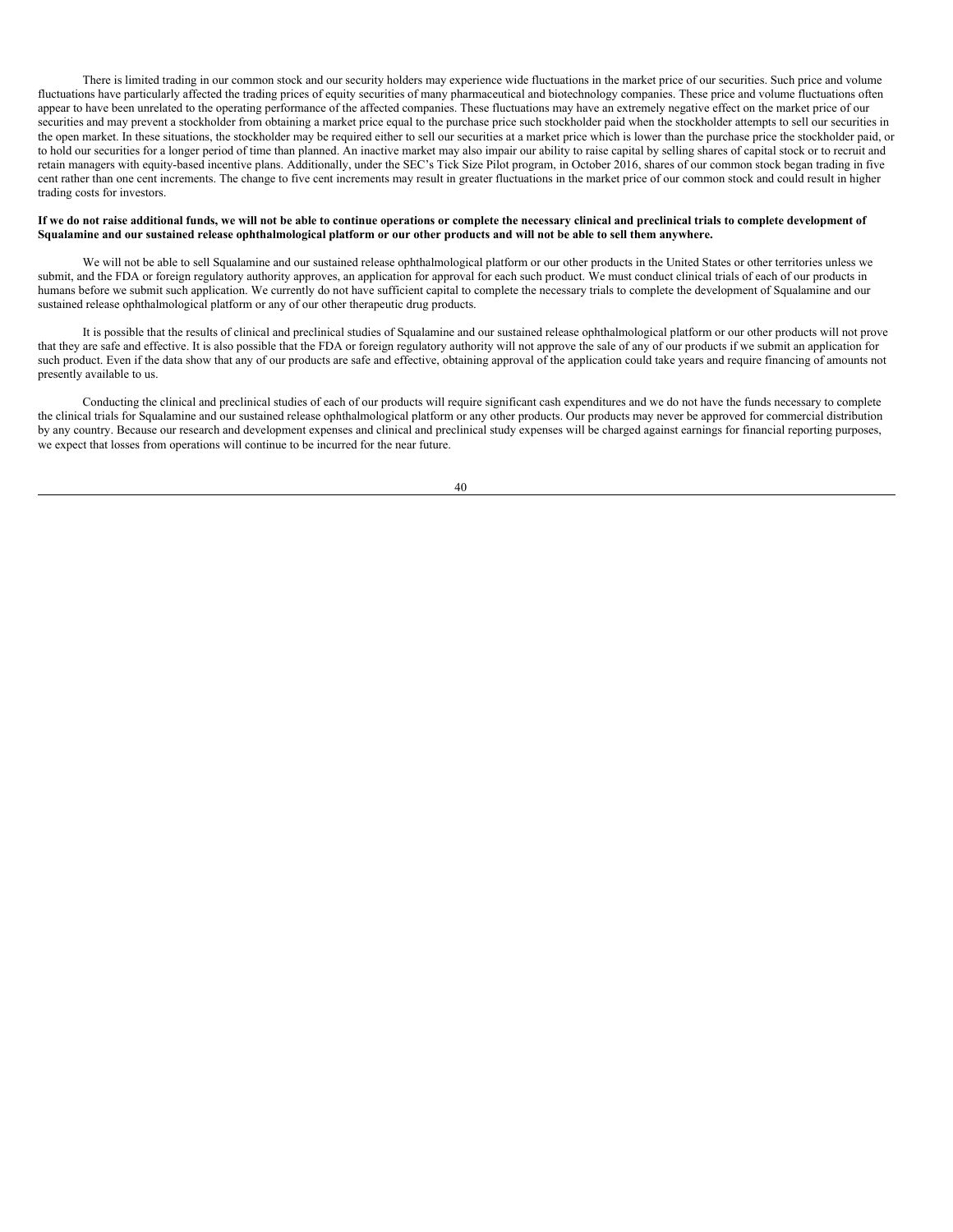#### We will not pay cash dividends and investors may have to sell their shares in order to realize their investment.

We have not paid any cash dividends on our common stock and do not intend to pay cash dividends in the foreseeable future. We intend to use our cash for reinvestment in the development and marketing of our products and services. As a result, investors may have to sell their shares of common stock to realize their investment.

### Our internal controls over financial reporting may not be effective, and our independent auditors may not be able to certify as to their effectiveness, which could have **a significant and adverse effect on our business and reputation.**

We are subject to the requirements of Section 404 of the Sarbanes-Oxley Act of 2002 and the rules and regulations of the SEC thereunder ("Section 404"). Section 404 requires us to report on the design and effectiveness of our internal controls over financial reporting. In the past, our management has identified certain "material weaknesses" in our internal controls over financial reporting which we believe have been remediated. However, any failure to maintain effective controls could result in significant deficiencies or material weaknesses, and cause us to fail to meet our periodic reporting obligations, or result in material misstatements in our financial statements. We may also be required to incur costs to improve our internal control system and hire additional personnel. This could negatively impact our results of operations.

Section 404 also requires an independent registered public accounting firm to test our internal controls over financial reporting and report on the effectiveness of such controls. For future reporting periods, there can be no assurance that our auditors will issue an unqualified report attesting to our internal controls over financial reporting at that time. As a result, there could be a negative reaction in the financial markets due to a loss of confidence in the reliability of our financial statements or our financial statements could change.

### Compliance with changing regulation of corporate governance and public disclosure may result in additional expenses and divert management's attention from **operating our business, which could have a material adverse effect on our business.**

There have been other changing laws, regulations and standards relating to corporate governance and public disclosure in addition to the Sarbanes-Oxley Act, as well as new regulations promulgated by the Commission and rules promulgated by the national securities exchanges. These new or changed laws, regulations and standards are subject to varying interpretations in many cases due to their lack of specificity, and as a result, their application in practice may evolve over time as new guidance is provided by regulatory and governing bodies, which could result in continuing uncertainty regarding compliance matters and higher costs necessitated by ongoing revisions to disclosure and governance practices. As a result, our efforts to comply with evolving laws, regulations and standards are likely to continue to result in increased general and administrative expenses and a diversion of management time and attention from revenue-generating activities to compliance activities. Our board members, Chief Executive Officer and Chief Financial Officer could face an increased risk of personal liability in connection with the performance of their duties. As a result, we may have difficulty attracting and retaining qualified board members and executive officers, which could have a material adverse effect on our business. If our efforts to comply with new or changed laws, regulations and standards differ from the activities intended by regulatory or governing bodies, we may incur additional expenses to comply with standards set by regulatory authorities or governing bodies which would have a material adverse effect on our business and results of operations.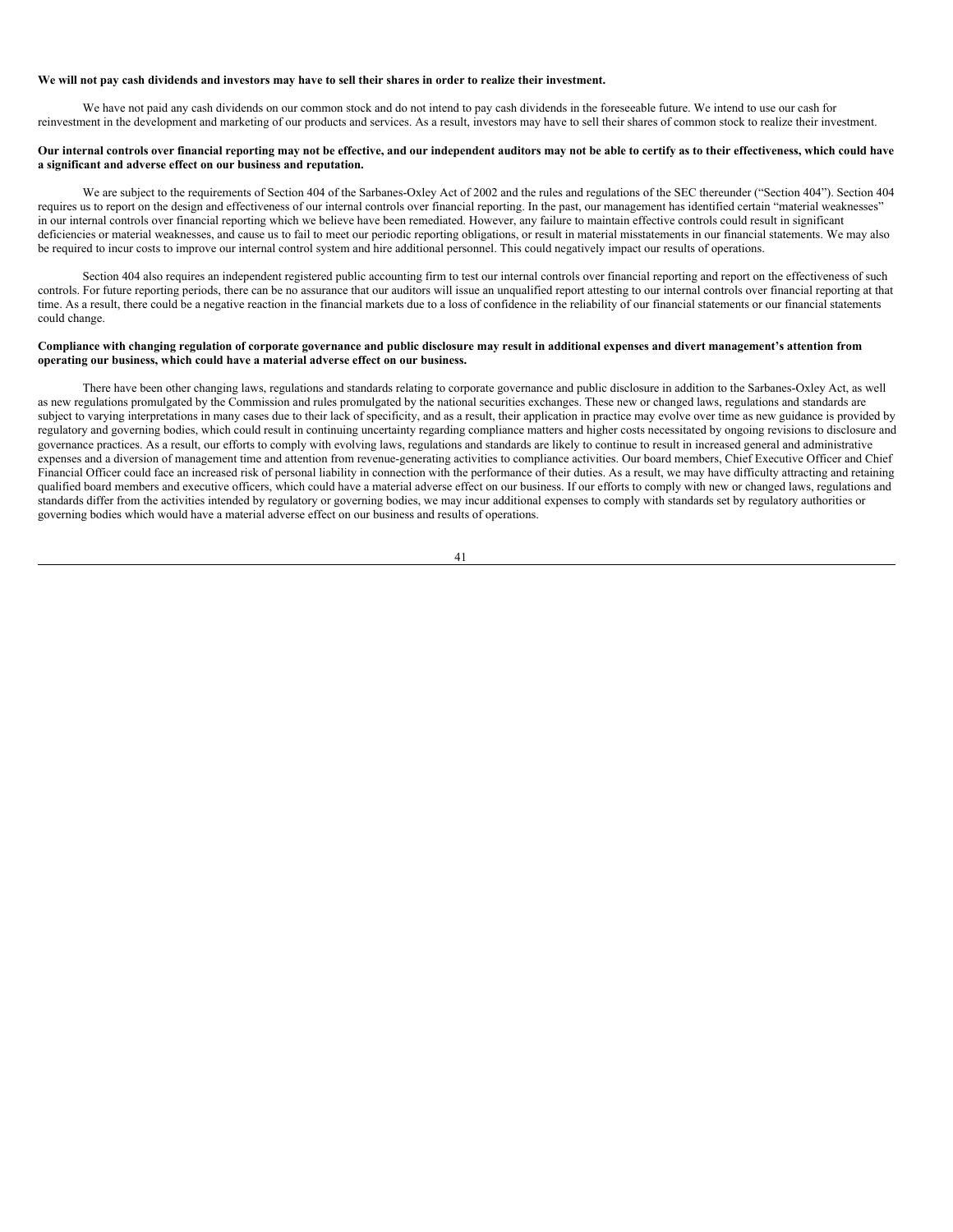#### Delaware law could discourage a change in control, or an acquisition of the Company by a third party, even if the acquisition would be favorable to stockholders.

The Delaware General Corporation Law contains provisions that may have the effect of making more difficult or delaying attempts by others to obtain control of the Company, even when these attempts may be in the best interests of stockholders. Delaware law imposes conditions on certain business combination transactions with "interested stockholders." These provisions and others that could be adopted in the future could deter unsolicited takeovers or delay or prevent changes in our control or management, including transactions in which stockholders might otherwise receive a premium for their shares of common stock over then current market prices. These provisions may also limit the ability of stockholders to approve transactions that they may deem to be in their best interests.

#### Our Board of Directors has the authority to issue Serial Preferred Stock, which could affect the rights of holders of our common stock and may delay or prevent a **takeover that could be in the best interests of our stockholders.**

The Board of Directors has the authority to issue up to 9,416,664 shares of Serial Preferred Stock, \$.0001 par value per share (the "Serial Preferred Stock") (after giving effect to the conversion and cancellation of a previous issue of 5,583,336 shares of Series B Preferred), in one or more series and to fix the number of shares constituting any such series, the voting powers, designation, preferences and relative participation, optional or other special rights and qualifications, limitations or restrictions thereof, including the dividend rights and dividend rate, terms of redemption (including sinking fund provisions), redemption price or prices, conversion rights and liquidation preferences of the shares constituting any series, without any further vote or action by the stockholders. 6,000,000 shares of the Serial Preferred Stock, designated the Series B Preferred, have been authorized, 5,583,336 were issued and, as of the date of this filing, all such shares have been converted and no Series B Preferred shares remain issued and outstanding. The issuance of additional Serial Preferred Stock could affect the rights of the holders of Common Stock. For example, such issuance could result in a class of securities outstanding that would have preferential voting, dividend, and liquidation rights over the Common Stock, and could (upon conversion or otherwise) enjoy all of the rights appurtenant to the shares of common stock. The authority possessed by the Board of Directors to issue Serial Preferred Stock could potentially be used to discourage attempts by others to obtain control of the Company through merger, tender offer, proxy contest or otherwise by making such attempts more difficult or costly to achieve. The Board of Directors may issue the Serial Preferred Stock without stockholder approval and with voting and conversion rights which could adversely affect the voting power of holders of common stock. There are no agreements or understandings for the issuance of Serial Preferred Stock and the Board of Directors has no present intention to issue any Serial Preferred Stock.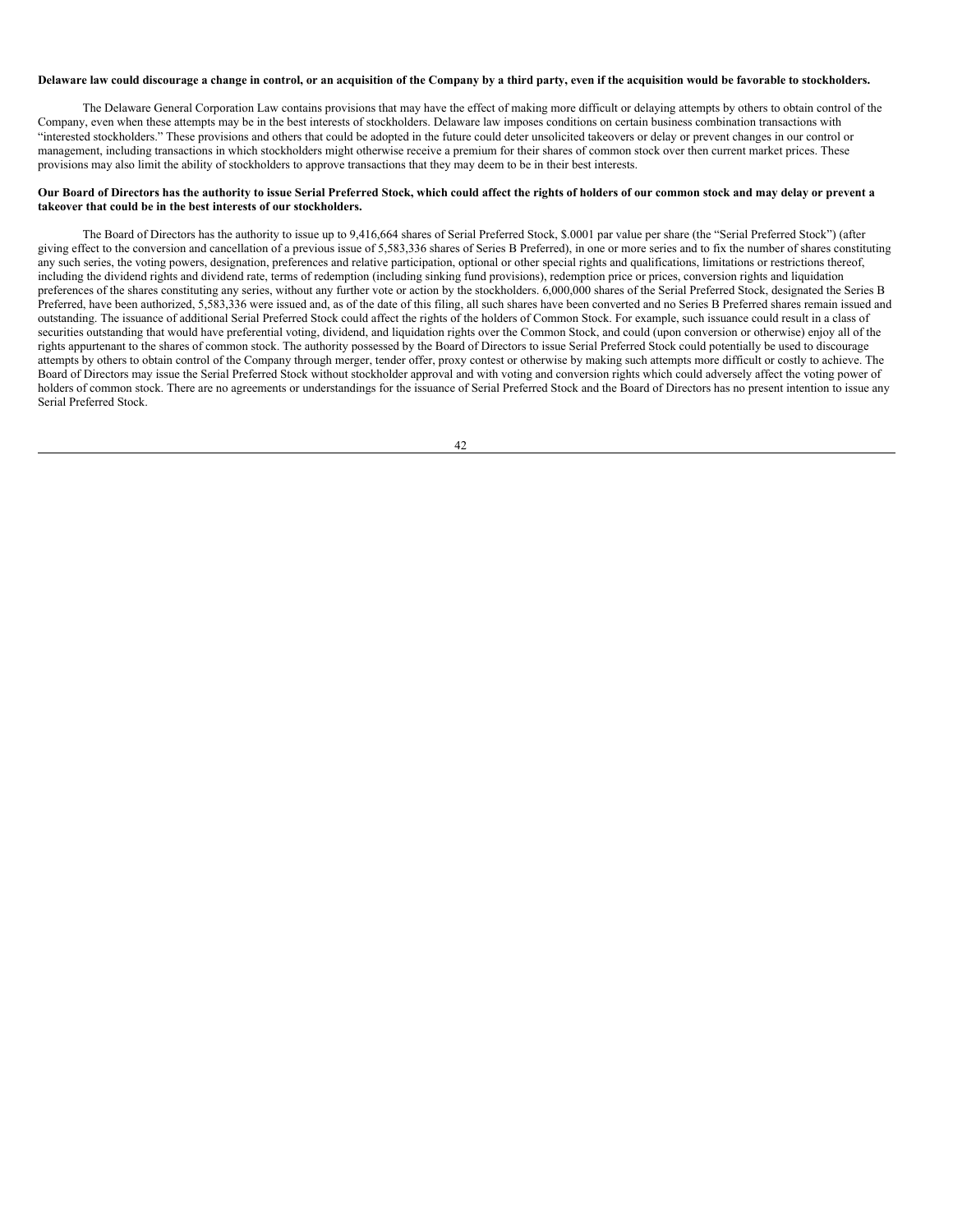## ITEM 2 PROPERTIES

The Company's headquarters are located in New York, New York. Our New York offices are being rented to us on a monthly basis.

We currently lease a lab facility in San Diego, where most of our employees operate from and conduct preclinical research on our compounds and platform technology.

## ITEM 3 LEGAL PROCEEDINGS

The Company is not a party to any material pending legal proceedings.

## ITEM 4 MINE SAFETY DISCLOSURES.

Not applicable.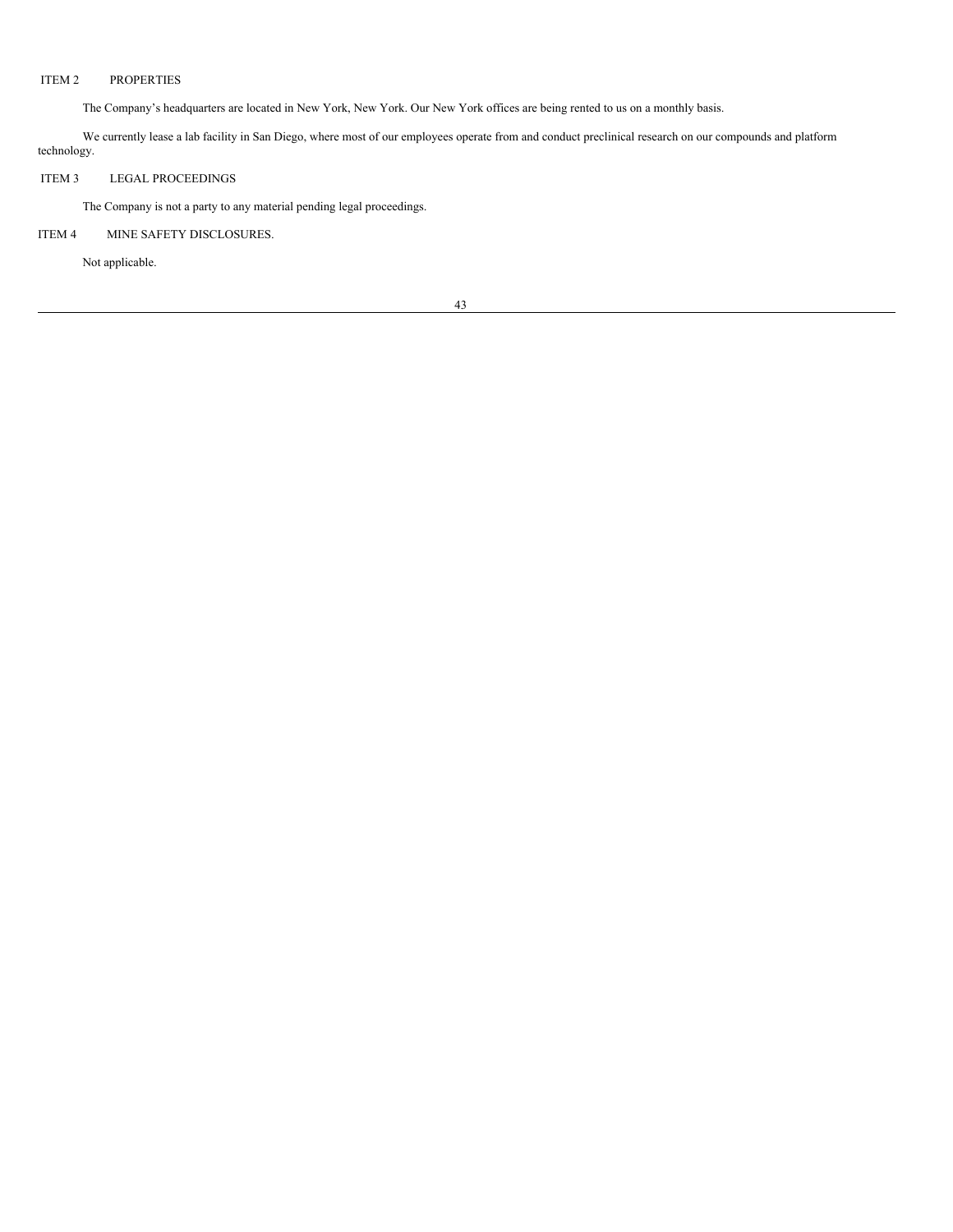## **Part II**

## ITEM 5 MARKET FOR REGISTRANT'S COMMON EQUITY, RELATED STOCKHOLDER MATTERS AND ISSUER PURCHASES OF EQUITY SECURITIES

Ohr's shares of common stock are quoted on the Nasdaq Capital Market ("Nasdaq") under the symbol "OHRP." Following is a table of the quotation ranges (high and low trading prices) for its shares for the last two years.

| <b>FY 2016</b>                | High | Low  | <b>FY 2015</b>                | High | LOW  |
|-------------------------------|------|------|-------------------------------|------|------|
| October 1 - December 31, 2015 | 6.56 | 2.72 | October 1 - December 31, 2014 | 9.24 | 6.69 |
| January 1 - March 31, 2016    | 6.15 | 2.65 | January 1 - March 31, 2015    | 2.31 | 2.51 |
| April 1 - June 30, 2016       | 4.00 | 2.57 | April 1 - June 30, 2015       | 3.04 | 2.35 |
| July 1 -September 30, 2016    | 2.93 | 2.44 | July 1 - September 30, 2015   | 4.34 | 2.02 |

## **Performance Graph**

The following graph compares our cumulative total stockholder return from October 1, 2011, with those of the NASDAQ Capital Market Composite Index (RCMP) and the NASDAQ Biotechnology Index (NBI). The graph assumes that U.S. \$100 was invested on October 1, 2011 in (1) our common stock, (2) the NASDAQ Capital Market Composite Index and (3) the NASDAQ Biotechnology Index. The measurement points utilized in the graph closely approximates the last day of the respective fiscal year of the Company. The historical stock performance presented below is not intended to and may not be indicative of future stock performance.

|                                          | 9/30/2011 | 9/30/2012 | 9/30/2013 | 9/30/2014 | 9/30/2015 | 9/30/2016 |
|------------------------------------------|-----------|-----------|-----------|-----------|-----------|-----------|
| <b>OHRP</b>                              | 100       | 135       | 360       | 322       | 200       | 140       |
|                                          |           |           |           |           |           |           |
| Nasdaq Capital Market Composite<br>Index | 100       | 129       | 159       | 152       | 131       | 133       |
|                                          |           |           |           |           |           |           |
| Nasdaq Biotech Index                     | 100       | 153       | 226       | 295       | 352       | 277       |
|                                          |           |           |           |           |           |           |

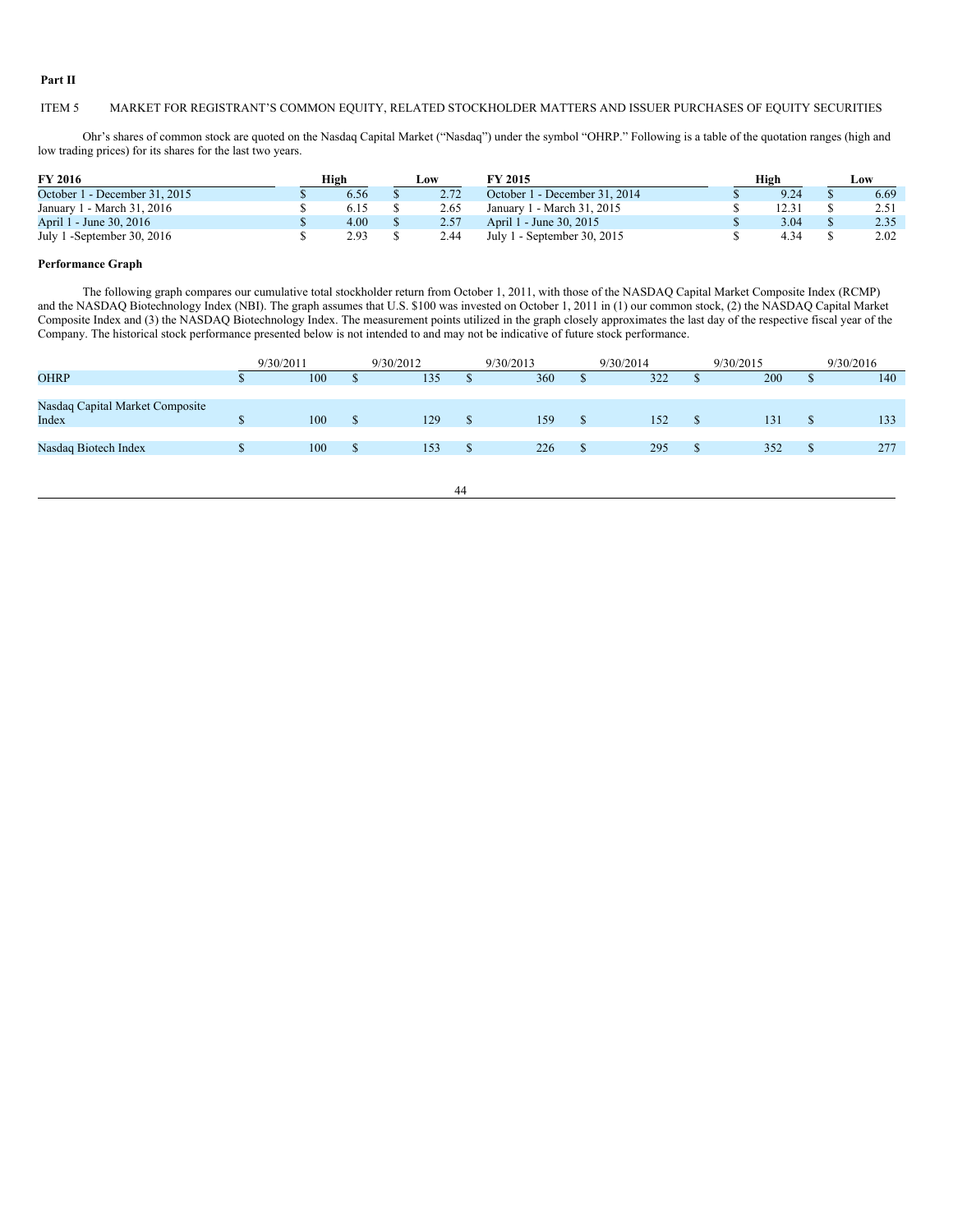

#### **Holders**

As of December 14, 2016 there were 182 stockholders of record, which excludes stockholders whose shares were held in nominee or street name by brokers.

## **Dividends**

We have never declared or paid cash dividends on our common stock. We currently expect to retain future earnings, if any, for use in the operation and expansion of the business and do not anticipate paying any cash dividends in the foreseeable future.

### **Securities authorized for issuance under equity compensation plans**

Information regarding our equity compensation plans is presented below as of September 30, 2016.

|                                                    |                             |                             | Number of                   |
|----------------------------------------------------|-----------------------------|-----------------------------|-----------------------------|
|                                                    | <b>Number of Securities</b> |                             | <b>Securities Remaining</b> |
|                                                    | to Be Issued Upon           | <b>Weighted Average</b>     | <b>Available for Future</b> |
|                                                    | <b>Exercise of</b>          | <b>Exercise Price of</b>    | <b>Issuance Under</b>       |
|                                                    | <b>Outstanding Options,</b> | <b>Outstanding Options,</b> | Equity                      |
| <b>Plan Category</b>                               | <b>Warrants and Rights</b>  | <b>Warrants and Rights</b>  | <b>Compensation Plans</b>   |
| Equity Compensation Plans Approved by Stockholders | 2,411,350                   | 7.59                        | 2.649.475                   |
| Total                                              | 2,411,350                   | 7.59                        | 2,649,475                   |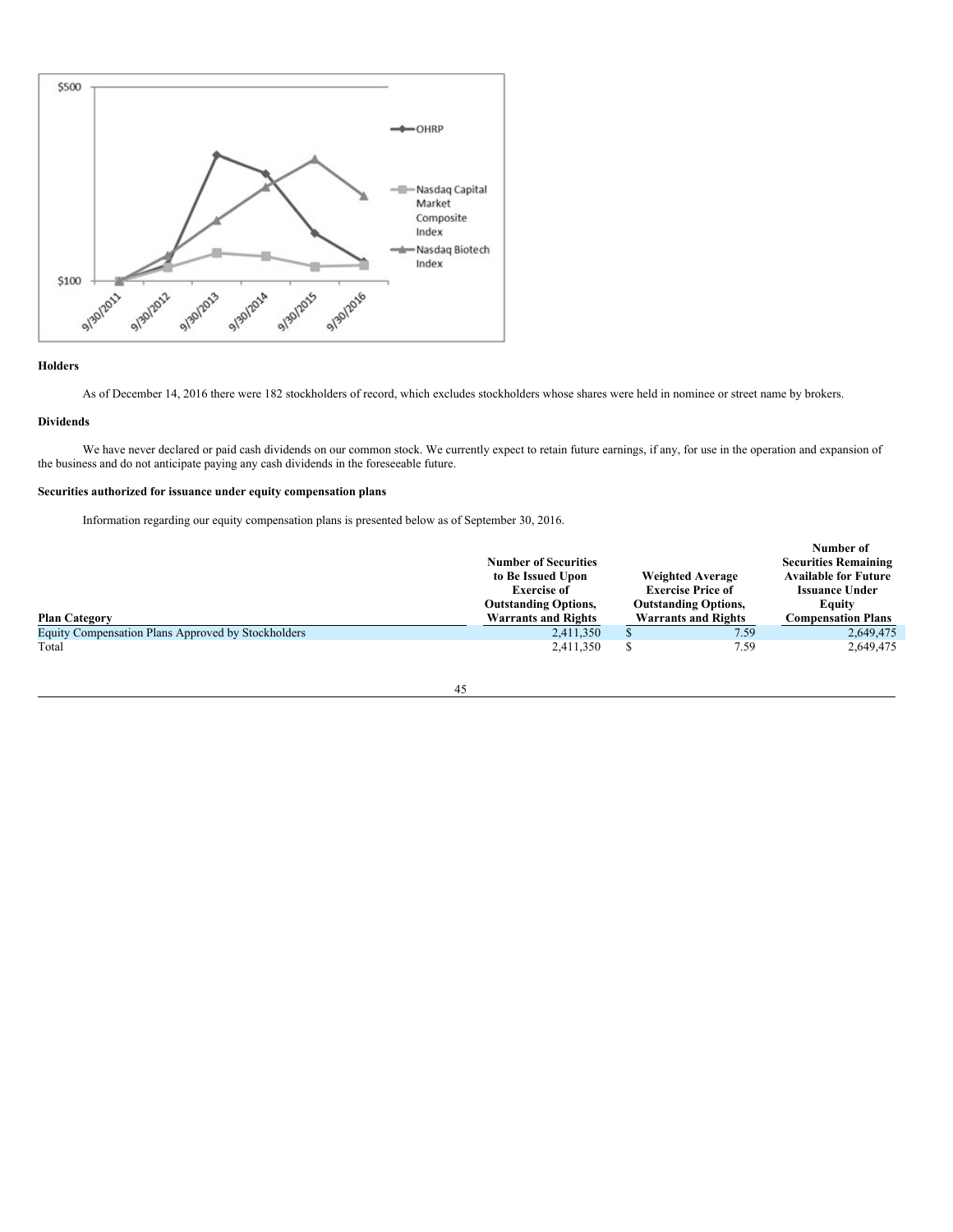## ITEM 6 SELECTED FINANCIAL DATA

The tables below set forth selected historical financial information of the Company that has been derived from the audited financial statements as of September 30, 2012, 2013, 2014, 2015 and 2016, and for the five years in the period ended September 30, 2016. The selected historical financial data should be read in conjunction with the consolidated financial statements and related notes and "Management's Discussion and Analysis of Financial Condition and Results of Operations", included elsewhere in this Annual Report on Form 10-K.

# **Consolidated Statements of Operations Data:**

| Year Ended September 30,                                   |              |               |              |               |               |             |              |                |              |                |
|------------------------------------------------------------|--------------|---------------|--------------|---------------|---------------|-------------|--------------|----------------|--------------|----------------|
|                                                            |              | 2012          |              | 2013          |               | 2014        |              | 2015           |              | 2016           |
| Operating expenses                                         |              |               |              |               |               |             |              |                |              |                |
| General and administrative                                 | $\mathbb{S}$ | 989,571       | <sup>S</sup> | 1,775,857     | <sup>S</sup>  | 4,287,205   | $\mathbb{S}$ | 7,509,601      | <sup>S</sup> | 7,656,327      |
| Research and development                                   |              | 2,209,108     |              | 2,753,914     |               | 4,369,413   |              | 8,777,519      |              | 16,460,714     |
| Depreciation and amortization                              |              | 87,729        |              | 91,145        |               | 466,306     |              | 1,179,254      |              | 1,189,276      |
| Gain on settlement of accounts payable                     |              |               |              |               |               |             |              |                |              | (710, 264)     |
| Impairment of intangibles                                  |              |               |              |               |               |             |              | 338,906        |              |                |
| <b>Total Operating Expenses</b>                            |              | 3,286,408     |              | 4,620,916     |               | 9,122,924   |              | 17,805,280     |              | 24,596,053     |
|                                                            |              |               |              |               |               |             |              |                |              |                |
| <b>Operating Loss</b>                                      |              | (3,286,408)   |              | (4,620,916)   |               | (9,122,924) |              | (17,805,280)   |              | (24, 596, 053) |
|                                                            |              |               |              |               |               |             |              |                |              |                |
| Change in derivative liability                             |              | 1,812,224     |              | (1, 117, 642) |               |             |              |                |              |                |
| Change in fair value of contingent consideration           |              |               |              |               |               |             |              | 2,637,756      |              | (1, 185, 667)  |
| Share in losses on investment in joint venture             |              |               |              |               |               | (10, 643)   |              | (103, 143)     |              |                |
| Other income and expense                                   |              | 19,300        |              | 86,070        |               | 2,903       |              | 72,802         |              | 15,522         |
| Total other income (expense)                               |              | 1,831,524     |              | (1,031,572)   |               | (7,740)     |              | 2,607,415      |              | (1,170,145)    |
| Loss from operations                                       |              | (1,454,884)   |              | (5,652,488)   |               | (9,130,664) |              | (15, 197, 865) |              | (25,766,198)   |
| Provision for income taxes                                 |              |               |              |               |               |             |              |                |              |                |
| Net loss                                                   | \$           | (1, 454, 884) | \$           | (5,652,488)   | \$            | (9,130,664) | \$           | (15, 197, 865) | $\mathbb{S}$ | (25,766,198)   |
|                                                            |              |               |              |               |               |             |              |                |              |                |
| Net loss per basic and diluted share                       | \$           | (0.10)        | $\mathbb{S}$ | (0.30)        | <sup>\$</sup> | (0.41)      | $\mathbb{S}$ | (0.54)         | $\mathbb{S}$ | (0.82)         |
|                                                            |              |               |              |               |               |             |              |                |              |                |
| Weighted-average shares used to compute net loss per basic |              |               |              |               |               |             |              |                |              |                |
| and diluted share:                                         |              | 14,242,792    |              | 18,707,759    |               | 22,141,538  |              | 28,404,405     |              | 31,349,223     |
|                                                            |              |               |              |               |               |             |              |                |              |                |
| <b>Consolidated Balance Sheet Data:</b>                    |              |               |              |               |               |             |              |                |              |                |
|                                                            |              |               |              |               |               |             |              |                |              |                |
| <b>Total assets</b>                                        | $\mathbb{S}$ | 3,517,420     | $\mathbb{S}$ | 5,743,865     | $\mathbb{S}$  | 32,025,144  | $\mathbb{S}$ | 46,370,807     | $\mathbb{S}$ | 29,445,013     |
| <b>Total liabilities</b>                                   |              | 1,091,195     |              | 479,737       |               | 5,273,122   |              | 3,880,014      |              | 4,481,866      |
| Total stockholders' equity                                 |              | 2,426,225     |              | 5,264,128     |               | 26,752,022  |              | 42,490,793     |              | 24,963,147     |
|                                                            |              |               |              |               |               |             |              |                |              |                |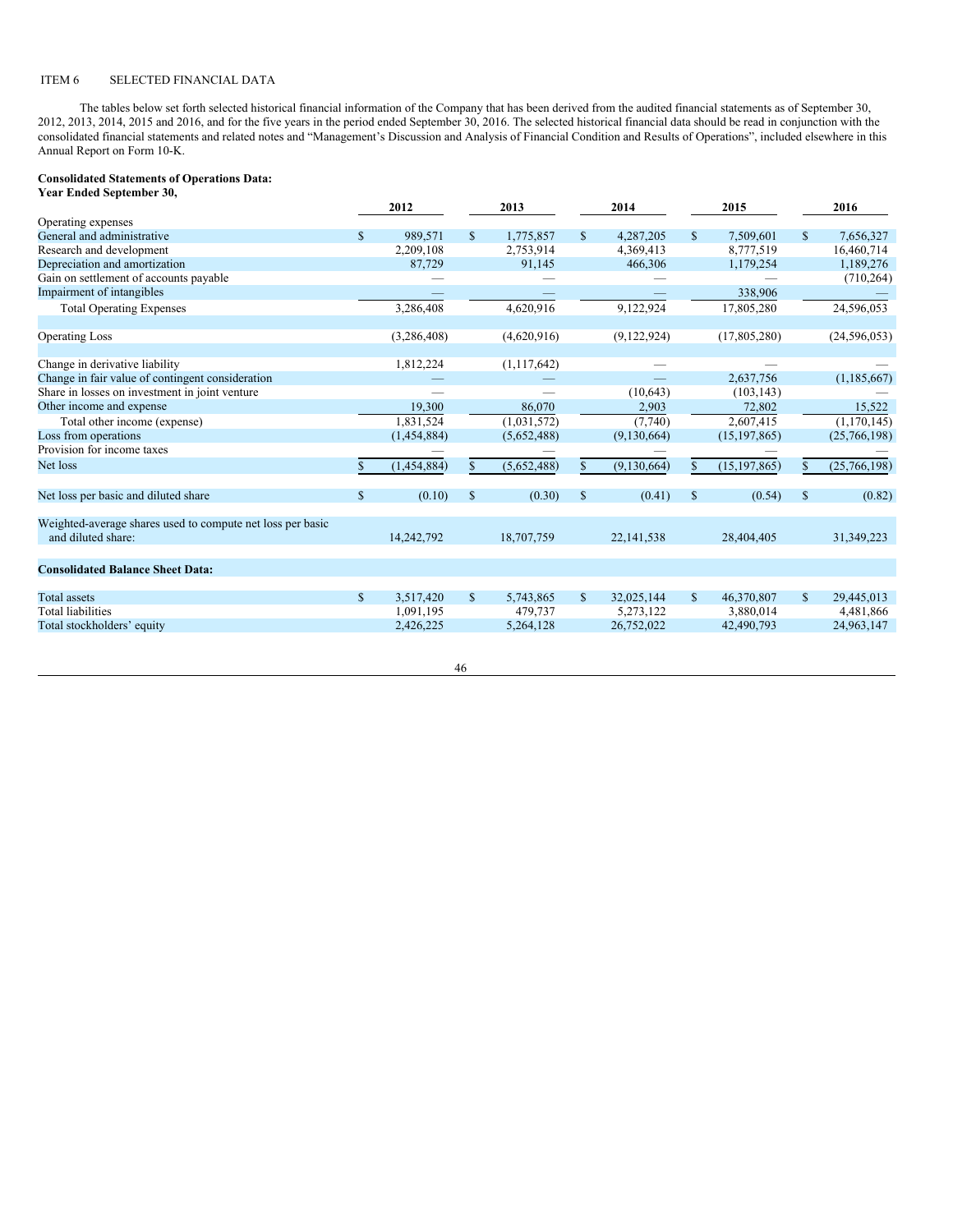### ITEM 7 MANAGEMENT'S DISCUSSION AND ANALYSIS OF FINANCIAL CONDITION AND RESULTS OF OPERATIONS

#### **General**

Ohr Pharmaceutical, Inc. ("we," "us," "our," "Ohr" or the "Company") is a pharmaceutical company focused on the development of novel therapeutics and delivery technologies for the treatment of ocular disease. Our development pipeline consists of several programs and indications at various stages of development. Our lead clinical asset, topical Squalamine (also known as squalamine lactate ophthalmic solution, 0.2%, or OHR-102), is a novel therapeutic product which could provide a non-invasive therapy to improve vision outcomes beyond that achieved with current standard of care, without requiring multiple injections per office visit. We are conducting a Phase 3 registration program evaluating Squalamine in combination with Lucentis® injections for the treatment of wet-AMD. This clinical program is proceeding based on the data from a Phase 2 clinical trial in wet-AMD which demonstrated a positive and clinically meaningful treatment effect of Squalamine combination therapy in classic containing choroidal neovascularization (classic CNV) as well as those with occult neovascularization (occult CNV) less than 10mm<sup>2</sup> in area.

Our preclinical stage pipeline is focused on the development of sustained release therapeutics utilizing the platform technology we acquired in May 2014. There are several active programs evaluating molecules and approaches for the treatment of glaucoma, steroid induced glaucoma, ocular allergy, and retinal disease. These programs have been identified by Ohr as large markets with unmet medical needs or where sustained release therapeutics can greatly improve upon the way ocular disease is currently being treated, including increasing compliance rates and reducing treatment burden.

The Company will continue to incur ongoing operating losses, which are expected to increase substantially as it funds development and clinical testing of its pharmaceutical compounds. In addition, losses will be incurred in paying ongoing reporting expenses, including legal and accounting expenses, as necessary to maintain the Company as a public entity. No projected date for potential revenues can be made, and the Company is undercapitalized at present to completely develop, test and market any pharmaceutical product.

Until the Company is able to generate significant revenue from its principal operations, it will remain classified as a development stage company. The Company can give no assurance that it will be successful in such efforts or that its limited operating funds will be adequate to support the Company's operations, nor can there be any assurance of any additional funding being available to the Company.

## **Recent Developments**

On December 7, 2016, we entered into a securities purchase agreement (the "Purchase Agreement") with various purchasers set forth on the signatures pages thereto (the "Purchasers"). Pursuant to the Purchase Agreement, we issued and sold to the Purchasers in a registered offering an aggregate of 3,885,000 shares of our common stock, together with Series A common stock purchase warrants ("Series A Warrants") exercisable for up to an aggregate of 1,942,500 shares of common stock and Series B common stock purchase warrants ("Series B Warrants") exercisable for up to an aggregate of 3,885,000 shares of common stock. The offering closed on December 13, 2016 and we received net proceeds of approximately \$6.9 million, after deducting placement agent fees and estimated offering expenses payable by us, but excluding the proceeds, if any, from the exercise of the Series A Warrants and Series B Warrants issued in the offering.

The Series A Warrant has an exercise price of \$2.75 per share and the Series B Warrant has an exercise price of \$3.00 per share. The Series A Warrants will be immediately exercisable and will expire on the five year anniversary of the date of issuance. The Series B Warrants will be immediately exercisable and will expire on the six month anniversary of the date of issuance.

### **Liquidity and Capital Resources**

The Company has limited working capital reserves with which to continue development of its pharmaceutical products and continuing operations. The Company is reliant, at present, upon its capital reserves for ongoing operations and has no revenues.

Net working capital reserves decreased from the beginning of the 2016 fiscal year to the end by \$16,352,880 (to \$8,803,142 from \$25,156,022) and increased from the beginning of 2015 fiscal year to the end by \$17,075,123 (to \$25,156,022 from \$8,080,899) primarily due to capital raised through the sale of common stock. At the end of fiscal 2016, our quarterly cash burn increased to approximately \$5,000,000, which was higher than in fiscal 2015. We expect our cash burn to increase in fiscal 2017 with the full phase 3 clinical program underway and the ongoing development of our sustained release platform technology. At present, the Company has no bank line of credit or other fixed source of capital reserves. Should the Company need additional capital in the future, it will be primarily reliant upon private or public placement of its equities, or a transaction with a pharmaceutical partner, for which there can be no warranty or assurance that the Company may be successful in such efforts. Management believes the Company has sufficient capital to meet its planned operating needs into June 2017.

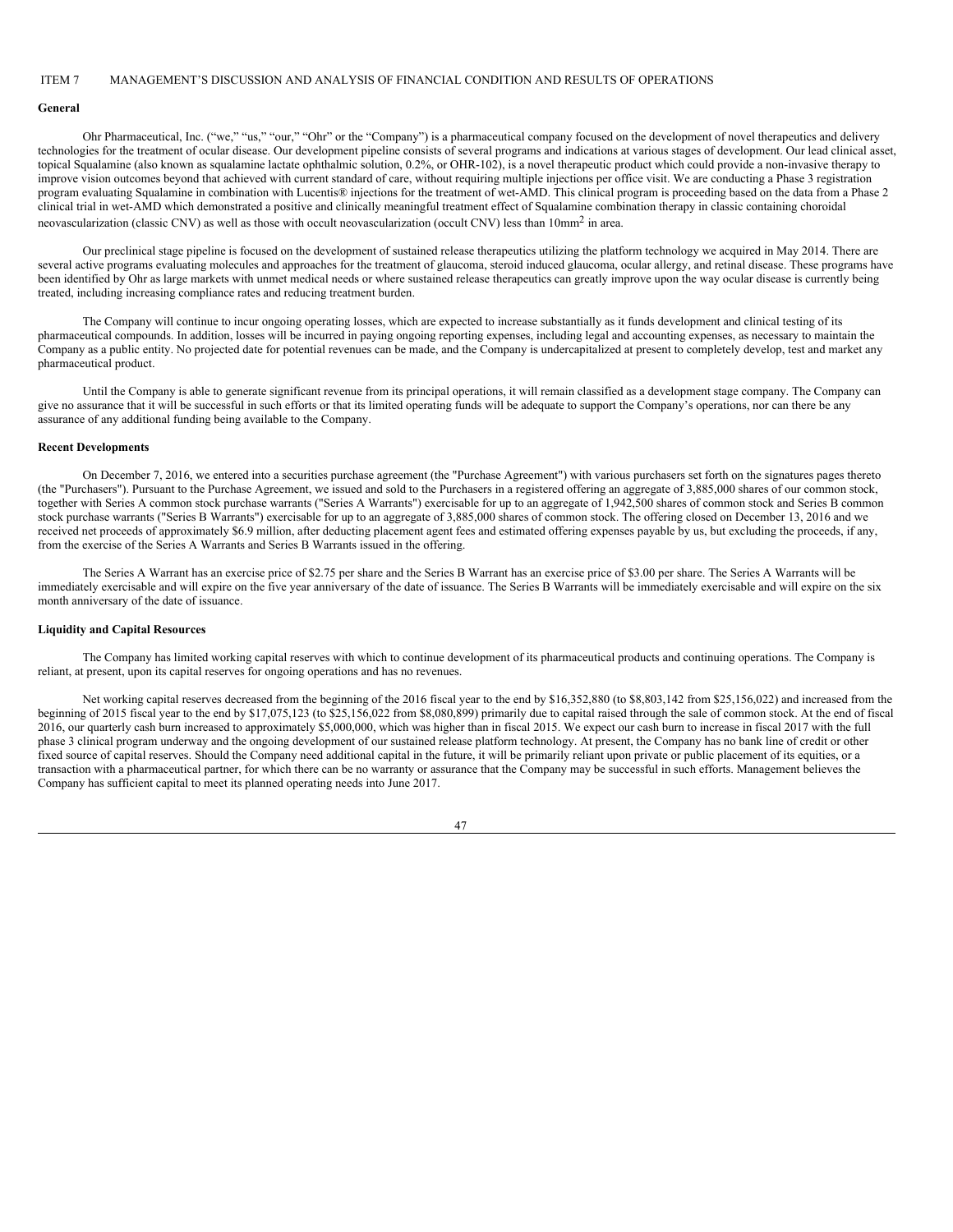### Results of Operations

For the fiscal year ended September 30, 2016, the Company had no revenues and operating expenses of approximately \$24,596,053. The loss from operations was comprised of \$16,460,714 in research and development costs, \$7,656,327 in general and administrative expenses, and \$1,189,276 in depreciation and amortization. During the same period, the Company recorded a gain on settlement of accounts payable of \$710,264, a decrease in fair value of contingent consideration of \$1,185,667 and had other income and expense, net items totaling \$15,522. The net loss for the year ended September 30, 2016 was \$25,766,198.

For the fiscal year ended September 30, 2015, the Company had no revenues and operating expenses of approximately \$17,805,280. The loss from operations was comprised of \$8,777,519 in research and development costs, \$7,509,601 in general and administrative expenses, \$1,179,254 in depreciation and amortization and \$338,906 in impairment of intangibles. During the same period, the Company recorded a loss on investment of subsidiary of \$103,143, a change in fair value of contingent consideration of \$2,637,756 and had other income and expense, net items totaling \$72,802. The net loss for the year ended September 30, 2015 was \$15,197,865.

For the fiscal year ended September 30, 2014, the Company had zero revenues and operating expenses of approximately \$9,122,924. The loss from operations was comprised of \$4,369,413 in research and development costs, \$4,287,205 in general and administrative expenses and \$466,306 in depreciation and amortization. During the same period, the Company recorded a loss on investment of subsidiary of \$10,643 and had other income and expense, net items totaling \$2,903. The net loss for the year ended September 30, 2014 was \$9,130,664.

As noted above, the Company had no revenues for fiscal year 2016, and does not anticipate that it will have any revenues in fiscal year 2017. The operating expenses of the Company increased from fiscal year 2015 to fiscal year 2016 by \$6,790,773. The Company had increases in all expense categories as ongoing development costs and testing efforts for its pharmaceutical products continue. The Company anticipates it will have higher expenditures in fiscal year 2017, including clinical development costs, again with no offsetting revenues.

Results of operations for the year ended September 30, 2016 reflect the following changes from the prior year period:

|                                                  | 2016 |                | 2015 |                |    | Change         |
|--------------------------------------------------|------|----------------|------|----------------|----|----------------|
|                                                  |      |                |      |                |    |                |
| General and administrative                       | S    | 7.656.327      | \$   | 7.509.601      | S. | 146,726        |
| Research and development                         |      | 16,460,714     |      | 8,777,519      |    | 7,683,195      |
| Depreciation and amortization                    |      | 1,189,276      |      | 1,179,254      |    | 10.022         |
| Gain on settlement of accounts payable           |      | (710, 264)     |      |                |    | (710, 264)     |
| Impairment of intangibles                        |      |                |      | 338,906        |    | (338,906)      |
| <b>Total Operating Expenses</b>                  |      | 24,596,053     |      | 17,805,280     |    | 6,790,773      |
|                                                  |      |                |      |                |    |                |
| <b>Operating Loss</b>                            |      | (24, 596, 053) |      | (17,805,280)   |    | (6,790,773)    |
|                                                  |      |                |      |                |    |                |
| Change in fair value of contingent consideration |      | (1, 185, 667)  |      | 2,637,756      |    | (3,823,423)    |
| Share in losses on investment in joint venture   |      |                |      | (103, 143)     |    | 103,143        |
| Other income and expense, net                    |      | 15,522         |      | 72,802         |    | (57,280)       |
| <b>Net Loss</b>                                  |      | (25,766,198)   |      | (15, 197, 865) |    | (10, 568, 333) |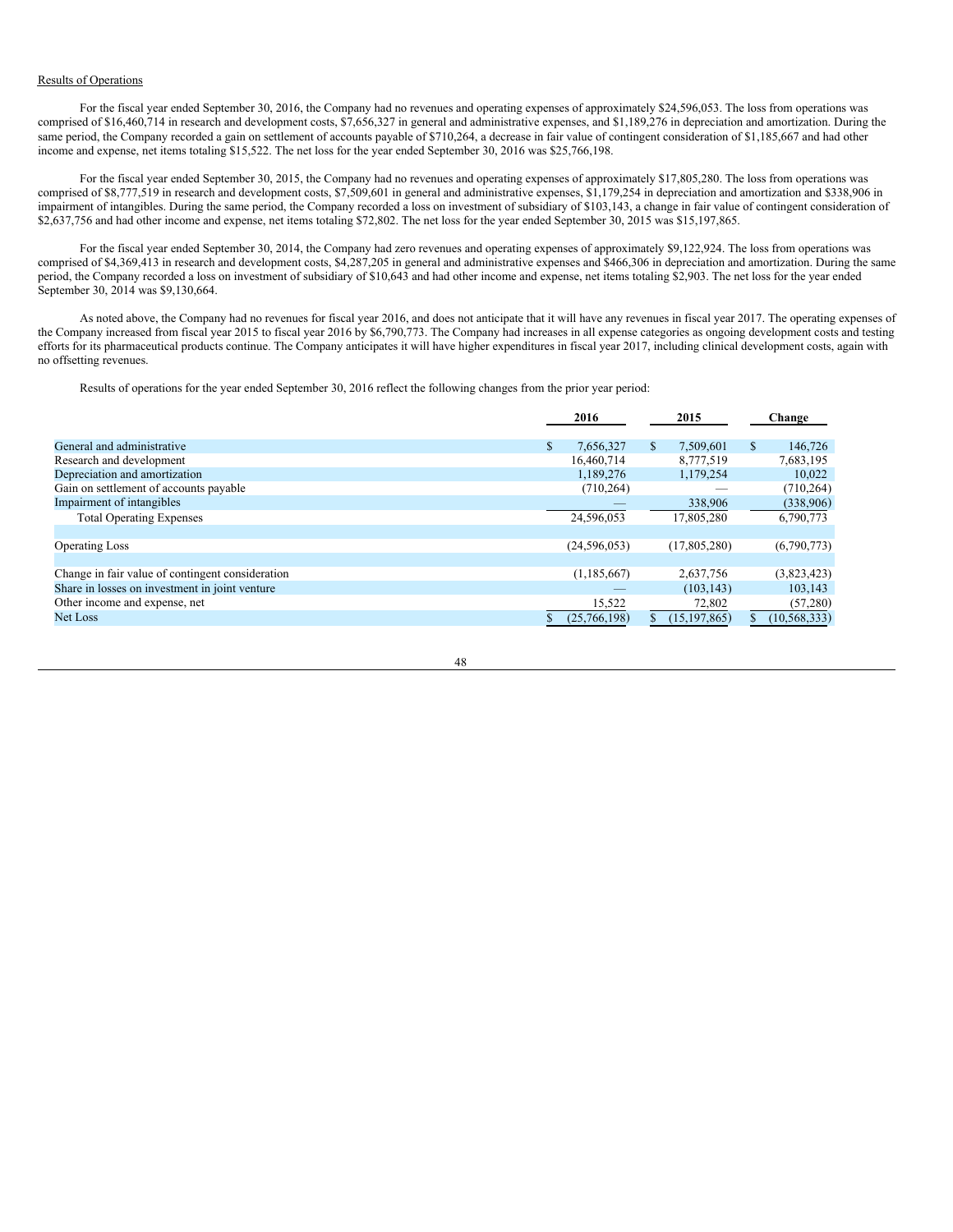Results of continuing operations for the year ended September 30, 2015 reflect the following changes from the prior year period:

|                                                  | 2015 |                | 2014 |             |    | Change      |  |
|--------------------------------------------------|------|----------------|------|-------------|----|-------------|--|
|                                                  |      |                |      |             |    |             |  |
| General and administrative                       | S    | 7,509,601      | \$.  | 4.287.205   | S. | 3,222,396   |  |
| Research and development                         |      | 8,777,519      |      | 4,369,413   |    | 4,408,106   |  |
| Depreciation and amortization                    |      | 1,179,254      |      | 466,306     |    | 712,948     |  |
| Impairment of Intangibles                        |      | 338,906        |      |             |    | 338,906     |  |
| <b>Total Operating Expenses</b>                  |      | 17,805,280     |      | 9,122,924   |    | 8,682,356   |  |
|                                                  |      |                |      |             |    |             |  |
| <b>Operating Loss</b>                            |      | (17,805,280)   |      | (9,122,924) |    | (8,682,356) |  |
|                                                  |      |                |      |             |    |             |  |
| Change in fair value of contingent consideration |      | 2,637,756      |      |             |    | 2,637,756   |  |
| Share in losses on investment in joint venture   |      | (103, 143)     |      | (10, 643)   |    | (92,500)    |  |
| Other income and expense, net                    |      | 72,802         |      | 2,903       |    | 69.899      |  |
|                                                  |      |                |      |             |    |             |  |
| <b>Net Loss</b>                                  |      | (15, 197, 865) |      | (9,130,664) |    | (6,067,201) |  |

Until the Company experiences an increase in revenues as it continues to implement its business plan, significant losses are expected to continue as the trend is reflected in the chart above.

### **Critical Accounting Estimates**

### Fair Value of Financial Instruments

In accordance with ASC 820, the carrying value of cash and cash equivalents, accounts receivable, accounts payable, and notes payable approximates fair value due to the short-term maturity of these instruments. ASC 820 clarifies the definition of fair value, prescribes methods for measuring fair value, and establishes a fair value hierarchy to classify the inputs used in measuring fair value as follows:

Level 1 - Inputs are unadjusted quoted prices in active markets for identical assets or liabilities available at the measurement date.

Level 2 - Inputs are unadjusted quoted prices for similar assets and liabilities in active markets, quoted prices for identical or similar assets and liabilities in markets that are not active, inputs other than quoted prices that are observable, and inputs derived from or corroborated by observable market data.

Level 3 - Unobservable inputs, where there is little or no market activity for the asset or liability. These inputs reflect the reporting entity's own beliefs about the assumptions that market participants would use in pricing the asset or liability, based on the best information available in the circumstances.

#### Research and Development

The Company follows the policy of expensing its research and development costs in the period in which they are incurred in accordance with ASC 730. The Company incurred net research and development expenses of \$16,460,714, \$8,777,519, and \$4,369,413 during the years ended September 30, 2016, 2015, and 2014, respectively.

#### Share-based Compensation

The Company follows the provisions of ASC 718, "Share-Based Payments" which requires all share-based payments to employees, including grants of employee stock options, be recognized in the income statement based on their fair values. The Company uses the Black- Scholes pricing model for determining the fair value of stock options and the stock price on the date of the grant for the fair value of restricted stock awards.

In accordance with ASC 505, equity instruments issued to non-employees for goods or services are accounted for at fair value and are marked to market until service is complete or a performance commitment date is reached, whichever is earlier.

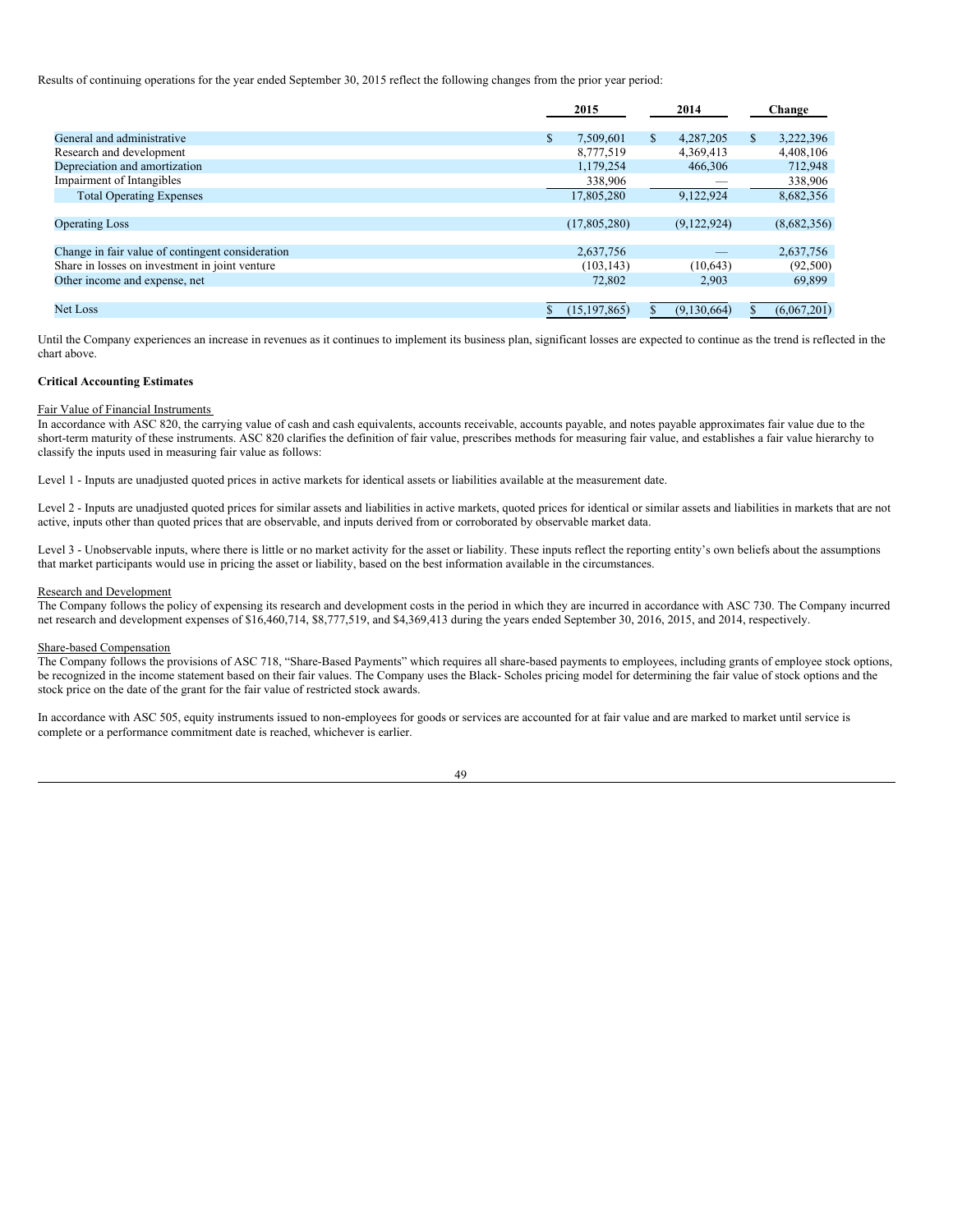#### Goodwill and Intangibles

The Company evaluates goodwill and other finite-lived intangible assets in accordance with FASB ASC Topic 350,*"Intangibles* — *Goodwill and Other.* " Goodwill is recorded at the time of an acquisition and is calculated as the difference between the total consideration paid for an acquisition and the fair value of the net tangible and intangible assets acquired. Accounting for acquisitions requires extensive use of accounting estimates and judgments to allocate the purchase price to the fair value of the net tangible and intangible assets acquired, including in-process research and development ("IPR&D"). Goodwill is deemed to have an indefinite life and is not amortized, but is subject to annual impairment tests. If the assumptions and estimates used to allocate the purchase price are not correct, or if business conditions change, purchase price adjustments or future asset impairment charges could be required. The value of our goodwill could be impacted by future adverse changes such as: (I) any future declines in our operating results, (ii) a decline in the valuation of technology, including the valuation of our common stock, (iii) a significant slowdown in the worldwide economy or (iv) any failure to meet the performance projections included in our forecasts of future operating results. In accordance with FASB ASC Topic 350, the Company tests goodwill for impairment on an annual basis or more frequently if the Company believes indicators of impairment exist. Impairment evaluations involve management estimates of asset useful lives and future cash flows. Significant management judgment is required in the forecasts of future operating results that are used in the evaluations. It is possible, however, that the plans and estimates used may be incorrect. If our actual results, or the plans and estimates used in future impairment analysis, are lower than the original estimates used to assess the recoverability of these assets, we could incur additional impairment charges in a future period.

The Company performs its annual impairment review of goodwill in September, and when a triggering event occurs between annual impairment tests for both goodwill and other finite-lived intangible assets. The Company recorded no impairment loss for the years ended September 30, 2016, 2015, and 2014.

The Company's other finite-lived intangible assets consist of license rights and patents. The Company amortizes its patents over the life of each patent and license rights over the remaining life of the patents that it has rights for. The current license rights have a remaining life of 14 years. During the years ended September 30, 2016, 2015, and 2014 the Company recognized \$1,124,644, \$1,138,631, and \$448,456 in amortization expense on the patents and license rights, respectively. The amortization expense has been included in depreciation and amortization expense.

In January 2015, the Company discontinued development of the OHR/AVR118 program. In connection with this decision, the patent portfolio is no longer being maintained and the remaining \$338,906 in unamortized patent costs have been impaired (Patent cost of \$600,000 less \$261,094 previously amortized).

#### Off-Balance Sheet Arrangements

The Company has not entered into any off-balance sheet arrangements.

### Tabular Description of Principal Contracts

The Company is not engaged in any contract for sale or distribution of its product to date and, therefore, does not have any specific disclosure under this heading.

### ITEM 7A QUANTITATIVE AND QUALITATIVE DISCLOSURES ABOUT MARKET RISK

Market risk represents the risk of loss arising from adverse changes in interest rates and foreign exchange rates. Due to its limited operations, the Company does not have any material exposure to interest rate or exchange rate risk.

### ITEM 8 FINANCIAL STATEMENTS AND SUPPLEMENTARY DATA

Following are the financial statements prepared by Ohr and audited by its independent auditors. These financial statements constitute the formal presentation of financial information by the Company, such that all other financial information contained in this Annual Report on Form 10-K should be read and reviewed in light of the following financial statements and notes thereto. Should there exist any conflict between information appearing elsewhere in this Annual Report on Form 10-K and the following financial statements, the financial statements should be given primary definition and control. The notes attached to the financial statements constitute an integral part of the financial disclosure and should be read and reviewed in connection with the financial statements.

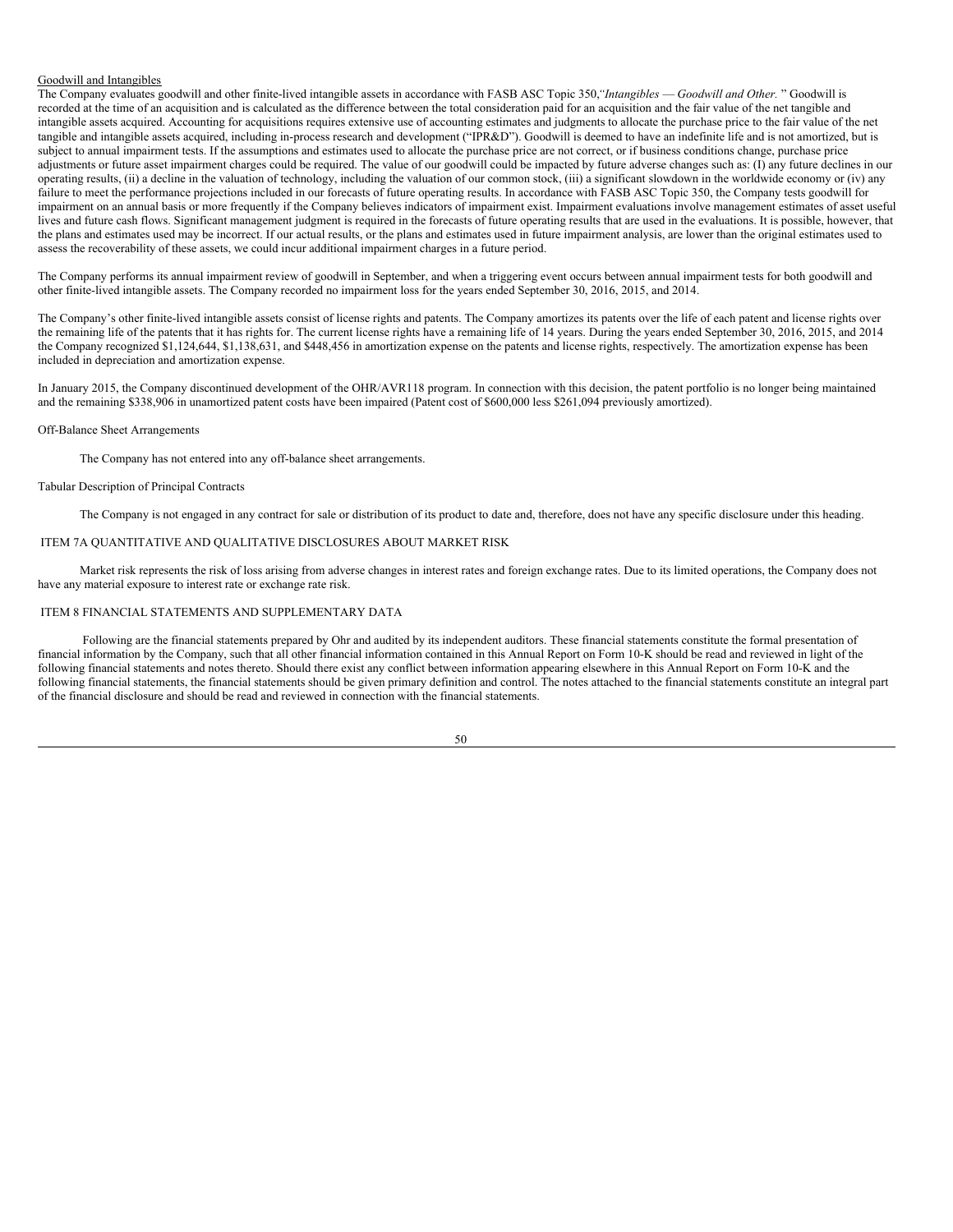## **MANAGEMENT'S REPORT ON INTERNAL CONTROL OVER FINANCIAL REPORTING**

To the Stockholders of OHR Pharmaceutical, Inc.:

Our management is responsible for establishing and maintaining adequate internal control over financial reporting to provide reasonable assurance regarding the reliability of our financial reporting and the preparation of financial statements for external purposes in accordance with accounting principles generally accepted in the United States. Internal control over financial reporting includes those policies and procedures that (1) pertain to the maintenance of records that in reasonable detail accurately and fairly reflect the transactions and dispositions of the assets of the company; (2) provide reasonable assurance that transactions are recorded as necessary to permit preparation of financial statements in accordance with generally accepted accounting principles and that receipts and expenditures of the company are being made only in accordance with authorizations of management and directors of the company; and (3) provide reasonable assurance regarding prevention or timely detection of the unauthorized acquisition, use or disposition of our assets that could have a material effect on the financial statements.

Because of its inherent limitations, internal control over financial reporting may not prevent or detect misstatements. Also, projections of any evaluation of effectiveness to future periods are subject to the risk that controls may become inadequate because of changes in conditions, or that the degree of compliance with the policies or procedures may deteriorate. Accordingly, even an effective system of internal control over financial reporting will provide only reasonable assurance with respect to the reliability of financial reporting and financial statement preparation.

Management assessed our internal control over financial reporting as of September 30, 2016, the end of our fiscal year. Management based its assessment on the framework in Internal Control - Integrated Framework (2013) issued by the Committee of Sponsoring Organizations of the Treadway Commission. Management's assessment included the evaluation of such elements as the design and operating effectiveness of key financial reporting controls, process documentation, accounting policies and our overall control environment.

Based on its assessment, management concluded that our internal control over financial reporting was effective as of the end of the period covered by this Annual Report on Form 10-K.

We reviewed the results of management's assessment with the Audit Committee of our Board of Directors. Additionally, our independent registered public accounting firm, MaloneBailey, LLP, independently assessed our internal control over financial reporting. MaloneBailey, LLP has issued a report on our internal control over financial reporting, which is included in this annual report.

| /s/ JASON S. SLAKTER                                  |
|-------------------------------------------------------|
| Jason S. Slakter                                      |
| Chief Executive Officer (Principal Executive Officer) |
| December 22, 2016                                     |

/s/ SAM BACKENROTH Sam Backenroth Chief Financial Officer (Principal Financial and Accounting Officer) December 22, 2016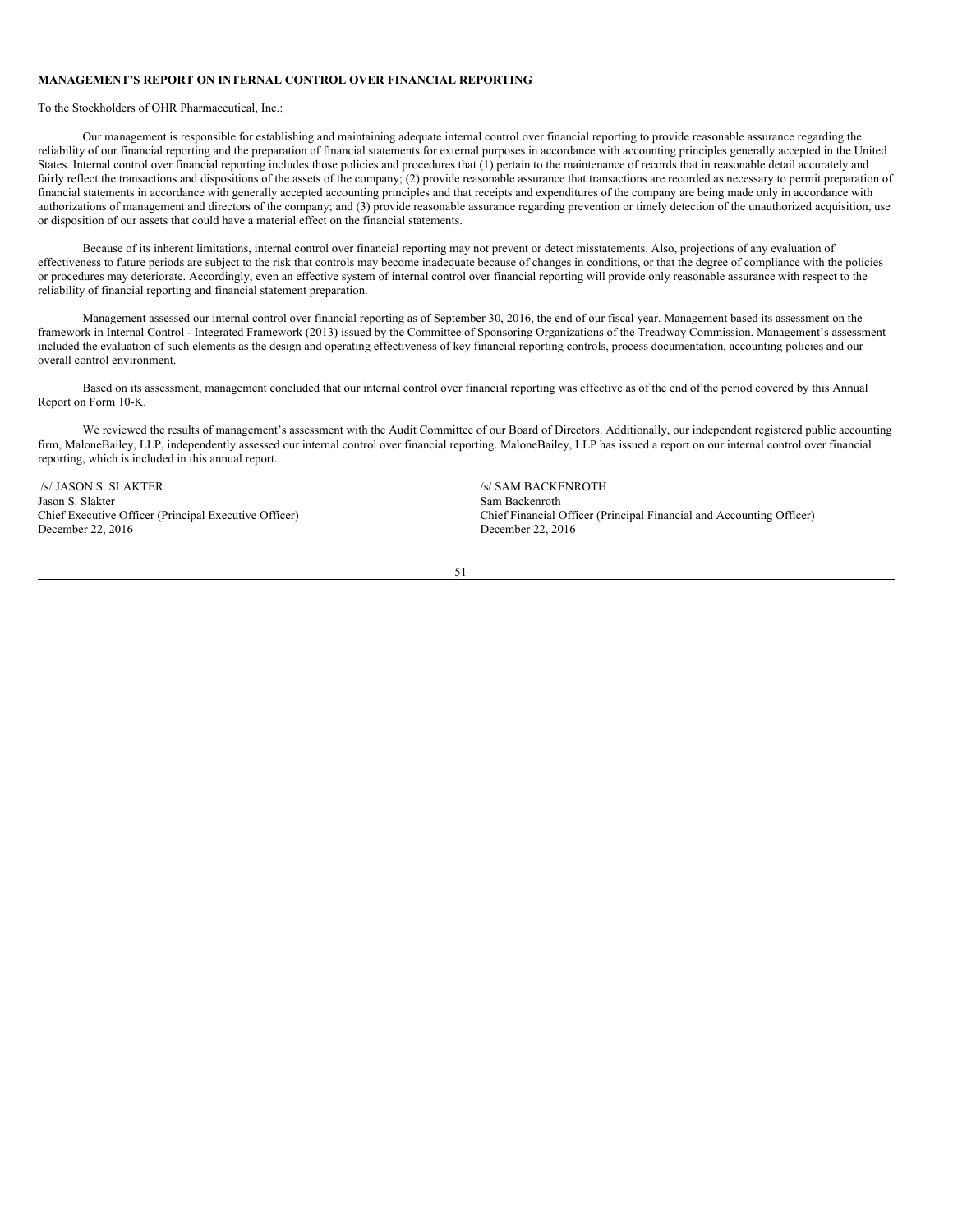#### **REPORT OF INDEPENDENT REGISTERED PUBLIC ACCOUNTING FIRM**

To the Board of Directors and Stockholders of OHR Pharmaceutical, Inc. New York, NY

We have audited the accompanying consolidated balance sheets of OHR Pharmaceutical, Inc. and its subsidiaries (collectively, the "Company") as of September 30, 2016 and 2015 and the related consolidated statements of operations, stockholders' equity and cash flows for each of the three years in the period ended September 30, 2016. We also have audited the Company's internal control over financial reporting as of September 30, 2016, based on criteria established in Internal Control—Integrated Framework (2013) issued by the Committee of Sponsoring Organizations of the Treadway Commission. The Company's management is responsible for these consolidated financial statements, for maintaining effective internal control over financial reporting, and for its assessment of the effectiveness of internal control over financial reporting, included in the accompanying Management's Report on Internal Control Over Financial Reporting. Our responsibility is to express an opinion on these consolidated financial statements and an opinion on the Company's internal control over financial reporting based on our audits.

We conducted our audits in accordance with the standards of the Public Company Accounting Oversight Board (United States). Those standards require that we plan and perform the audit to obtain reasonable assurance about whether the financial statements are free of material misstatement and whether effective internal control over financial reporting was maintained in all material respects. Our audits of the financial statements included examining, on a test basis, evidence supporting the amounts and disclosures in the financial statements, assessing the accounting principles used and significant estimates made by management, and evaluating the overall financial statement presentation. Our audit of internal control over financial reporting included obtaining an understanding of internal control over financial reporting, assessing the risk that a material weakness exists, and testing and evaluating the design and operating effectiveness of internal control based on the assessed risk. Our audits also included performing such other procedures as we considered necessary in the circumstances. We believe that our audits provide a reasonable basis for our opinions.

A company's internal control over financial reporting is a process designed to provide reasonable assurance regarding the reliability of financial reporting and the preparation of financial statements for external purposes in accordance with generally accepted accounting principles. A company's internal control over financial reporting includes those policies and procedures that (1) pertain to the maintenance of records that, in reasonable detail, accurately and fairly reflect the transactions and dispositions of the assets of the company; (2) provide reasonable assurance that transactions are recorded as necessary to permit preparation of financial statements in accordance with generally accepted accounting principles, and that receipts and expenditures of the company are being made only in accordance with authorizations of management and directors of the company; and (3) provide reasonable assurance regarding prevention or timely detection of unauthorized acquisition, use, or disposition of the company's assets that could have a material effect on the financial statements.

Because of its inherent limitations, internal control over financial reporting may not prevent or detect misstatements. Also, projections of any evaluation of effectiveness to future periods are subject to the risk that controls may become inadequate because of changes in conditions, or that the degree of compliance with the policies or procedures may deteriorate.

In our opinion, the consolidated financial statements referred to above present fairly, in all material respects, the financial position of OHR Pharmaceutical, Inc. and its subsidiaries as of September 30, 2016 and 2015, and the results of their operations and their cash flows for each of the three years in the period ended September 30, 2016, in conformity with accounting principles generally accepted in the United States of America. Also, in our opinion, the Company maintained, in all material respects, effective internal control over financial reporting as of September 30, 2016, based on the criteria established in Internal Control — Integrated Framework issued by the Committee of Sponsoring Organizations of the Treadway Commission.

/s/ MaloneBailey, LLP www.malone-bailey.com Houston, Texas December 22, 2016

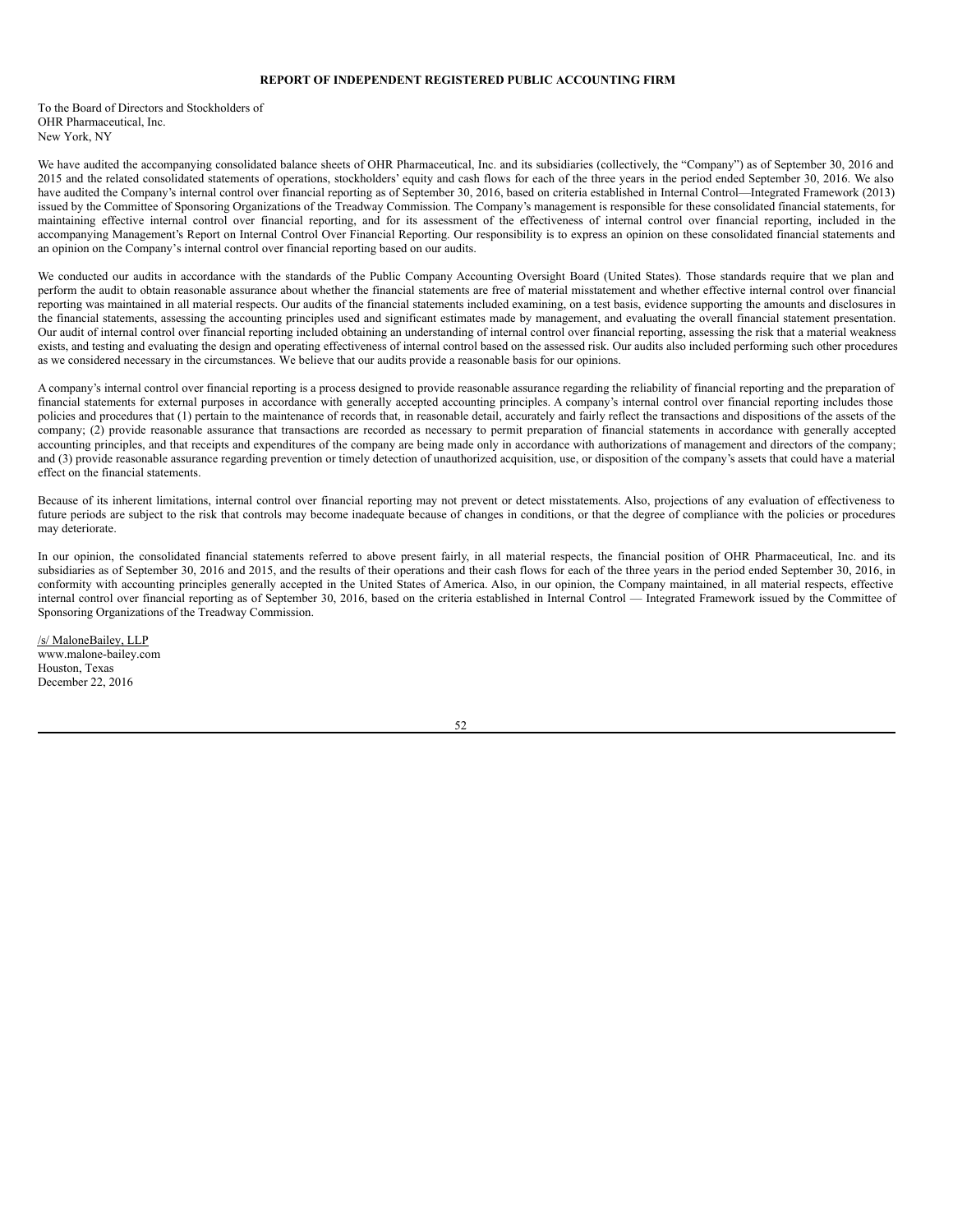## **OHR PHARMACEUTICAL, INC. Consolidated Balance Sheets**

|                                                                                                                           |              | September 30,<br>2016 |                | September 30,<br>2015 |
|---------------------------------------------------------------------------------------------------------------------------|--------------|-----------------------|----------------|-----------------------|
| <b>ASSETS</b>                                                                                                             |              |                       |                |                       |
| <b>CURRENT ASSETS</b>                                                                                                     |              |                       |                |                       |
| Cash and cash equivalents                                                                                                 | $\mathbb{S}$ | 12,546,890            | $\mathbb{S}$   | 28,697,323            |
| Prepaid expenses and other current assets                                                                                 |              | 738,118               |                | 338,713               |
| <b>Total Current Assets</b>                                                                                               |              | 13,285,008            |                | 29,036,036            |
| EQUIPMENT, net                                                                                                            |              | 198,631               |                | 248,753               |
| <b>OTHER ASSETS</b>                                                                                                       |              |                       |                |                       |
| Security deposit                                                                                                          |              | 12.243                |                | 12.243                |
| Intangible assets, net                                                                                                    |              | 15,208,219            |                | 16,332,863            |
| Goodwill                                                                                                                  |              | 740,912               |                | 740,912               |
| <b>TOTAL ASSETS</b>                                                                                                       |              | 29,445,013            | $\mathbb{S}^-$ | 46,370,807            |
| LIABILITIES AND STOCKHOLDERS' EQUITY                                                                                      |              |                       |                |                       |
| <b>CURRENT LIABILITIES</b>                                                                                                |              |                       |                |                       |
| Accounts payable and accrued expenses                                                                                     | \$           | 4,394,068             | \$             | 1,592,348             |
| Notes payable                                                                                                             |              | 87,798                |                | 48,063                |
| Contingent consideration                                                                                                  |              |                       |                | 2,239,603             |
| <b>Total Current Liabilities</b>                                                                                          |              | 4,481,866             |                | 3,880,014             |
| <b>TOTAL LIABILITIES</b>                                                                                                  |              | 4,481,866             |                | 3,880,014             |
| <b>COMMITMENTS AND CONTINGENCIES</b>                                                                                      |              |                       |                |                       |
| <b>STOCKHOLDERS' EQUITY</b>                                                                                               |              |                       |                |                       |
| Preferred stock, Series B; 6,000,000 shares authorized, \$0,0001 par value, 0 shares issued and outstanding, respectively |              |                       |                |                       |
| Common stock; 180,000,000 shares authorized, \$0,0001 par value, 32,076,396 and 30,331,309 shares issued and outstanding, |              |                       |                |                       |
| respectively                                                                                                              |              | 3.207                 |                | 3.033                 |
| Additional paid-in capital                                                                                                |              | 109,237,551           |                | 100,999,173           |
| Accumulated deficit                                                                                                       |              | (84, 277, 611)        |                | (58, 511, 413)        |
| Total Stockholders' Equity                                                                                                |              | 24,963,147            |                | 42,490,793            |
| TOTAL LIABILITIES AND STOCKHOLDERS' EQUITY                                                                                |              | 29,445,013            | \$             | 46,370,807            |
|                                                                                                                           |              |                       |                |                       |

The accompanying notes are an integral part of these consolidated financial statements.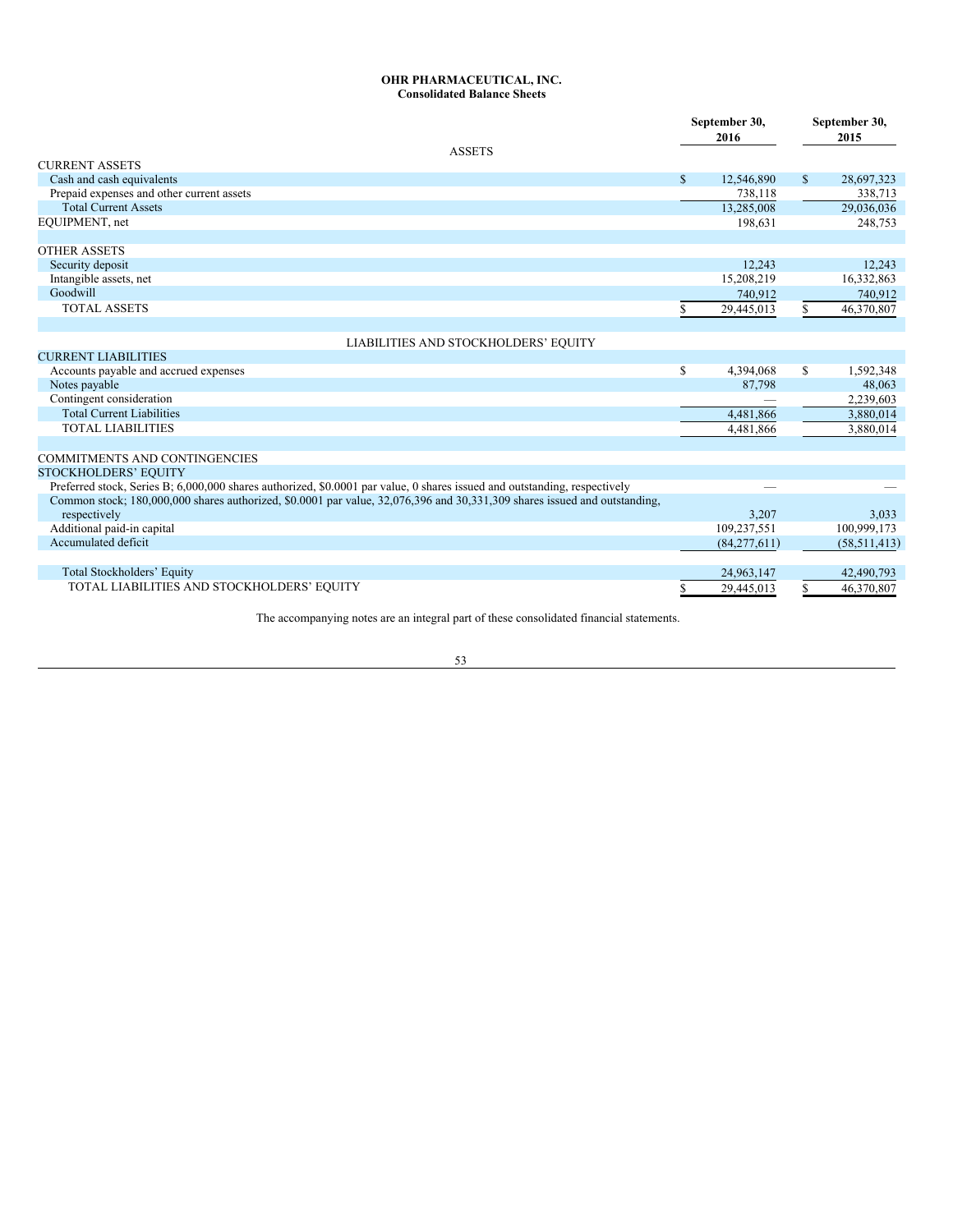### **OHR PHARMACEUTICAL, INC. Consolidated Statements of Operations**

|                                                  |               |               |              | For the Year Ended September 30, |              |              |
|--------------------------------------------------|---------------|---------------|--------------|----------------------------------|--------------|--------------|
|                                                  |               | 2016          |              | 2015                             |              | 2014         |
| <b>OPERATING EXPENSES</b>                        |               |               |              |                                  |              |              |
| General and administrative                       | $\mathsf{\$}$ | 7,656,327     | $\mathbb{S}$ | 7,509,601                        | $\mathbb{S}$ | 4,287,205    |
| Research and development                         |               | 16,460,714    |              | 8,777,519                        |              | 4,369,413    |
| Depreciation and amortization                    |               | 1,189,276     |              | 1,179,254                        |              | 466,306      |
| Gain on settlement of accounts payable           |               | (710, 264)    |              |                                  |              |              |
| Impairment of Intangibles                        |               |               |              | 338,906                          |              |              |
| <b>OPERATING LOSS</b>                            |               | 24,596,053    |              | 17,805,280                       |              | 9,122,924    |
|                                                  |               |               |              |                                  |              |              |
| OTHER INCOME (EXPENSE)                           |               |               |              |                                  |              |              |
| Change in fair value of contingent consideration |               | (1, 185, 667) |              | 2,637,756                        |              |              |
| Share in losses on investment in joint venture   |               |               |              | (103, 143)                       |              | (10, 643)    |
| Other income and expense                         |               | 3.419         |              | 42,966                           |              | 8,479        |
| Interest income (expense), net                   |               | 12,103        |              | (5,977)                          |              | (5,576)      |
| Royalty income                                   |               |               |              | 35,813                           |              |              |
| Total Other Income (Expense)                     |               | (1, 170, 145) |              | 2,607,415                        |              | (7,740)      |
|                                                  |               |               |              |                                  |              |              |
| <b>LOSS FROM OPERATIONS BEFORE INCOME TAXES</b>  |               | (25,766,198)  |              | (15, 197, 865)                   |              | (9,130,664)  |
|                                                  |               |               |              |                                  |              |              |
| PROVISION FOR INCOME TAXES                       |               |               |              |                                  |              |              |
|                                                  |               |               |              |                                  |              |              |
| <b>NET LOSS</b>                                  |               | (25,766,198)  | S.           | (15, 197, 865)                   | S.           | (9,130,664)  |
|                                                  |               |               |              |                                  |              |              |
| <b>BASIC AND DILUTED LOSS PER SHARE</b>          | \$            | (0.82)        | S            | (0.54)                           | \$           | (0.41)       |
|                                                  |               |               |              |                                  |              |              |
| WEIGHTED AVERAGE NUMBER OF SHARES OUTSTANDING:   |               |               |              |                                  |              |              |
| <b>BASIC AND DILUTED</b>                         |               | 31,349,223    |              | 28,404,405                       |              | 22, 141, 538 |
|                                                  |               |               |              |                                  |              |              |

The accompanying notes are an integral part of these consolidated financial statements.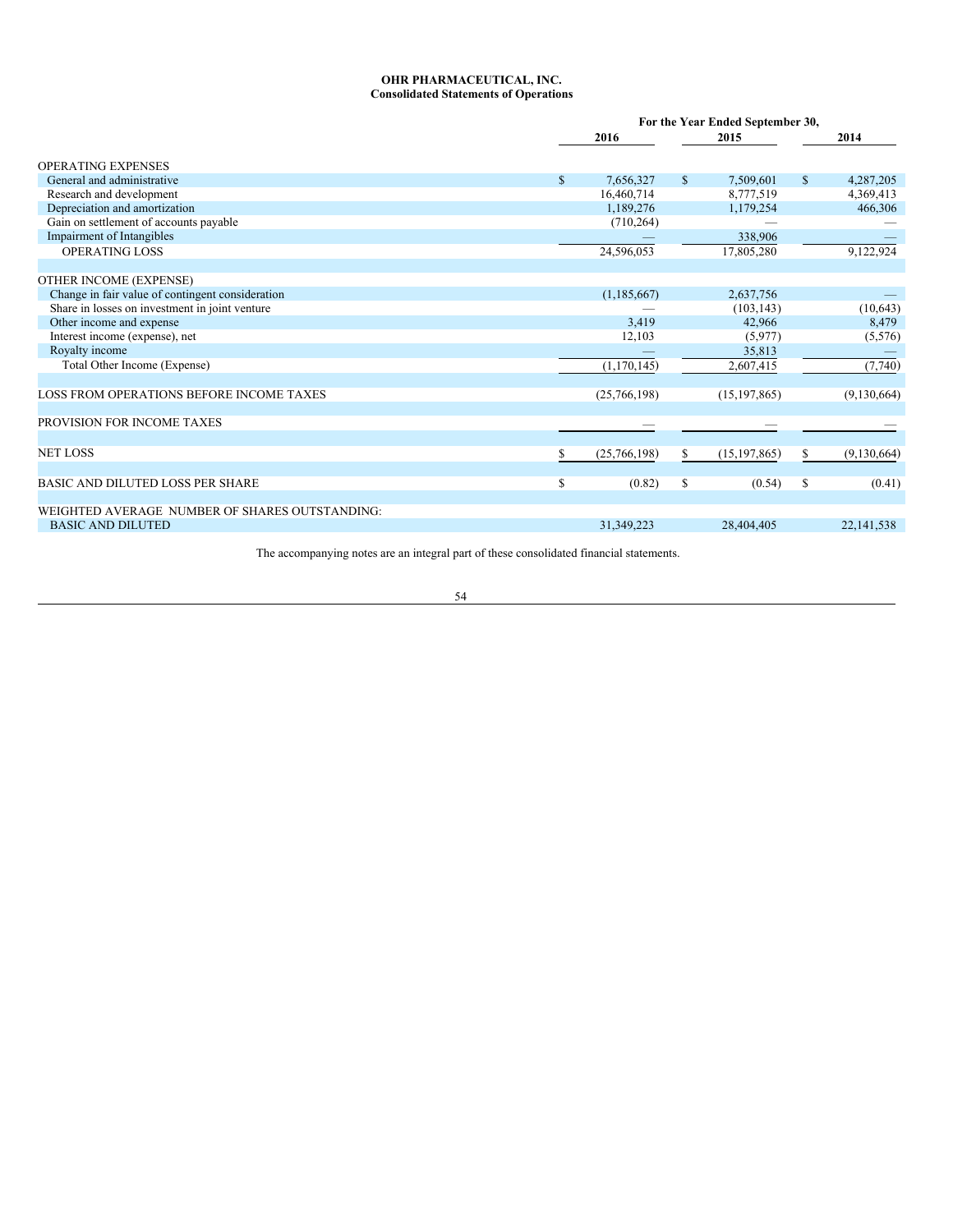### **OHR PHARMACEUTICAL, INC.**

Consolidated Statements of Stockholders' Equity

|                                                                               | <b>Series B</b><br><b>Preferred Stock</b> |             |                   | <b>Common Stock</b> |             |                          |               | <b>Additional</b><br>Paid-in |              | Accumulated              | <b>Total</b><br>Stockholders' |                |
|-------------------------------------------------------------------------------|-------------------------------------------|-------------|-------------------|---------------------|-------------|--------------------------|---------------|------------------------------|--------------|--------------------------|-------------------------------|----------------|
|                                                                               | <b>Shares</b>                             | Amount      |                   | <b>Shares</b>       |             | Amount                   |               | Capital                      |              | Deficit                  |                               | Equity         |
| Balance, September 30, 2013                                                   | 500,000                                   | $\mathbf S$ | 50                | 19,741,541          | $\mathbf S$ | 1,974                    | <sup>\$</sup> | 39,444,988                   | $\mathbf{s}$ | (34, 182, 884)           | $\mathbf S$                   | 5.264.128      |
| Conversion of preferred series B to common stock                              | (500,000)                                 |             | (50)              | 166,667             |             | 17                       |               | 33                           |              |                          |                               |                |
| Exercise of warrants for cash                                                 |                                           |             |                   | 106,056             |             | 11                       |               | 260,741                      |              |                          |                               | 260,752        |
| Cashless exercise of warrants                                                 |                                           |             |                   | 2,238,782           |             | 223                      |               | (223)                        |              |                          |                               |                |
| Common stock issued for settlement of accounts payable                        |                                           |             |                   | 6,282               |             |                          |               | 49,999                       |              |                          |                               | 50,000         |
| Common stock issued for cash                                                  |                                           |             |                   | 1,800,000           |             | 180                      |               | 16,875,820                   |              |                          |                               | 16,876,000     |
| Common stock issued for acquisition of Assets                                 |                                           |             | $\qquad \qquad -$ | 1,194,862           |             | 119                      |               | 10,180,105                   |              |                          |                               | 10,180,224     |
| Warrants issued for services                                                  |                                           |             | --                |                     |             | $\overline{\phantom{m}}$ |               | 1,177,095                    |              | $\qquad \qquad$          |                               | 1,177,095      |
| Fair value of employee stock options                                          |                                           |             |                   |                     |             | $\qquad \qquad$          |               | 2,074,487                    |              | $\qquad \qquad -$        |                               | 2,074,487      |
| Net loss for the year ended September 30, 2014                                |                                           |             |                   |                     |             |                          |               |                              |              | (9,130,664)              |                               | (9,130,664)    |
| Balance, September 30, 2014                                                   |                                           | \$          |                   | 25,254,190          |             | 2,525                    |               | 70.063,045                   |              | (43,313,548)             |                               | 26,752,022     |
| Exercise of warrants for cash                                                 |                                           |             |                   | 36,548              |             | $\overline{4}$           |               | 79,999                       |              |                          |                               | 80,003         |
| Cashless exercise of warrants                                                 |                                           |             |                   | 663,608             |             | 66                       |               | (66)                         |              |                          |                               |                |
| Common stock issued for settlement of accounts payable                        |                                           |             |                   | 5,952               |             |                          |               | 49.999                       |              |                          |                               | 50,000         |
| Common stock issued for cash, net of stock issuance costs                     |                                           |             |                   | 4,259,259           |             | 426                      |               | 26,582,572                   |              |                          |                               | 26,582,998     |
| Common stock issued for services                                              |                                           |             |                   | 111.752             |             | 11                       |               | 635,277                      |              |                          |                               | 635,288        |
| Warrants issued for services                                                  |                                           |             |                   |                     |             | $\overline{\phantom{0}}$ |               | 8,559                        |              |                          |                               | 8,559          |
| Fair value of employee stock options and warrants issued for services         |                                           |             |                   |                     |             | $\qquad \qquad -$        |               | 3,579,788                    |              | $\qquad \qquad -$        |                               | 3,579,788      |
| Net loss for the year ended September 30, 2015                                |                                           |             |                   |                     |             |                          |               |                              |              | (15, 197, 865)           |                               | (15, 197, 865) |
| Balance, September 30, 2015                                                   |                                           | \$.         |                   | 30,331,309          |             | 3,033                    |               | 100,999,173                  |              | (58, 511, 413)           |                               | 42,490,793     |
| Exercise of warrants for cash                                                 |                                           |             |                   | 88.612              |             | 8                        |               | 144,834                      |              |                          |                               | 144,842        |
| Common stock issued for achievement of milestones set in asset<br>acquisition |                                           |             |                   | 995,718             |             | 100                      |               | 3,425,170                    |              |                          |                               | 3,425,270      |
| Common stock issued for services                                              |                                           |             |                   | 660,757             |             | 66                       |               | 1,754,748                    |              |                          |                               | 1,754,814      |
| Fair value of employee stock options and                                      |                                           |             |                   |                     |             | $\overline{\phantom{m}}$ |               | 2,913,626                    |              | $\overline{\phantom{m}}$ |                               | 2,913,626      |
| Net loss for the year ended September 30, 2016                                |                                           |             |                   |                     |             |                          |               |                              |              | (25,766,198)             |                               | (25,766,198)   |
| Balance, September 30, 2016                                                   |                                           |             |                   | 32,076,396          |             | 3,207                    |               | 109,237,551                  |              | (84, 277, 611)           |                               | 24,963,147     |

The accompanying notes are an integral part of these consolidated financial statements.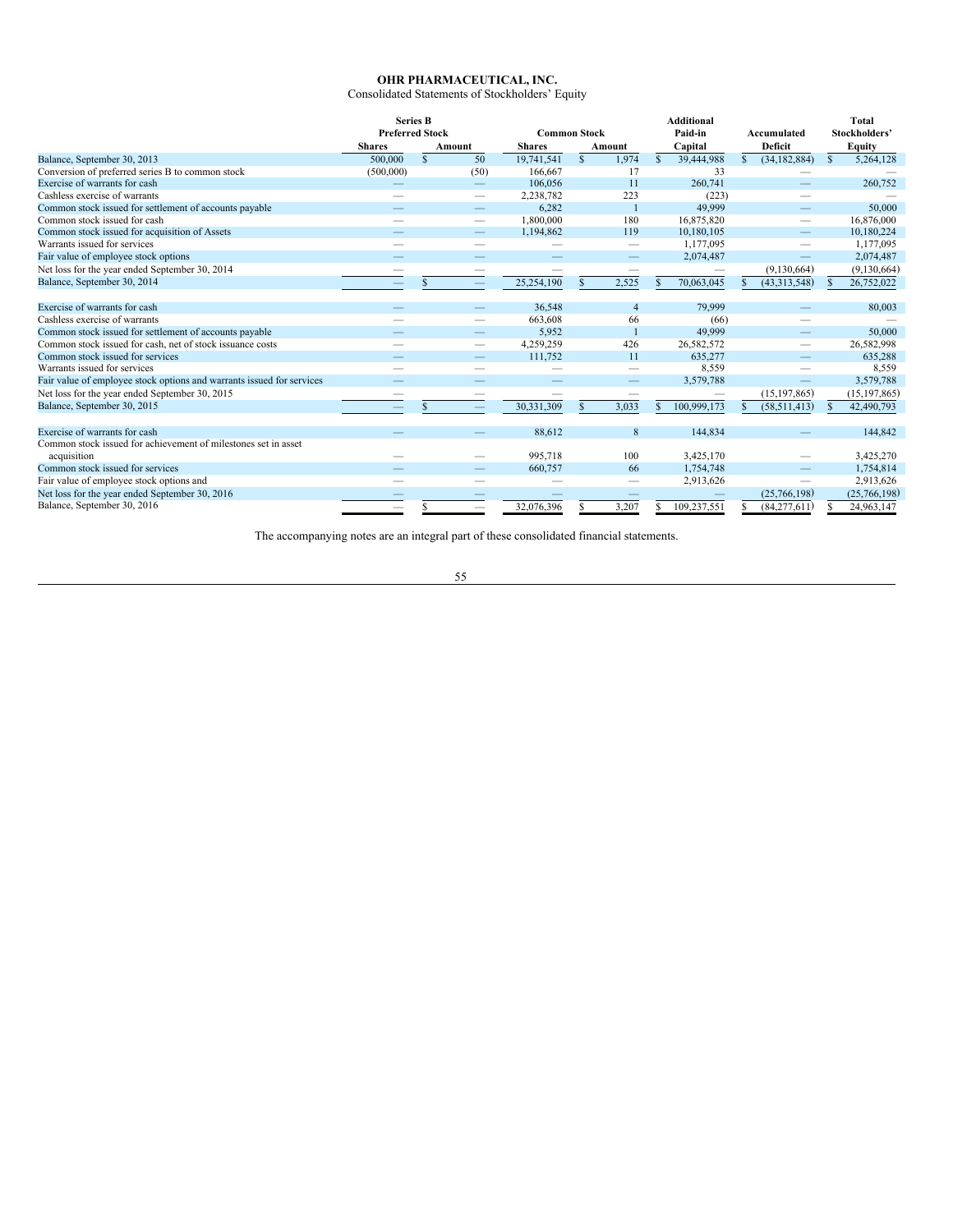### **OHR PHARMACEUTICAL, INC. Consolidated Statements of Cash Flows**

|                                                                                                                |               |                |             | For the Year Ended September 30, |              |             |  |  |
|----------------------------------------------------------------------------------------------------------------|---------------|----------------|-------------|----------------------------------|--------------|-------------|--|--|
|                                                                                                                |               | 2016           |             | 2015                             |              | 2014        |  |  |
| OPERATING ACTIVITIES                                                                                           |               |                |             |                                  |              |             |  |  |
| Net loss                                                                                                       | $\mathbf S$   | (25,766,198)   | $\mathbf S$ | (15, 197, 865)                   | $\mathbb{S}$ | (9,130,664) |  |  |
| Adjustments to reconcile net loss to net cash used by operating activities:                                    |               |                |             |                                  |              |             |  |  |
| Common stock issued for services                                                                               |               | 1,754,814      |             | 635,288                          |              |             |  |  |
| Warrants issued for services                                                                                   |               |                |             | 8,559                            |              | 1,177,095   |  |  |
| Stock option expense                                                                                           |               | 2,913,626      |             | 3,579,788                        |              | 2.074.487   |  |  |
| Change in fair value of contingent consideration                                                               |               | 1,185,667      |             | (2,637,756)                      |              |             |  |  |
| Share in losses on investment in joint venture                                                                 |               |                |             | 103,143                          |              | 10,643      |  |  |
| Depreciation                                                                                                   |               | 64.632         |             | 40,623                           |              | 17,850      |  |  |
| Amortization of intangible assets                                                                              |               | 1,124,644      |             | 1,138,631                        |              | 448,456     |  |  |
| Impairment of intangibles                                                                                      |               |                |             | 338,906                          |              |             |  |  |
| Gain on settlement of accounts payable                                                                         |               | (710, 264)     |             | (40, 636)                        |              |             |  |  |
| Changes in operating assets and liabilities                                                                    |               |                |             |                                  |              |             |  |  |
| Prepaid expenses and deposits                                                                                  |               | (64, 794)      |             | 7,214                            |              | 105,823     |  |  |
| Accounts payable and accrued expenses                                                                          |               | 3,511,984      |             | 1,331,120                        |              | (63, 822)   |  |  |
|                                                                                                                |               |                |             |                                  |              |             |  |  |
| Net Cash Used in Operating Activities                                                                          |               | (15,985,889)   |             | (10,692,985)                     |              | (5,360,132) |  |  |
|                                                                                                                |               |                |             |                                  |              |             |  |  |
| <b>INVESTING ACTIVITIES</b>                                                                                    |               |                |             |                                  |              |             |  |  |
| Acquisition of SKS Ocular's assets                                                                             |               |                |             |                                  |              | (3,500,000) |  |  |
| Investment in joint venture                                                                                    |               |                |             | (100,000)                        |              | (13,786)    |  |  |
| Purchase of property and equipment                                                                             |               | (14,510)       |             | (184, 951)                       |              | (1,083)     |  |  |
| Net Cash Used in Investing Activities                                                                          |               | (14, 510)      |             | (284, 951)                       |              | (3,514,869) |  |  |
|                                                                                                                |               |                |             |                                  |              |             |  |  |
| <b>FINANCING ACTIVITIES</b>                                                                                    |               |                |             |                                  |              |             |  |  |
| Proceeds for issuance of common stock for cash                                                                 |               |                |             | 26.582.998                       |              | 16,876,000  |  |  |
| Proceeds from warrants exercised for cash                                                                      |               | 26,041         |             | 80,003                           |              | 260,752     |  |  |
| Repayments of short-term notes payable                                                                         |               |                |             |                                  |              |             |  |  |
|                                                                                                                |               | (176, 075)     |             | (208, 236)                       |              | (164, 152)  |  |  |
|                                                                                                                |               |                |             |                                  |              |             |  |  |
| Net Cash Provided by/(Used in) Financing Activities                                                            |               | (150, 034)     |             | 26,454,765                       |              | 16,972,600  |  |  |
|                                                                                                                |               |                |             |                                  |              |             |  |  |
| NET CHANGE IN CASH AND CASH EQUIVALENTS                                                                        |               | (16, 150, 433) |             | 15,476,829                       |              | 8,097,599   |  |  |
| CASH AND CASH EQUIVALENTS AT BEGINNING OF PERIOD                                                               |               | 28,697,323     |             | 13,220,494                       |              | 5,122,895   |  |  |
|                                                                                                                |               |                |             |                                  |              |             |  |  |
| CASH AND CASH EQUIVALENTS AT END OF PERIOD                                                                     | \$            | 12,546,890     | \$          | 28,697,323                       | $\mathbb{S}$ | 13,220,494  |  |  |
|                                                                                                                |               |                |             |                                  |              |             |  |  |
| SUPPLEMENTAL DISCLOSURES OF CASH FLOW INFORMATION                                                              |               |                |             |                                  |              |             |  |  |
| <b>CASH PAID FOR:</b>                                                                                          |               |                |             |                                  |              |             |  |  |
| Interest                                                                                                       | $\mathsf{\$}$ |                | \$          |                                  |              |             |  |  |
| <b>Income Taxes</b>                                                                                            |               | 6,071          |             | 5,977                            | $\mathbb S$  | 5,576       |  |  |
|                                                                                                                |               |                |             |                                  |              |             |  |  |
|                                                                                                                |               |                |             |                                  |              |             |  |  |
| NON CASH FINANCING ACTIVITIES:                                                                                 |               |                |             |                                  |              |             |  |  |
| Settlement of contingent consideration<br>Financing of insurance premiums through issuance of short term notes | \$            | 3,425,270      | \$          | $\qquad \qquad$<br>212,400       | $\mathbb{S}$ | 194,000     |  |  |
|                                                                                                                |               | 215,810        |             |                                  |              |             |  |  |
| Subscription receivable from exercise of warrants                                                              |               | 118,801        |             |                                  |              | 50          |  |  |
| Conversion of preferred for common stock                                                                       |               |                |             | $\overline{\phantom{0}}$         |              | 223         |  |  |
| Noncash exercise of options and warrants                                                                       |               |                |             | ᆖ                                |              | 10.180.224  |  |  |
| Common stock issued to acquire intangible assets                                                               |               |                |             |                                  |              |             |  |  |
| Common stock issued to settle accounts payable                                                                 |               |                |             | 50,000                           |              | 50,000      |  |  |

The accompanying notes are an integral part of these consolidated financial statements.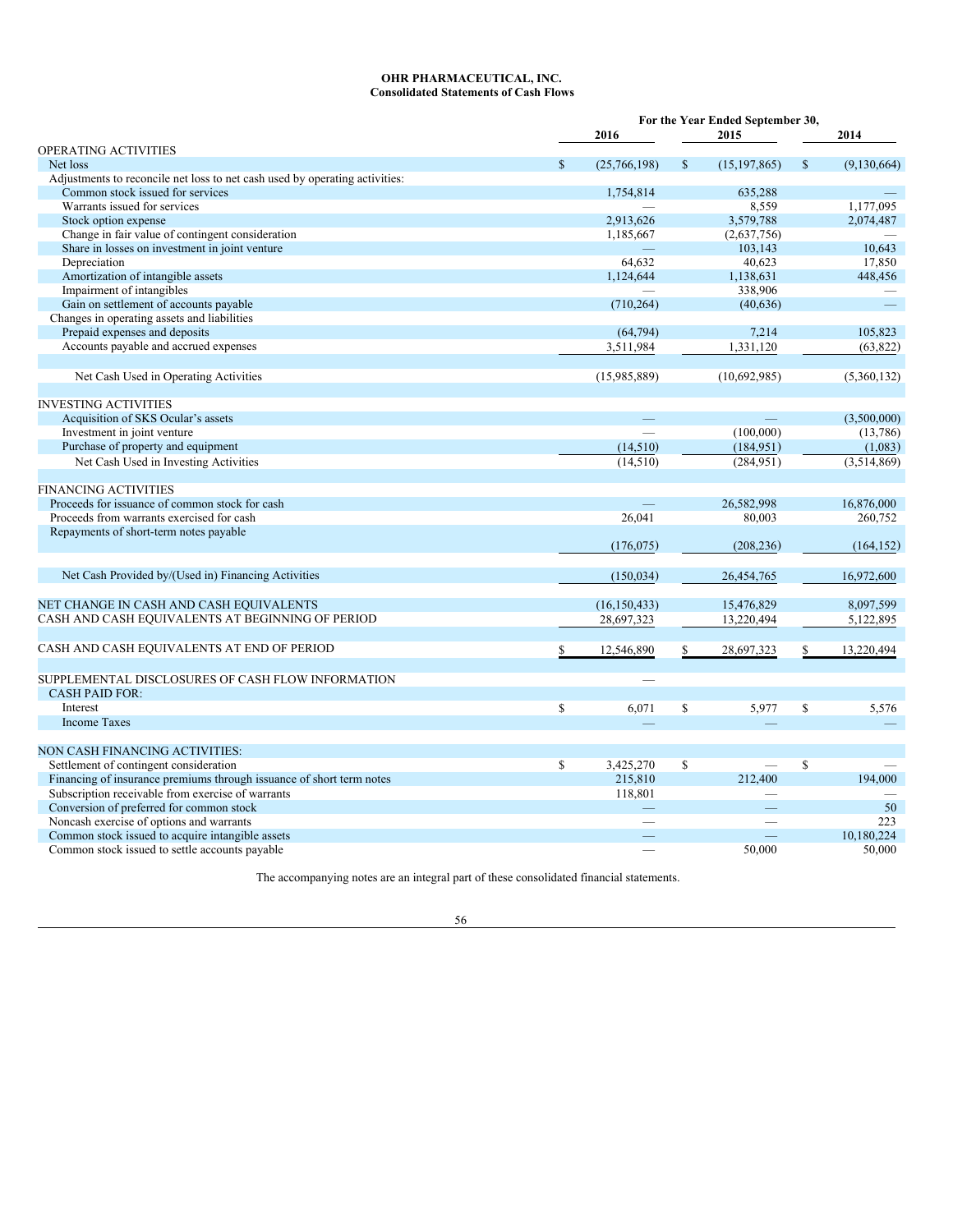#### **OHR PHARMACEUTICAL, INC.**

Notes to the Consolidated Financial Statements September 30, 2016

## **NOTE 1 – DESCRIPTION OF BUSINESS**

OHR Pharmaceutical, Inc. ("we", "our," or the "Company") is a pharmaceutical company focused on the development of the Company's previously acquired compounds and technologies with a focus on the clinical and preclinical development of ophthalmology products. Our lead clinical program, topical Squalamine (also known as Squalamine Lactate Ophthalmic Solution, 0.2% or OHR-102), is being evaluated in a phase 3 clinical program for the treatment of the wet form of age-related macular degeneration ("wet-AMD"). We are also developing a sustained release ocular drug delivery platform technology.

On May 30, 2014, the Company completed the acquisition of certain assets of SKS Ocular, LLC ("SKS Parent"), and SKS Ocular 1, LLC ("SKS 1" and SKS Parent referred to herein as "SKS"), including licenses, patents and contracts relating to a micro-fabrication polymer- based sustained delivery platform related to ocular therapeutics and a dry age-related macular degeneration animal model, together with biomarkers to support such model.

### **NOTE 2 – SUMMARY OF SIGNIFICANT ACCOUNTING POLICIES**

### Use of Estimates

The preparation of financial statements in conformity with accounting principles generally accepted in the United States of America requires management to make estimates and assumptions that affect the reported amounts of assets and liabilities at the date of the financial statements and the reported amounts of revenue and expenses during the reporting period. Actual results could differ from those estimates. Estimates subject to change in the near term include impairment (if any) of long-lived assets and fair value of liabilities.

#### Accounting Basis and Principles of Consolidation

The Company prepared the accompanying consolidated financial statements in accordance with accounting principles generally accepted in the United States of America, or GAAP, and they include the accounts of Ohr Pharmaceutical, Inc. and its subsidiaries. The Company has elected a September 30 fiscal year end. All intercompany balances and transactions have been eliminated in consolidation. The Company also uses the equity method to account for its joint venture. This method is used because the joint venture does not meet the variable interest entity requirements for consolidation and the Company does not have control of the entity.

#### Cash and Cash Equivalents

The Company considers all highly-liquid investments purchased with an original maturity date of three months or less to be cash equivalents.

#### Concentration of Credit Risk

Financial instruments, which potentially subject us to concentrations of credit risk, consist principally of cash. Our cash balances are maintained in accounts held by major banks and financial institutions located in the United States. The Company occasionally maintains amounts on deposit with a financial institution that are in excess of the federally insured limit of \$250,000. The risk is managed by maintaining all deposits in high quality financial institutions. The Company had approximately \$12,046,890 and \$27,947,323 of cash balances in excess of federally insured limits at September 30, 2016 and 2015, respectively.

#### Property and Equipment

Property and equipment is recorded at cost less accumulated depreciation. Depreciation and amortization is calculated using the straight- line method over the expected useful life of the asset, after the asset is placed in service. The Company generally uses the following depreciable lives for its major classifications of property and equipment:

| <b>Description</b>            | <b>Useful Lives</b> |
|-------------------------------|---------------------|
| Equipment                     | 3 to 5 years        |
| Lab Equipment                 | 5 years             |
| Leasehold Improvements        | 7 years             |
| Office Furniture and Fixtures | 3 vears             |

Expenditures associated with upgrades and enhancements that improve, add functionality, or otherwise extend the life of property and equipment that exceed \$1,000 are capitalized, while expenditures that do not, such as repairs and maintenance, are expensed as incurred.

#### Valuation of Long-Lived Assets

Long-lived tangible assets and definite-lived intangible assets are reviewed for possible impairment whenever events or changes in circumstances indicate that the carrying amount of such assets may not be recoverable. The Company uses an estimate of undiscounted future net cash flows of the assets over the remaining useful lives in determining whether the carrying value of the assets is recoverable. If the carrying values of the assets exceed the expected future cash flows of the assets, the Company recognizes an impairment loss equal to the difference between the carrying values of the assets and their estimated fair values. Impairment of long-lived assets is assessed at the lowest levels for which there are identifiable cash flows that are independent from other groups of assets. The evaluation of long-lived assets requires the Company to use estimates of future cash flows. However, actual cash flows may differ from the estimated future cash flows used in these impairment tests. In fiscal 2015, management discontinued development of the OHR/AVR118 program. In connection with this decision, the OHR/AVR118 patent portfolio is no longer being maintained and the remaining \$338,906 in unamortized patent costs have been impaired. As of September 2016, management does not believe any of the Company's long-lived assets were impaired.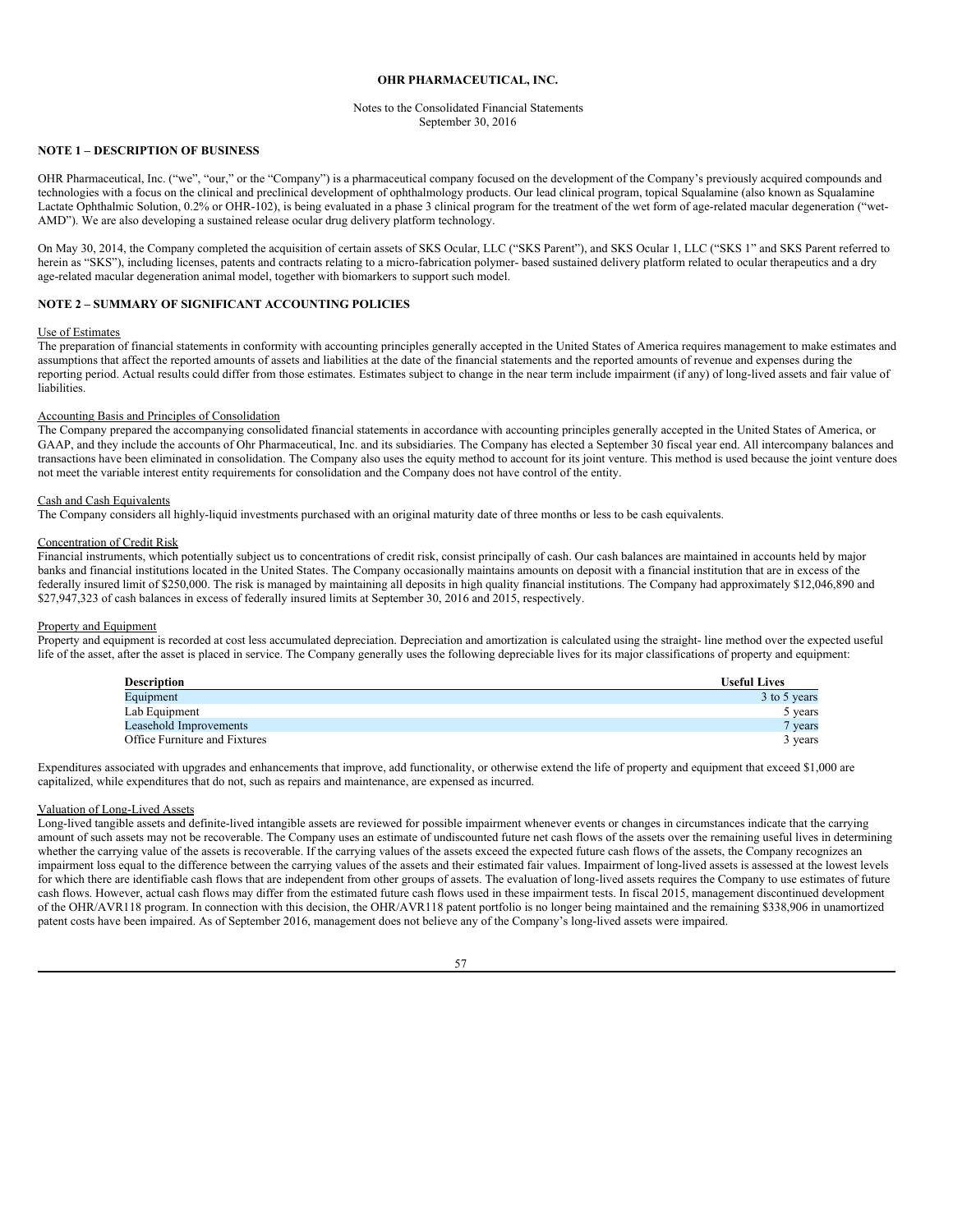#### Fair Value of Financial Instruments

In accordance with ASC 820, the carrying value of cash and cash equivalents, accounts receivable, accounts payable and notes payable approximates fair value due to the shortterm maturity of these instruments. ASC 820 clarifies the definition of fair value, prescribes methods for measuring fair value, and establishes a fair value hierarchy to classify the inputs used in measuring fair value as follows:

Level 1 - Inputs are unadjusted quoted prices in active markets for identical assets or liabilities available at the measurement date.

Level 2 - Inputs are unadjusted quoted prices for similar assets and liabilities in active markets, quoted prices for identical or similar assets and liabilities in markets that are not active, inputs other than quoted prices that are observable, and inputs derived from or corroborated by observable market data.

Level 3 - Unobservable inputs, where there is little or no market activity for the asset or liability. These inputs reflect the reporting entity's own beliefs about the assumptions that market participants would use in pricing the asset or liability, based on the best information available in the circumstances.

The following table presents assets and liabilities that are measured and recognized at fair value as of September 30, 2016 and 2015, on a recurring basis:

| Assets and liabilities measured at fair value on a recurring basis at September |      |   |         |     |       |                          | Total          |
|---------------------------------------------------------------------------------|------|---|---------|-----|-------|--------------------------|----------------|
| 30, 2016                                                                        | evel |   | Level 1 |     | ∟evel |                          | Carrying Value |
| Contingent stock consideration                                                  |      | _ |         | $-$ |       | $\overline{\phantom{a}}$ |                |
|                                                                                 |      | - |         | -   |       | -                        |                |
|                                                                                 |      |   |         |     |       |                          |                |

| Assets and liabilities measured at fair value on a recurring basis at September |           |                          |        |           | Total          |
|---------------------------------------------------------------------------------|-----------|--------------------------|--------|-----------|----------------|
| 30, 2015                                                                        | . .evel * |                          | evel 2 | Level 3   | Carrying Value |
| Contingent stock consideration                                                  |           | $\overline{\phantom{a}}$ | _      | 2.239.603 | 2.239.603      |
|                                                                                 |           | -                        | --     | 2.239.603 | 2.239.603      |

A financial instrument's categorization within the valuation hierarchy is based upon the lowest level of input that is significant to the fair value measurement. The fair value of the contingent stock consideration was based on the decision tree analysis method that considers the impact on project value of different scenarios at nominated decision points along the development path.

The following table provides a summary of the changes in fair value, including net transfers in and/or out, of the financial instruments, measured at fair value on a recurring basis using significant unobservable inputs:

|                                                            | Contingent<br>Stock |
|------------------------------------------------------------|---------------------|
| Level 3 Reconciliation:                                    | Consideration       |
| Level 3 assets and liabilities at September 30, 2013       |                     |
| Purchases, sales, issuances and settlements (net)          | 4,877,359           |
| Mark to market adjustments                                 |                     |
| Level 3 assets and liabilities at September 30, 2014       | 4,877,359           |
| Purchases, sales, issuances and settlements (net)          |                     |
| Mark to market adjustments                                 | (2,637,756)         |
| Total Level 3 assets and liabilities at September 30, 2015 | 2,239,603           |
| Purchases, sales, issuances and settlements (net)          | (3,425,270)         |
| Mark to market adjustments                                 | 1,185,667           |
| Total Level 3 assets and liabilities at September 30, 2016 |                     |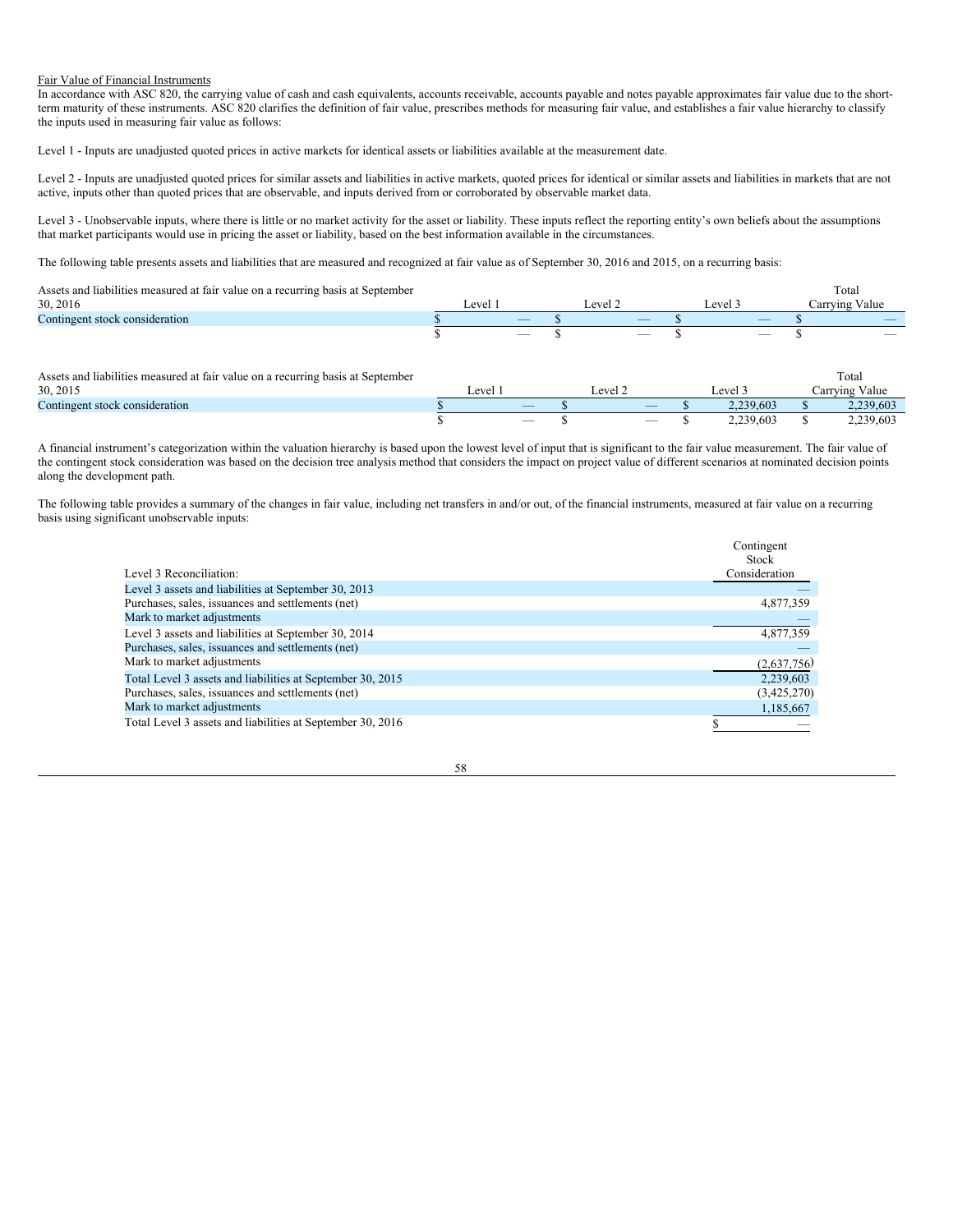#### Goodwill and Intangibles

The Company evaluates goodwill and other finite-lived intangible assets in accordance with FASB ASC Topic 350,*"Intangibles* — *Goodwill and Other.*" Goodwill is recorded at the time of an acquisition and is calculated as the difference between the total consideration paid for an acquisition and the fair value of the net tangible and intangible assets acquired. Accounting for acquisitions requires extensive use of accounting estimates and judgments to allocate the purchase price to the fair value of the net tangible and intangible assets acquired, including in-process research and development ("IPR&D"). Goodwill is deemed to have an indefinite life and is not amortized, but is subject to annual impairment tests. If the assumptions and estimates used to allocate the purchase price are not correct, or if business conditions change, purchase price adjustments or future asset impairment charges could be required. The value of our goodwill could be impacted by future adverse changes such as: (i) any future declines in our operating results, (ii) a decline in the valuation of technology, including the valuation of our common stock, (hi) a significant slowdown in the worldwide economy or (iv) any failure to meet the performance projections included in our forecasts of future operating results. In accordance with FASB ASC Topic 350, the Company tests goodwill for impairment on an annual basis or more frequently if the Company believes indicators of impairment exist. Impairment evaluations involve management estimates of asset useful lives and future cash flows. Significant management judgment is required in the forecasts of future operating results that are used in the evaluations. It is possible, however, that the plans and estimates used may be incorrect. If our actual results, or the plans and estimates used in future impairment analysis, are lower than the original estimates used to assess the recoverability of these assets, we could incur additional impairment charges in a future period.

The Company performs its annual impairment review of goodwill in September, and when a triggering event occurs between annual impairment tests for both goodwill and other finite-lived intangible assets. The Company recorded no impairment loss for the years ended September 30, 2016, 2015 and 2014.

The Company's other finite-lived intangible assets consist of license rights and patents. The Company amortizes its patents over the life of each patent and license rights over the remaining life of the patents that it has rights for. The current license rights have a remaining life of 15 years. During the years ended September 30, 2016, 2015, and 2014 the Company recognized \$1,124,644, \$1,138,631, and \$448,456 in amortization expense on the patents and license rights, respectively.

### Research and Development

Research and development expenses are expensed in the consolidated statements of operations as incurred in accordance with FASB ASC 730,*Research and Development.* Research and development expenses include salaries, related employee expenses, clinical trial expenses, research expenses, manufacturing expenses, consulting fees, and laboratory costs. The Company incurred net research and development expenses of \$16,460,714, \$8,777,519, and \$4,369,413 during the years ended September 30, 2016, 2015, and 2014 respectively.

### Share-based Compensation

The Company follows the provisions of ASC 718, "Share-Based Payments" which requires all share-based payments to employees, including grants of employee stock options, be recognized in the income statement based on their fair values. The Company uses the Black- Scholes pricing model for determining the fair value of stock options and the stock price on the date of issuance to determine the fair value of restricted stock awards.

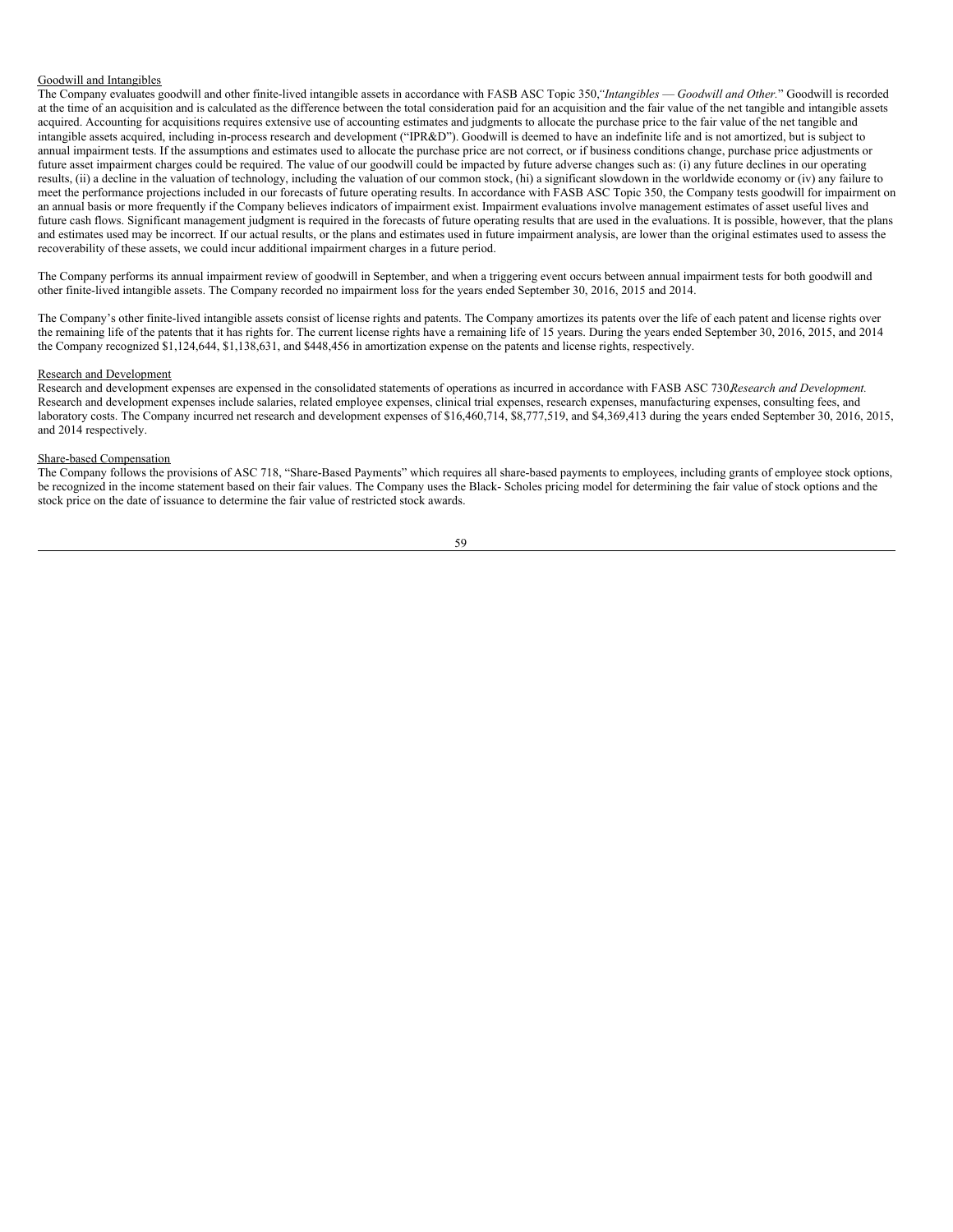In accordance with ASC 505, equity instruments issued to non-employees for goods or services are accounted for at fair value and are marked to market until service is complete or a performance commitment date is reached, whichever is earlier.

Stock-based compensation expense is recognized in the Company's financial statements on a straight-line basis over the awards' vesting periods. The stock-based compensation awards generally vest over a period of up to five years.

## Income Taxes

The Company accounts for income taxes under the asset and liability method. Deferred tax assets and liabilities are determined based on differences between the financial reporting and tax bases of assets and are measured using the enacted tax rates and laws that will be in effect when the differences are expected to reverse. This method requires the reduction of deferred tax assets by a valuation allowance if, based on the weight of available evidence, it is more likely than not that some or all of the deferred tax assets will not be realized. The charge for taxation is based on the results for the year as adjusted for items which are nonassessable or disallowed. It is calculated using tax rates that have been enacted or substantively enacted by the balance sheet date.

As of September 30, 2016 and 2015, the Company's deferred tax assets relate to net operating loss ("NOL") carryforwards that were derived from operating losses from prior years amounting to \$40,779,002 and \$20,746,188, respectively. A full valuation allowance has been applied to the Company's deferred tax assets. The valuation allowance will be reduced when and if the Company determines it is more likely than not that the related deferred income tax assets will be realized.

In July, 2006, the FASB issued ASC 740,*Accounting for Uncertainty in Income Taxes,*which clarifies the accounting for uncertainty in tax positions taken or expected to be taken in a return. ASC 740 provides guidance on the measurement, recognition, classification and disclosure of tax positions, along with accounting for the related interest and penalties. Under this pronouncement, the Company recognizes the financial statement benefit of a tax position only after determining that a position would more likely than not be sustained based upon its technical merit if challenged by the relevant taxing authority and taken by management to the court of the last resort. For tax positions meeting the more- likely-than-not threshold, the amount recognized in the consolidated financial statements is the largest benefit that has a greater than 50% likelihood of being realized upon settlement with the relevant tax authority. ASC 740 became effective for the Company as of July 1, 2008, and had no material impact on the Company's financial statements.

The Company's policy is to recognize both interest and penalties related to unrecognized tax benefits in income tax expense. Interest and penalties on unrecognized tax benefits expected to result in payment of cash within one year are classified as accrued liabilities, while those expected beyond one year are classified as other liabilities. The Company has not recorded any interest and penalties since its inception.

The Company files income tax returns in the U.S. federal tax jurisdiction and various state tax jurisdictions. The tax years for 2013 to 2015 remain open for examination by federal and/or state tax jurisdictions. The Company is currently not under examination by any other tax jurisdictions for any tax years.

#### Loss Per Share

Basic loss per common share is computed by dividing losses attributable to common shareholders by the weighted-average number of shares of common stock outstanding during the period.

Diluted loss per common share is computed by dividing losses attributable to common shareholders by the weighted-average number of shares of common stock outstanding during the period increased to include the number of additional shares of common stock that would have been outstanding if the potentially dilutive securities had been issued. Potentially dilutive securities include outstanding stock options, and warrants.

For the years ended September 30, 2016, 2015 and 2014, all of the Company's potentially dilutive securities (warrants and options) were excluded from the computation of diluted loss per share as they were anti-dilutive. The total numbers of potentially dilutive shares that were excluded were 440, 449, 1, 313, 536 and 3,995, 343 at September 30, 2016, 2015 and 2014, respectively.

#### Reclassification of Financial Statement Accounts

Certain amounts in the September 30, 2015 and 2014 financial statements have been reclassified to conform to the presentation in the September 30, 2016 financial statements.

#### Recent Accounting Pronouncements

Management has considered all recent accounting pronouncements issued since the last audit of the Company's financial statements. The Company's management believes that these recent pronouncements will not have a material effect on the Company's financial statements.

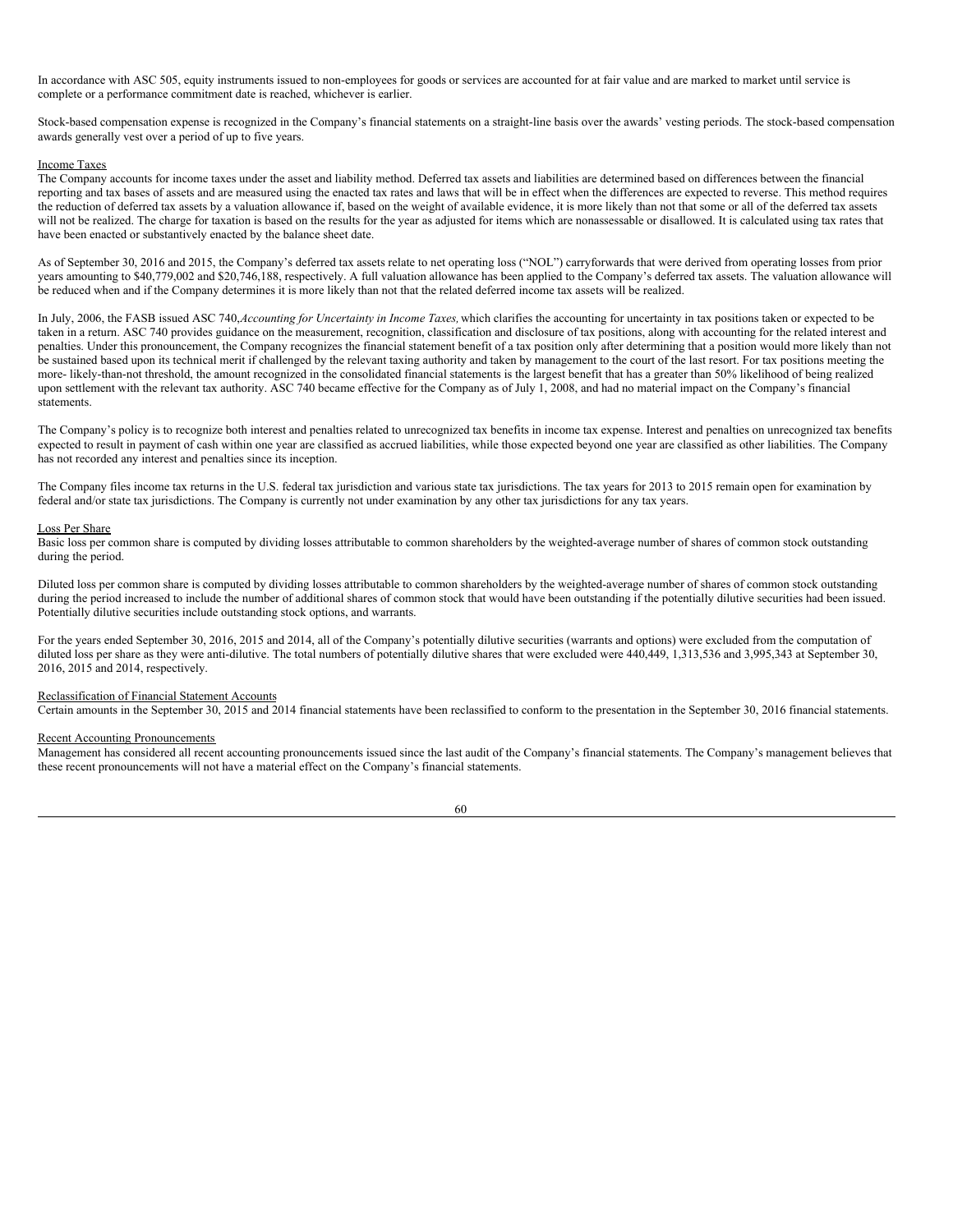## **NOTE 3 – ASSET ACQUISITION**

On May 30, 2014, the Company completed the acquisition of certain assets of SKS, including licenses, patents and contracts relating to a micro-fabrication polymer-based sustained delivery platform related to ocular therapeutics and a dry age-related macular degeneration animal model, together with biomarkers to support such model.

The purchase price consisted of: (a) Cash in the amount of \$3,500,000; (b) 1,194,862 shares of the Company's common stock (valued at \$10,180,224 based on the trading price on May 30, 2014 of the Company's common stock) and (c) an additional 1,493,577 shares (the "contingent shares") that will be issued contingent to achievement of certain milestones.

| Purchase Price                        |            |
|---------------------------------------|------------|
| Cash at closing                       | 3.500,000  |
| <b>Stock Issued</b>                   | 10.180.224 |
| <b>Contingent Consideration Stock</b> | 4.877.359  |
| <b>Total Purchase Price</b>           | 18,557,583 |

The acquisition of the assets of SKS has been accounted for as an acquisition of a business whereby the purchase price was allocated to tangible and intangible assets acquired based on their fair values as of the acquisition date.

The Company evaluated the contingent stock consideration in accordance with ASC 480 and 815, regarding contingent consideration arrangements. Based on this evaluation, the Company has determined that the contingent consideration met the liability criteria and should be recorded as a liability of the Company.

A summary of the pro forma purchase price allocation as of May 30, 2014 is as follows:

| <b>Purchase Price Allocation</b>       |   |            |
|----------------------------------------|---|------------|
| Lab equipment                          | S | 86,733     |
| Computer and software                  |   | 2,523      |
| Leasehold improvements                 |   | 2,181      |
| Security deposit                       |   | 12.243     |
| License rights                         |   | 17,712,991 |
| Goodwill                               |   | 740,912    |
| <b>Total Purchase Price Allocation</b> |   | 18,557,583 |
|                                        |   |            |

The following pro forma statement of operations presents the results of operations as if the SKS Acquisition had taken place on October 1, 2013 and represents the combined revenues and expenses of the Company had the SKS Acquisition existed for the entire year ended September 30, 2014:

### Pro Forma Consolidated Statement of Operations For the Year Ended September 30, 2014 (Unaudited)

| <b>REVENUES</b>                 | \$ | 1,839,000   |
|---------------------------------|----|-------------|
|                                 |    |             |
| <b>OPERATING EXPENSES</b>       |    |             |
| General and administrative      |    | 827,345     |
| Professional fees               |    | 2,335,422   |
| Research and development        |    | 5,948,332   |
| Salaries and wages              |    | 2,616,783   |
| <b>Total Operating Expenses</b> |    | 11,727,882  |
|                                 |    |             |
| <b>OPERATING LOSS</b>           |    | (9,888,882) |
|                                 |    |             |
| OTHER INCOME (EXPENSE)          |    |             |
| Interest expense                |    | (62, 944)   |
| Other income                    |    | 8,478       |
| Total Other Income (Expense)    |    | (54, 466)   |
| <b>NET LOSS</b>                 | S  | (9.943.348) |

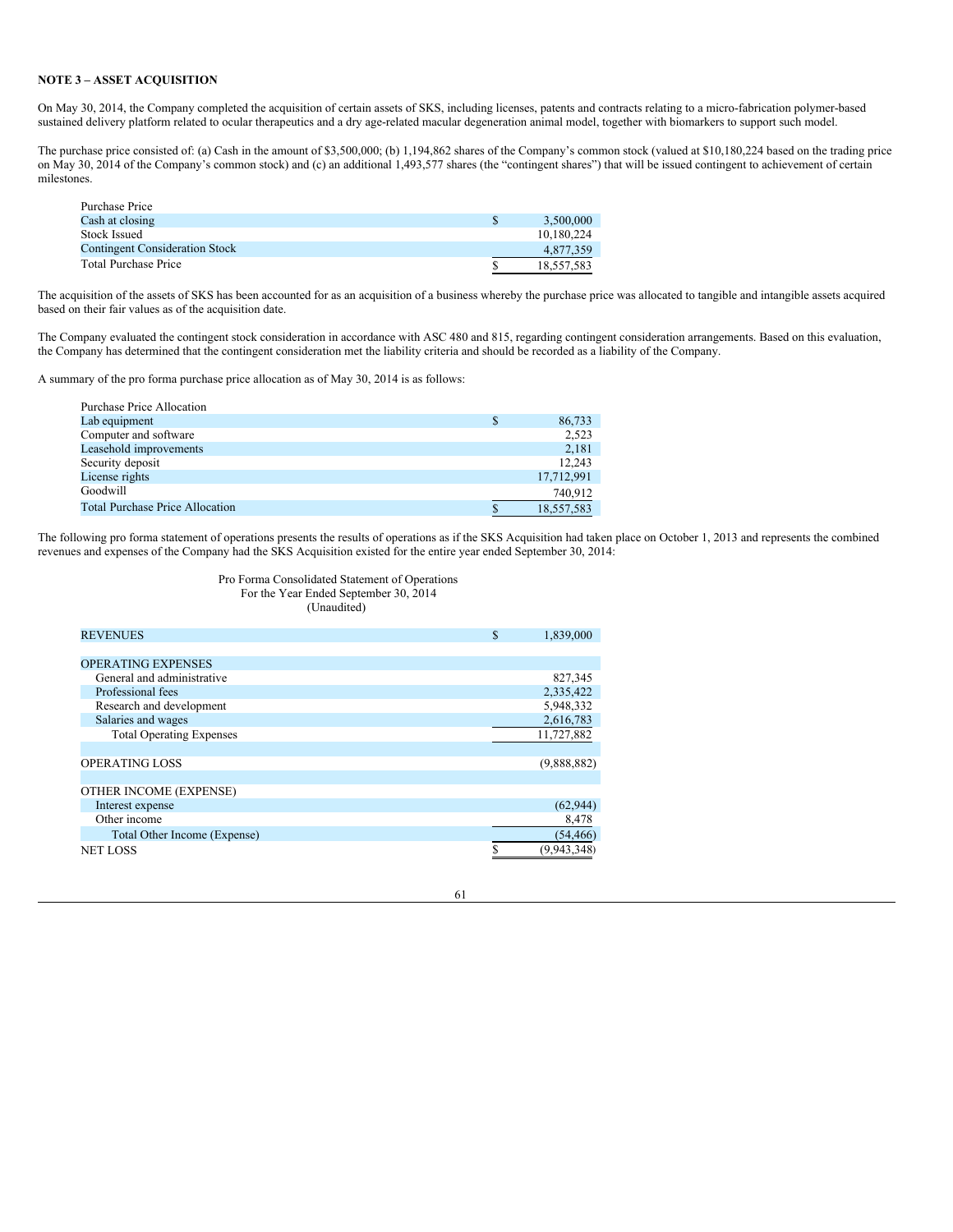## **NOTE 4 – PROPERTY AND EQUIPMENT**

Property and equipment at September 30, 2016 and 2015 consist of:

|                               |   | 2016      |  | 2015      |
|-------------------------------|---|-----------|--|-----------|
|                               |   |           |  |           |
| Equipment                     | S | 93,789 \$ |  | 91,715    |
| Lab equipment                 |   | 251,908   |  | 239,472   |
| Leasehold improvements        |   | 2,181     |  | 2,181     |
| Office furniture and fixtures |   | 2,523     |  | 2,523     |
|                               |   | 350,401   |  | 335,891   |
| Accumulated depreciation      |   | (151,770) |  | (87, 138) |
|                               |   | 198.631   |  | 248,753   |

Depreciation expense for the years ended September 30, 2016, 2015, and 2014 was \$64,632, \$40,623, and \$17,850, respectively.

### **NOTE 5 – INTANGIBLE ASSETS**

Intangible assets at September 30, 2016 and 2015 consist of:

|                          |   | 2016        |  | 2015        |
|--------------------------|---|-------------|--|-------------|
|                          |   |             |  |             |
| License rights           | S | 17,712,991  |  | 17,712,991  |
| Patent costs             |   | 200,000     |  | 200,000     |
|                          |   | 17,912,991  |  | 17,912,991  |
| Accumulated amortization |   | (2,704,772) |  | (1,580,128) |
|                          |   | 15,208,219  |  | 16,332,863  |

During the years ended September 30, 2016, 2015, and 2014, the Company recognized \$1,124,644, \$1,138,631, and \$448,456, respectively, in amortization expense on the patents. The amortization expense has been included in research and development expense.

In January 2015, the Company discontinued development of the OHR/AVR118 program. In connection with this decision, the OHR/AVR118 patent portfolio is no longer being maintained and the remaining \$338,906 in unamortized patent costs have been impaired (Patent cost of \$600,000 less \$261,094 previously amortized).

The estimated future amortization of intangibles for the next five years is as follows:

| <b>Years ending</b> | <b>Estimated</b> |                             |  |
|---------------------|------------------|-----------------------------|--|
| September 30,       |                  | <b>Amortization Expense</b> |  |
| 2017                | Φ                | 1,120,616                   |  |
| 2018                |                  | 1,117,731                   |  |
| 2019                |                  | 1,116,449                   |  |
| 2020                |                  | 1,119,508                   |  |
| 2021                |                  | 1,115,577                   |  |
| Thereafter          |                  | 9,618,338                   |  |
| Total               | w                | 15,208,219                  |  |

## **NOTE 6 – ACCOUNTS PAYABLE AND ACCRUED EXPENSES**

During the year ended September 30, 2016, the Company realized a gain of \$710,264 related to the settlement of an accounts payable balance.

## **NOTE 7 –NOTES PAYABLE**

On February 28, 2016, the Company entered into a premium financing arrangement for its directors' and officers' insurance policy in the amount of \$215,810. The financing arrangement bears interest at 7.0% per annum and will be fully paid in ten months from the date of issuance. As of September 30, 2016, the Company had repaid \$128,012 of principal and had paid interest of \$5,664.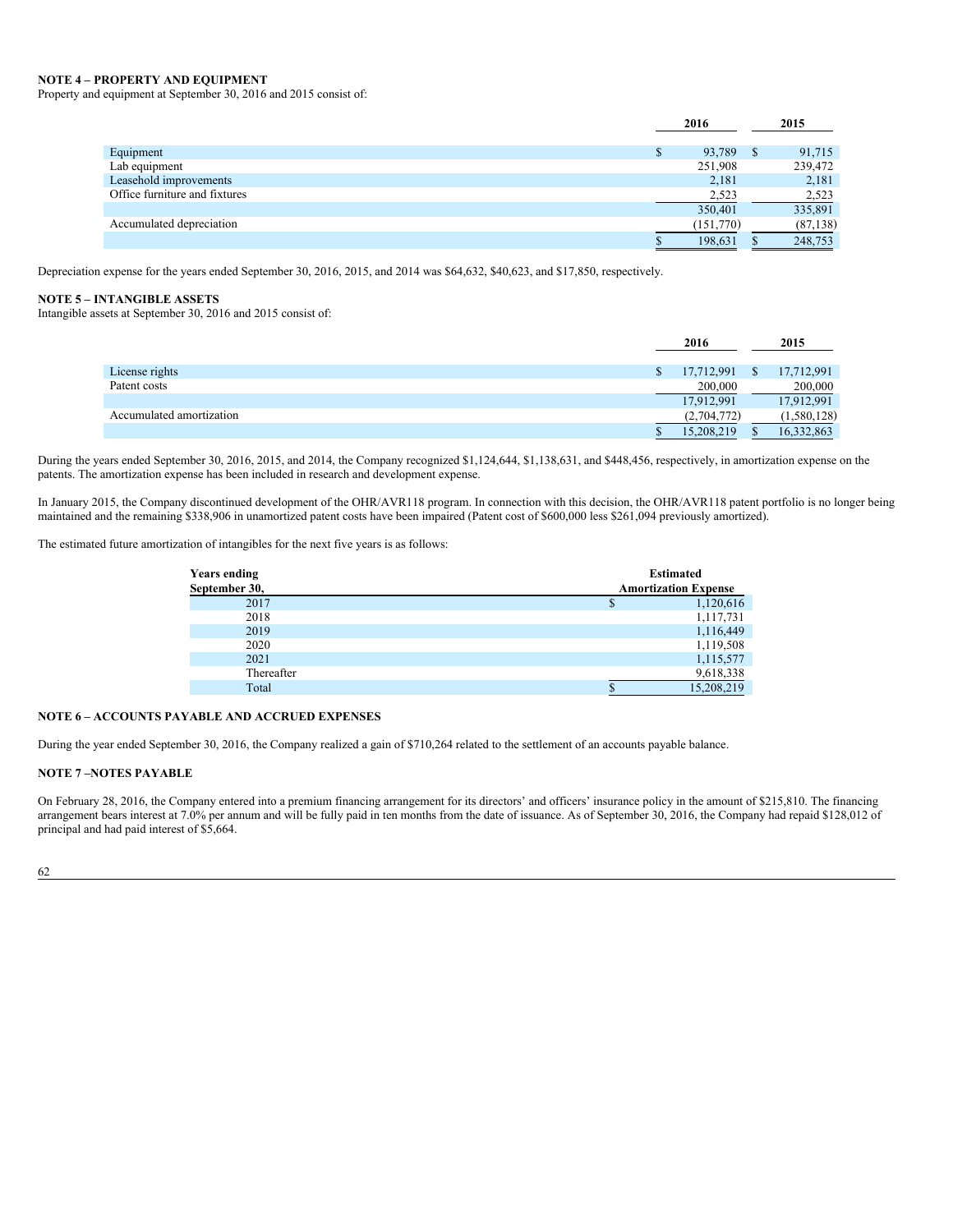On February 28, 2015, the Company entered into a premium financing arrangement for its directors and officers insurance in the amount of \$212,400. The financing arrangement bears interest at 6.75% and will be fully paid in nine months from the date of issuance. As of September 30, 2016, the Company had repaid \$212,400 of principal and had paid interest of \$5,950.

## **NOTE 8 – EQUITY**

The Company intends to retain cash in order to continue to invest in the development and marketing of the business. Therefore, it does not expect to pay any cash dividends in the foreseeable future.

During fiscal 2016, 2015, and 2014, the Company issued 1,745,087, 5,077,119 and 5,512,649 shares, respectively, of common stock primarily due to stock option exercises, issuance of restricted stock awards for services, acquisition of assets, settlement of accounts payable and capital raised from sale of common stock. Refer to Note 9 for further detail on issuances related to common stock warrants and options.

On October 2, 2013, the Company issued 6,282 shares of common stock to a legal firm to settle \$50,000 in accounts payable. These shares were valued at \$7.96 which was the price of the stock at the close of business on the previous trading day.

On November 13, 2013, two holders of its Series B preferred shares converted an aggregate of 500,000 preferred shares into 166,667 common shares.

On April 28, 2014, the Company received subscription notices to purchase 1,800,000 shares of common stock with a price of \$10.00 less issuance costs. Accordingly, the Company issued 1,800,000 common shares and received net proceeds of approximately \$16.9 million.

On May 30, 2014, the Company issued 1,194,862 common shares to acquire certain assets of SKS pursuant to a contribution agreement (see Note 3). The shares were valued at \$8.52 per share for a fair value of \$10,180,224.

On December 23, 2014, the Company issued 5,952 common shares as settlement of accounts payable in the amount of \$50,000.

On February 11, 2015, the Company issued 4,259,259 shares of common stock at a price of \$6.75 per share. Accordingly, the Company received net proceeds of approximately \$26,582,998 which were net of stock issuance costs amounting to \$2,167,000.

On December 11, 2015, the Board approved the achievement of Milestone 1 in connection with the SKS ophthalmology assets acquisition by the Company. As a result, the Company issued 497,859 shares of its common stock to SKS. The value of the stock issued was \$2,061,136 as determined by the \$4.14 per share closing sale price of the Company's common stock on the date of Board approval. On July 12, 2016, the Board approved the achievement of Milestone 2, and as result, the Company issued an additional 497,859 shares of its common stock to SKS. The value of the stock issued was \$1,364,134 as determined by the \$2.74 per share closing sale price of the Company's stock on the date of Board approval.

## **NOTE 9 – STOCK BASED COMPENSATION**

The Company's Consolidated 2016 Stock Plan (the "Plan") provides for granting stock options and restricted stock awards to employees, directors and consultants of the Company. A total of 5,833,334 shares have been authorized for issuance under the Plan. At September 30, 2016, the Company had 2,649,475 shares available for future grant. Upon share option exercise or issuance of restricted stock, the Company issues new shares to fulfill these grants. The Company previously maintained a 2014 Stock Incentive Plan and the 2009 Stock Incentive Plan. The 2016 Plan consolidated the 2014 Plan and the 2009 Plan into a new plan.

### Common Stock Warrants

For all warrants included within permanent equity, the Company has determined the estimated value of the warrants granted to nonemployees in exchange for services and financing expenses using the Black-Scholes pricing model and the following assumptions: stock price at valuation, \$7.85-\$7.96; expected term of 2-5 years, exercise price of \$7.88-\$7.96, a risk free interest rate of 0.38-1.72 percent, a dividend yield of 0 percent and volatility of 98-163 percent.

On October 1, 2013, the Company issued a total of 100,000 warrants with a fair market value of \$481,724 for services rendered to the Company. The warrants vested immediately, have an exercise price of \$7.96 per share and a term of 3 years.

On December 30, 2013, the Company issued a total of 26,667 warrants with a fair market value of \$65,748 for services rendered to the Company. The warrants vested immediately, have an exercise price of \$7.94 per share and a term of 2 years.

On January 2, 2014, the Company issued 20,550 warrants with a fair market value of \$150,665 to a consultant for services rendered to the Company. The warrants vested immediately, have an exercise price of \$7.88 per common share and a term of 5 years.

On January 7, 2014, the Company issued 100,000 warrants with a fair market value of \$390,852 to a consultant for services to be rendered to the Company. 25,000 warrants vested immediately, with the remainder vesting over the next three quarterly periods, have an exercise price of \$7.94 per common share and a term of 3 years.

During the year ended September 30, 2015, an aggregate of 979,090 warrants at an exercise price per share of \$1.65 through \$3.60 were exercised by cashless exercise. In addition, 36,548 warrants were exercised at prices ranging from \$1.50 through \$2.85 for which \$80,003 in cash was received by the Company.

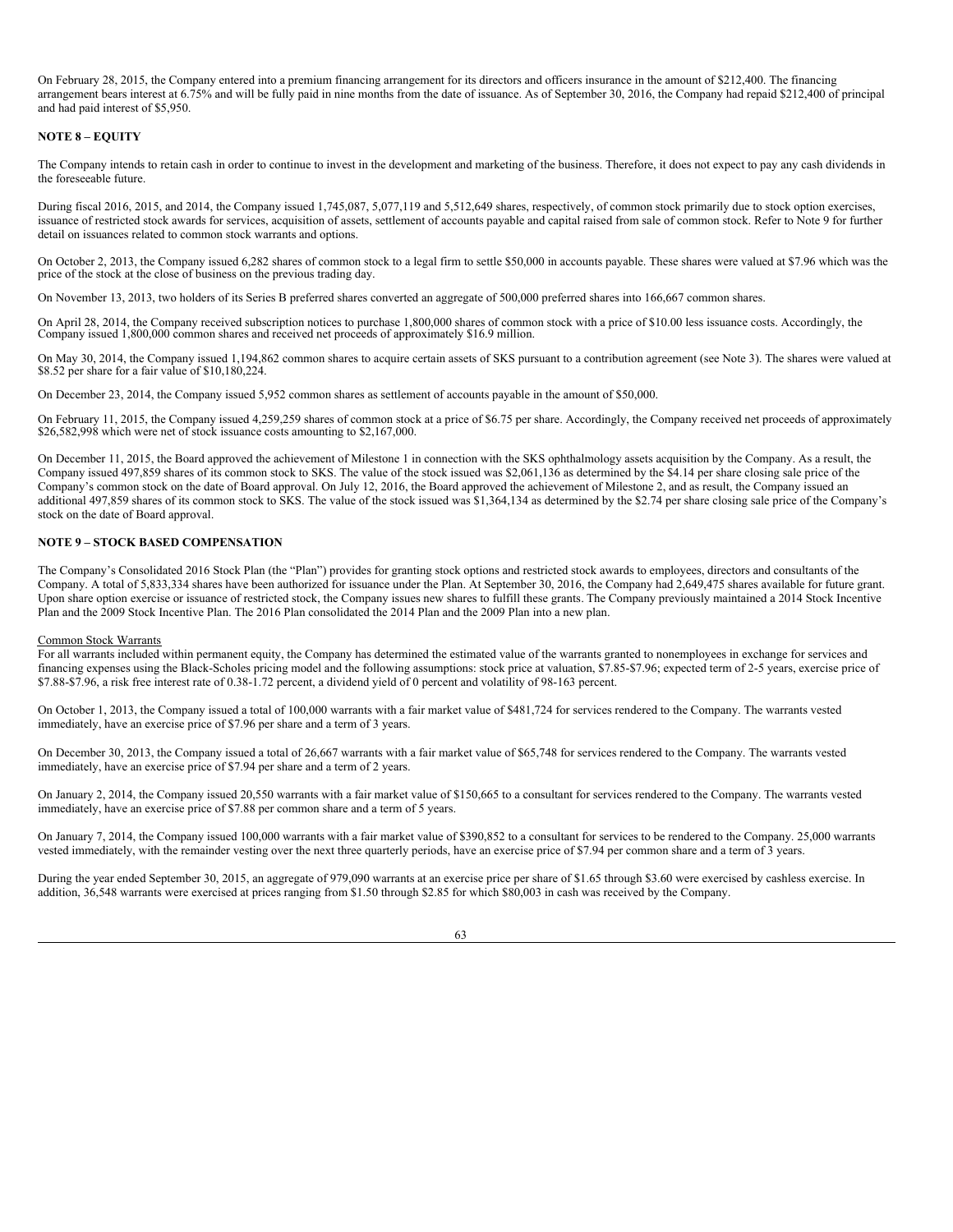During the year ended September 30, 2016, 15,278 shares of common stock were issued in connection with the exercise of warrants to purchase the Company's common stock. The warrants were exercised at prices ranging from \$1.50 through \$1.95 per share for which \$26,041 in cash was received by the Company. An additional 73,334 shares of common stock were also issued in connection with the exercise of warrants to purchase common stock. These warrants were exercised at a price of \$1.62 per share and a receivable for \$118,801 was recorded as September 30, 2016 to account for cash proceeds not yet received at September 30, 2016.

Below is a table summarizing the warrants issued and outstanding as of September 30, 2016:

|                                   | <b>Number</b> |              | Weighted-Average      |
|-----------------------------------|---------------|--------------|-----------------------|
|                                   | Outstanding   |              | <b>Exercise Price</b> |
| Outstanding at September 30, 2013 | 5,860,934     | \$           | 2.78                  |
| Granted                           | 247,217       |              | 7.94                  |
| Exercised                         | (4, 135, 989) |              | 4.41                  |
| Forfeited                         | (25, 154)     |              | 1.20                  |
| Outstanding at September 30, 2014 | 1,947,008     | $\mathbb{S}$ | 3.64                  |
| Granted                           | $-$           |              |                       |
| Exercised                         | (1,015,638)   |              | 3.03                  |
| Forfeited                         | (184, 501)    |              | 2.39                  |
| Outstanding at September 30, 2015 | 746,869       | \$           | 4.75                  |
| Granted                           |               |              |                       |
| Exercised                         | (88, 612)     |              | 1.63                  |
| Forfeited                         | (43, 334)     |              | 6.55                  |
| Outstanding at September 30, 2016 | 614.923       | \$           | 5.08                  |
| Exercisable at September 30, 2016 | 614.923       | \$           | 5.08                  |

The outstanding warrants as of September 30, 2016 have an intrinsic value of approximately \$33,671. For the years ended September 30, 2016, 2015, and 2014, the Company has expensed \$0, \$8,559, and \$1,177,095, respectively, related to the fair value of warrants issued for services.

#### Stock Options

Stock Options are granted for a term not exceeding five years and the nonvested options are generally forfeited in the event the employee, director or consultant terminates his or her employment or relationship with the Company. Any options that have vested at the time of termination are forfeited to the extent they are not exercised within the applicable post-employment exercise period provided in the option agreements. These options vest over one to five years.

The following assumptions were used to calculate the fair value of the Company's options on the date of grant:

|                     |                    | <b>Year Ended September 30.</b> |                    |  |  |  |  |
|---------------------|--------------------|---------------------------------|--------------------|--|--|--|--|
|                     | 2016               | 2015                            | 2014               |  |  |  |  |
| Expected term       | $3$ to $3.5$ years | $3$ to 3.5 years                | 2.25 to 3.25 years |  |  |  |  |
| Expected volatility | $103\% - 105\%$    | $69\% - 73\%$                   | $56\% - 83\%$      |  |  |  |  |
| Expected dividends  | $0\%$              | $0\%$                           | $0\%$              |  |  |  |  |
| Risk-free rates     | $1.04\% - 1.22\%$  | $1.02\% - 1.10\%$               | $0.30\% - 1\%$     |  |  |  |  |

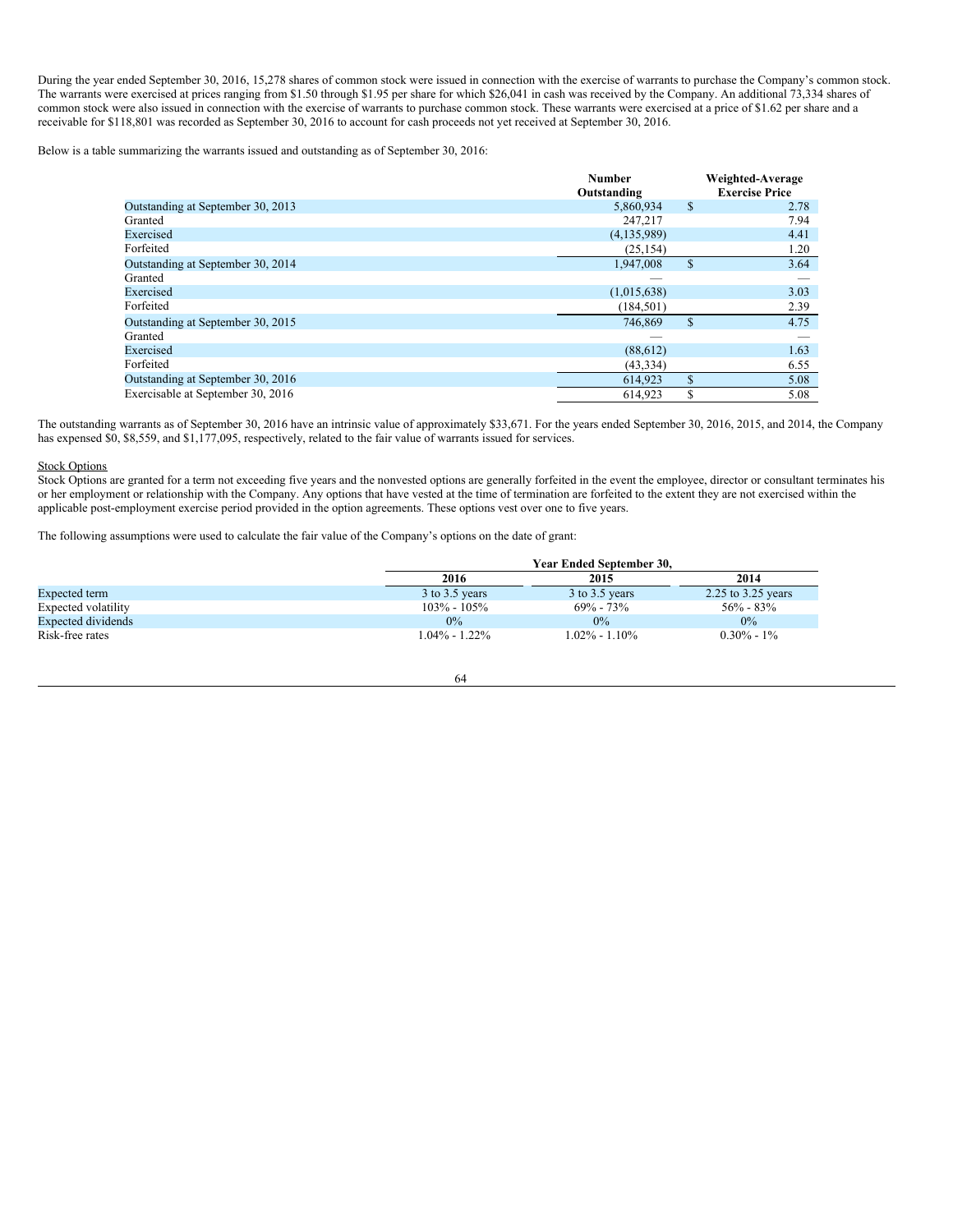Below is a table summarizing the options issued and outstanding as of September 30, 2016 ("Price" reflects the weighted average exercise price per share):

|                                                | Year Ended September 30, |  |       |                |  |       |                |  |       |
|------------------------------------------------|--------------------------|--|-------|----------------|--|-------|----------------|--|-------|
|                                                | 2016                     |  | 2015  |                |  | 2014  |                |  |       |
|                                                | <b>Options</b>           |  | Price | <b>Options</b> |  | Price | <b>Options</b> |  | Price |
| Outstanding October 1                          | 2,761,001                |  | 7.27  | 2,048,335      |  | 5.43  | 1,133,335      |  | 2.31  |
| Granted                                        | 669,275                  |  | 4.11  | 1,106,000      |  | 9.04  | 915,000        |  | 9.29  |
| Exercised                                      |                          |  | _     |                |  | $-$   |                |  |       |
| Forfeited or expired                           | (572, 808)               |  | 6.61  | (393, 334)     |  | 2.54  |                |  |       |
| Outstanding September 30                       | 2,857,468                |  | 6.66  | 2,761,001      |  | 7.27  | 2,048,335      |  | 5.43  |
|                                                |                          |  |       |                |  |       |                |  |       |
| Exercisable September 30                       | .833,712                 |  | 6.49  | 1,450,667      |  | 5.74  | 1,103,750      |  | 3.53  |
| Weighted average fair value per option granted |                          |  | 2.68  |                |  | 4.77  |                |  | 4.08  |

As of September 30, 2016, the intrinsic value of both outstanding options and exercisable options was \$373,334. There were no options exercised during the years ended September 30, 2016, 2015, and 2014.

The Company recognized stock-based compensation expense from stock options of \$2,913,626, \$3,579,788, and \$2,074,487 during the years ended September 30, 2016, 2015, and 2014, respectively. As of September 30, 2016, there was \$2,517,203 of stock-based compensation cost related to unvested shares of stock options which had not yet been recognized. The Company expects to recognize this compensation cost over a weighted-average period of 1.1 years.

## Restricted Stock

The Company has granted restricted stock awards to its employees, directors and consultants under the 2016 Plan and related restricted stock agreements. The restricted stockbased compensation awards generally vest over a period ranging from zero to three years. These common shares are forfeited in the event the recipient's employment or relationship with the Company is terminated prior to the lapse of the restriction.

Below is a table summarizing nonvested restricted stock shares as of September 30, 2016, and changes during the year ended September 30, 2016:

|                                 | <b>Shares</b> | <b>Weighted Average</b><br><b>Grant Date Fair</b><br>Value |
|---------------------------------|---------------|------------------------------------------------------------|
| Nonvested at September 30, 2013 |               | <b>S</b>                                                   |
| Granted                         |               |                                                            |
| Vested                          |               |                                                            |
| Forfeited                       |               |                                                            |
| Nonvested at September 30, 2014 |               | \$                                                         |
| Granted                         | 111,752       | 8.89                                                       |
| Vested                          | (49,072)      | 7.91                                                       |
| Forfeited                       |               |                                                            |
| Nonvested at September 30, 2015 | 62,680        | 9.66<br>$\mathcal{S}$                                      |
| Granted                         | 660,757       | 4.46                                                       |
| Vested                          | (123,079)     | 5.45                                                       |
| Forfeited                       |               |                                                            |
| Nonvested at September 30, 2016 | 600.358       | 4.80<br>S                                                  |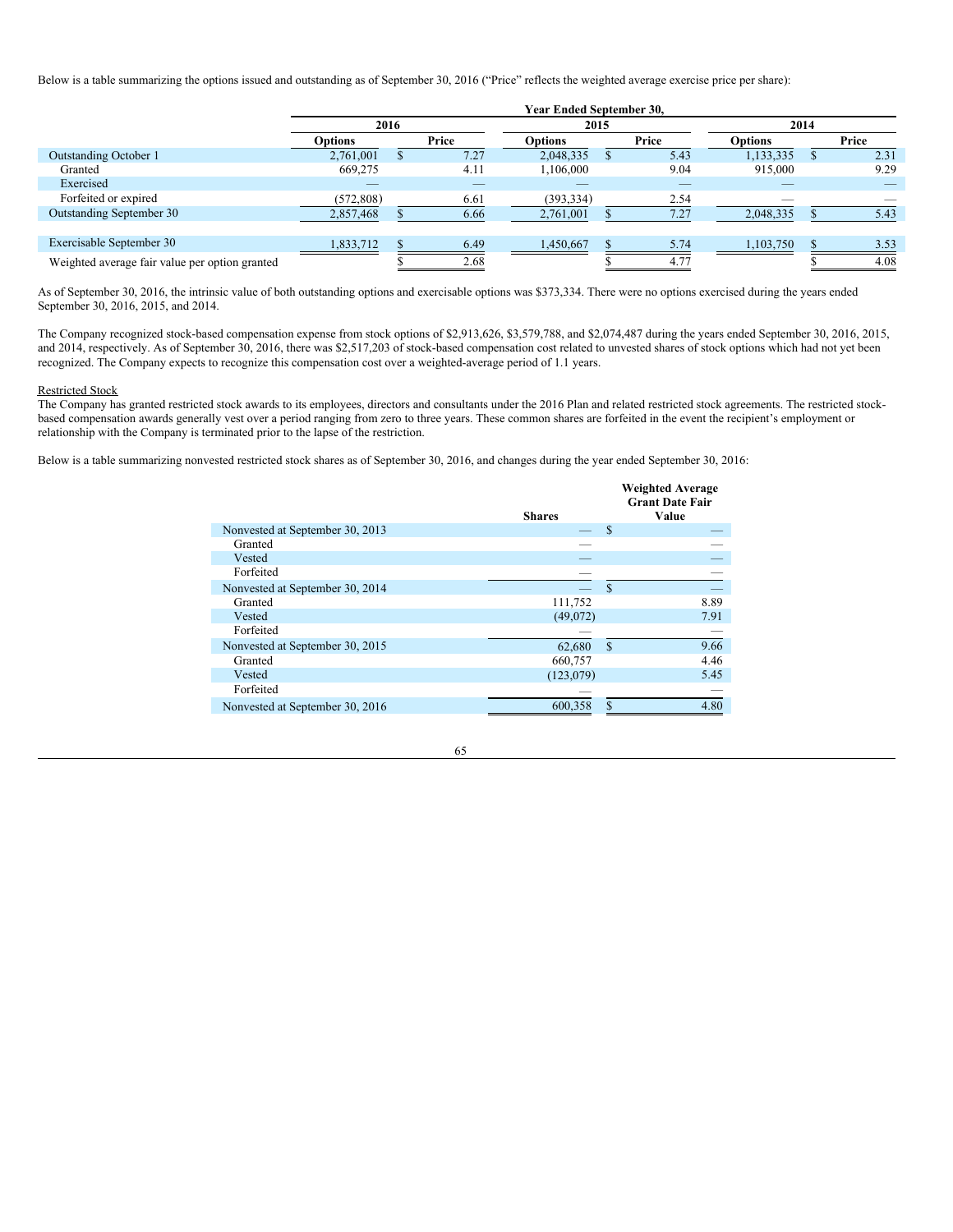The Company recognized stock-based compensation expense from restricted stock awards of \$1,754,814, \$635,288, and \$0 during the years ended September 30, 2016, 2015, and 2014, respectively. As of September 30, 2016, there was \$1,289,333 of stock-based compensation cost related to unvested shares of restricted stock which had not yet been recognized. The Company expects to recognize this compensation cost over a weighted-average period of 1.27 years.

## **NOTE 10 – RELATED PARTY TRANSACTIONS**

Our Contract Research Organization running our phase 3 trial has contracted with Jason S. Slakter, M.D., P.C., d/b/a Digital Angiography Reading Center ("DARC"), a wellknown digital reading center, which is owned by Dr. Jason Slakter, Ohr's CEO, pursuant to our related party transactions policy, with the review and approval of the Audit Committee, to provide digital reading and imaging services in connection with the Phase 3 study. During the years ended September 30, 2016 and 2015, the Company has been invoiced \$267,680 and \$91,280, respectively, from DARC.

### **NOTE 11 – COMMITMENTS AND CONTINGENCIES**

### Legal Proceedings

The Company may become involved in certain legal proceedings and claims which arise in the normal course of business. If an unfavorable ruling were to occur, there exists the possibility of a material adverse impact on the Company's results of operations, prospects, cash flows, financial position and brand. To the best knowledge of the Company's management, at September 30, 2016 and 2015, there are no legal proceedings which the Company believes will have a material adverse effect on its business, results of operations, cash flows or financial condition.

### Lease Obligation

The Company is currently obligated under an operating lease for office and laboratory space and associated building expenses. The lease expires in December 2017. As of September 30, 2016, future minimum payments for all lease obligations are as follows:

| Year        | Amount  |
|-------------|---------|
| Fiscal 2017 | 283.524 |
| Fiscal 2018 | 70,887  |
|             | 354,411 |

Rental expense related to the operating lease has been recorded in the consolidated statements of operations in the amounts of \$340,064, \$305,638, and \$83,556 for each of the years ended September 30, 2016, 2015, and 2014, respectively.

#### Contingent Stock Consideration

On May 30, 2014, the Company completed the acquisition of certain assets of SKS Ocular, LLC ("SKS Parent"), and SKS Ocular 1, LLC ("SKS 1" and SKS Parent referred to herein as "SKS"), including licenses, patents and contracts relating to a micro-fabrication polymer- based sustained delivery platforms related to ocular therapeutics and a dry age-related macular degeneration animal model, together with biomarkers to support such model.

The purchase price consisted of: (a) Cash in the amount of \$3,500,000; (b) 1,194,862 shares of the Company's common stock (valued at \$10,180,224 based on the trading price on May 30, 2014 of the Company's common stock) and (c) an additional 1,493,577 shares (the "contingent shares") that will be issued contingent to achievement of certain milestones. This contingent consideration has been recorded as a liability of the Company and is reviewed by management for probability and likelihood of the milestones being achieved at each reporting period. The liability is adjusted according to management's assessment.

On December 11, 2015 and July 12, 2016, the Board approved the achievement of Milestone 1 and Milestone 2, respectively. Consequently, the Company issued 995,718 shares of its common stock to SKS. Milestone 3 is contingent upon the approval of an Investigational New Drug Application ("IND") within three years of the closing date of the SKS acquisition. We do not expect IND approval within this time frame and therefore, do not expect to achieve Milestone 3. As such, there is no related contingent stock consideration recorded in association with Milestone 3.

66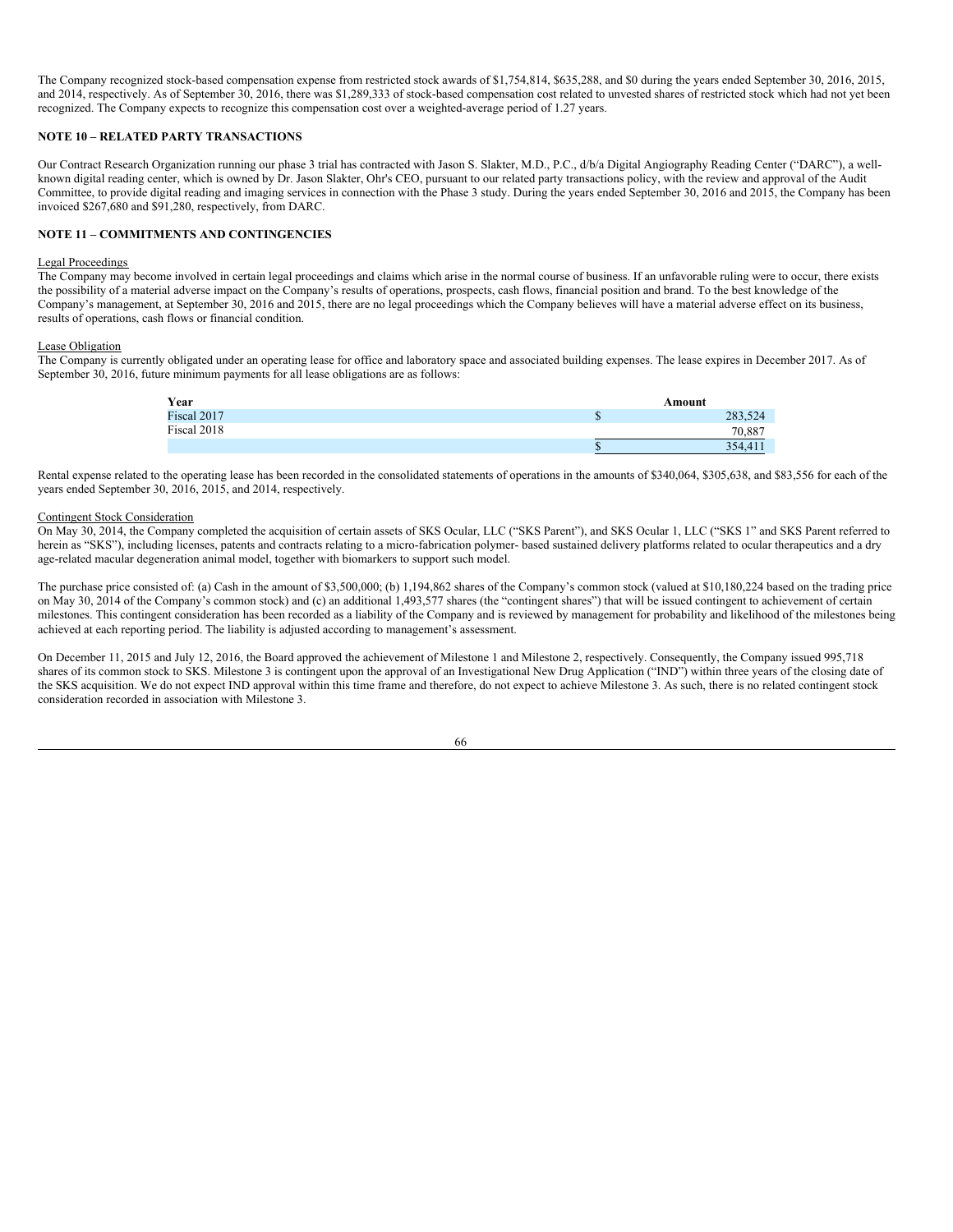# **NOTE 12 – QUARTERLY FINANCIAL DATA (Unaudited)**

|                                                |     | First       |               | Second        |               | <b>Third</b> |    | Fourth      |     | <b>Total</b>   |
|------------------------------------------------|-----|-------------|---------------|---------------|---------------|--------------|----|-------------|-----|----------------|
|                                                |     |             |               |               |               |              |    |             |     |                |
| 2016                                           |     |             |               |               |               |              |    |             |     |                |
| Total revenue                                  | S   |             | \$.           |               | <sup>\$</sup> |              | \$ |             | \$. |                |
| Operating loss                                 |     | (3,592,148) |               | (6, 596, 035) |               | (7,598,627)  |    | (6,809,243) |     | (24, 596, 053) |
| Net loss                                       |     | (6,145,462) |               | (5,284,859)   |               | (7,699,741)  |    | (6,636,136) |     | (25,766,198)   |
| Net loss per basic and diluted share           | S   | (0.20)      | \$            | $(0.17)$ \$   |               | $(0.24)$ \$  |    | $(0.21)$ \$ |     | (0.82)         |
|                                                |     |             |               |               |               |              |    |             |     |                |
| WEIGHTED AVERAGE NUMBER OF SHARES OUTSTANDING: |     |             |               |               |               |              |    |             |     |                |
| <b>BASIC AND DILUTED</b>                       |     | 30,472,493  |               | 31,344,424    |               | 31,501,540   |    | 32,016,707  |     | 31,349,223     |
|                                                |     |             |               |               |               |              |    |             |     |                |
| 2015                                           |     |             |               |               |               |              |    |             |     |                |
| Total revenue                                  | \$. |             | S             | -             | \$.           |              | S  |             | \$. |                |
| Operating loss                                 |     | (4,205,513) |               | (6,806,088)   |               | (3,334,840)  |    | (3,458,839) |     | (17,805,280)   |
| Net loss                                       |     | (4,540,957) |               | (3,400,548)   |               | (3,345,997)  |    | (3,910,363) |     | (15, 197, 865) |
| Net loss per basic and diluted share           | S   | (0.18)      | <sup>\$</sup> | (0.12)        | -S            | $(0.11)$ \$  |    | $(0.13)$ \$ |     | (0.54)         |
|                                                |     |             |               |               |               |              |    |             |     |                |
| WEIGHTED AVERAGE NUMBER OF SHARES OUTSTANDING: |     |             |               |               |               |              |    |             |     |                |
| <b>BASIC AND DILUTED</b>                       |     | 25,259,154  |               | 27,713,410    |               | 30,323,206   |    | 30,331,309  |     | 28,404,405     |
|                                                |     |             |               |               |               |              |    |             |     |                |
|                                                |     |             |               |               |               |              |    |             |     |                |
|                                                |     | 67          |               |               |               |              |    |             |     |                |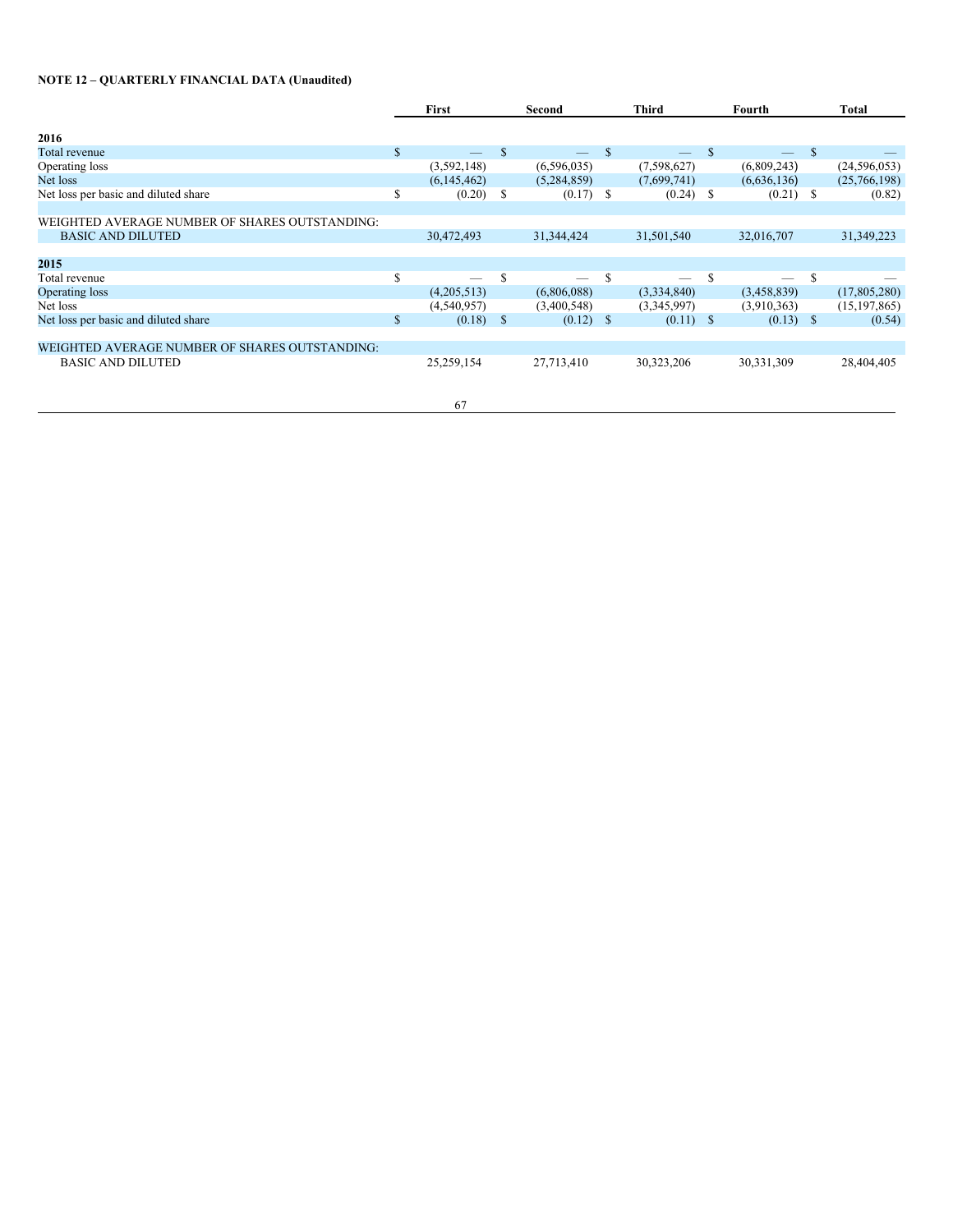## **NOTE 13 – SUBSEQUENT EVENTS**

In October 2016, \$118,801 in cash proceeds were received related to the receivable recorded in connection with the 73,334 common shares issued for warrants exercised in July 2016.

On December 7, 2016, the Company entered into a securities purchase agreement (the "Purchase Agreement") with various purchasers pursuant to which the Company issued and sold to the purchasers in a registered offering an aggregate of 3,885,000 shares of its common stock, together with Series A common stock purchase warrants ("Series A Warrants") exercisable for up to an aggregate of 1,942,500 shares of common stock and Series B common stock purchase warrants ("Series B Warrants") exercisable for up to an aggregate of 3,885,000 shares of common stock. The offering closed on December 13, 2016 and the Company received net proceeds of approximately \$6.9 million, after deducting placement agent fees and estimated offering expenses payable by the Company, but excluding the proceeds, if any, from the exercise of the Series A Warrants and Series B Warrants issued in the offering.

The Series A Warrant has an exercise price of \$2.75 per share and the Series B Warrant has an exercise price of \$3.00 per share. The Series A Warrants will be immediately exercisable and will expire on the five year anniversary of the date of issuance. The Series B Warrants will be immediately exercisable and will expire on the six month anniversary of the date of issuance.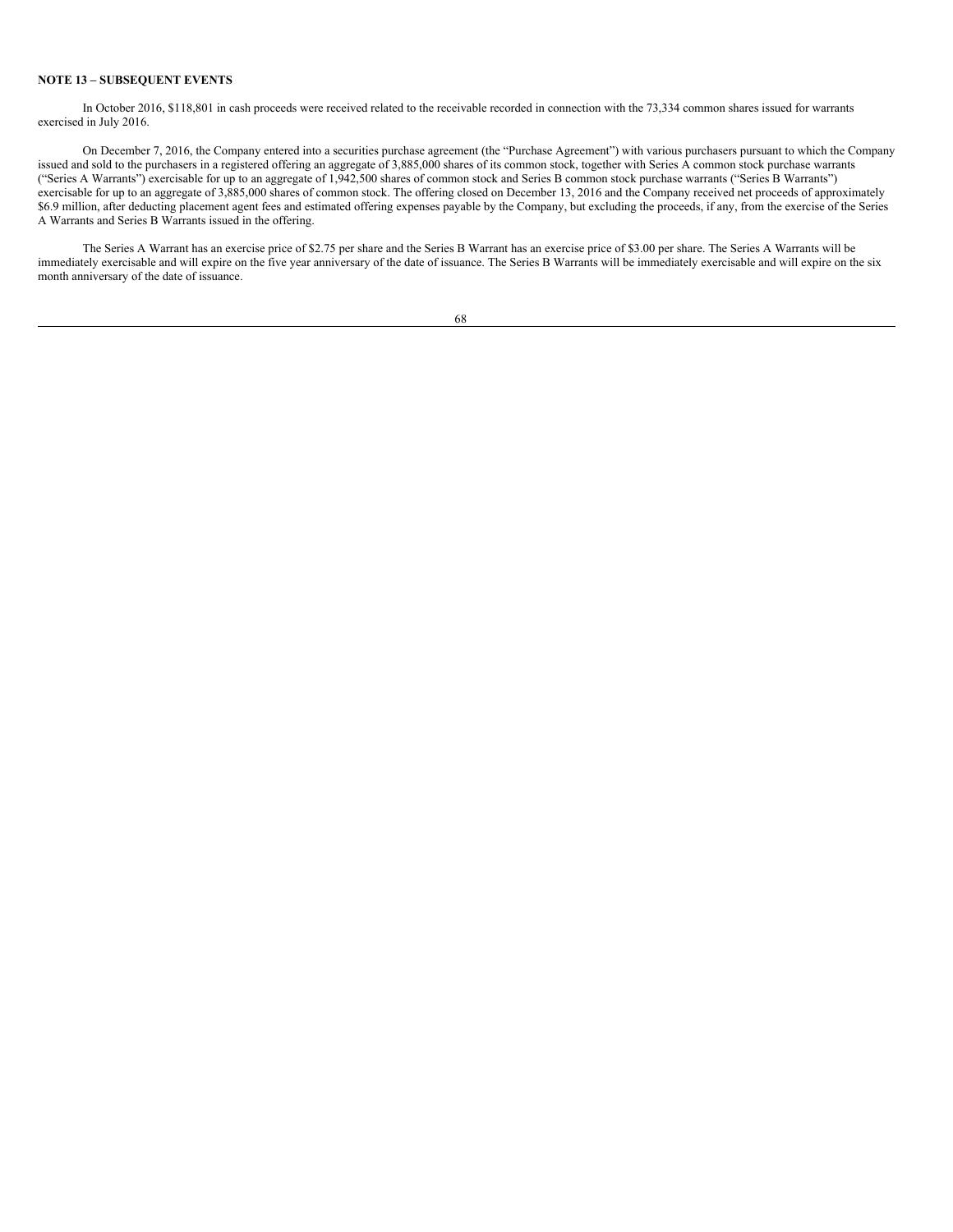## **Part III**

### ITEM 9 CHANGES IN AND DISAGREEMENTS WITH ACCOUNTANTS ON ACCOUNTING AND FINANCIAL DISCLOSURE

NONE

ITEM 9A CONTROLS AND PROCEDURES

#### *Evaluation of Disclosure Controls and Procedures*

Our management, with the participation of our principal executive officer and principal financial officer, conducted an evaluation of the effectiveness of our disclosure controls and procedures (as such term is defined in Rules 13a-15(e) and 15d-15(e) under the Securities Exchange Act of 1934 (the "Exchange Act")) as of the end of the period covered by this Annual Report on Form 10-K. Based on this evaluation, our principal executive officer and principal financial officer each concluded that, as of the end of the period covered by this Annual Report on Form 10-K, our disclosure controls and procedures were effective in ensuring that information required to be disclosed by us in the reports that we file or submit under the Exchange Act is recorded, processed, summarized, and reported on a timely basis, and is accumulated and communicated to our management, including our principal executive officer and principal financial officer, as appropriate to allow timely decisions regarding required disclosures.

## *Management Report on Internal Control over Financial Reporting*

The report of management on our internal control over financial reporting as of September 30, 2016, and the attestation report of our independent registered accounting firm on our internal report on financial reporting are set forth in "Part II. Financial Statements and Supplementary Data" in this Annual Report on Form 10-K.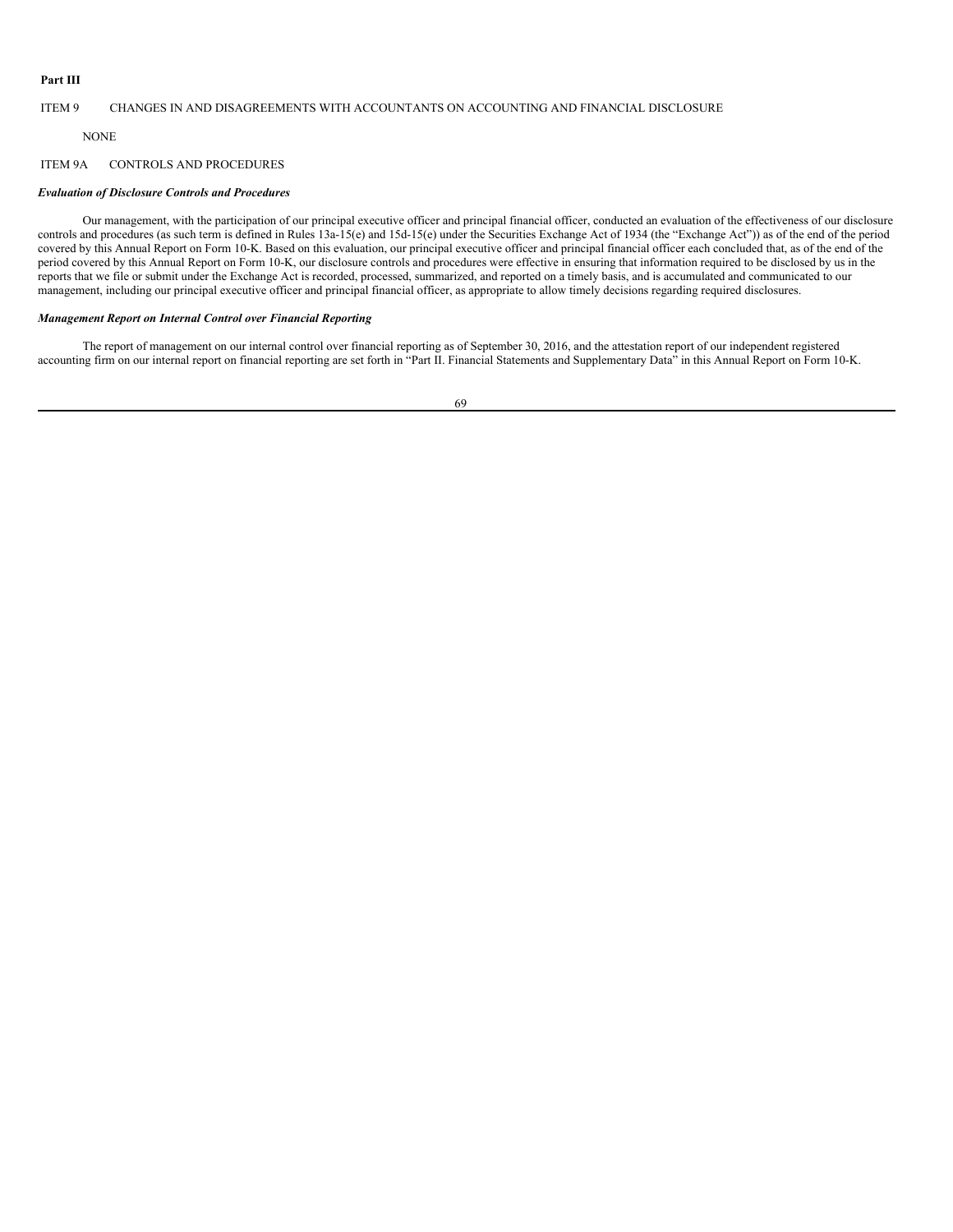#### *Changes in Internal Control over Financial Reporting*

There has been no change in our internal control over financial reporting (as such term is defined in Rules 13a-15(f) and 15d-15(f) under the Exchange Act) during the quarter ended September 30, 2016 that has materially affected, or is reasonably likely to materially affect, our internal control over financial reporting.

#### ITEM 9B OTHER INFORMATION

None.

## ITEM 10 DIRECTORS, EXECUTIVE OFFICERS AND CORPORATE GOVERNANCE

Following this table is a brief biographical description for each of Ohr's executive officers and directors, with a brief description of their business experience and present relationship to Ohr as of September 30, 2016, together with all required relevant disclosures for the past five years.

| Name                   | <b>Position</b>                                 | <b>Current Term of Office</b>           |
|------------------------|-------------------------------------------------|-----------------------------------------|
| Ira Greenstein         | Chairman                                        | Director since 2007                     |
| Jason S. Slakter, M.D. | Chief Executive Officer, President and Director | Officer since 2014, Director since 2015 |
| Orin Hirschman         | Director                                        | Director since 2009                     |
| Thomas Riedhammer      | Director                                        | Director since 2013                     |
| June Almenoff          | Director                                        | Director since 2013                     |
| Sam Backenroth         | CFO and Vice President of Business Development  | Officer since 2010                      |
| Avner Ingerman, M.D.   | Chief Clinical Officer                          | Officer since 2015                      |

Ira Greenstein, age 56, has served as a Director of Ohr since March 2007. Mr. Greenstein has served as President of Genie Energy Ltd. since December 2011. Mr. Greenstein currently also serves as Counsel to the Chairman of IDT Corporation and General Counsel to various companies, including Ohr and Global Risk Advisors, LLC, an international strategic consulting firm providing clients with innovative security and risk mitigation strategies. Mr. Greenstein had served as the President of IDT from 2001 through 2011 and Counsel to the Chairman of IDT in 2000 and 2001. He has served as a Director of IDT and General Counsel and Secretary of IDT's subsidiary, Net2Phone, Inc. Prior to joining IDT, Mr. Greenstein was a partner in Morrison & Foerster LLP, where he served as the Chairman of that firm's New York Office's Business Department. Mr. Greenstein was an associate in the New York and Toronto offices of Skadden, Arps, Slate, Meagher & Flom LLP and served on the Securities Advisory Committee and as secondment counsel to the Ontario Securities Commission. Mr. Greenstein serves as Chairman of the Board of NanoVibronix, Inc. and on the Boards of Directors of Document Security Systems, Inc., Enerpulse Technologies, Inc. and Regal Bank of New Jersey. Mr. Greenstein received a B.S. from Cornell University and a J.D. from Columbia University Law School where he serves as a member of the Dean's Council.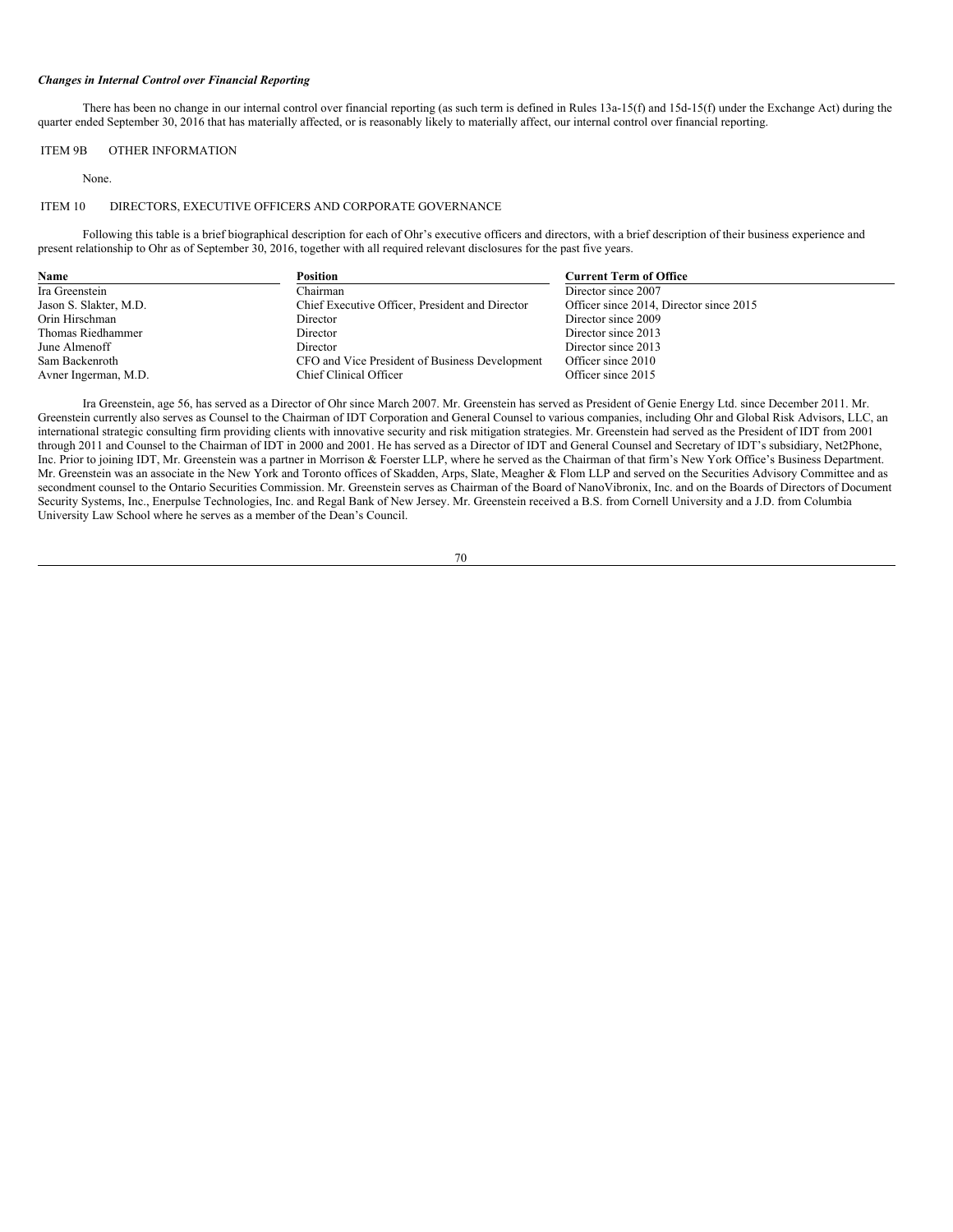Dr. Jason S. Slakter, age 58, joined Ohr as Chief Medical Officer in May 2014 and was appointed Director in January 2015. He was appointed Chief Executive Office in September 2015. He was previously Chief Executive Officer and co-founder of SKS Ocular LLC. He is also the Founder and Director of the Digital Angiography Reading Center (DARC) in New York, which is the largest center for ocular image evaluation for clinical trials of posterior segment disease with over 900 certified clinical sites in over 44 countries worldwide. Dr. Slakter has been involved extensively in the design and application of new diagnostic and treatment modalities for ophthalmic diseases. He has played a major role in the discovery, development and commercialization of treatments for age-related macular degeneration, diabetic retinopathy, retinal vascular disease, central serous chorioretinopathy and other retinal diseases. He has provided critical assistance in the design of clinical trials at all stages of development, and has participated in numerous meetings with the FDA. Dr. Slakter served as Chief Medical Officer for Potentia Pharmaceuticals from its inception through its acquisition by Alcon Laboratories, Inc. (Novartis). Dr. Slakter is a member of The American Ophthalmological Society, The Macula Society, The Retina Society, and The American Society of Retina Specialists, and was the founder and first Editor-in-Chief of Retinal Physician journal. He has been the recipient of many awards including The Macula Society's Richard and Hinda Rosenthal Award for outstanding contribution to the treatment of ocular disease by an individual under the age of 45, the 2003 Helen Keller Manhattan League Award, and Life Achievement Honor Award from the American Academy of Ophthalmology. Dr. Slakter is a Clinical Professor of Ophthalmology at New York University School of Medicine and has also practiced at the Vitreous-Retina-Macula Consultants of New York for over 28 years.

Orin Hirschman, age 47, has served as a Director of Ohr since March 2009. Mr. Hirschman has over 25 years of experience in money management, leveraged buyouts, restructuring and venture capital. Mr. Hirshman has been the manager of AIGH Investment Partners, LP since 2011. From 1994 until 2001 Mr. Hirschman served as a comanager of two private investment funds, Adam Smith Investment Partnerships and Adam Smith Investment Partners, Ltd (the "Adam Smith Funds"). In addition to Mr. Hirschman's private placement investments over the last thirteen years, the Adam Smith Funds, and AIGH Investment Partners, LP, his experience in the securities industry includes tenures with Wesray Capital, the investment firm founded by former U.S. Secretary of the Treasury William E. Simon, and Randall Rose & Company, a \$100 million money management firm based in New York. Mr. Hirschman has been actively involved in the financing and structuring of over 70 companies, including many high technology companies. Mr. Hirschman has served as a Director of Novint Technologies Inc. since August 2013. Mr. Hirschman's educational background includes an M.B.A. in Finance from New York University Graduate School of Business and a degree in Biology and Finance from Touro College where he graduated Summa Cum Laude.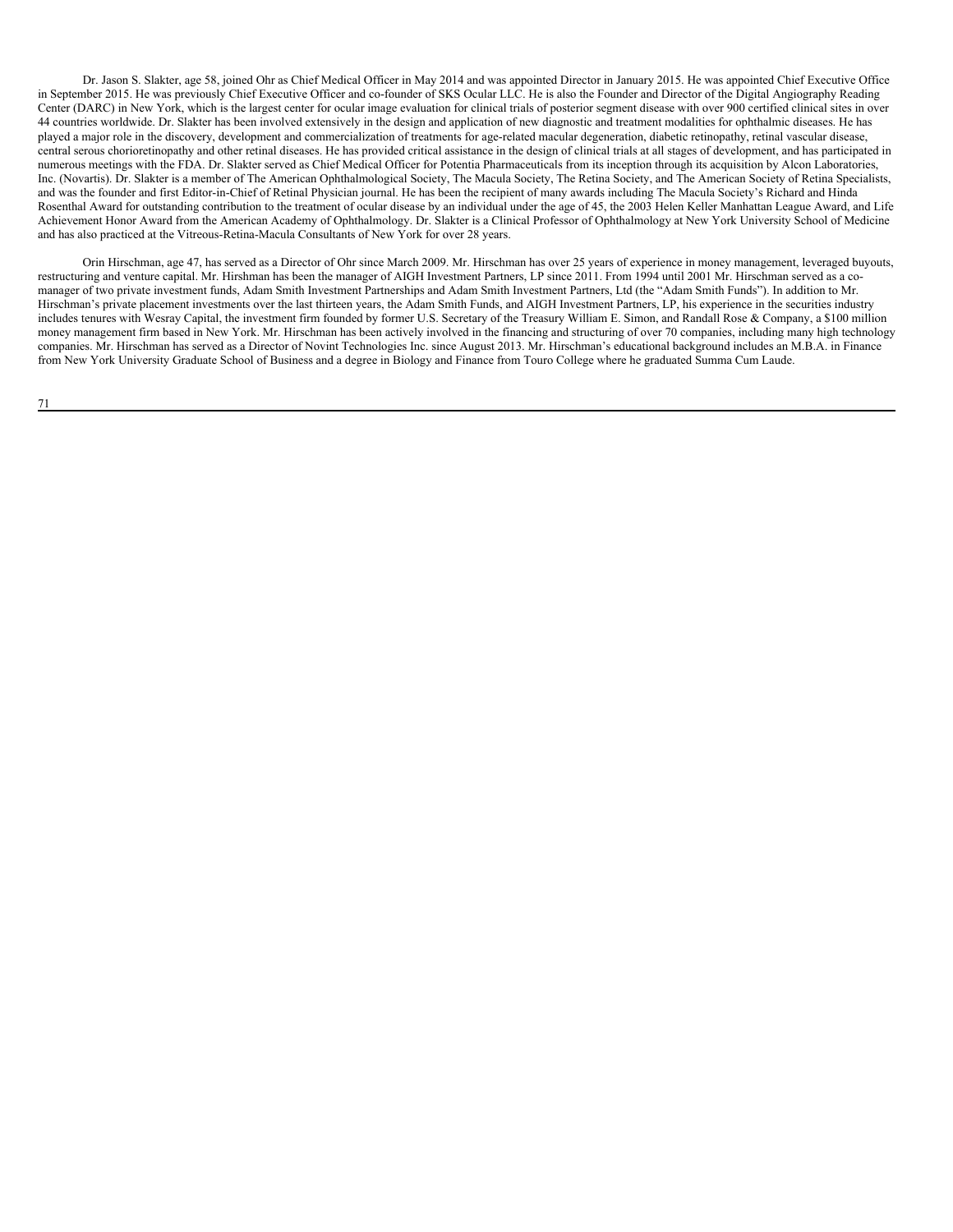Dr. Thomas M. Riedhammer, age 68, has been a Director of Ohr since April 2013, and has been a Director of DepYmed, a joint venture of Ohr, since 2014. He most recently served as Chairman of Sirion Therapeutics Inc, a position he held from 2007 to 2013. Prior to that, Dr. Riedhammer served as Chief Operating Officer of Presby Corp., a medical device company engaged in the research and development of treatments for eye disorders. Prior to Presby Corp., Dr. Riedhammer served as President and Senior Vice President of Worldwide Pharmaceuticals at Bausch and Lomb from 1994 to 2000. He also held various other positions at Bausch and Lomb including: Senior Vice President, and Chief Technical Officer from 1998 to 2000, Senior Vice President and President for Worldwide Pharmaceutical, Surgical, and Hearing Care Products from 1994 to 1998, and Vice President from 1993 to 1994. He was a corporate Vice President of Paco Pharmaceuticals and President of Paco Research Corp from 1984 to 1991. Dr. Riedhammer began his career at Bausch & Lomb as a Research Chemist and was its Director, Lens Care Products R&D. He has served as Chairman and Director of Prevent Blindness Florida, Director of Prevent Blindness America, Sjogren's Syndrome Foundation as secretary and Junior Achievement International. Dr. Riedhammer holds a B.A. in Chemistry and a Ph.D. in Electrochemistry from State University of New York at Buffalo.

Dr. June S. Almenoff, age 59, has been a Director of Ohr since May 2013. Dr. Almenoff is currently an independent biopharma consultant and Board Director. She is the Executive Chair of RDD Pharma and an independent Board Director of Tigenix NV (Nasdaq: TIG). She also serves on the investment advisory board of the Harrington Discovery Institute (University Hospitals, Cleveland), the advisory board of Redhill Biopharma (Nasdaq: RDHL) and of several private companies. Recently, Dr. Almenoff served as President, Principal Executive Officer and Chief Medical Officer at Furiex Pharmaceuticals (Nasdaq). During her four year tenure, the company's valuation increased approximately 10x culminating in its acquisition by Forest Labs/Actavis for approximately \$1.2B in 2014. Furiex's lead product, eluxadoline, a novel gastrointestinal drug, received FDA approval in 2015. Prior to joining Furiex, Dr. Almenoff was at GlaxoSmithKline for 12 years, where she held positions of increasing responsibility, including Vice President of the clinical safety organization. She served on the GSK's senior governing medical boards, managed a diverse therapeutic portfolio supporting numerous regulatory approvals, and chaired a Pharma-FDA working group. She led the development of several pioneering systems for minimizing risk in early- and late-stage drug development; these have been widely implemented by pharmaceutical companies and regulatory agencies and were recognized with numerous awards including the Wall Street Journal Technology Innovation Award. Dr. Almenoff also worked in GSK's Scientific Licensing group. Dr. Almenoff received her B.A. cum laude from Smith College and graduated with AOA honors from the M.D.-Ph.D. program at the Icahn (Mt. Sinai) School of Medicine. She completed post-graduate medical training at Stanford University Medical Center and served on the faculty of Duke University School of Medicine. She is an adjunct Professor at Duke and a Fellow of the American College of Physicians.

Sam Backenroth, age 32, has served as Chief Financial Officer and Vice President of Business Development since April 2010, and has been a Director of DepYmed, a joint venture of Ohr, since 2014. Mr. Backenroth has previously worked as an investment banker with The Benchmark Company LLC, an investment banking firm specializing in micro-cap biotech transactions. While at Benchmark, he helped fund numerous small biotech companies raise in excess of \$75 million of growth equity capital through a variety of structures. Mr. Backenroth also acted as an advisor to multiple public and private biotech companies in assisting with business development activities, joint ventures, licensing, strategic partnerships, and mergers & acquisitions. He graduated with honors from Touro College with a Bachelors degree in finance.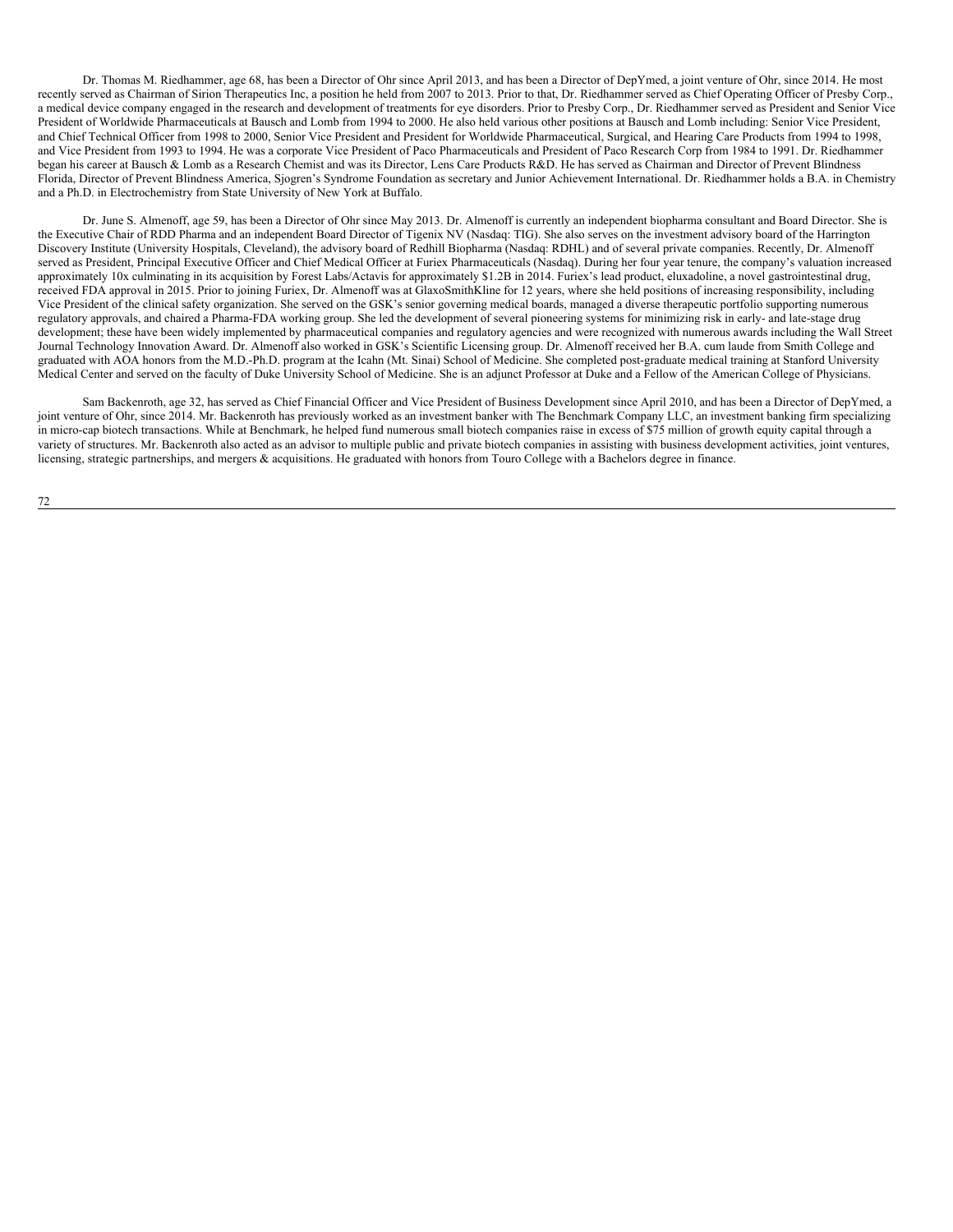Dr. Avner Ingerman, age 53, has served as our Chief Clinical Officer since February 2015. Dr. Ingerman is an ophthalmologist, with more than 15 years of pharmaceutical industry product development. He served as vice president of ophthalmology at Regeneron Pharmaceuticals, responsible for the Eylea® development program, and previously served as the clinical leader of the Lastacaft® development program at Johnson and Johnson. Dr. Ingerman has additionally served as an ophthalmology development consultant to numerous companies. Dr. Ingerman received his MD degree from the Tel-Aviv University Sackler School of Medicine. He completed his ophthalmology residency at the Rabin Medical Center in Israel. He was the R&D director of Johnson & Johnson in Israel and the UK, and the clinical leader of Alcaftadine (Lastacaft®) development. He later became the Vice President of Ophthalmology at Regeneron Pharmaceuticals, responsible for the Aflibercept (Eylea®) development program, conducted in collaboration with Bayer Healthcare.

#### **Family Relationships**

No family relationships exist between any of the executive officers and directors (or nominees for director) of the Company.

# **Section 16(a) Beneficial Ownership Reporting Compliance**

Section 16(a) of the Exchange Act requires our directors and executive officers and persons who own more than 10% of the issued and outstanding shares of our common stock to file reports of initial ownership of common stock and other equity securities and subsequent changes in that ownership with the SEC. To our knowledge, during the fiscal year ended September 30, 2016, all Section 16(a) filing requirements applicable to our officers, directors and greater than 10% beneficial owners were complied with.

# **Code of Ethics**

We have adopted a Code of Business Conduct and Ethics ("Code of Ethics") that applies to all of our directors and employees, including our Chief Executive Officer, Chief Financial Officer and other officers. Our Code of Ethics includes provisions covering conflicts of interest, the reporting of illegal or unethical behavior, business gifts and entertainment, compliance with laws and regulations, insider trading practices, antitrust laws, bribes or kickbacks, corporate record keeping, and corporate accounting and disclosure. The Code of Ethics is available at the Investor Relations section of our website at www.ohrpharmaceutical.com. Our Code of Ethics may also be obtained without charge upon written request to Ohr Pharmaceutical, Inc. 800 3rd Avenue, 11th Floor, New York, NY 110022, Attention: Investor Relations. We intend to disclose future amendments to certain provisions of the Code, or waivers of such provisions granted to executive officers and directors, on the website within four business days following the date of such amendment or waiver.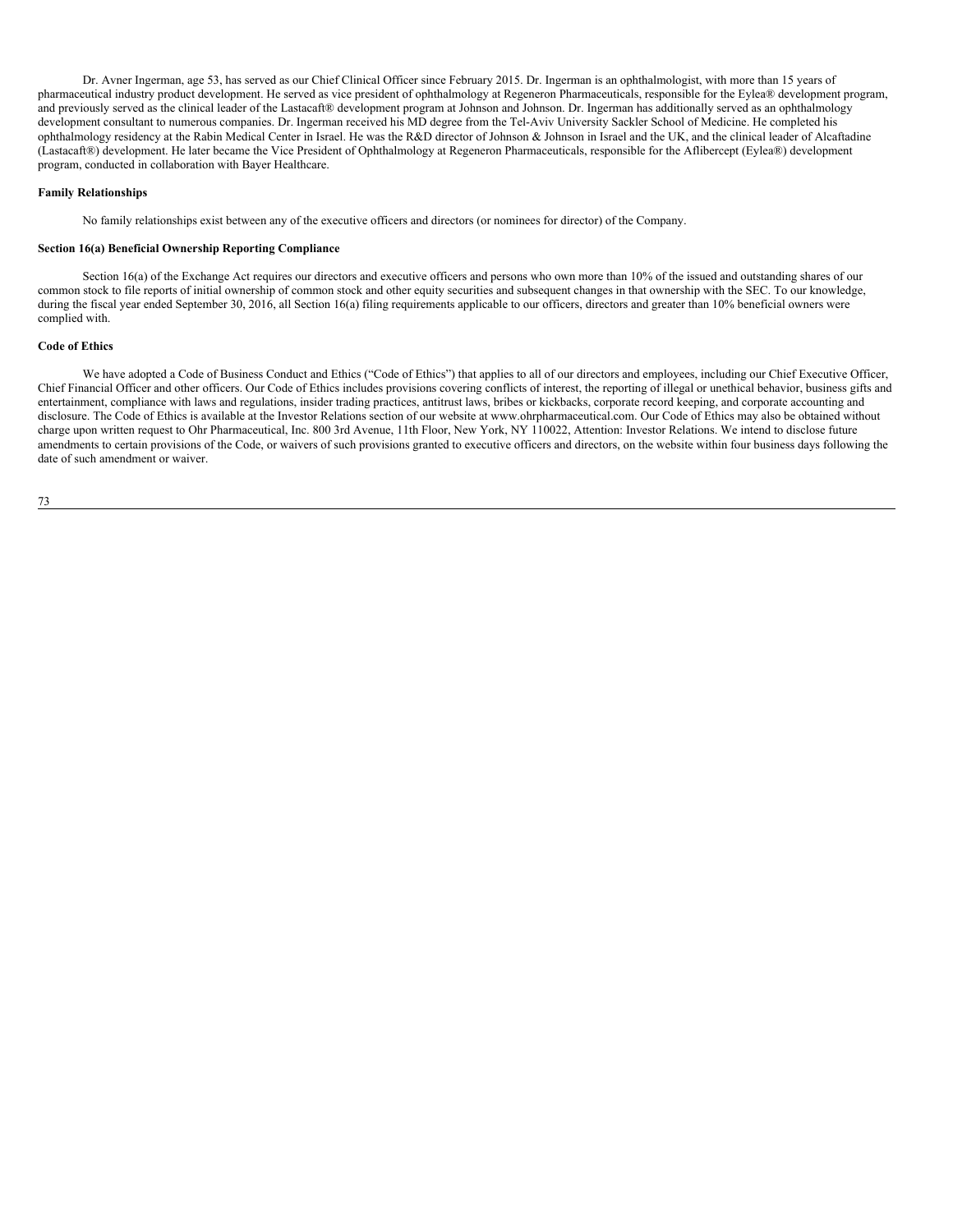# **Change in Procedures for Recommending Directors**

There have been no material changes to the procedures by which our stockholders may recommend nominees to our Board from those procedures set forth in our Proxy Statement for our 2016 Annual Meeting of Stockholders, filed with the SEC on January 29, 2016.

# **Audit Committee**

The Audit Committee's function is to evaluate the adequacy of the Company's internal accounting controls, review the scope of the audit by MaloneBailey, LLP and related matters pertaining to the examination of the financial statements, review the year-end and the quarterly financial statements, review the nature and extent of any nonaudit services provided by the Company's independent accountants and make recommendations to the Board of Directors with respect to the foregoing matters as well as with respect to the appointment of the Company's independent accountants. The Audit Committee had four meetings in fiscal 2015, and each member attended all meetings. The members of the Audit Committee are independent with the meaning of the rules of the Nasdaq Stock Market and applicable rules and regulations of the Securities and Exchange Commission. Members of the Audit Committee are Thomas Riedhammer (Chairman), June Almenoff and Orin Hirschman. The Board of Directors has determined that Thomas Riedhammer is a financial expert.

# ITEM 11 EXECUTIVE COMPENSATION

# **Executive Compensation**

The table below provides information on the compensation we paid to the named executive officers in fiscal 2016, 2015 and 2014.

# **Summary Compensation Table**

|                                                     |                      |                                                                                  |                               | <b>Annual Compensation</b>                |                          | <b>Long-Term Compensation</b>                                                                     |                                                                                                                  |                                                                 |                                       |  |  |
|-----------------------------------------------------|----------------------|----------------------------------------------------------------------------------|-------------------------------|-------------------------------------------|--------------------------|---------------------------------------------------------------------------------------------------|------------------------------------------------------------------------------------------------------------------|-----------------------------------------------------------------|---------------------------------------|--|--|
| Name and<br>Principal<br><b>Position</b>            | Year                 | Salary                                                                           | Bonus(2)                      | <b>Stock</b><br>Awards                    | Option<br>Awards(3)      | <b>Non-Equity</b><br><b>Incentive Plan</b><br>Compensation                                        | Change in<br><b>Pension Value</b><br>and Non-<br><b>Oualified</b><br><b>Deferred</b><br>Compensation<br>Earnings | All Other<br>Compensation (4)                                   | Total                                 |  |  |
| <b>Jason Slakter</b><br>Chief Executive Officer (1) | 2016<br>2015<br>2014 | <sup>\$</sup><br>200,000<br>200,000<br><sup>\$</sup><br>38,462<br><sup>\$</sup>  | \$175,000<br>S.<br>S<br>–     | \$1,583,618<br>163,333<br>S.              | -S<br>247,289<br>-S<br>_ | $\hspace{0.1mm}-\hspace{0.1mm}$<br><sup>\$</sup><br>$\overline{\phantom{m}}$                      | $\hspace{0.1mm}-\hspace{0.1mm}$<br>-S                                                                            | 195<br>£.<br>$\overline{\phantom{m}}$<br>S<br>$\qquad \qquad -$ | \$1,958,813<br>S<br>610,622<br>38,462 |  |  |
| Sam Backenroth<br>Chief Financial Officer           | 2016<br>2015<br>2014 | 200,000<br><sup>\$</sup><br>200,000<br><sup>\$</sup><br>177,704<br><sup>\$</sup> | 107,500<br>S.<br>150,000<br>S | 587,600<br>S.<br>$\overline{\phantom{m}}$ | -S<br>296,746<br>977,192 | $\overline{\phantom{m}}$<br><sup>\$</sup><br>$\overline{\phantom{m}}$                             | $\hspace{0.1mm}-\hspace{0.1mm}$<br>$\overline{\phantom{m}}$                                                      | 16,620<br>17,877<br>21,530                                      | 911,720<br>664,623<br>\$1,176,426     |  |  |
| Avner Ingerman<br>Chief Clinical Officer            | 2016<br>2015<br>2014 | 244,615<br><sup>\$</sup><br>132,692<br><sup>\$</sup>                             | 120,000<br>S.<br>50,000<br>S. | \$.<br>586,800<br>S.                      | \$1,128,604              | $\hspace{0.1mm}-\hspace{0.1mm}$<br><sup>\$</sup><br>$\overline{\phantom{m}}$<br>$\qquad \qquad -$ | <sup>\$</sup><br>$\hspace{0.1mm}-\hspace{0.1mm}$<br>-8                                                           | 16,620<br><sup>\$</sup><br>12,381<br>ъ<br>S                     | \$381,235<br>\$1,910,477              |  |  |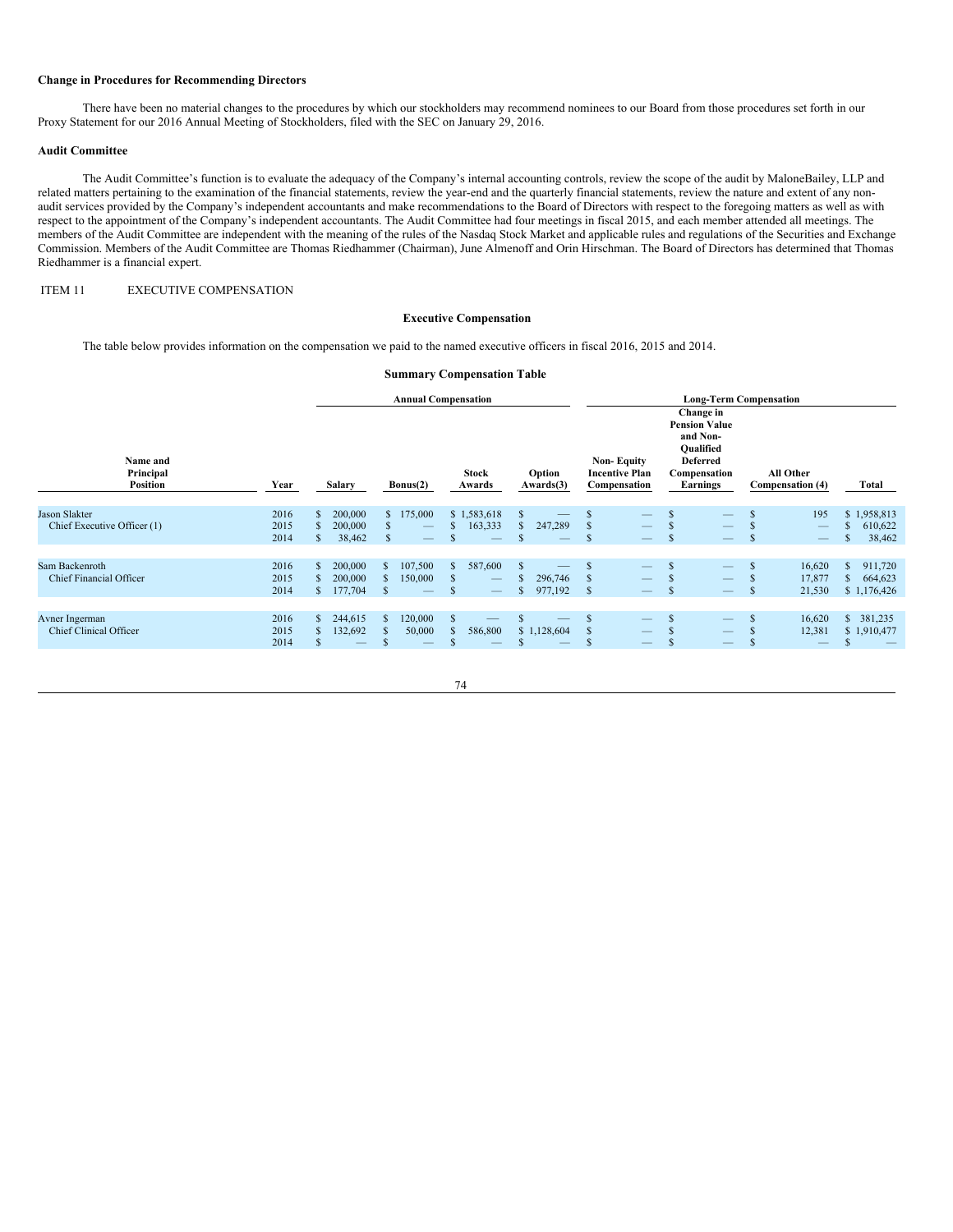- (1) Dr. Slakter became Chief Executive Officer of the Company on August 7, 2015. Salary for Dr. Slakter includes salary, bonus, and consulting fees for fiscal years 2016, 2015 and 2014.
- (2) Cash bonuses for 2014 and 2015 were paid in January of 2015 and 2016, respectively.
- (3) The amounts in this column reflect the aggregate grant date fair value of equity awards granted during the applicable fiscal year, calculated in accordance with FASB ASC Topic 718 and using a Black-Scholes valuation model. Assumptions used in the calculation of these amounts are included in Note 9 of the audited financial statements included elsewhere in this Annual Report on Form 10-K.
- (4) Consists of the following for each named executive officer:

| Name                                                   | Year                 |                                            | 401(k)<br>Company                                                                                                                                                                                                                                                                                                                                                                                                                                               |                           | Group<br>Term                                                      |                                       | Health<br><b>Benefits</b>                    |                        | Paid<br>Time<br><b>Off</b><br>buy<br><b>Back</b>     |                                      | <b>Total Other</b><br>Compensation  |
|--------------------------------------------------------|----------------------|--------------------------------------------|-----------------------------------------------------------------------------------------------------------------------------------------------------------------------------------------------------------------------------------------------------------------------------------------------------------------------------------------------------------------------------------------------------------------------------------------------------------------|---------------------------|--------------------------------------------------------------------|---------------------------------------|----------------------------------------------|------------------------|------------------------------------------------------|--------------------------------------|-------------------------------------|
| <b>Jason Slakter</b><br><b>Chief Executive Officer</b> | 2016<br>2015<br>2014 | $\mathcal{S}$<br><b>S</b><br><sup>\$</sup> | $\overline{\phantom{m}}$<br>$\overline{\phantom{m}}$<br>$\hspace{1.0cm} \overline{\hspace{1.0cm} \hspace{1.0cm} \hspace{1.0cm} } \hspace{1.0cm} \hspace{1.0cm} \overline{\hspace{1.0cm} \hspace{1.0cm} \hspace{1.0cm} } \hspace{1.0cm} \hspace{1.0cm} \overline{\hspace{1.0cm} \hspace{1.0cm} \hspace{1.0cm} } \hspace{1.0cm} \hspace{1.0cm} \overline{\hspace{1.0cm} \hspace{1.0cm} \hspace{1.0cm} } \hspace{1.0cm} \hspace{1.0cm} \hspace{1.0cm} } \hspace{1$ | $\mathcal{S}$<br>\$.<br>S | 195<br>$\overline{\phantom{m}}$<br>$\hspace{0.1mm}-\hspace{0.1mm}$ | $\mathcal{S}$<br>ж<br><sup>\$</sup>   | $\qquad \qquad -$                            | S                      | $\qquad \qquad -$<br>$\hspace{0.1mm}-\hspace{0.1mm}$ | <sup>\$</sup><br>\$<br><sup>\$</sup> | 195                                 |
|                                                        |                      |                                            |                                                                                                                                                                                                                                                                                                                                                                                                                                                                 |                           |                                                                    |                                       |                                              |                        |                                                      |                                      |                                     |
| Sam Backenroth<br><b>Chief Financial Officer</b>       | 2016<br>2015<br>2014 | $\mathbf{s}$<br><b>S</b><br>S              | $\overline{\phantom{m}}$<br>$\frac{1}{2}$<br>$\overline{\phantom{m}}$                                                                                                                                                                                                                                                                                                                                                                                           | \$<br>\$.<br>S            | 195<br>$\overline{\phantom{m}}$<br>$\hspace{0.1mm}-\hspace{0.1mm}$ | $\mathcal{S}$<br><sup>\$</sup>        | 16,425<br>17,877<br>21,530                   | - \$<br>-S<br>- S      |                                                      | S<br>ъ<br>S                          | 16,620<br>17,877<br>21,530          |
| Avner Ingerman<br><b>Chief Clinical Officer</b>        | 2016<br>2015<br>2014 | <b>S</b><br><b>S</b><br>S                  | $\overline{\phantom{m}}$                                                                                                                                                                                                                                                                                                                                                                                                                                        | <b>S</b><br>S<br>S        | 195<br>$\overline{\phantom{m}}$                                    | $\mathcal{S}$<br><b>J</b><br><b>J</b> | 16,425<br>12,381<br>$\qquad \qquad - \qquad$ | $\mathbf{s}$<br>S<br>S | $\overline{\phantom{a}}$                             | \$<br>ъ<br><sup>\$</sup>             | 16,620<br>12,381<br>$\qquad \qquad$ |

# *Pension Benefit*

The Company has established a 401(k) plan but does not make contributions to it. The Company provides no other pension benefits.

# *Option Exercises*

There were no options exercised by named executive officers in the fiscal year ended September 30, 2016.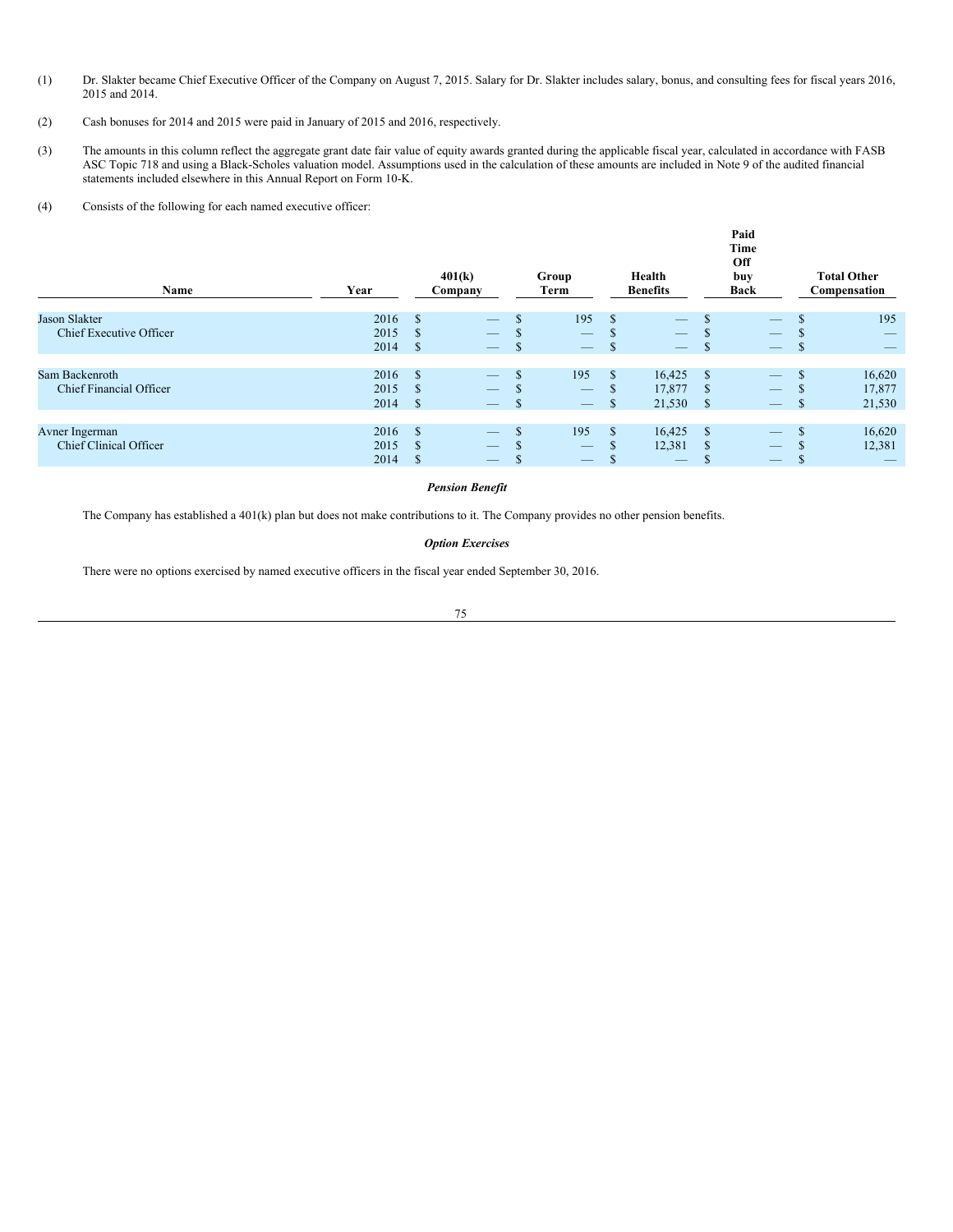## *Grants of Plan-Based Stock and Option Awards 2016*

The following table sets forth information concerning all grants of stock options, restricted stock and other equity awards made to the named executive officers for service during the year ended September 30, 2016:

| Name                                                   | <b>Grant Date</b> | All other<br>stock<br>awards:<br>Number of<br>shares of<br>stock or<br>units | All other<br>option<br>awards:<br>Number of<br>securities<br>underlying<br>options | <b>Exercise</b><br>Price(1)<br>_ |               | <b>Grant Date</b><br><b>Fair Value of</b><br><b>Stock and</b><br>Option<br>Awards(2) |
|--------------------------------------------------------|-------------------|------------------------------------------------------------------------------|------------------------------------------------------------------------------------|----------------------------------|---------------|--------------------------------------------------------------------------------------|
| <b>Jason Slakter</b><br><b>Chief Executive Officer</b> | 1/9/2016          | 350,358                                                                      | _                                                                                  |                                  | $\mathbb{S}$  | 1,583,618                                                                            |
| Sam Backenroth<br><b>Chief Financial Officer</b>       | 1/9/2016          | 130,000                                                                      | $\overline{\phantom{a}}$                                                           |                                  | -S            | 587,600                                                                              |
| Avner Ingerman<br><b>Chief Clinical Officer</b>        |                   | _                                                                            | _                                                                                  | $\hspace{0.1mm}-\hspace{0.1mm}$  | <sup>\$</sup> |                                                                                      |

(1) The exercise price reflects the closing market price of our common stock on the day of the grant.

(2) The grant date fair value of the stock and option awards is calculated in accordance with FASB ASC Topic 718 and using a Black-Scholes valuation model. Assumptions used in the calculation of these amounts are included in Note 9 of the audited financial statements included elsewhere in this Annual Report on Form 10-K.

## *Employment Agreements*

# **Dr. Jason Slakter**

On August 5, 2015, the Company's Board of Directors authorized the restructuring of certain management positions, all of which became effective as of August 7, 2015. Jason S. Slakter, MD was appointed Chief Executive Officer of the Company succeeding Dr. Taraporewala. Dr. Slakter remained a director of the Company. Dr. Taraporewala was appointed Chief Technology Officer of the Company and remained President and a director of the Company. The employment of Dr. Taraporewala was terminated in December 2015 and he no longer holds any position in the Company.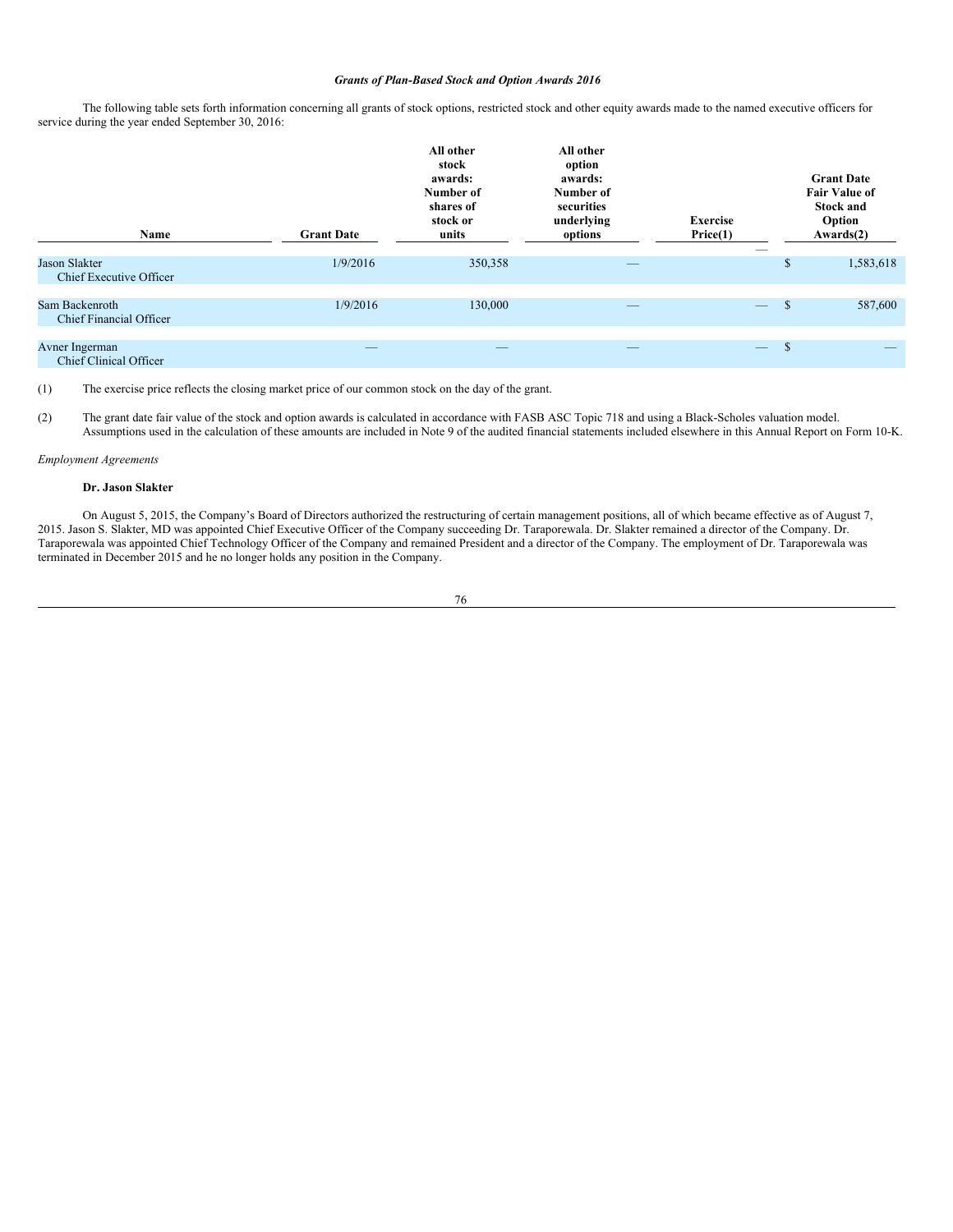The Company anticipates entering into an employment agreement with Dr. Slakter. Until such time, Dr. Slakter will be paid \$8,333.33 bi-monthly and will be eligible for equity grants under stockholder approved equity compensation plans.

#### **Sam Backenroth**

On January 6, 2015, the Company amended its employment agreement with Sam Backenroth, Chief Financial Officer and Vice President, Business Development, to extend the term to February 28, 2016, and to provide for automatic one year extensions thereafter absent notice of termination. The employment agreement provides for an annual base salary of \$200,000 for Mr. Backenroth.

## **Avner Ingerman**

On February 26, 2015, the Company entered into an employment agreement with Dr. Ingerman, Chief Clinical Officer of the Company. The initial term of the Employment Agreement is until December 31, 2017, subject to automatic renewal for successive one year periods unless either party delivers written notice of non-renewal. Dr. Ingerman will receive (i) a base annual salary of \$230,000 during the period from the hire date until December 31, 2015, \$250,000 during the 2016 calendar year, and \$275,000 during the 2017 calendar year; (ii) a \$50,000 sign-on bonus; (iii) five-year options for 200,000 shares of common stock, which will vest over the initial term; (iv) 60,000 shares of restricted stock which will vest over the initial term; and (v) will be eligible to receive a performance bonus of \$120,000 for calendar 2015, plus, at the discretion of the Company's Compensation Committee, an additional bonus in the range of \$50,000 to \$100,000, and, at the end of each of calendar 2016 and 2017, and any subsequent renewal period, a bonus to be awarded at the discretion of the Compensation Committee, expected to be in the range of \$100,000 to \$300,000. Dr. Ingerman will also receive standard employee benefits during the term of his employment.

The Company's Board of Directors reviews the executives' salaries on an annual basis. Each executive may also receive an annual bonus at the discretion of the Board, in accordance with any bonus plan adopted by the Board, and will participate in the Company's employee benefit programs, stock based incentive compensation plans and other benefits. See "Compensation Committee Report" and "Compensation Discussion and Analysis." See "Annual Incentive Compensation" below concerning discretionary bonuses for fiscal 2016.

#### *Change in Control Benefits*

Change in control benefits are intended to diminish the distraction that executives would face by virtue of the personal uncertainties created by a pending or threatened change in control and to assure that the Company will continue to have the executive's full attention and services at all time. Our change in control benefits are designed to be competitive with similar benefits available at companies with which we compete for executives' talent. These benefits, as one element of our total compensation program, help the Company attract, retain and motivate highly talented executives.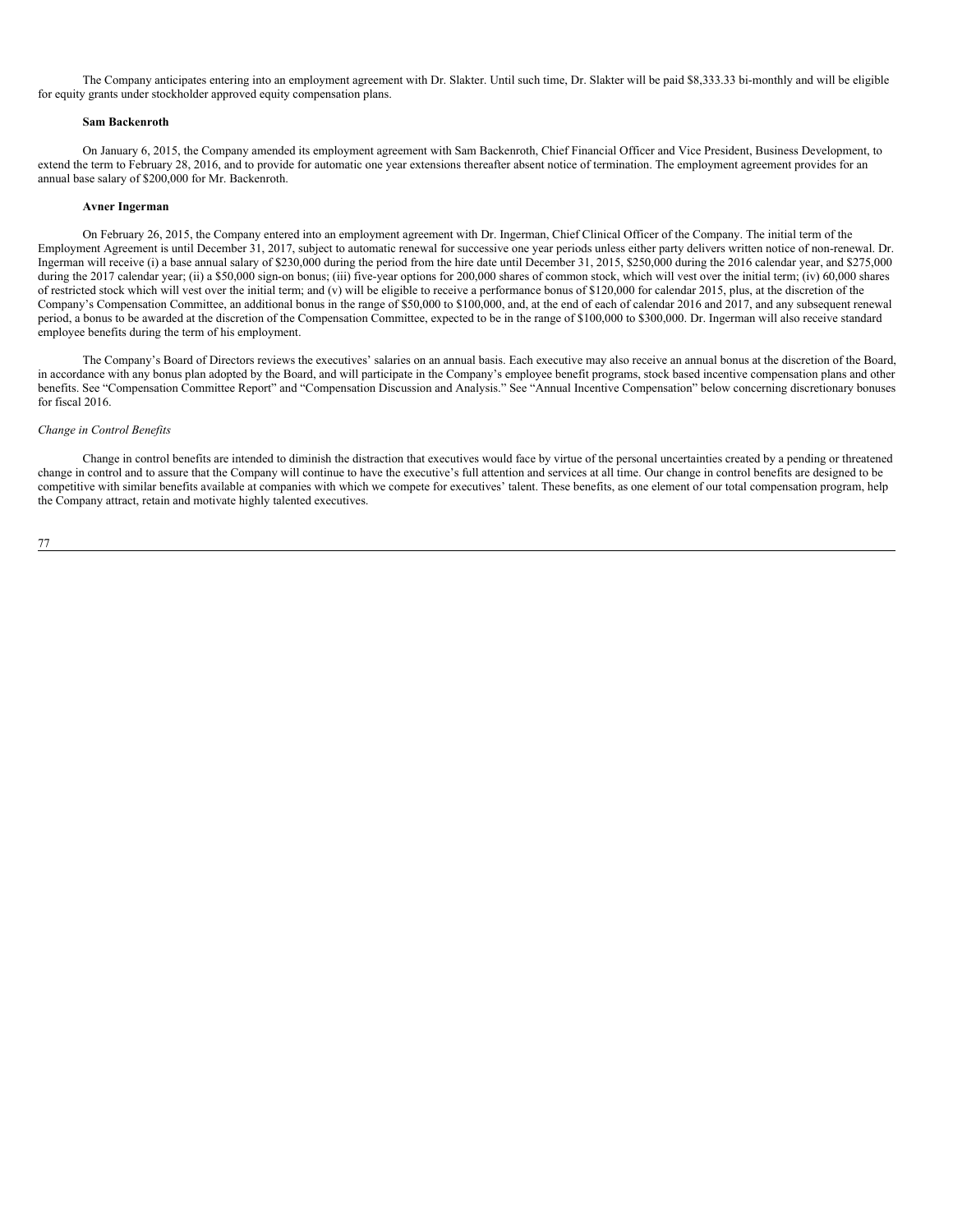#### **Sam Backenroth**

Mr. Backenroth is entitled to (1) severance pay and benefits if his employment is terminated, whether at the end of the term of his employment agreement or termination without cause, equal to 50% of his base salary at the time of termination, or (2) alternatively, in the event of a change in control of the Company, upon (i) his termination without cause, (ii) expiration of the term of his employment agreement, or (iii) as a result of a constructive termination (that is, his resignation because he has reasonably determined in good faith that his titles, authorities, responsibilities, salary, bonus opportunities or benefits have been materially diminished, that a material adverse change in his working conditions has occurred, that his services are no longer required in light of the Company's business plan, or the Company has breached his employment agreement) which occurs: (x) concurrently with the change in control, or  $(y)$  within 12 months of the change in control, he will be entitled to receive (A) severance pay in an amount equal to \$400,000, (B) the value of any accrued but unused vacation time, (C) the amount of all accrued but previously unpaid base salary through the date of termination, and (D) all of his then current employment benefits for the longer of twelve (12) months or the full un-expired term of his employment agreement. Mr. Backenroth has the right, for a period of 30 days following termination of his employment to exercise his Company options to the extent such options are otherwise vested and exercisable as of the date of termination.

#### **Avner Ingerman**

Dr. Ingerman is entitled to (1) severance pay and benefits if his employment is terminated, whether at the end of the term of his employment agreement or termination without cause, equal to 50% of his base salary at the time of termination, or (2) alternatively, in the event of a change in control of the Company, upon (i) his termination without cause, or (iii) as a result of a constructive termination (that is, his resignation because he has reasonably determined in good faith that his titles, authorities, responsibilities, salary, bonus opportunities or benefits have been materially diminished, that a material adverse change in his working conditions has occurred, that his services are no longer required in light of the Company's business plan, or the Company has materially breached his employment agreement) which occurs: (x) concurrently with the change in control, or (y) within 12 months of the change in control, he will be entitled to receive (A) severance pay in an amount equal to \$350,000, (B) the value of any accrued but unused vacation time, (C) the amount of all accrued but previously unpaid base salary through the date of termination, and (D) all of his then current employment benefits for the longer of twelve (12) months or the full un-expired term of his employment agreement. Dr. Ingerman has the right, for a period of 30 days following termination of his employment to exercise his Company options to the extent such options are otherwise vested and exercisable as of the date of termination*.*

#### *Equity compensation plans and other benefit plans*

## *Ohr Pharmaceutical, Inc. 2016 Consolidated Stock Incentive Plan*

*General Information*. The Board of Directors adopted the Ohr Pharmaceutical, Inc. 2016 Consolidated Stock Incentive Plan (the "2016 Plan") on January 7, 2016 and the shareholders approved the plan on March 17, 2016 to assist the Company in recruiting and retaining individuals with ability and initiative by enabling them to receive awards and participate in the future success of the Company by associating their interests with those of the Company and its stockholders. The 2016 Plan is intended to permit the grant of stock options (both incentive stock options ("ISOs") and non-qualified stock options ("NQSOs")), stock appreciation rights ("SARs"), restricted stock ("Restricted Stock Awards"), restricted stock units ("RSUs") and other incentive awards ("Incentive Awards").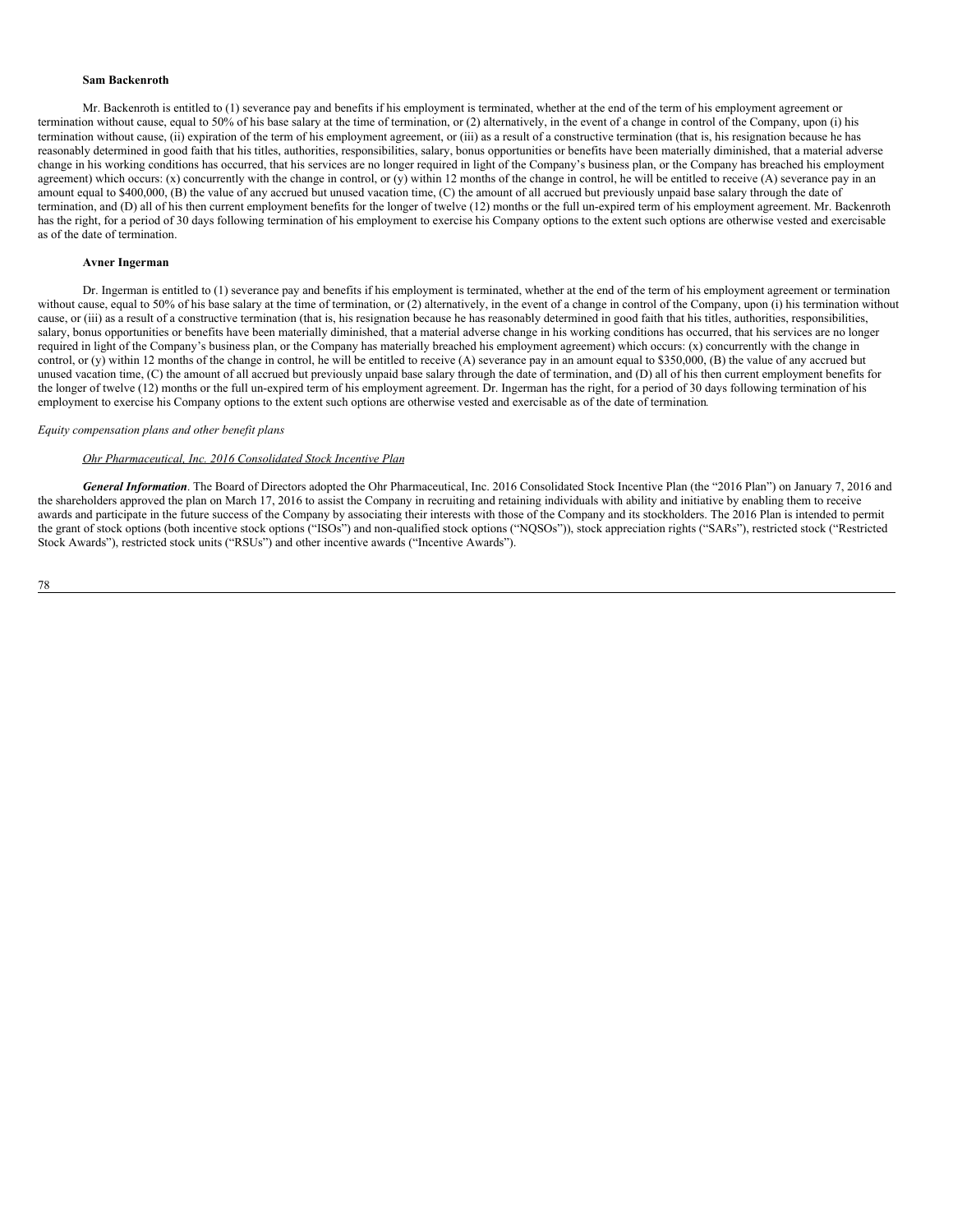*Prior Plans.* We previously maintained each of the Ohr Pharmaceutical, Inc. 2014 Stock Incentive Plan (the "2014 Plan") and the Ohr Pharmaceutical, Inc. 2009 Stock Incentive Plan (the "2009 Plan"). The 2016 Plan is intended to consolidate the 2014 Plan and the 2009 Plan into a new plan, with an aggregate number of shares available for issuance under the 2016 Plan as set forth below under "- Shares Subject to Plan." For Options and Restricted Stock Awards granted under the 2014 Plan and the 2009 Plan prior to January 7, 2016, the terms and conditions of the 2014 Plan and the 2009 Plan and the applicable award agreements will control, except that the our Compensation Committee (the "Committee"), in its discretion may allow a participant to pay all or part of the option price (i) by surrendering shares of common stock to the Company that the participant already owns and, if necessary to avoid adverse accounting consequences, has held for at least six months; (ii) by a cashless exercise through a broker; (iii) by means of a "net exercise" procedure, (iv) by such other medium of payment as the Committee in its discretion shall authorize or (v) by any combination of the aforementioned methods of payment. If shares of common stock are used to pay all or part of the Option price, the sum of the cash and cash equivalent and the fair market value (determined as of the day preceding the date of exercise) of the shares surrendered shall equal the Option price of the shares for which the Option is being exercised.

*Written Agreements*. All awards granted under the 2016 Plan will be governed by separate written agreements between the Company and the participants. The written agreements will specify when the award may become vested, exercisable or payable, as well as other terms and conditions that may apply to the award. No right or interest of a participant in any award will be subject to any lien, obligation or liability of the participant. The laws of the State of Delaware govern the 2016 Plan.

No awards may be granted after January 7, 2026, the date which is 10 years after the adoption of the 2016 Plan by the Board.

*Tax Treatment*. It is intended that awards granted under the 2016 Plan shall be exempt from treatment as "deferred compensation" subject to Section 409A of the Internal Revenue Code of 1986 (and any amendments thereto) (the "Code").

*Administration*. The Company bears all expenses of administering the 2016 Plan. The Committee administers the 2016 Plan. The Committee has the authority to grant awards to such persons and upon such terms and conditions (not inconsistent with the provisions of the 2016 Plan), as it may consider appropriate. The Committee may delegate to one or more officers of the Company all or part of its authority and duties with respect to awards to individuals who are not subject to Section 16 of the Exchange Act.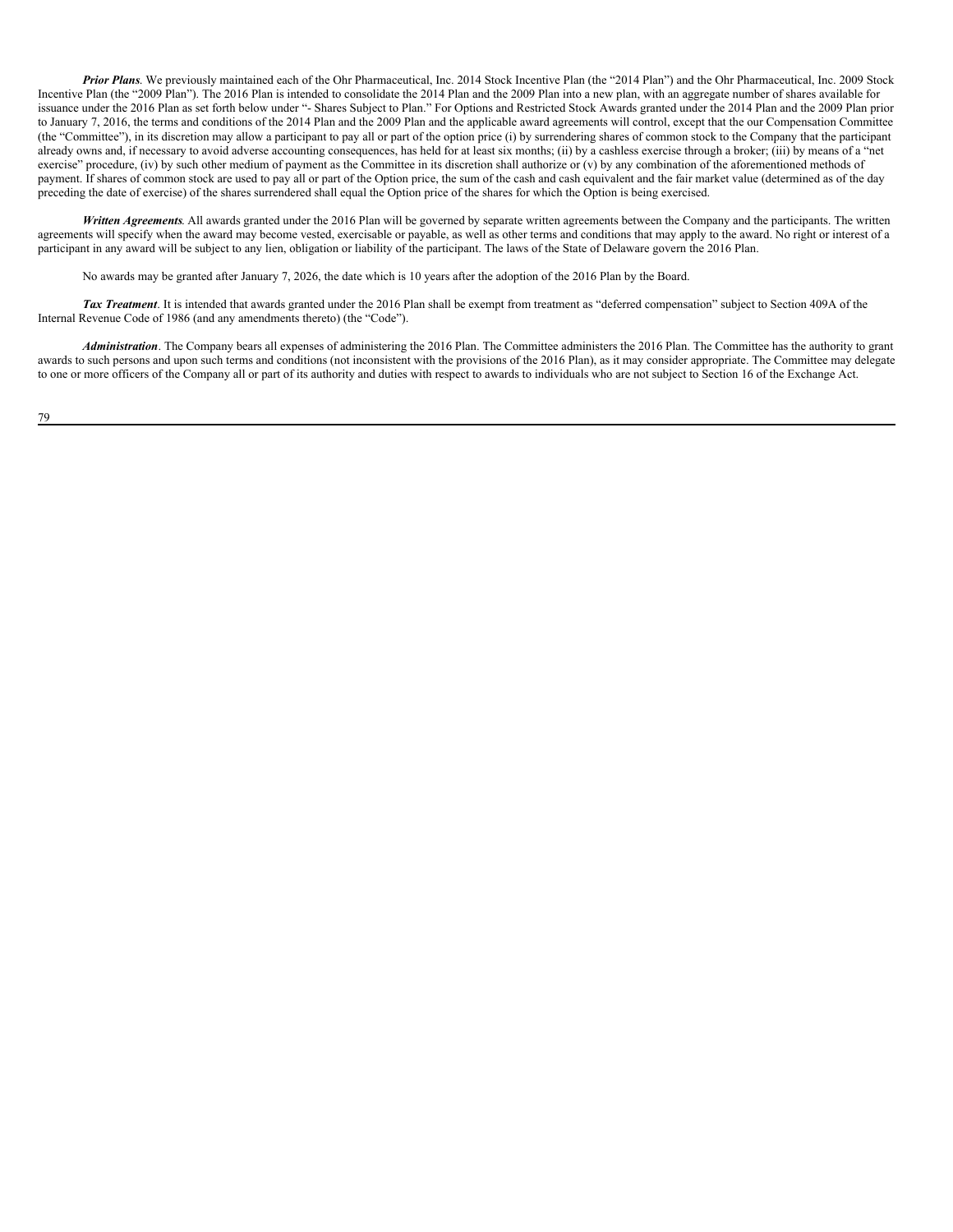*Eligibility for Participation*. Any of the Company's employees or service providers, including any employees or service providers of our Affiliates (as defined in the 2016 Plan), and any non-employee member of our Board of Directors or the boards of directors of our Affiliates, is eligible to receive an award under the 2016 Plan. However, ISOs may only be granted to employees of the Company or an Affiliate.

*Shares Subject to Plan*. The maximum number of shares of Common Stock that may be issued under the life of the 2016 Plan pursuant to awards will be (a) 5,833,334 shares minus (b) the number of shares of Common Stock that previously have been issued pursuant to the exercise of options under the 2009 Plan or 2014 Plan or the number of shares of restricted stock granted under the 2014 Plan and the 2009 Plan that, as of December 14, 2016 are no longer subject to a substantial risk of forfeiture. One hundred percent (100%) of such shares may be issued pursuant to Options (including Incentive Stock Options), SARs, Restricted Stock Awards, Restricted Stock Units or Incentive Awards or any combination of Awards. Of the 5,833,334 shares, 333,334 previously were authorized under the 2009 Plan and 2,750,000 previously were authorized under the 2014 Plan.

Shares of Common Stock covered by an Award shall only be counted as issued to the extent they are actually issued. A share of Common Stock issued in connection with any Award under the 2016 Plan shall reduce the total number of shares of Common Stock available for issuance under the 2016 Plan by one; provided, however, that a share of Common Stock covered under a stock-settled SAR shall reduce the total number of shares of Common Stock available for issuance under the 2016 Plan by one even though the shares of Common Stock are not actually issued in connection with settlement of the SAR. Except as otherwise provided in the 2016 Plan, any shares of Common Stock related to an Award which terminates by expiration, forfeiture, cancellation or otherwise without issuance of shares of Common Stock, which is settled in cash in lieu of Common Stock or which is exchanged, with the Committee's permission, prior to the issuance of shares of Common Stock, for Awards not involving shares of Common Stock, shall again be available for issuance under the 2016 Plan. The following shares of Common Stock, however, may not again be made available for issuance as Awards under the 2016 Plan: (i) shares of Common Stock not issued or delivered as a result of a net settlement of an outstanding Award, (ii) shares of Common Stock tendered or held to pay the exercise price, purchase price or withholding taxes relating to an outstanding Award, or (iii) shares of Common Stock repurchased on the open market with the proceeds of the exercise price of an Award.

In any calendar year, no participant may be granted options, SARs, Restricted Stock Awards, RSUs, or any combination thereof that relate to more than 500,000 shares of Common Stock. In any calendar year, no participant may be granted an Incentive Award (i) with reference to a specified dollar limit for more than \$3,000,000 million and (ii) with reference to a specified number of shares of Common Stock for more than 500,000 shares of Common Stock. The maximum number of shares of Common Stock that may be issued pursuant to awards, the per individual limits on awards and the terms of outstanding awards will be adjusted as the Committee in its sole discretion determines is equitably required in the event of corporate transactions and other appropriate events.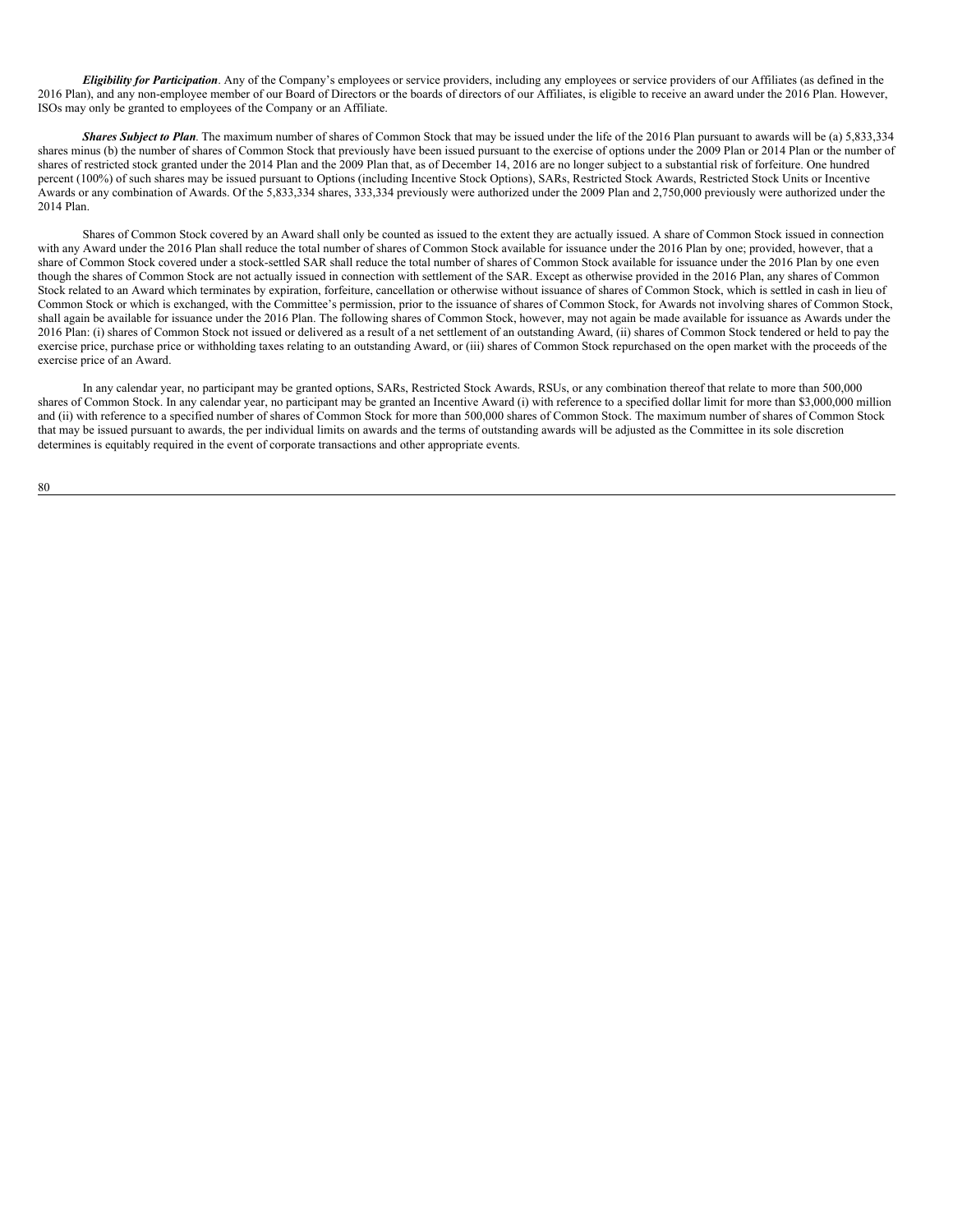**Options**. A stock option entitles the participant to purchase from the Company a stated number of shares of Common Stock. The Committee will determine whether the option is intended to be an ISO or a NQSO and specify the number of shares of Common Stock subject to the option. In the case of ISOs, the aggregate fair market value (determined as of the date of grant) of Common Stock with respect to which an ISO may become exercisable for the first time during any calendar year cannot exceed \$100,000; and if this limitation is exceeded, the ISOs which cause the limitation to be exceeded will be treated as NQSOs. The exercise price per share of Common Stock may not be less than the fair market value of the Common Stock on the date the option is granted. With respect to an ISO granted to a participant who beneficially owns more than 10% of the combined voting power of the Company or any Affiliate (determined by applying certain attribution rules), the exercise price per share may not be less than 110% of the fair market value of the Common Stock on the date the option is granted. The exercise price may be paid in cash or, if the agreement so provides, the Committee may allow a participant to pay all or part of the exercise price by tendering shares of Common Stock the participant already owns, through a broker-assisted cashless exercise, by means of "net exercise" procedure, any other specified medium of payment or a combination.

**Stock Appreciation Rights. ("SARs")**. A SAR entitles the participant to receive, upon exercise, the excess of the fair market value on that date of each share of Common Stock subject to the exercised portion of the SAR over the fair market value of each such share on the date of the grant of the SAR. A SAR can be granted alone or in tandem with an option. A SAR granted in tandem with an option is called a Corresponding SAR and entitles the participant to exercise the option or the SAR at which time the other tandem award expires. The Committee will specify the number of shares of Common Stock subject to a SAR and whether the SAR is a Corresponding SAR. No participant may be granted Corresponding SARs in tandem with ISOs which are first exercisable in any calendar year for shares of Common Stock having an aggregate fair market value (determined as of the date of grant) that exceeds \$100,000; and if this limitation is exceeded the tandem option will be treated as NQSOs. A Corresponding SAR may be exercised only to the extent that the related option is exercisable and the fair market value of the Common Stock on the date of exercise exceeds the exercise price of the related option. As set forth in the agreement, the amount payable as a result of the exercise of a SAR may be settled in cash, shares of Common Stock or a combination of each.

**Restricted Stock Awards**. A Restricted Stock Award is the grant or sale of shares of Common Stock, which may be subject to forfeiture restrictions. The Committee will prescribe whether the Restricted Stock Award is forfeitable and the conditions to which it is subject. If the participant must pay for a Restricted Stock Award, payment for the award generally shall be made in cash or, if the agreement so provides, by surrendering shares of Common Stock the participant already owns or any other medium of payment. Prior to vesting or forfeiture, a participant will have all rights of a shareholder with respect to the shares underlying the Restricted Stock Award, including the right to receive dividends and vote the underlying shares; provided, however, the participant may not transfer the shares. The Company may retain custody of the certificates evidencing the shares until they are no longer forfeitable.

**RSUs**. An RSU entitles the participant to receive shares of Common Stock when certain conditions are met. The Committee will prescribe when the RSUs shall become payable. The Company will pay the participant one share of Common Stock for each RSU that becomes earned and payable.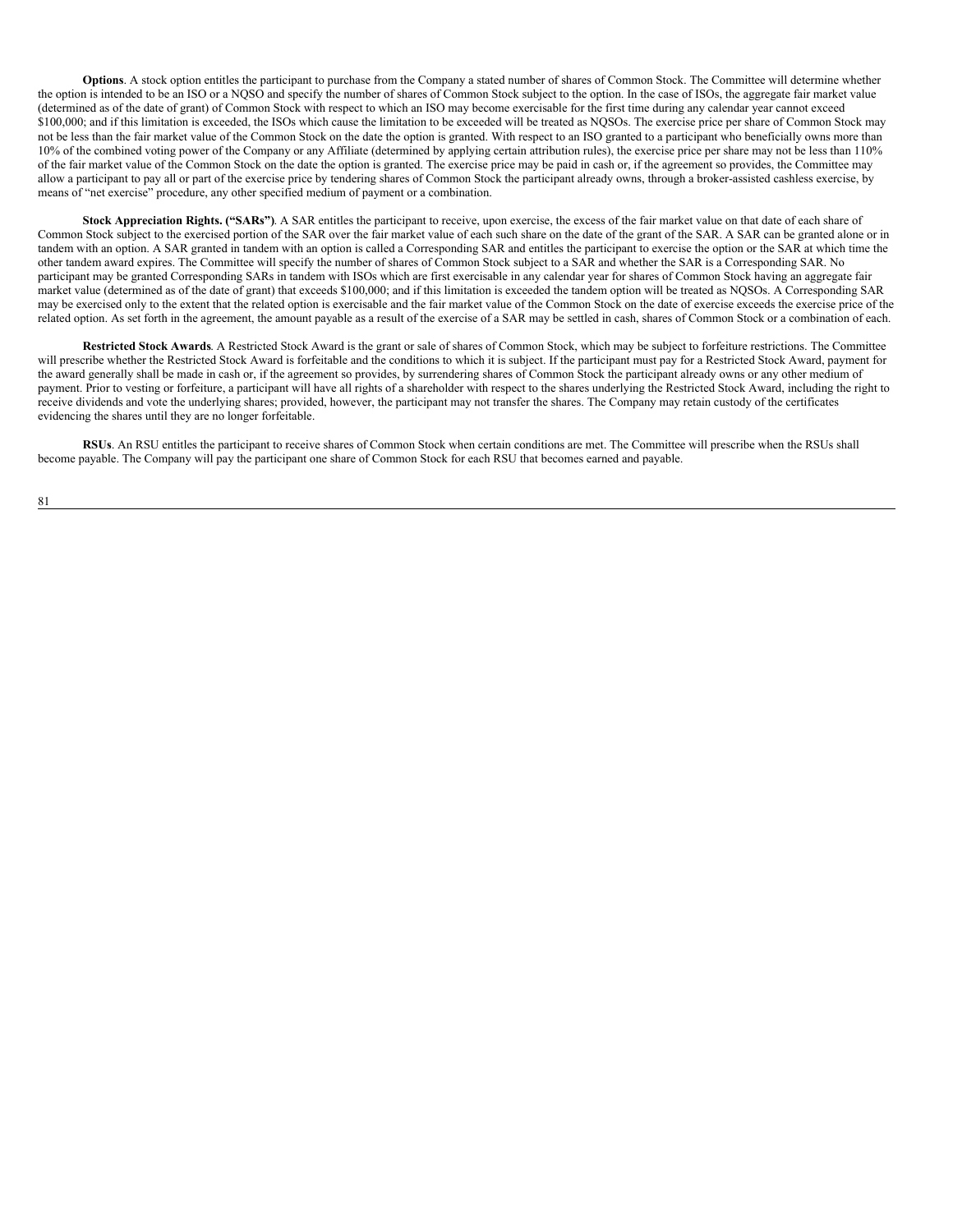**Incentive Awards**. An Incentive Award entitles the participant to receive cash or Common Stock or a combination of each when certain conditions are met. The Committee will prescribe the terms and conditions of the Incentive Award. As set forth in the participant's agreement, an Incentive Award may be paid in cash, shares of Common Stock or a combination of each.

**Performance Objectives**. The Committee has discretion to establish objectively-determinable performance conditions for when awards will become vested, exercisable and payable. Objectively-determinable performance conditions are performance conditions  $(i)$  that are established in writing (a) at the time of grant (b) no later than the earlier of  $(x)$  90 days after the beginning of the period of service to which they relate and  $(y)$  before the lapse of 25% of the period of service to which they relate; (ii) that are uncertain of achievement at the time they are established; and (iii) the achievement of which is determinable by a third party with knowledge of the relevant facts. These performance conditions may include any or any combination of the following: (a) gross, operating or net earnings before or after taxes; (b) return on equity; (c) return on capital; (d) return on sales; (e) return on investments; (f) return on assets or net assets; (g) earnings per share; (h) cash flow per share; (i) book value per share; (i) gross margin; (k) customers; (l) cash flow or cash flow from operations; (m) fair market value of the Company or any Affiliate or shares of Common Stock; (n) share price or total shareholder return; (o) market share; (p) level of expenses or other costs; (q) gross, operating or net revenue; (r) earnings before interest and taxes; (s) adjusted earnings before interest and taxes; (t) profitability; (u) earnings before interest, taxes, depreciation and amortization; (v) adjusted earnings before interest, taxes, depreciation and amortization; (w) adjusted earnings before interest, taxes, depreciation and amortization less capital expenditures; (x) research and development milestones; (y) business development objectives, partnerships and other collaborations; or (z) peer group comparisons of any of the aforementioned performance conditions. Performance conditions may be related to a specific customer or group of customers or geographic region. The form of the performance conditions also may be measured on a Company, Affiliate, division, business unit, service line, segment or geographic basis or a combination thereof. Performance goals may reflect absolute entity performance or a relative comparison of entity performance to the performance of a peer group of entities or other external measure of the selected performance conditions. Profits, earnings and revenues used for any performance condition measurement may exclude any extraordinary or nonrecurring items. The performance conditions may, but need not, be based upon an increase or positive result under the aforementioned performance criteria and could include, for example and not by way of limitation, maintaining the status quo or limiting the economic losses (measured, in each case, by reference to the specific business criteria). An award that is intended to become exercisable, vested or payable on the achievement of performance conditions means that the award will not become exercisable, vested or payable solely on mere continued employment or service. However, such an award, in addition to performance conditions, may be subject to continued employment or service by the participant. Additionally, the vesting, exercise or payment of an award can be conditioned on mere continued employment or service if it is not intended to qualify as qualified performance-based compensation under Section 162(m) of the Code.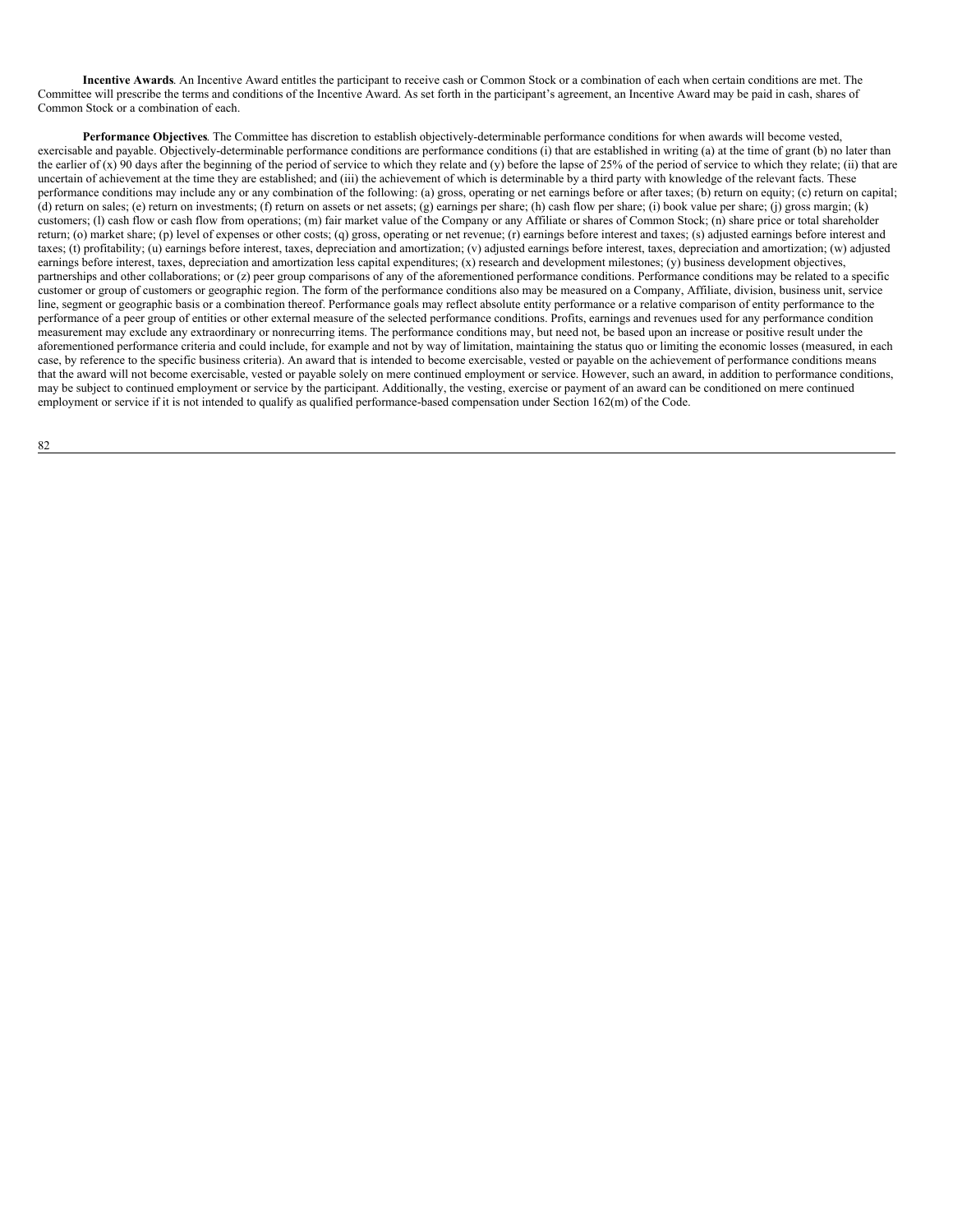**Change in Control**. In the event of or in anticipation of a "Change in Control" (as defined in the 2016 Plan), the Committee in its discretion may terminate outstanding awards (i) by giving the participants an opportunity to exercise the awards that are then exercisable and then terminating, without any payment, all awards that have not been exercised (including those that were not then exercisable) or (ii) by paying the participant the value of the awards that are then vested, exercisable or payable without payment for any awards that are not then vested, exercisable or payable or that have no value. Alternatively, the Committee may take such other action as the Committee determines to be reasonable under the circumstances to permit the participant to realize the vested value of the award. The Committee may provide that a participant's outstanding awards become fully exercisable or payable on and after a Change in Control or immediately before the date the awards will be terminated in connection with a Change in Control. Awards will not be terminated to the extent they are to be continued after the Change in Control.

**Stockholder Rights**. No participant shall have any rights as a shareholder of the Company until the award is settled by the issuance of Common Stock (other than a Restricted Stock Award or RSUs for which certain shareholder rights may be granted).

**Transferability**. An award is non-transferable except by will or the laws of descent and distribution, and during the lifetime of the participant to whom the award is granted, the award may only be exercised by, or payable to, the participant. The holder of the transferred award will be bound by the same terms and conditions that governed the award during the period that it was held by the participant.

**Maximum Award Period**. No award shall be exercisable or become vested or payable more than ten years after the date of grant. An ISO granted to a participant who beneficially owns more than 10% of the combined voting power of the Company or any Affiliate (determined by applying certain attribution rules) or a Corresponding SAR that relates to such an ISO may not be exercisable more than five years after the date of grant.

**Compliance With Applicable Law**. No award shall be exercisable, vested or payable except in compliance with all applicable federal and state laws and regulations (including, without limitation, tax and securities laws), any listing agreement with any stock exchange to which the Company is a party, and the rules of all domestic stock exchanges on which the Company's shares may be listed.

**Amendment and Termination of Plan**. The Board of Directors may amend or terminate the 2016 Plan at any time; provided, however, that no amendment may adversely impair the rights of a participant with respect to outstanding awards without the participant's consent. An amendment will be contingent on approval of the Company's shareholders, to the extent required by law, by the rules of any stock exchange on which the Company's securities are then traded or if the amendment would (i) increase the benefits accruing to participants under the 2016 Plan, including without limitation, any amendment to the 2016 Plan or any agreement to permit a repricing or decrease in the exercise price of any outstanding options or SARs, (ii) increase the aggregate number of shares of Common Stock that may be issued under the 2016 Plan, (iii) modify the requirements as to eligibility for participation in the 2016 Plan or (iv) change the stated performance conditions for qualified performance-based compensation under Section  $162(m)$  of the Code. Additionally, to the extent the Board deems necessary for the 2016 Plan to continue to grant awards that are intended to comply with the performance-based exception to the deduction limits of Code Section 162(m), the Board will submit the material terms of the stated performance conditions to the Company's shareholders for approval no later than the first shareholder meeting that occurs in the fifth year following the year in which the shareholders previously approved the material terms of the performance goals.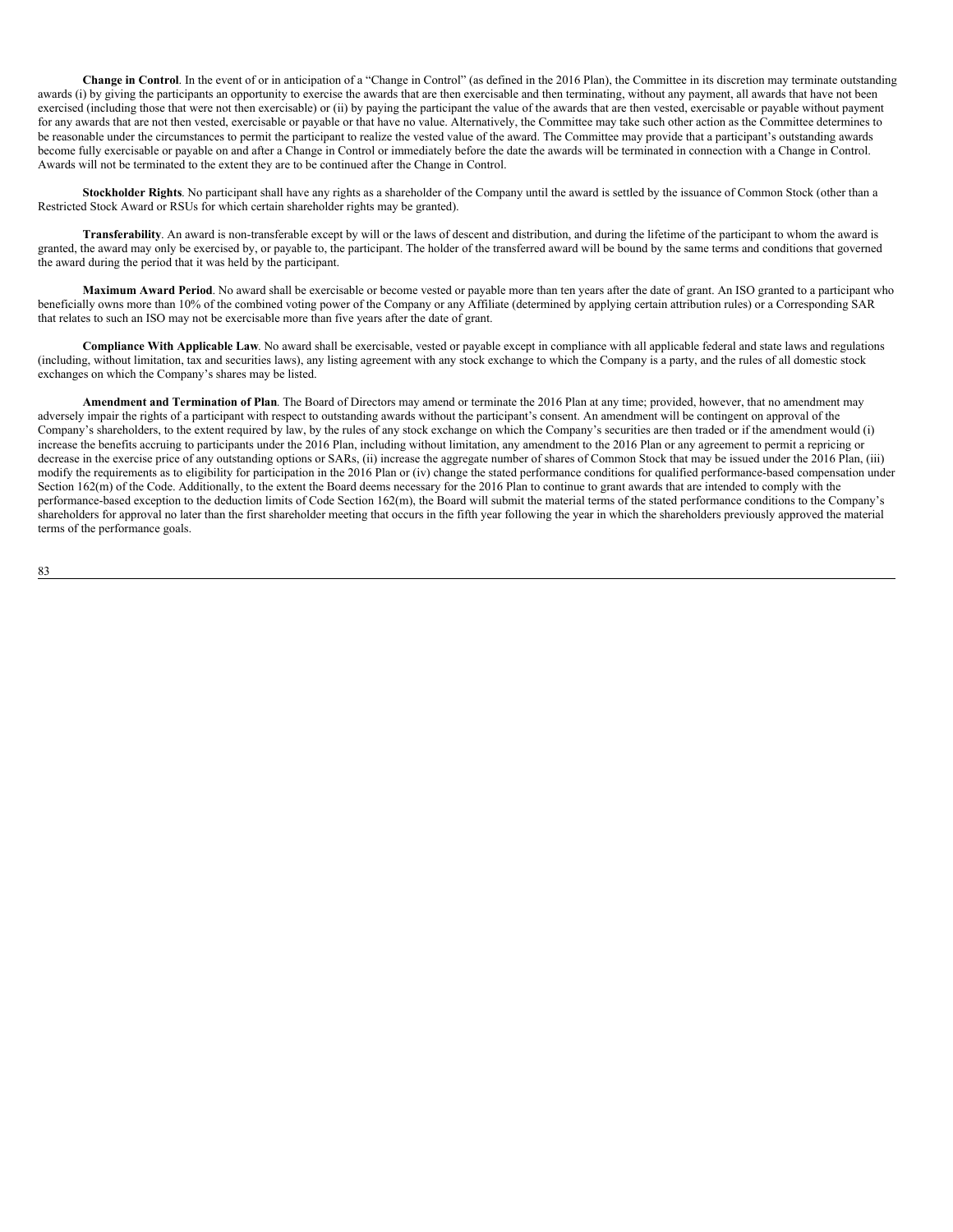Notwithstanding any other provision of the 2016 Plan, the Committee may amend any outstanding award without participant's consent if, as determined by the Committee in its sole discretion, such amendment is required either to (i) confirm exemption from Section 409A of the Code, (ii) comply with Section 409A of the Code or (iii) prevent the Participant from being subject to any tax or penalty under Section 409A of the Code.

**Forfeiture Provisions**. Awards do not confer upon any individual any right to continue in the employ or service of the Company or any Affiliate. All rights to any award that a participant has will be immediately forfeited if the participant is discharged from employment or service for "Cause" (as defined in the 2016 Plan).

# **Material U.S. Federal Income Tax Consequences**

The following discussion summarizes the material United States federal income tax consequences associated with awards granted under the 2016 Plan to U.S. citizens. The discussion is based on laws, regulations, rulings and court decisions currently in effect, all of which are subject to change.

*ISOs*. A participant will not recognize taxable income on the grant or exercise of an ISO. A participant will recognize taxable income when he or she disposes of the shares of Common Stock acquired under the ISO. If the disposition occurs more than two years after the grant of the ISO and more than one year after its exercise (the "ISO holding period"), the participant will recognize long-term capital gain (or loss) to the extent the amount realized from the disposition exceeds (or is less than) the participant's tax basis in the shares of Common Stock. A participant's tax basis in shares of the Common Stock generally will be the amount the participant paid for the shares.

If Common Stock acquired under an ISO is disposed of before the expiration of the ISO holding period described above, the participant will recognize as ordinary income in the year of the disposition the excess of the fair market value of the Common Stock on the date of exercise of the ISO over the exercise price. Any additional gain will be treated as long-term or short-term capital gain, depending on the length of time the participant held the shares. A special rule applies to such a disposition where the amount realized is less than the fair market value of the Common Stock on the date of exercise of the ISO. In that case, the ordinary income the participant will recognize will not exceed the excess of the amount realized on the disposition over the exercise price. If the amount realized is less than the exercise price, the participant will recognize a capital loss (long-term if the stock was held more than one year and short-term if held one year or less). A participant will receive different tax treatment if the exercise price is paid by delivery of Common Stock the participant already owns.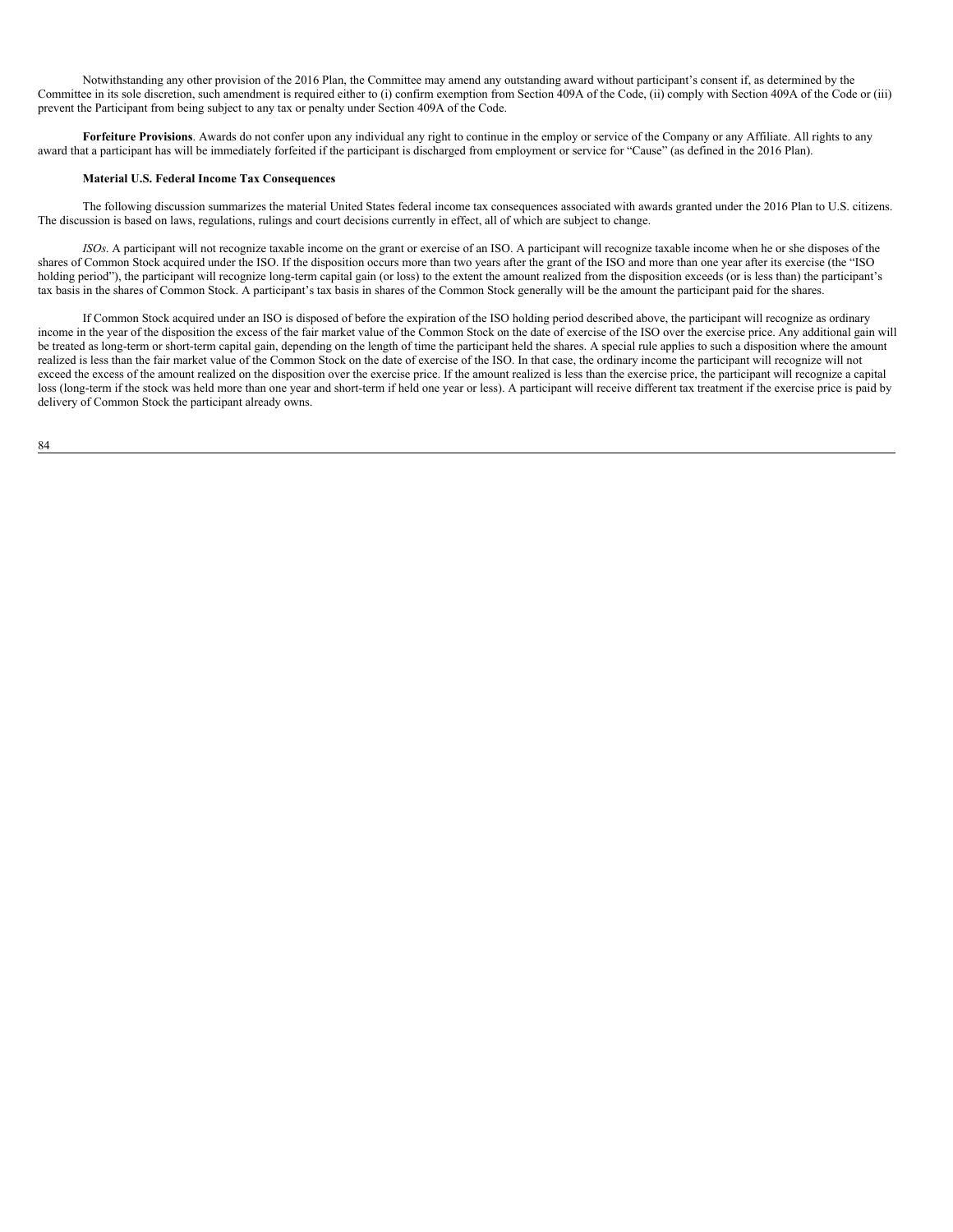Neither the Company nor any of its Affiliates will be entitled to a federal income tax deduction with respect to the grant or exercise of an ISO. However, in the event a participant disposes of Common Stock acquired under an ISO before the expiration of the ISO holding period described above, the Company or its Affiliate will be entitled to a federal income tax deduction equal to the amount of ordinary income the participant recognizes.

*NQSOs*. A participant will not recognize any taxable income on the grant of a NQSO. On the exercise of a NQSO, the participant will recognize as ordinary income the excess of the fair market value of the Common Stock acquired over the exercise price. A participant's tax basis in the Common Stock is the amount paid plus any amounts included in income on exercise. The participant's holding period for the stock begins on acquisition of the shares. Any gain or loss that a participant realizes on a subsequent disposition of Common Stock acquired on the exercise of a NOSO generally will be treated as long-term or short-term capital gain or loss, depending on the length of time the participant held such shares. The amount of the gain (or loss) will equal the amount by which the amount realized on the subsequent disposition exceeds (or is less than) the participant's tax basis in his or her shares. A participant will receive different tax treatment if the exercise price is paid by delivery of Company Stock the participant already owns.

The exercise of a NQSO will entitle the Company or its Affiliate to claim a federal income tax deduction equal to the amount of ordinary income the participant recognizes. If the participant is an employee, that ordinary income will constitute wages subject to withholding and employment taxes.

*SARs*. A participant will not recognize any taxable income at the time the SARs are granted. The participant at the time of receipt will recognize as ordinary income the amount of cash and the fair market value of the Common Stock that he or she receives. The Company or its Affiliate will be entitled to a federal income tax deduction equal to the amount of ordinary income the participant recognizes. If the participant is an employee, that ordinary income will constitute wages subject to withholding and employment taxes.

*Restricted Stock Awards*. A participant will recognize ordinary income on account of a Restricted Stock Award on the first day that the shares are either transferable or not subject to a substantial risk of forfeiture. The ordinary income recognized will equal the excess of the fair market value of the Common Stock on such date over the amount, if any, the participant paid for the Restricted Stock Award. However, even if the shares under a Restricted Stock Award are both nontransferable and subject to a substantial risk of forfeiture, the participant may make a special "83(b) election" within 30 days of the grant date to recognize income, and have his or her tax consequences determined, as of the date the Restricted Stock Award is made. The participant's tax basis in the shares received will equal the income recognized plus the price, if any, paid for the Restricted Stock Award. Any gain (or loss) that a participant realizes upon the sale of any Common Stock acquired pursuant to a Restricted Stock Award will be equal to the amount by which the amount realized on the disposition exceeds (or is less than) the participant's tax basis in the shares and will be treated as long-term (if the shares are held for more than one year) or short-term (if the shares are held for one year or less) capital gain or loss. The participant's holding period for the stock begins on the date the shares are either transferable or not subject to a substantial risk of forfeiture, except that the holding period will begin on the date of grant if the participant makes the special "83(b) election." The Company or its Affiliate will be entitled to a federal income tax deduction equal to the ordinary income the participant recognizes. If the participant is an employee, that ordinary income will constitute wages subject to withholding and employment taxes.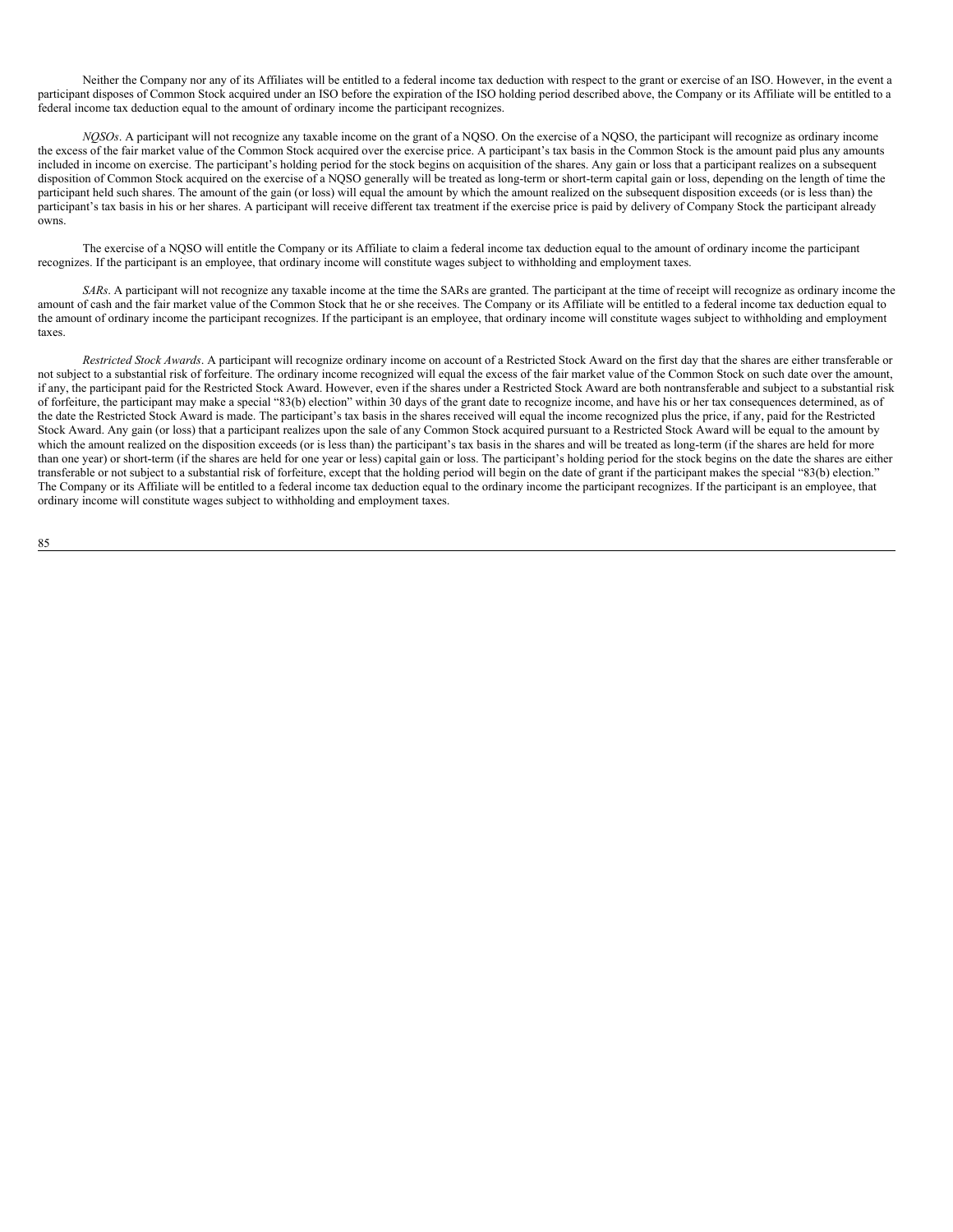*RSUs*. The participant will not recognize any taxable income at the time the RSUs are granted. When the terms and conditions to which the RSUs are subject have been satisfied and the RSUs are paid, the participant, at the time of receipt, will recognize as ordinary income the fair market value of the Common Stock he or she receives. The participant's holding period in the Common Stock will begin on the date the stock is received. The participant's tax basis in the Common Stock will equal the amount he or she includes in ordinary income. Any gain or loss that a participant realizes on a subsequent disposition of the shares will be treated as long-term or short-term capital gain or loss, depending on the participant's holding period for the stock (long-term if the shares are held for more than one year; short-term if one year or less). The amount of the gain (or loss) will equal the amount by which the amount realized on the disposition exceeds (or is less than) the participant's tax basis in the Common Stock. The Company or its Affiliate will be entitled to a federal income tax deduction equal to the ordinary income the participant recognizes. If the participant is an employee, that ordinary income will constitute wages subject to withholding and employment taxes.

*Incentive Awards*. A participant will not recognize any taxable income at the time an Incentive Award is granted. When the terms and conditions to which an Incentive Award is subject have been satisfied and the award is paid, the participant, at the time of receipt, will recognize as ordinary income the amount of cash and the fair market value of the Common Stock he or she receives. The participant's holding period in any Common Stock received will begin on the date of receipt. The participant's tax basis in the Common Stock will equal the amount he or she includes in ordinary income with respect to such shares. Any gain or loss that a participant realizes on a subsequent disposition of the Common Stock will be treated as long-term or short-term capital gain or loss, depending on the participant's holding period for the Common Stock (long-term if the shares are held for more than one year; short-term if one year or less). The amount of the gain (or loss) will equal the amount by which the amount realized on the disposition exceeds (or is less than) the participant's tax basis in the Common Stock. The Company or its Affiliate will be entitled to a federal income tax deduction equal to the amount of ordinary income the participant recognizes. If the participant is an employee, that ordinary income will constitute wages subject to withholding and employment taxes.

*Limitation on Deductions*. The deduction for a publicly-held corporation for otherwise deductible compensation to a "covered employee" generally is limited to \$1 million per year. An individual is a covered employee if he or she is the chief executive officer or one of the other three highest compensated officers for the year (other than the chief executive officer or chief financial officer). The \$1 million limit does not apply to compensation payable solely because of the attainment of performance conditions that meet the requirements set forth in Section 162(m) of the Code and the regulations thereunder. Compensation is considered performance-based only if (a) it is paid solely on the achievement of one or more performance conditions; (b) two or more "outside directors" set the performance conditions; (c) before payment, the material terms under which the compensation is to be paid, including the performance conditions, are disclosed to, and approved by, the shareholders and (d) before payment, two or more "outside directors" certify in writing that the performance conditions have been met. The 2016 Plan has been designed to enable the Committee to structure awards that are intended to meet the requirements for qualified performance-based compensation that would not be subject to the \$1 million per year deduction limit under Section 162(m) of the Code.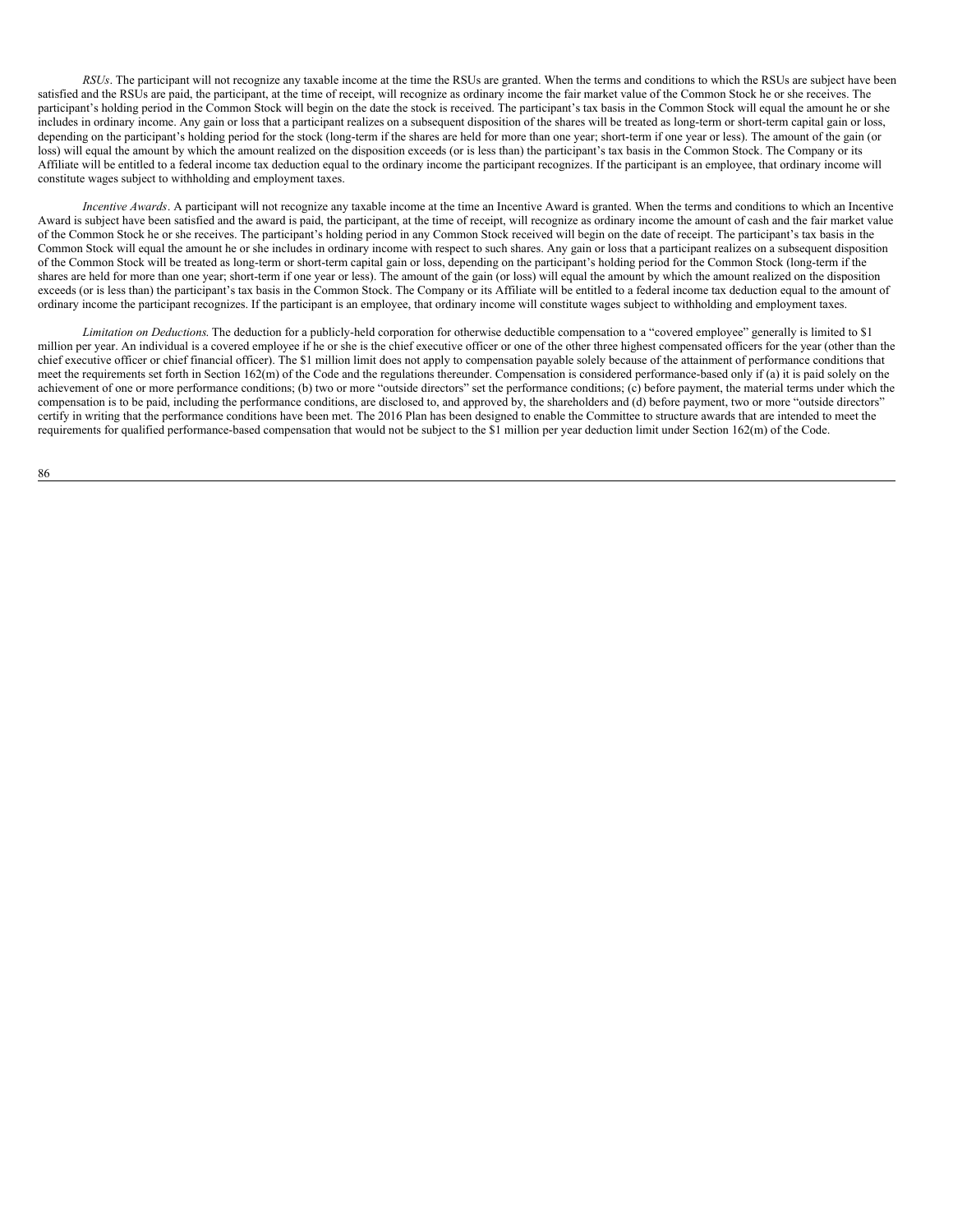Any grant, exercise, vesting or payment of an award may be postponed if the Company reasonably believes that its or any applicable Affiliate's deduction with respect to such award would be limited or eliminated by application of Code Section 162(m) to the extent permitted by Section 409A of the Code; provided, however, such delay will last only until the earliest date at which the Company reasonably anticipates the deduction will not be limited or eliminated under Code Section 162(m).

*Other Tax Rules*. The 2016 Plan is designed to enable the Committee to structure awards that are intended to not be subject to Code Section 409A, which imposes certain restrictions and requirements on deferred compensation.

## 2014 Stock Incentive Plan

The Ohr Pharmaceutical, Inc. 2014 Stock Incentive Plan (the "2014 Plan") was first adopted by the Board on January 31, 2014, and by the shareholders on March 31, 2014, as amended by the Board on January 6, 2015, and by the shareholders on March 10, 2015.

The 2014 Plan is designed to advance the Company's interests by enhancing its ability to attract and retain employees and others in a position to make significant contributions to the success of the Company through ownership of shares of common stock. The 2014 Plan provides for the grant of ISOs, NQSOs, restricted stock, and combinations of the above. Awards under the 2014 Plan may also include provision for payment of dividend equivalents with respect to the shares subject to the award.

The 2014 Plan is administered by the Compensation Committee. All employees of the Company and any of its subsidiaries and other persons or entities (including non-employee directors of the Company and its subsidiaries) who, in the opinion of the Board, are in a position to make a significant contribution to the success of the Company or its subsidiaries are eligible to participate in the 2014 Plan.

**Summary of the 2014 Plan**. The exercise price of an ISO granted under the 2014 Plan may not be less than 100% (110% in the case of 10% stockholders) of the fair market value of the common stock at the time of grant. The exercise price of a NQSO granted under the 2014 Plan is determined by the Board. The term of each option may be set by the Board but cannot exceed ten years from grant (five years from grant in the case of an incentive stock option granted to a 10% stockholder), and each option will be exercisable at such time or times as the Board specifies. The option price may be paid in cash or check acceptable to the Company or, if permitted by the Board and subject to certain additional limitations, by tendering shares of common stock, by using a promissory note, by delivering to the Company an unconditional and irrevocable undertaking by a broker promptly to deliver sufficient funds to pay the exercise price, or a combination of the foregoing.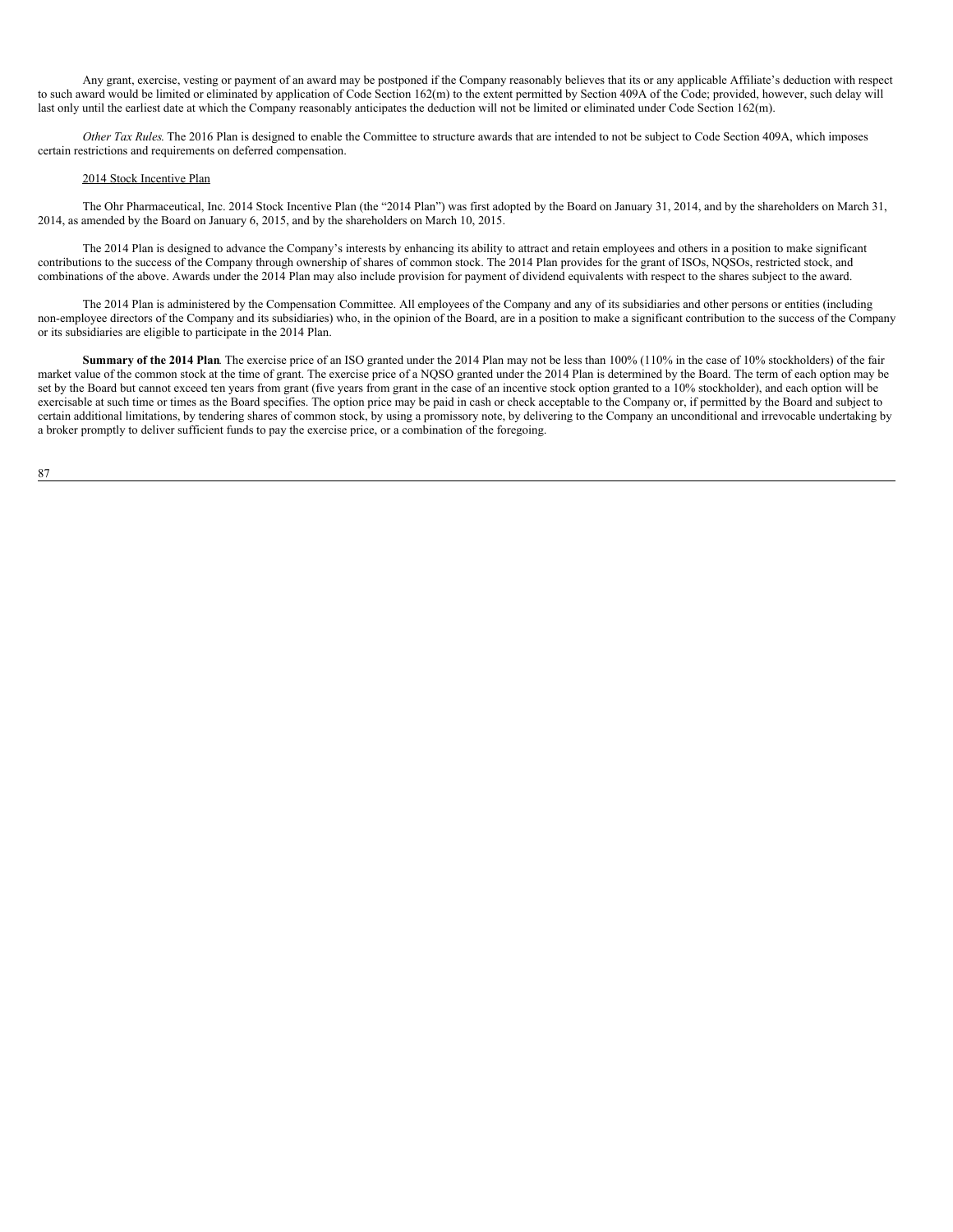Except as otherwise provided by the Board, if a participant dies, options held by such participant immediately prior to death, to the extent then exercisable, may be exercised by the participant's executor, administrator or transferee during a period of one year following such death (or for the remainder of their original term, if less). Except as otherwise determined by the Board, options not exercisable at a participant's death terminate. Outstanding awards of restricted common stock must be transferred to the Company upon a participant's death except as otherwise determined by the Board.

In the case of termination of a participant's association with the Company for any reason other than death, options remain exercisable, to the extent they were exercisable immediately prior to termination, for 30 days (or for the remainder of their original term, if less), and shares of restricted common stock must be resold to the Company, unless otherwise determined by the Board. If any such association is terminated due to the participant's discharge for cause which, in the opinion of the Board, casts such discredit on the participant as to justify immediate termination of any award under the 2014 Plan, such participant's options may be terminated immediately.

In the event of a consolidation or merger in which the Company is not the surviving corporation or which results in the acquisition of substantially all of the Company's outstanding Common Stock by a single person or entity or by a group of persons and/or entities acting in concert or in the event of the sale or transfer of substantially all of the Company's assets, the Board may determine that (i) each outstanding option will become immediately exercisable unless otherwise provided at the time of grant, and (ii) each outstanding share of restricted Common Stock will immediately become free of all restrictions and conditions. The Board may also arrange to have the surviving or acquiring corporation or affiliate assume any award held by a participant or grant a replacement award. If the optionee is terminated after a change in control by the Company without cause, or in the case of certain officers designated from time to time by the Board resigns under certain circumstances, within two years following the change in control, all unvested options will vest and all options will be exercisable for the shorter of four years or their original duration and all other awards will vest. If the option committee makes no such determination, outstanding awards to the extent not fully vested will be forfeited.

# 2009 Stock Incentive Plan

The Ohr Pharmaceutical, Inc. 2009 Stock Incentive Plan (the "2009 Plan") was first adopted by the Board in June 2009 and by the shareholders effective as of July 13, 2009.

The 2009 Plan was designed to encourage ownership of common stock by employees, consultants and directors of the Company and its affiliates and to provide additional incentive for them to promote the success of the Company's business. The 2009 Plan provided for the grant of ISOs, NQSOs, restricted stock, and combinations of the above.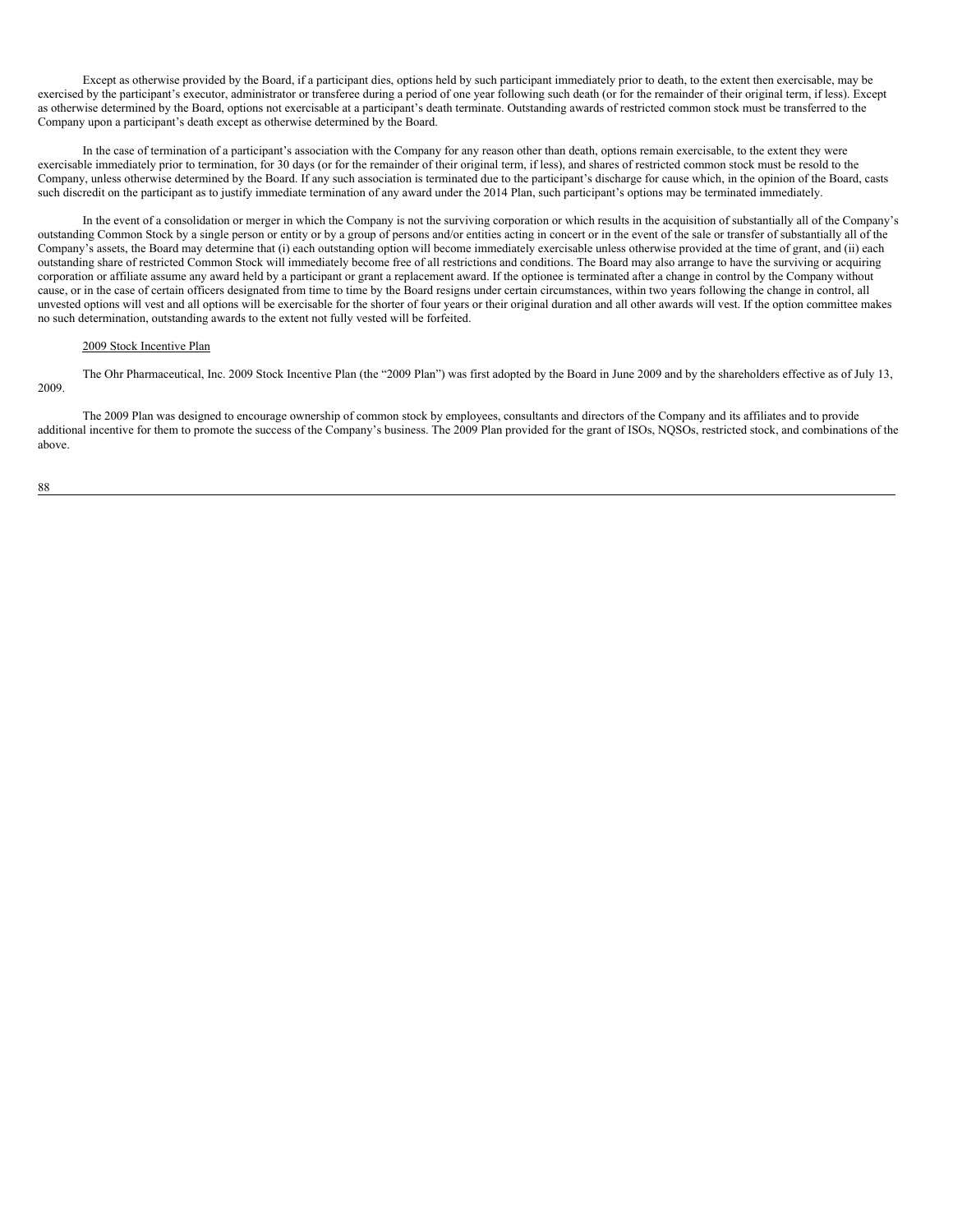The 2009 Plan is administered by the Compensation Committee. An award under the 2009 Planmay grant to any employee of or consultant to one or more of the Company and its affiliates or to any non-employee member of the Board or of any board of directors (or similar governing authority) of any affiliate.

**Summary of the 2009 Plan**. If any Option expires, terminates, or is cancelled for any reason without having been exercised in full, or if any award of restricted stock is forfeited by the recipient, the shares not purchased by the optionee or forfeited by the recipient shall again be available for awards to be granted under the 2009 Plan.

The exercise price of an ISO granted under the 2009 Plan may not be less than 100% (110% in the case of 10% stockholders) of the fair market value of the common stock at the time of grant. The exercise price of a NOSO granted under the 2009 Plan is determined by the Board. The term of each option may be set by the Board but cannot exceed ten years from grant (five years from grant in the case of an incentive stock option granted to a 10% stockholder), and each option will be exercisable at such time or times as the Board specifies. The option price may be paid in cash or check acceptable to the Company or, if permitted by the Board and subject to certain additional limitations, by tendering shares of common stock, by using a promissory note, by delivering to the Company an unconditional and irrevocable undertaking by a broker promptly to deliver sufficient funds to pay the exercise price, or a combination of the foregoing.

The option price may be paid in cash or check acceptable to the Company or, if permitted by the Board and subject to certain additional limitations, by (i) shares of stock having a market value equal to the exercise price of the shares to be purchased, or (ii) by using a promissory note.

If a participant's employment or other association with the Company and its affiliates ends for any reason, any outstanding option of the participant will cease to be exercisable in any respect not later than 30 days following that event and, for the period it remains exercisable following that event, will be exercisable only to the extent exercisable at the date of that event. Military or sick leave or other bona fide leave will not be deemed a termination of employment or other association.

Unless the Compensation Committee provided otherwise for any award of restricted stock, upon termination of a participant's employment or other association with the Company and its affiliates for any reason during the restriction period, all shares of restricted stock subject to forfeiture will be forfeited or otherwise subject to return to or repurchase by the Company on the terms specified in the award agreement.

In the event of a Change in Control (as defined in the 2009 Plan), any restricted stock award still then subject to a forfeiture and any outstanding option not then exercisable in full shall vest under the terms of the award. The Compensation Committee shall have the discretion, exercisable either in advance of a change in control or at the time thereof, to provide (upon such terms as it may deem appropriate) for (i) the automatic acceleration of one or more outstanding options that do not otherwise accelerate by reason of the change in control, and/or (ii) the subsequent termination of one or more of the Company's repurchase rights with respect to restricted stock awards that do not otherwise terminate at that time, in the event that the employment of the respective grantees of such awards should subsequently terminate following such change in control.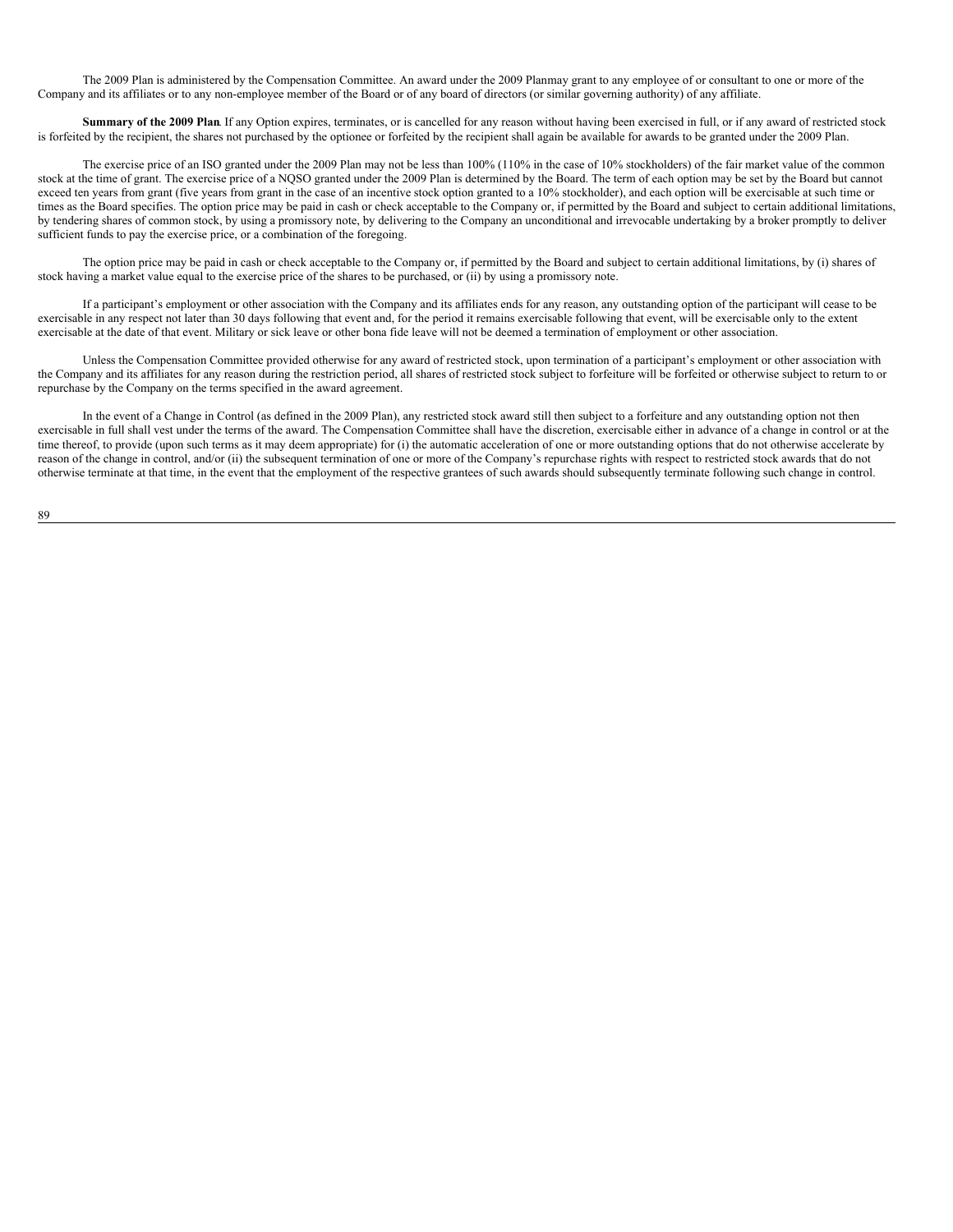### **Material U.S. Federal Income Tax Consequences For the 2014 Plan and the 2009 Plan**

The following discussion summarizes the principal United States federal income tax consequences associated with awards granted under the 2014 Plan and 2009 Plan to U.S. citizens. The discussion is based on laws, regulations, rulings and court decisions currently in effect, all of which are subject to change.

*ISOs.* A participant will not recognize taxable income on the grant or exercise of an ISO. A participant will recognize taxable income when he or she disposes of the shares of Common Stock acquired under the ISO. If the disposition occurs more than two years after the grant of the ISO and more than one year after its exercise (the "ISO holding period"), the participant will recognize long-term capital gain (or loss) to the extent the amount realized from the disposition exceeds (or is less than) the participant's tax basis in the shares of Common Stock. A participant's tax basis in shares of the Common Stock generally will be the amount the participant paid for the shares.

If Common Stock acquired under an ISO is disposed of before the expiration of the ISO holding period described above, the participant will recognize as ordinary income in the year of the disposition the excess of the fair market value of the Common Stock on the date of exercise of the ISO over the exercise price. Any additional gain will be treated as long-term or short-term capital gain, depending on the length of time the participant held the shares. A special rule applies to such a disposition where the amount realized is less than the fair market value of the Common Stock on the date of exercise of the ISO. In that case, the ordinary income the participant will recognize will not exceed the excess of the amount realized on the disposition over the exercise price. If the amount realized is less than the exercise price, the participant will recognize a capital loss (long-term if the stock was held more than one year and short-term if held one year or less). A participant will receive different tax treatment if the exercise price is paid by delivery of Common Stock the participant already owns.

Neither the Company nor any of its Affiliates will be entitled to a federal income tax deduction with respect to the grant or exercise of an ISO. However, in the event a participant disposes of Common Stock acquired under an ISO before the expiration of the ISO holding period described above, the Company or its Affiliate will be entitled to a federal income tax deduction equal to the amount of ordinary income the participant recognizes.

*NQSOs.* A participant will not recognize any taxable income on the grant of a NQSO. On the exercise of a NQSO, the participant will recognize as ordinary income the excess of the fair market value of the Common Stock acquired over the exercise price. A participant's tax basis in the Common Stock is the amount paid plus any amounts included in income on exercise. The participant's holding period for the stock begins on acquisition of the shares.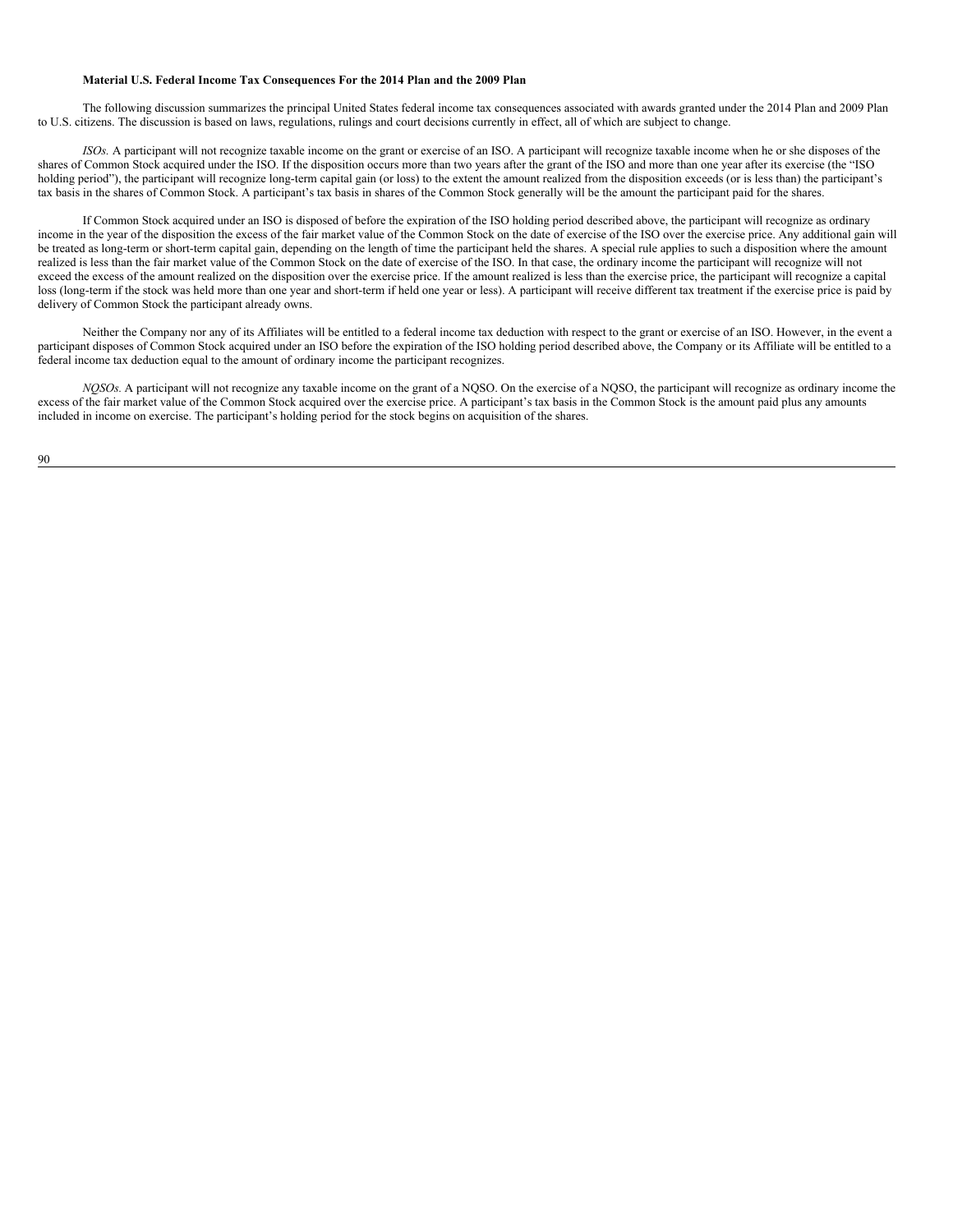Any gain or loss that a participant realizes on a subsequent disposition of Common Stock acquired on the exercise of a NQSO generally will be treated as long-term or short-term capital gain or loss, depending on the length of time the participant held such shares. The amount of the gain (or loss) will equal the amount by which the amount realized on the subsequent disposition exceeds (or is less than) the participant's tax basis in his or her shares. A participant will receive different tax treatment if the exercise price is paid by delivery of Company Stock the participant already owns.

The exercise of a NQSO will entitle the Company or its Affiliate to claim a federal income tax deduction equal to the amount of ordinary income the participant recognizes. If the participant is an employee, that ordinary income will constitute wages subject to withholding and employment taxes.

*Restricted Stock Awards.* A participant will recognize ordinary income on account of a Restricted Stock Award on the first day that the shares are either transferable or not subject to a substantial risk of forfeiture. The ordinary income recognized will equal the excess of the fair market value of the Common Stock on such date over the amount, if any, the participant paid for the Restricted Stock Award. However, even if the shares under a Restricted Stock Award are both nontransferable and subject to a substantial risk of forfeiture, the participant may make a special "83(b) election" to recognize income, and have his or her tax consequences determined, as of the date the Restricted Stock Award is made. The participant's tax basis in the shares received will equal the income recognized plus the price, if any, paid for the Restricted Stock Award. Any gain (or loss) that a participant realizes upon the sale of any Common Stock acquired pursuant to a Restricted Stock Award will be equal to the amount by which the amount realized on the disposition exceeds (or is less than) the participant's tax basis in the shares and will be treated as long-term (if the shares are held for more than one year) or short-term (if the shares are held for one year or less) capital gain or loss. The participant's holding period for the stock begins on the date the shares are either transferable or not subject to a substantial risk of forfeiture, except that the holding period will begin on the date of grant if the participant makes the special "83(b) election." The Company or its Affiliate will be entitled to a federal income tax deduction equal to the ordinary income the participant recognizes. If the participant is an employee, that ordinary income will constitute wages subject to withholding and employment taxes.

Any grant, exercise, vesting or payment of an award may be postponed if the Company reasonably believes that its or any applicable Affiliate's deduction with respect to such award would be limited or eliminated by application of Code Section 162(m) to the extent permitted by Section 409A of the Code; provided, however, such delay will last only until the earliest date at which the Company reasonably anticipates the deduction will not be limited or eliminated under Code Section 162(m).

*Other Tax Rules.*The Incentive Plan is designed to enable the Compensation Committee to structure awards that are intended to not be subject to Code Section 409A, which imposes certain restrictions and requirements on deferred compensation.

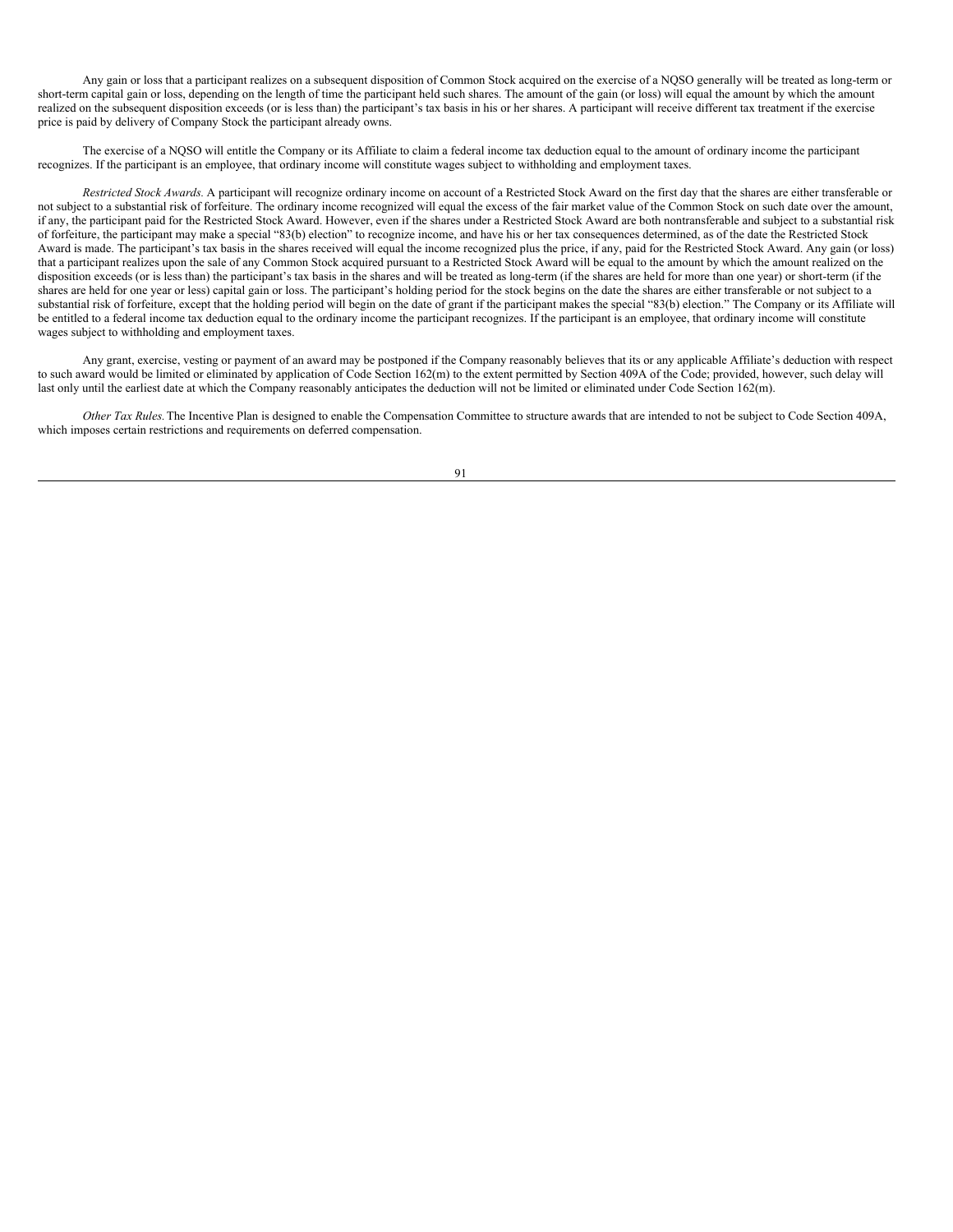# *Outstanding Equity Awards at Fiscal Year-End*

The following table provides certain information with respect to outstanding individual grants through the fiscal year ended September 30, 2016 to each of our named executive officers of common share purchase options relating to our common shares:

|                | <b>Stock Awards</b>                                                                                   |                 |                                                                                                            |       |           |                                                                               |    |                                                                                                          |                                                                                                                                                     |                                                                                                                                                                                   |               |
|----------------|-------------------------------------------------------------------------------------------------------|-----------------|------------------------------------------------------------------------------------------------------------|-------|-----------|-------------------------------------------------------------------------------|----|----------------------------------------------------------------------------------------------------------|-----------------------------------------------------------------------------------------------------------------------------------------------------|-----------------------------------------------------------------------------------------------------------------------------------------------------------------------------------|---------------|
|                | <b>Option Awards</b><br>Number of<br><b>Securities</b><br>Underlying<br>Unexercised<br><b>Options</b> |                 | Number of<br><b>Securities</b><br>Underlying<br>Unexercised<br>Option<br><b>Options</b><br><b>Exercise</b> |       |           | <b>Number</b><br>of Shares<br>or Units<br>of Stock<br>That<br><b>Have Not</b> |    | <b>Market</b><br>Value of<br><b>Shares</b> or<br><b>Units of</b><br><b>Stock That</b><br><b>Have Not</b> | <b>Equity</b><br>Incentive<br>Plan<br>Awards:<br>Number of<br>Unearned<br><b>Shares, Units</b><br>or Other<br><b>Rights That</b><br><b>Have Not</b> | <b>Equity</b><br><b>Incentive Plan</b><br>Awards:<br>Market or<br><b>Payout Value</b><br>of Unearned<br><b>Shares, Units</b><br>or Other<br><b>Rights That</b><br><b>Have Not</b> |               |
| Name           | Exercisable                                                                                           | Unexercisable   |                                                                                                            | Price | Date      | <b>Vested</b>                                                                 |    | Vested (9)                                                                                               | Vested                                                                                                                                              |                                                                                                                                                                                   | <b>Vested</b> |
| Jason Slakter  | 25,000(1)                                                                                             | 25,000(1)       | <sup>S</sup>                                                                                               | 10.14 | 3/10/2020 |                                                                               |    |                                                                                                          |                                                                                                                                                     |                                                                                                                                                                                   |               |
|                |                                                                                                       |                 |                                                                                                            | --    |           | 350,358(2)                                                                    | S. | 1,583,618                                                                                                |                                                                                                                                                     |                                                                                                                                                                                   |               |
| Sam Backenroth | 133,333(3)                                                                                            |                 |                                                                                                            | 1.71  | 3/9/2017  |                                                                               |    |                                                                                                          | _                                                                                                                                                   |                                                                                                                                                                                   |               |
|                | 187,500(4)                                                                                            | $62,500(4)$ \$  |                                                                                                            | 10.11 | 2/3/2017  |                                                                               |    |                                                                                                          |                                                                                                                                                     |                                                                                                                                                                                   |               |
|                | 30,000(5)                                                                                             | $30,000(5)$ \$  |                                                                                                            | 10.14 | 3/10/2020 |                                                                               |    |                                                                                                          |                                                                                                                                                     |                                                                                                                                                                                   |               |
|                |                                                                                                       |                 |                                                                                                            |       |           | 130,000(6)                                                                    | S  | 587,600                                                                                                  |                                                                                                                                                     |                                                                                                                                                                                   |               |
| Avner Ingerman | 100,000(7)                                                                                            | $100,000(7)$ \$ |                                                                                                            | 7.06  | 3/1/2020  |                                                                               |    |                                                                                                          |                                                                                                                                                     |                                                                                                                                                                                   |               |
|                |                                                                                                       |                 |                                                                                                            |       |           | 30,000(8)                                                                     |    | 293,400(8)                                                                                               |                                                                                                                                                     |                                                                                                                                                                                   |               |

(1) One quarter of the options vested immediately and on March 10, 2016, and one quarter of the options will vest on each of March 10, 2017 and March 10, 2018.

(2) 175,000 shares of restricted stock vest on January 9, 2017 and 175,358 shares of restricted stock vest on January 9, 2018.

(3) One quarter of the options vested immediately, and one quarter of the options vested on each of March 9, 2013, March 9, 2014 and March 9, 2015.

(4) One quarter of the options vested on each of February 3, 2014 and February 3, 2015, and February 3, 2016 and one quarter of the options will vest on February 3, 2017.

(5) One quarter of the options vested immediately and on March 10, 2016, and one quarter of the options will vest on each of March 10, 2017 and March 10, 2018.

(6) One half of the shares of restricted stock vest on January 9, 2017 and one half of the shares of restricted stock vest on January 9, 2018.

(7) One quarter of the options vested on each of March 1, 2015 and December 31, 2015, and one quarter of the options will vest on each of December 31, 2016, and December 31, 2017.

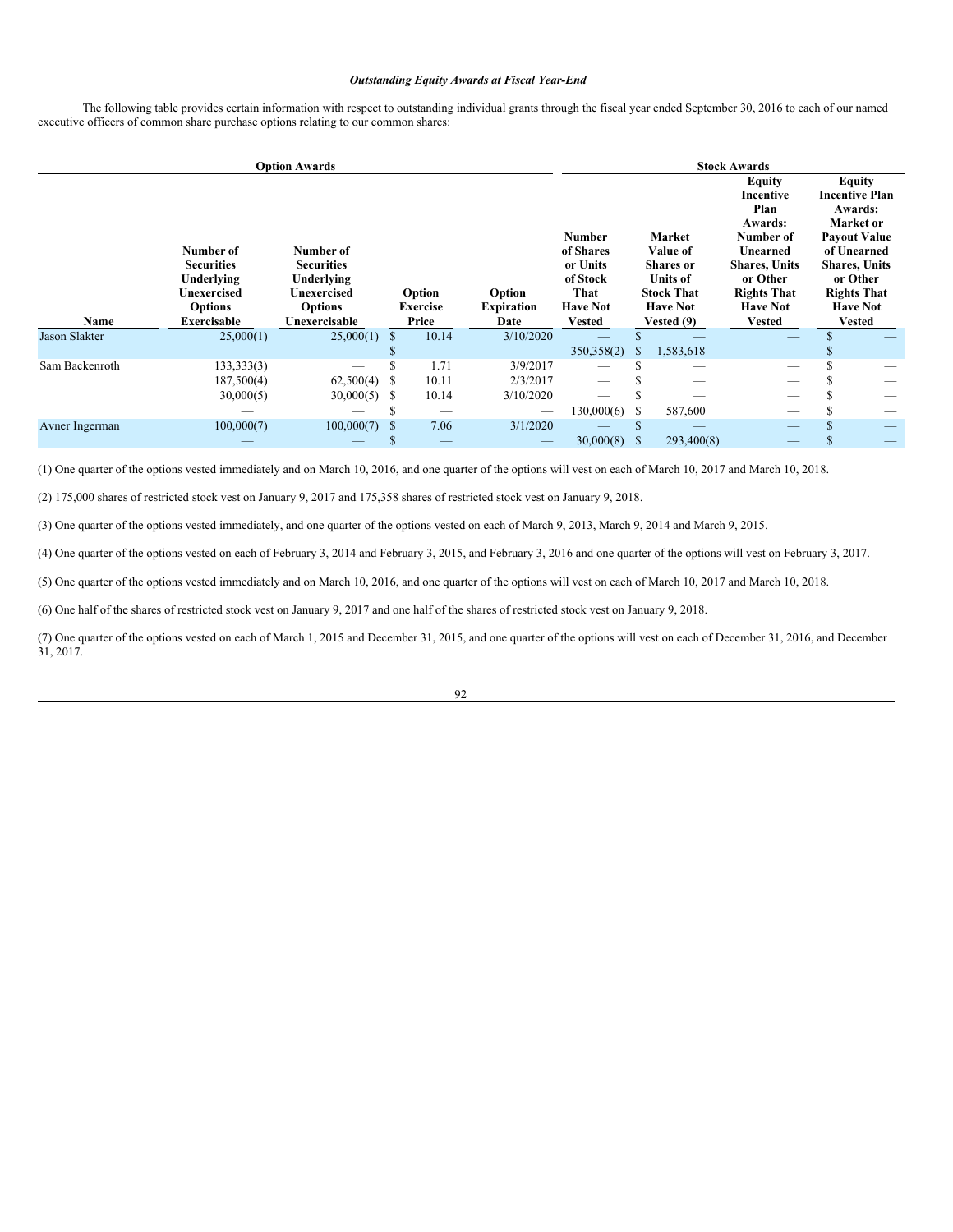(8) 30,000 restricted stock units vested on January 1, 2016 and 15,000 restricted stock units will vest on each of January 1, 2017 and January 1, 2018.

(9) The amounts in this column reflect the aggregate grant date fair value of equity awards, calculated in accordance with FASB ASC Topic 718.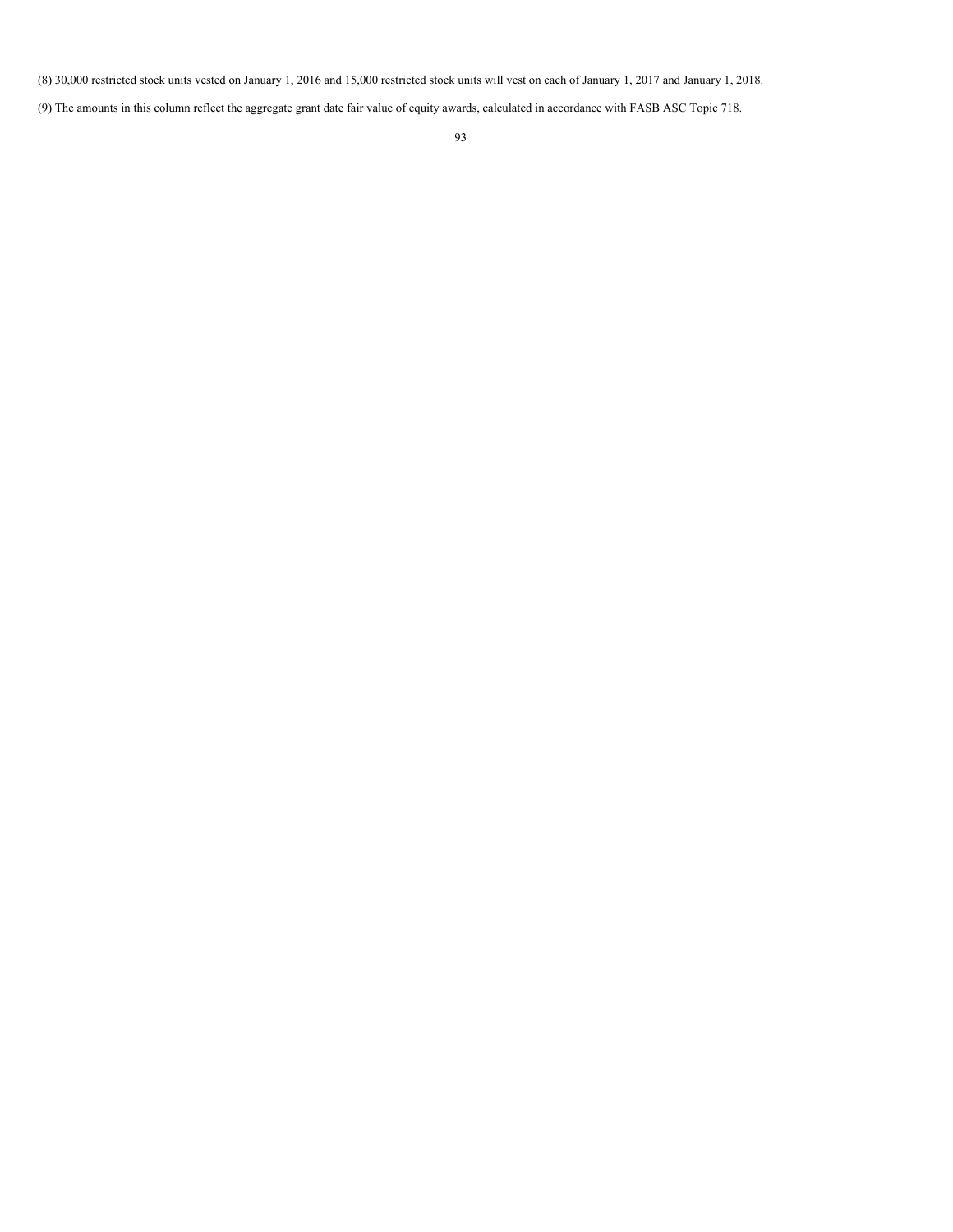# **Compensation of Directors**

During the fiscal year 2016, the following options were granted to directors serving in fiscal 2016:

|                                      | Name | <b>Grant Date</b> | All other stock<br>awards: Number<br>of shares of stock<br>or units | All other option<br>awards: Number<br>of securities<br>underlying<br>options |               | <b>Exercise</b><br>Price(1) | <b>Grant Date Fair</b><br>Value of Stock and<br><b>Option Awards(2)</b> |         |  |
|--------------------------------------|------|-------------------|---------------------------------------------------------------------|------------------------------------------------------------------------------|---------------|-----------------------------|-------------------------------------------------------------------------|---------|--|
| Ira Greenstein                       |      | 1/7/2016          |                                                                     | 60,000                                                                       | <sup>\$</sup> | 5.14                        | -S                                                                      | 201,678 |  |
| Chairman                             |      | 1/22/2016         | $-$                                                                 | 80,000                                                                       | <sup>\$</sup> | 3.62                        | -S                                                                      | 189,708 |  |
|                                      |      |                   |                                                                     |                                                                              |               |                             |                                                                         |         |  |
| Orin Hirschman<br>Director           |      | 1/7/2016          | _                                                                   | 60,000                                                                       | $\mathbf S$   | 5.14                        | -S                                                                      | 201,678 |  |
|                                      |      |                   |                                                                     |                                                                              |               |                             |                                                                         |         |  |
| <b>Thomas Riedhammer</b><br>Director |      | 1/7/2016          |                                                                     | 60,000                                                                       | -S            | 5.14                        | -S                                                                      | 201,678 |  |
|                                      |      |                   |                                                                     |                                                                              |               |                             |                                                                         |         |  |
| June Almenoff<br>Director            |      | 1/7/2016          | _                                                                   | 60,000                                                                       | $\mathcal{S}$ | 5.14                        | -\$                                                                     | 201,678 |  |
|                                      |      |                   |                                                                     |                                                                              |               |                             |                                                                         |         |  |

(1) The exercise price reflects the closing market price of our common stock on the day of the grant.

(2) The grant date fair value of the option grants is calculated in accordance with FASB ASC Topic 718 and using a Black-Scholes valuation model. Assumptions used in the calculation of these amounts are included in Note 9 of the audited financial statements included elsewhere in this Annual Report on Form 10-K.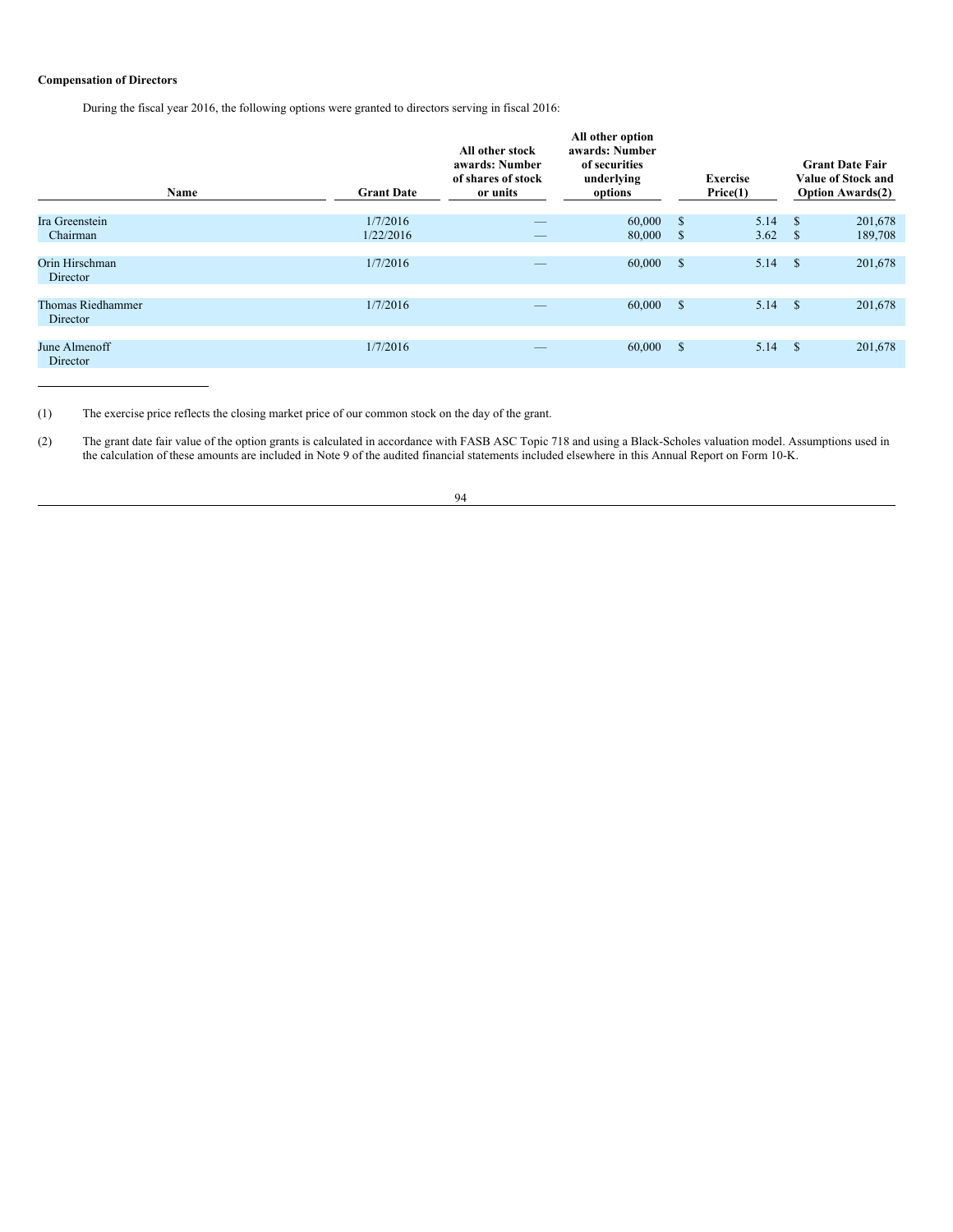The following table shows the number of outstanding options held by our non-executive directors at the end of fiscal 2016:

# **Number of Securities Underlying Unexercised**

|                          |             | Options $(\#)(1)$ |                                 |    |                       |                          |
|--------------------------|-------------|-------------------|---------------------------------|----|-----------------------|--------------------------|
|                          |             |                   |                                 |    | Option                | <b>Option Expiration</b> |
|                          | Exercisable | Unexercisable     | Unearned                        |    | <b>Exercise Price</b> | Date                     |
| Ira Greenstein           | 100,000     |                   |                                 | S  | 1.71                  | 3/8/2017                 |
| Chairman                 | 42,000      | 42,000            | $\qquad \qquad -$               | S  | 10.14                 | 3/10/2020                |
|                          | 20,000      | 40,000            | $\overline{\phantom{m}}$        | \$ | 5.14                  | 1/6/2021                 |
|                          | 26,666      | 53,334            | $\hspace{0.1mm}-\hspace{0.1mm}$ | \$ | 3.62                  | 1/21/2021                |
|                          |             |                   |                                 |    |                       |                          |
| Orin Hirschman           | 100,000     |                   |                                 | S  | 1.71                  | 3/8/2017                 |
| Director                 | 42,000      | 42,000            |                                 | S  | 10.14                 | 3/10/2020                |
|                          | 20,000      | 40,000            |                                 | S  | 5.14                  | 1/6/2021                 |
|                          |             |                   |                                 |    |                       |                          |
| <b>Thomas Ricdhammer</b> | 116,667     |                   | $\qquad \qquad -$               | S  | 4.74                  | 4/29/2018                |
| Director                 | 42,000      | 42,000            | $\qquad \qquad -$               | S  | 10.14                 | 3/10/2020                |
|                          | 20,000      | 40,000            |                                 | S  | 5.14                  | 1/6/2021                 |
|                          |             |                   |                                 |    |                       |                          |
| June Almenoff            | 116,667     |                   | $\qquad \qquad -$               | S  | 4.68                  | 5/16/2018                |
| Director                 | 42,000      | 42,000            |                                 | S  | 10.14                 | 3/10/2020                |
|                          | 20,000      | 40,000            |                                 | \$ | 5.14                  | 1/6/2021                 |

(1) The Option numbers represent options to acquire shares of common stock.

The following table shows the compensation of our non-executive directors for fiscal 2016:

| Name                                 |    | <b>Fees Earned</b><br>or Paid in<br>Cash |              | <b>Stock Awards</b>      |              | Option<br>Awards |              | <b>Non-Equity</b><br><b>Incentive Plan</b><br>Compensation |               | <b>Change in Pension</b><br>Value and Non-<br><b>Oualified</b><br><b>Deferred</b><br>Compensation<br>Earnings |               | <b>All Other</b><br>Compensation |              | Total   |
|--------------------------------------|----|------------------------------------------|--------------|--------------------------|--------------|------------------|--------------|------------------------------------------------------------|---------------|---------------------------------------------------------------------------------------------------------------|---------------|----------------------------------|--------------|---------|
| Ira Greenstein<br>Chairman           | S  | 10,000                                   | <sup>S</sup> | $\overline{\phantom{m}}$ | <sup>S</sup> | 391,386          | \$           | $\overline{\phantom{m}}$                                   | S             | $\overline{\phantom{m}}$                                                                                      | <sup>\$</sup> | $\overline{\phantom{0}}$         | $\mathbb{S}$ | 401,386 |
| June Almenoff<br>Director            | S  | 10,000                                   | $^{\circ}$ s | $\frac{1}{2}$            | $\mathbf S$  | 201,678          | $\mathbb{S}$ | $\overline{\phantom{m}}$                                   | <sup>\$</sup> | $\overline{\phantom{a}}$                                                                                      | <sup>S</sup>  | $\overline{\phantom{0}}$         | $\mathbb{S}$ | 211,678 |
| Orin Hirschman<br>Director           | S  | 10,000                                   | <sup>S</sup> | $\overline{\phantom{a}}$ | $\mathbf S$  | 201,678          | $\mathbb{S}$ | $\overline{\phantom{m}}$                                   | <sup>\$</sup> | $\overline{\phantom{a}}$                                                                                      | <sup>S</sup>  | $\overline{\phantom{m}}$         | $\mathbb{S}$ | 211,678 |
| <b>Thomas Reidhammer</b><br>Director | S. | 10,000                                   | -S           | $\frac{1}{2}$            | S            | 201,678          | $\mathbb{S}$ | $\overline{\phantom{a}}$                                   | <sup>\$</sup> |                                                                                                               | <sup>\$</sup> | $\overline{\phantom{0}}$         | $\mathbb{S}$ | 211,678 |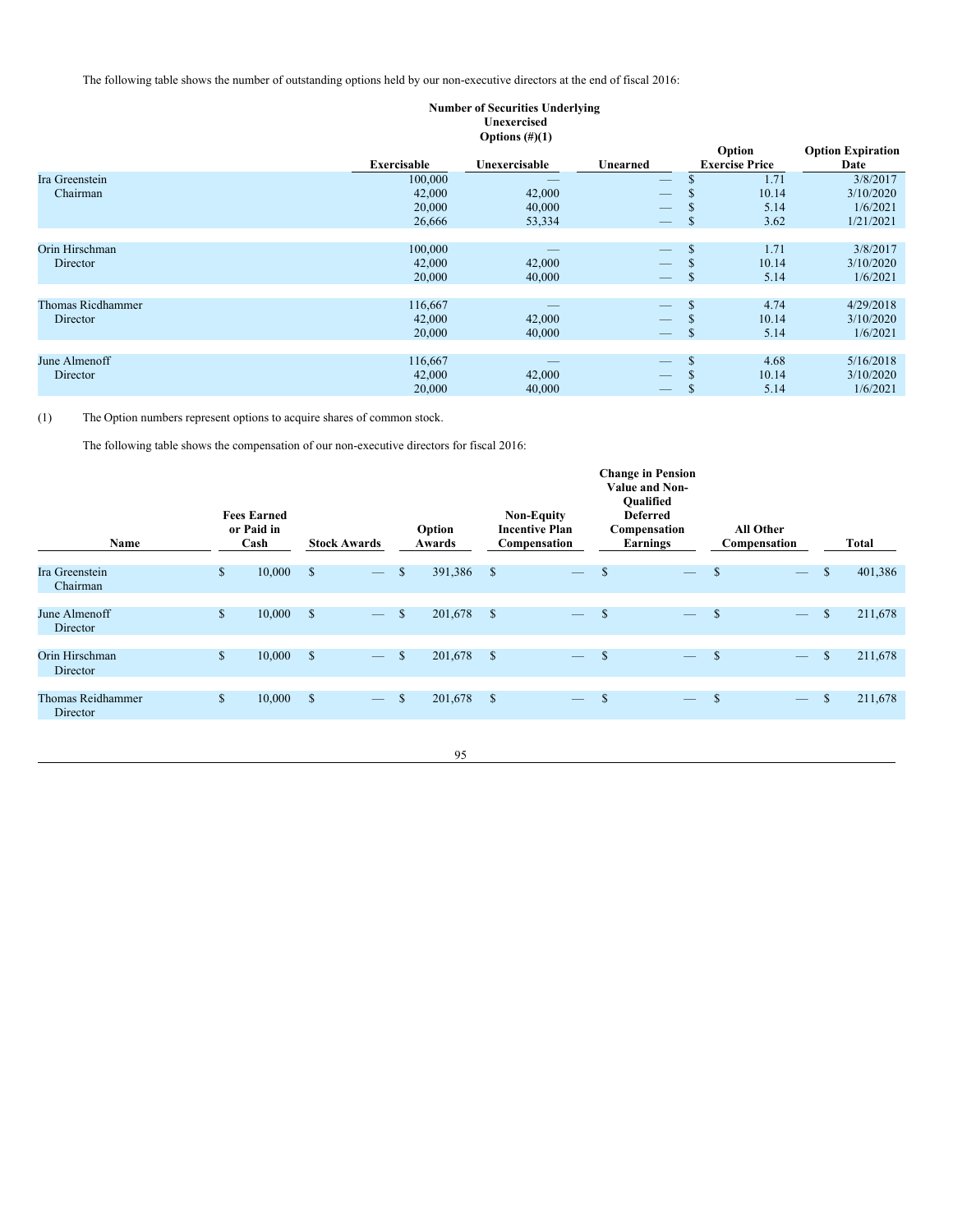## **Compensation Committee Report**

Notwithstanding anything to the contrary set forth in any of our previous or future filings under the Securities Act of 1933 or the Securities Exchange Act of 1934 that might incorporate this Annual Report on Form 10-K, in whole or in part, the following report of the Compensation Committee shall not be deemed to be incorporated by reference into any such filings and shall not otherwise be deemed filed under such Acts.

The Compensation Committee has reviewed and discussed the Compensation Discussion and Analysis contained in this Annual Report on Form 10-K with management and, based on that review and discussion, the Compensation Committee recommended to the Board of Directors that the Compensation Discussion and Analysis be included in this Annual Report on Form 10-K.

Submitted by: The Compensation Committee

Thomas Riedhammer, Chairman June Almenoff Ira Greenstein

# **Compensation Discussion and Analysis**

## *Compensation Program Objectives*

The Company's compensation programs are competitive, designed to attract and retain highly qualified directors, officers and employees, encourage high performance, promote accountability and assure that employee interests are aligned with the interests of the Company's stockholders.

To achieve these objectives, we seek to design our executive compensation program and set compensation levels that are comparable to those of other companies that compete with us for executive talent. We use both objective and subjective criteria to evaluate Company and individual performance. This approach should allow the Compensation Committee to exercise discretion and not rely solely on rigid formulas and quantitative analyses. We historically provided long-term compensation in the form of stock options that generally vest over a two to three-year period and restricted stock that vest over a period of up to three years. We believe these awards allow the executive officers and all employees to participate in the long-term success of the Company, to align their interests with those of our stockholders, and to incentivize future performance, helping us retain talented executive management personnel.

We believe that the Company's compensation program for its executive officers is competitive and appropriately designed to attract and retain key employees, reward superior performance and promote long-term stockholder value. The Compensation Committee plans to continue to review the compensation payable to the Company's executive officers, periodically evaluate the Company's compensation practices, and make any changes it deems appropriate to the Company's compensation structure to ensure that the programs are designed and implemented to achieve the Committee's stated goals.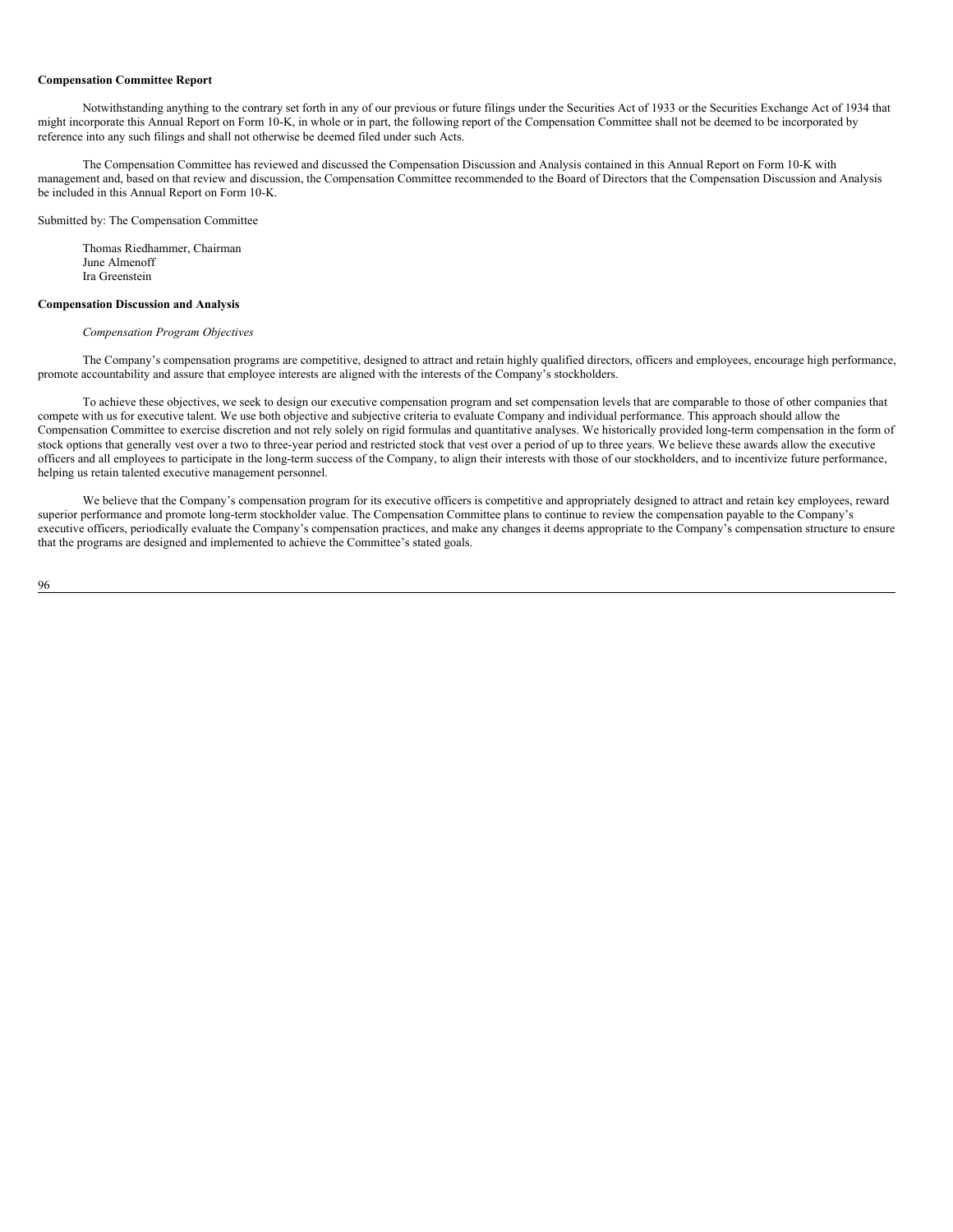We rely on various sources of information to assist us in evaluating the competitiveness of the Company's executive compensation program, setting compensation levels for the executive officers and meeting the Compensation Committee's stated compensation objectives and the experience and knowledge of our Compensation Committee and senior management. We have not retained an independent third party compensation consultant.

# *Highlights of Company Performance in 2016*

In fiscal 2016, the Company made important progress toward achieving its goals. The Company has achieved the following milestones:

- Obtained FDA agreement on a Special Protocol Assessment for the Phase 3 clinical program for Squalamine in combination with Lucentis® for patients with exudative AMD. The first Phase 3 trial began enrollment in April 2016.
- Appointed David Brown, MD, as Chairman of the Steering Committee overseeing the Phase 3 trial.
- Demonstrated in vivo sustained release of a novel small molecule anti-angiogenic compound (OHR3031) in a pharmacokinetic study in December 2015.
- In May 2016, demonstrated sustained pharmacological anti-angiogenic activity of OHR3031 in a rabbit model of laser-induced CNV which was comparable to that seen with a currently approved anti-VEGF agent conducted in a previous study.
- Multiple posters and presentations at major medical meetings for both Squalamine as well as the sustained release platform technology. Advanced ex-US regulatory discussions to facilitate the second Phase 3 Squalamine study.
- Continued progress on our ongoing discussions with several parties regarding a potential partnership transaction for Squalamine.
- Significant progress with our active sustained release programs.

#### *Peer Group Analysis*

In reviewing fiscal 2016, the Compensation Committee reevaluated the Company's peer group of companies and benchmarked executive compensation against this group. The objective of this reevaluation and analysis was to develop a peer group of companies in line with our revenue, market capitalization and phase of clinical trials and to compare our executive compensation practices to those of our peer companies. The Compensation Committee believes that it is important when making its compensation decisions to be informed as to the current practices of comparable, publicly held companies headquartered in the United States. To that end, we monitor developments in the Company, including growth in its products under development and market capitalization, and in the market generally that might change the selection of companies we consider comparable and benchmark our executive compensation against the most recently applicable companies. While benchmarking might not always be appropriate as a stand-alone tool for setting compensation due to the aspects of our business and objectives that might be unique to us, we generally believe that gathering this information is an important part of our compensation-related decision-making process.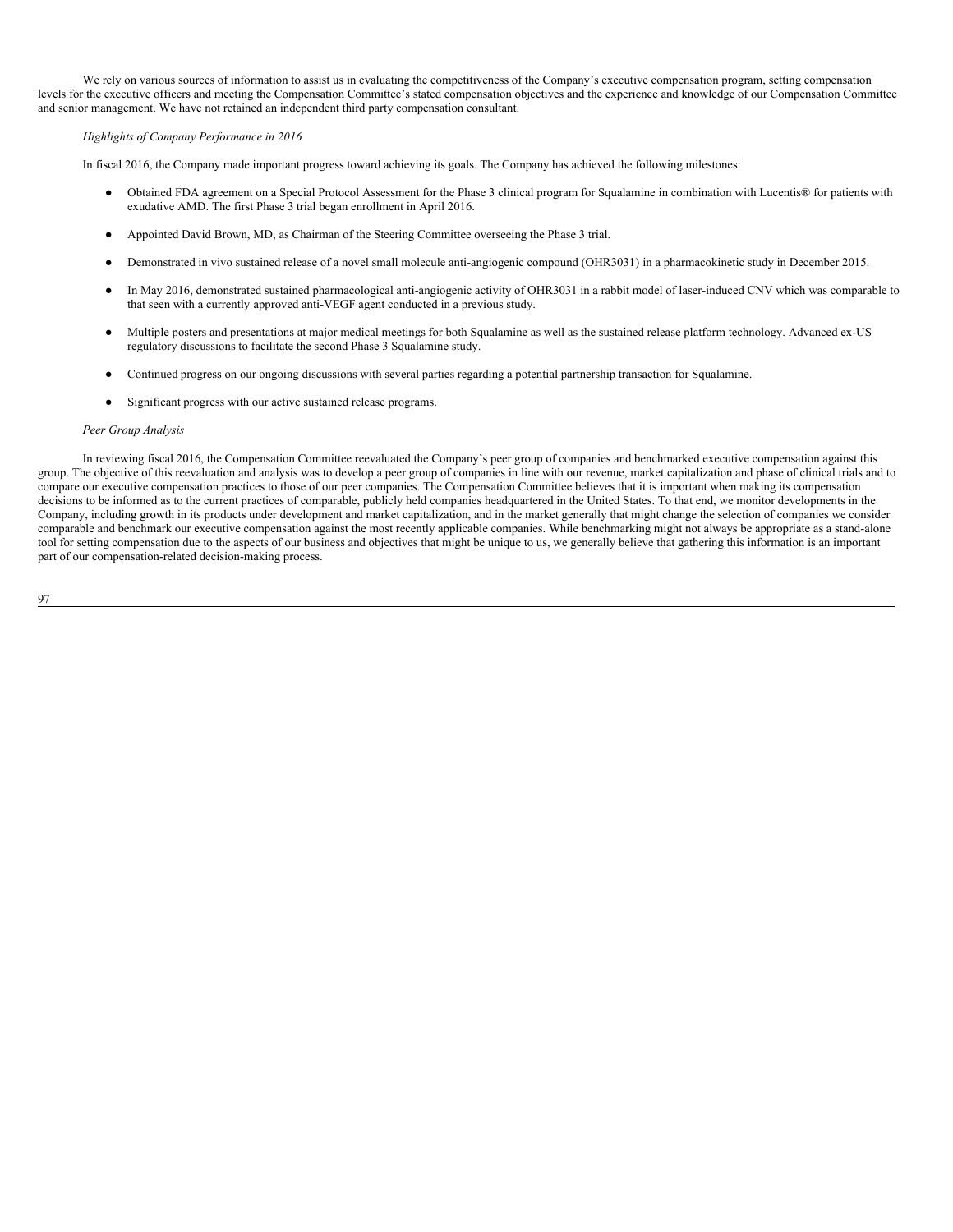We recognize that to attract, retain and motivate key individuals, such as our named executive officers, the Compensation Committee might determine that it is in our best interests to negotiate total compensation packages with our executive management that may deviate from the general principle of targeting total compensation at the median level for the peer group. Actual pay for each named executive officer is determined around this structure, driven by the performance of the executive over time, as well as our annual performance.

For purposes of compensation decisions based on 2016 performance and compensation, our peer group of companies consisted of the following: Eleven Biotherapeutics, Inc., Inotek Pharmaceuticals, Corp., Alimera Sciences, Inc., Ocular Therapeutix, Inc., and pSivida Corp. These companies were chosen based on their comparable profile, stage of development, market capitalization, and therapeutic area of focus.

# *Say-on-Pay and Say-on-Frequency Feedback from Stockholders*

The Board and the Compensation Committee value the opinions of our stockholders, and consider the outcome of advisory stockholder votes when making future compensation decisions for our named executive officers. At our 2014 annual meeting, 99.06% of the votes cast approved our advisory resolution regarding the compensation of our named executive officers. In addition, 86.93% of the votes cast voted that an advisory vote on executive compensation should occur every three years; consequently, the Company's next advisory vote on executive compensation will occur at our next annual meeting of stockholders. With stockholders showing strong support of our executive compensation program, the Compensation Committee continued its regular practice of evaluating the program to reflect continued linkage between pay and company performance and carefully considered actual compensation payouts, seeking to provide compensation that follows our compensation philosophy and meets our compensation objectives described above. In light of all pertinent considerations, the Compensation Committee believes that the Company's compensation programs embody a pay-forperformance philosophy that is well suited for these purposes.

#### *Executive Compensation Policy*

The principal components of compensation for the Company's executive officers are base salary, discretionary annual cash incentive awards and long-term incentive compensation in the form of options, restricted common stock or other forms of equity.

The Company also provides severance benefits upon a change in control of the Company, a 401(k) plan and a group health plan. The Company does not maintain supplemental retirement programs for its executive officers because we believe that the existing compensation arrangements enable the Company's executive officers to adequately plan for their retirement.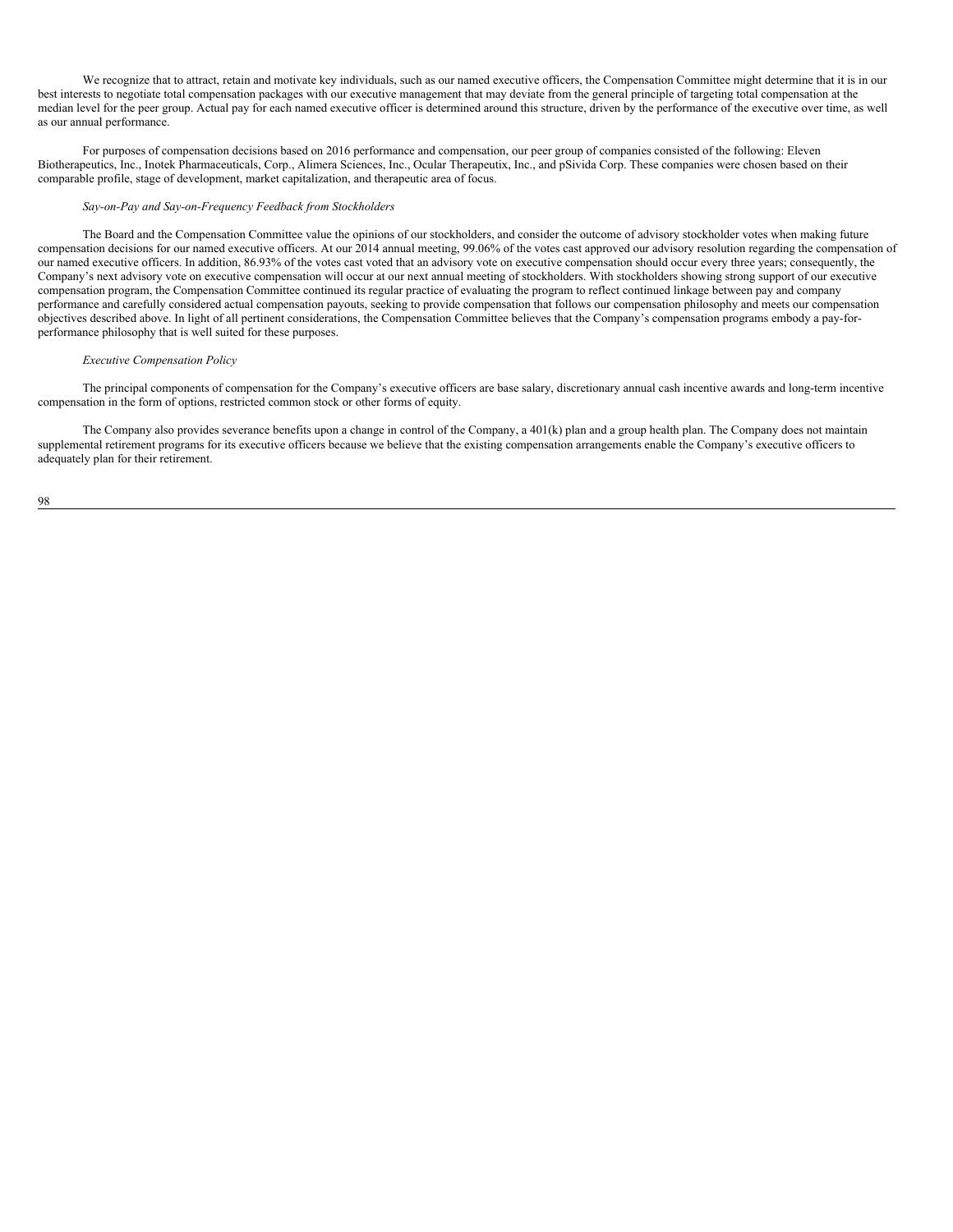#### *Compensation Program Elements*

Base Salary. Ohr's base salary is designed to recognize the duties and responsibilities of each executive officer and the experience, knowledge, ability and skill of the executive officer that holds each such position. We believe that base salaries are an important component of the Company's executive compensation program and are critical in attracting and retaining executive talent. The Compensation Committee reviews base salaries of the Company's executive officers on an annual basis. In setting annual base salaries, the Compensation Committee considers the Company's overall financial and operating performance in the prior year, the Company-wide target for base salary increases for all employees, market and competitive salary information, including for our peer companies as noted above, inflation, changes in the scope of an executive officer's job responsibilities, other components of compensation and other relevant factors. The Compensation Committee also reviews the executive officer's individual performance.

Annual Incentive Cash Compensation. This component of compensation provides an incentive to the executive officers to achieve both Company and individual performance objectives and to be rewarded for those achievements.

Our plan is that after each fiscal year, the Compensation Committee will determine the bonus for the named executive officers, for that year. In all cases, the Committee seeks to establish bonuses that are designed to ensure that total cash compensation is competitive and reflects performance in that year.

The size of the final discretionary bonuses paid to the named executive officers are not based on a specific formula or level of achievement, but rather at the discretion of the Compensation Committee taking into account the factors discussed above.

Based on the Company's corporate and operational performance in fiscal year 2016 and the individual performance of each named executive officer, in January 2017 the Compensation Committee will convene to determine executive bonuses. In determining the amounts of these payments, the Compensation Committee will consider the importance of retaining our key employees and motivating them to implement our long-term strategic plan to develop additional products and to acquire potential products.

The Compensation Committee believes its approach to cash incentive awards properly motivates and rewards the Company's executive officers and provides the Compensation Committee with appropriate discretion and flexibility to set awards that reflect both the Company's performance and each named executive officer's contributions for the given year.

Perquisites and Other Benefits. The Company's philosophy is not to provide executive perquisites or other special benefits. Instead, we maintain broad-based benefits that we provide to all employees, including our executive officers. These benefits include a 401(k) retirement savings plan (without matching contributions from the Company) and a group health plan.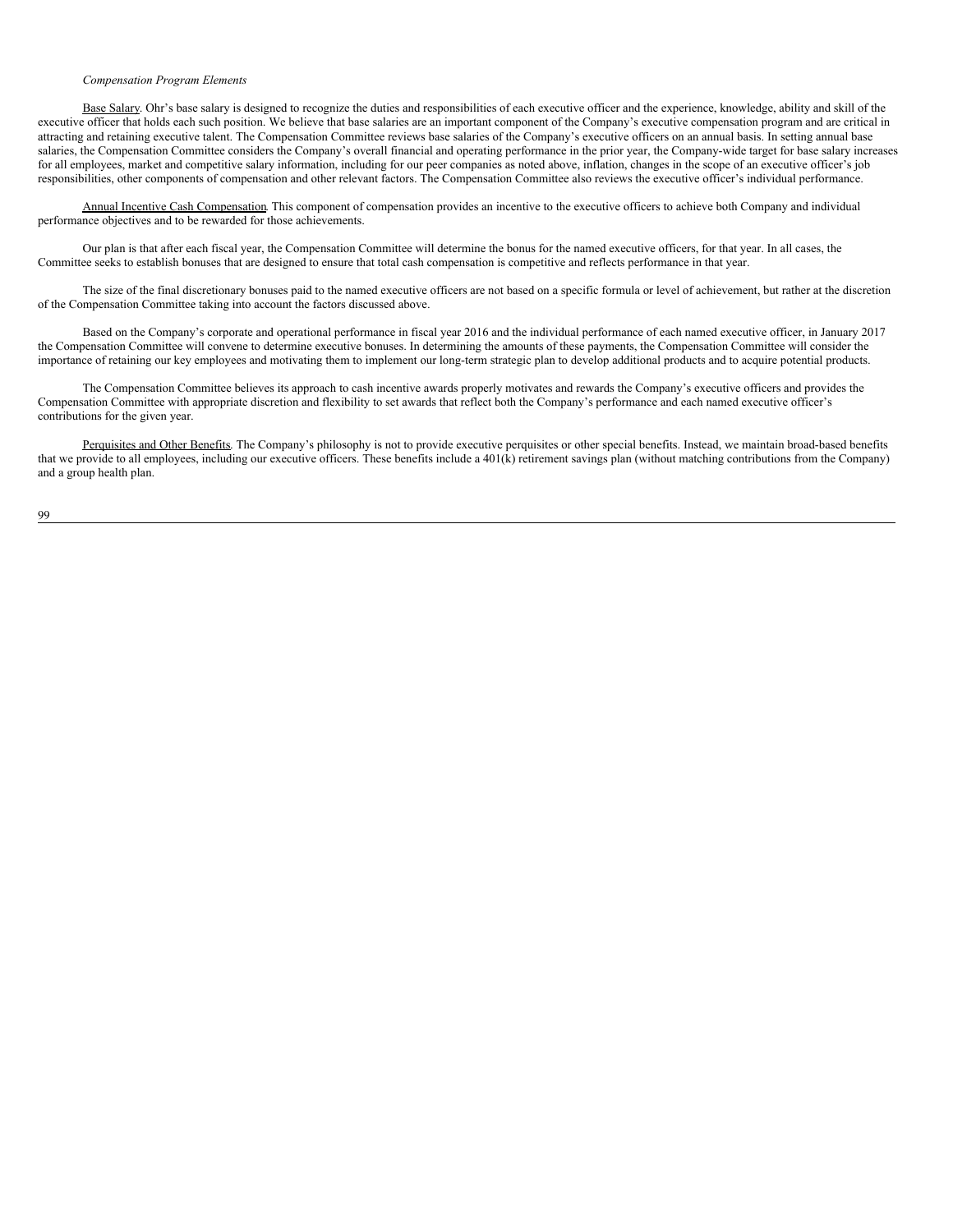Stock-Based Awards. Stock-based awards under our 2016 Consolidated Stock Incentive Plan are the primary form of long-term compensation offered to our named executive officers. Under our 2016 Consolidated Stock Incentive Plan, the Compensation Committee may grant named executive officers and other employees eligible to participate in the Plan, incentive and nonqualified stock options and restricted stock awards.

The Compensation Committee grants option awards to named executive officers and other employees eligible to participate in our 2016 Consolidated Stock Incentive Plan. Typically, a small portion of the option awards vest immediately and the remaining portions vest over time, subject to continued employment.

The Compensation Committee believes its option and stock award program is consistent with its stated objective of establishing a performance-based executive compensation system to reward and incentivize the named executive officers and other employees and consultants because the value of the options and stock generally will be tied to the Company's financial and operating performance over time. The Compensation Committee believes this link to longer-term performance aligns the interests of the named executive officers, employees and consultants with the interests of our stockholders. In addition, the vesting schedule for most option or stock awards helps the Company retain executive talent because unvested options or stock awards are automatically forfeited upon the termination of an executive officer's employment. Thus, the recipient of an option or stock award is incentivized to remain with the Company during the vesting period.

*Policy on Timing of Equity Grants*

We do not have any formal plan or practice to time equity grants in coordination with our public release or disclosure of material nonpublic information, but we generally only make grants at times when we do not have any material nonpublic information about our Company. We also do not time our release of material nonpublic information for purposes of affecting the value of compensation to employees, including our officers.

# ITEM 12 SECURITY OWNERSHIP OF CERTAIN BENEFICIAL OWNERS AND MANAGEMENT AND RELATED STOCKHOLDER MATTERS

The following table provides information about the beneficial ownership of our common stock as of December 14, 2016.

- each person or entity known by us to own beneficially more than five percent of our common stock;
- the named executive officers;
- each of our directors; and
- all of our directors and executive officers as a group.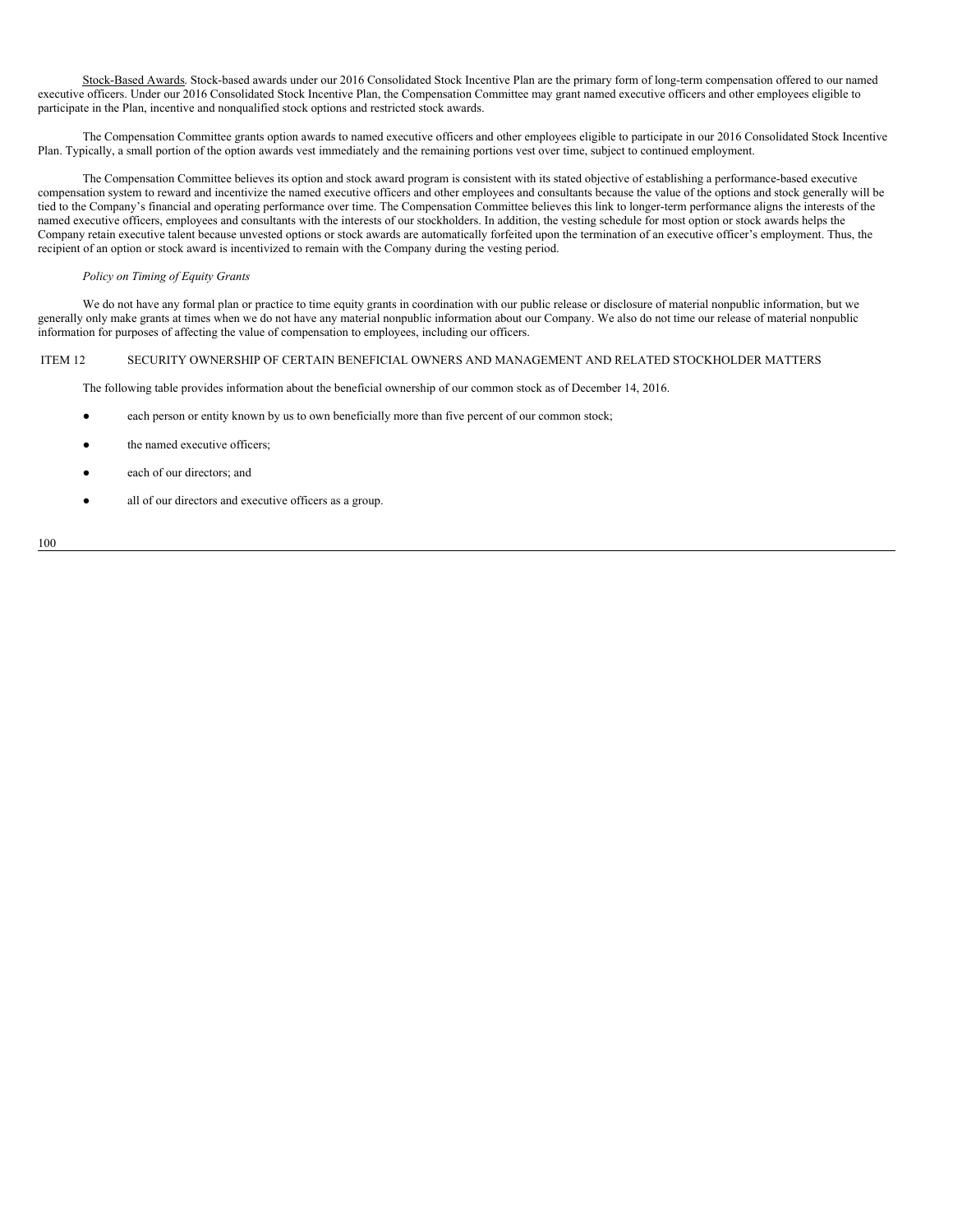In accordance with Securities and Exchange Commission rules, beneficial ownership includes any shares for which a person or entity has sole or shared voting power or investment power and any shares for which the person or entity has the right to acquire beneficial ownership within 60 days after December 14, 2016 through the exercise of any option, warrant or otherwise. Except as noted below, we believe that the persons named in the table have sole voting and investment power with respect to the shares of common stock set forth opposite their names. Percentage of beneficial ownership is based on 35,961,396 shares of common stock outstanding as of December 14, 2016, plus any shares of common stock issuable upon exercise of presently exercisable common stock options or common stock warrants held by such person or entity. All shares included in the "Right to Acquire" column represent shares subject to outstanding stock options or warrants that are exercisable within 60 days after December 14, 2016. The address of each of our directors and executive officers is c/o Ohr Pharmaceutical, Inc., 800 Third Avenue, 11th Floor, New York, New York 10022.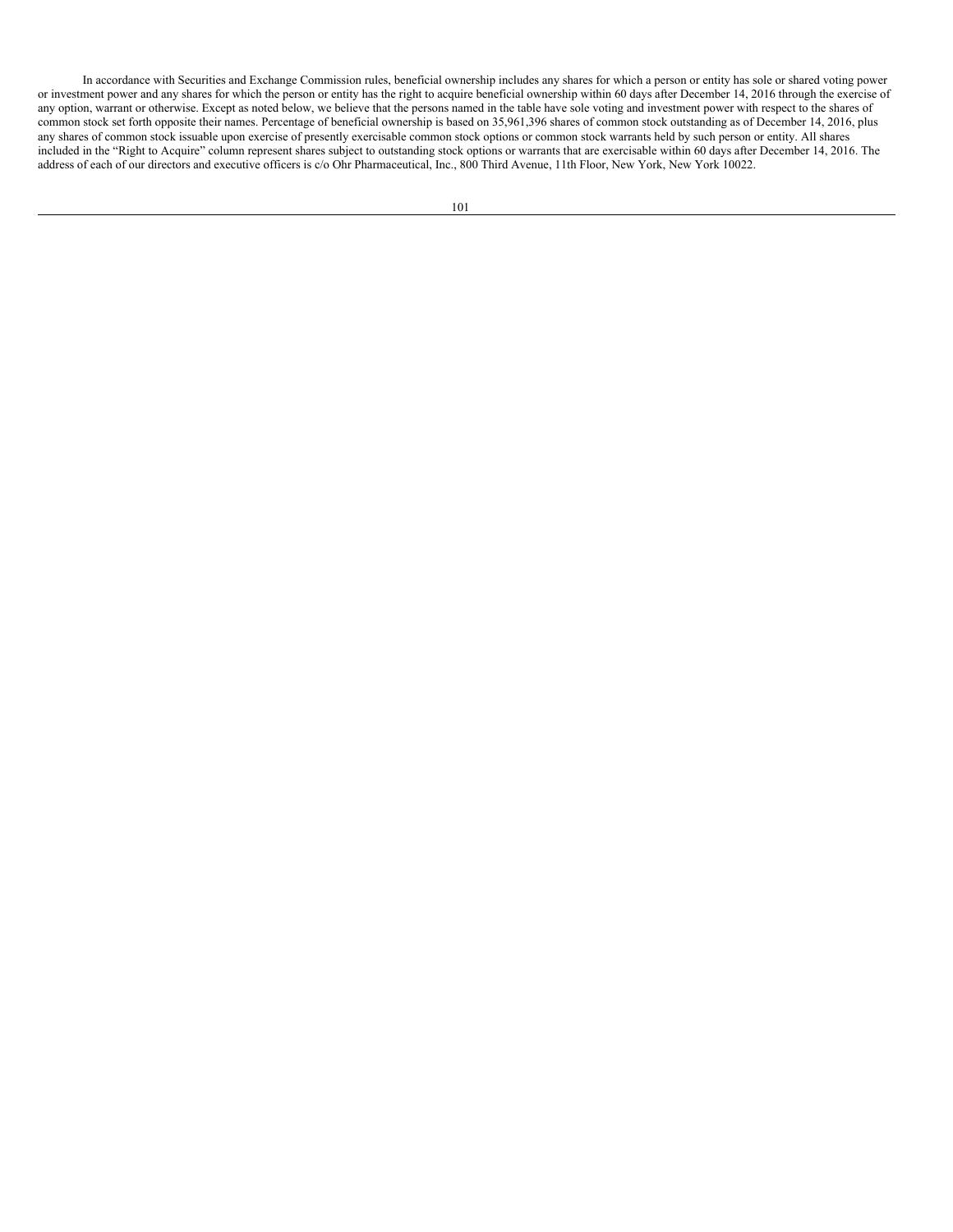| Name and Address of Beneficial Owner  | <b>Shares</b><br>Owned | <b>Right to</b><br>Acquire (1) | Common<br>and<br>Warrant<br><b>Shares</b><br>Owned<br><b>Beneficially</b> | <b>Fully Diluted</b><br>Ownership<br>Percentage (2) |
|---------------------------------------|------------------------|--------------------------------|---------------------------------------------------------------------------|-----------------------------------------------------|
| Orin Hirschman (3)                    | 2,376,939              | 333,000                        | 2,709,939                                                                 | 7.5%                                                |
| Jason Slakter (4)                     | 2,120,764              | 25,000                         | 2,145,764                                                                 | $6.0\%$                                             |
| Ira Greenstein (5)                    | 331,051                | 235,334                        | 566,385                                                                   | $1.6\%$                                             |
| Sam Backenroth (6)                    | 141,167                | 413,333                        | 554,500                                                                   | 1.5%                                                |
| Thomas Riedhammer (7)                 | 8,000                  | 198,667                        | 206,667                                                                   | $\ast$                                              |
| June Almenoff (8)                     | 16,900                 | 198,667                        | 215,567                                                                   | $*$                                                 |
| Avner Ingerman (9)                    | 61,000                 | 100,000                        | 161,000                                                                   | $\ast$                                              |
| All Officers and Directors as a Group | 5,055,821              | 1,504,001                      | 6,559,822                                                                 | 17.5%                                               |

\* Less than 1%.

(1) Only includes vested and exercisable securities, including securities exercisable within 60 days after December 14, 2016.

(2) Calculated on the basis of shares of Common Stock outstanding plus the number of shares such holder has the right to acquire.

- (3) Mr. Hirschman is the sole member of AIGH Investment Partners LLC ("AIGH") and directly determines investment and voting decisions, and AIGH directly owns shares and warrants to purchase common stock. Mr. Hirschman indirectly owns shares as custodian of accounts for the benefit of his minor children. Mr. Hirschman shares voting and dispositive power over shares and warrants held by The Tzedakah Fund.
- (4) Consists of 925,000 shares of common stock held by Dr. Slakter directly and 1,195,724 shares of common stock held by SKS Ocular I LLC, an affiliate of Dr. Slakter. Dr. Slakter has sole voting and dispositive power over shares and options held by Dr. Slakter personally. Dr. Slakter shares voting and dispositive power over shares held by SKS Ocular I LLC. Dr. Slakter disclaims any beneficial ownership of the 1,195,724 shares of common stock held by SKS Ocular I LLC except to the extent of his pecuniary interest therein.

$$
102\\
$$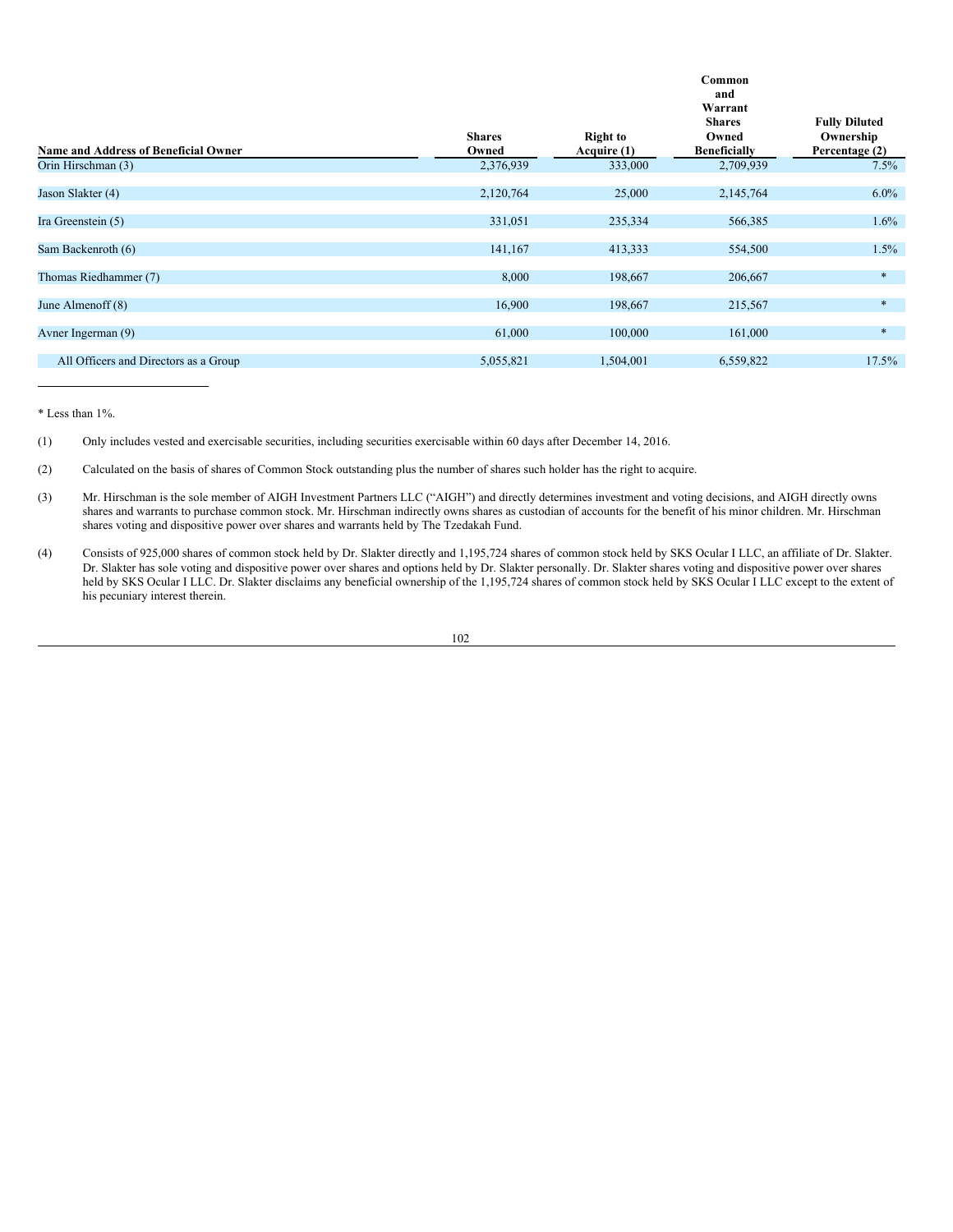- (5) Includes shares currently issuable upon exercise of options granted to Mr. Greenstein.
- (6) Includes shares currently issuable upon exercise of options granted to Mr. Backenroth.
- (7) Includes shares currently issuable upon exercise of options granted to Dr. Riedhammer.
- (8) Includes shares currently issuable upon exercise of options granted to Dr. Almenoff.
- (9) Includes shares currently issuable upon exercise of options granted to Dr. Ingerman.

## ITEM 13 CERTAIN RELATIONSHIPS, RELATED TRANSACTIONS, AND DIRECTOR INDEPENDENCE

#### **Policies and procedures for related person transactions**

Our Board has adopted a written related policy with respect to related person transactions. This policy governs the review, approval or ratification of covered related person transactions. The Audit Committee of our Board manages this policy.

For purposes of this policy, a "related person transaction" is a transaction, arrangement or relationship (or any series of similar transactions, arrangements or relationships) in which we (or any of our subsidiaries) were, are or will be a participant, and the amount involved exceeds \$120,000 and in which any related person had, has or will have a direct or indirect interest. For purposes of determining whether a transaction is a related person transaction, the Audit Committee relies upon Item 404 of Regulation S-K, promulgated under the Securities Exchange Act of 1934, as amended.

A "related person" is defined as:

- any person who is, or at any time since the beginning of our last fiscal year was, one of our directors or executive officers or a nominee to become one of our directors;
- any person who is known to be the beneficial owner of more than five percent of any class of our voting securities;
- any immediate family member of any of the foregoing persons, which means any child, stepchild, parent, stepparent, spouse, sibling, mother-in-law, father-inlaw, son-in-law, daughter-in-law, brother-in-law or sister-in-law of the director, executive officer, nominee or more than five percent beneficial owner, and any person (other than a tenant or employee) sharing the household of such director, executive officer, nominee or more than five percent beneficial owner; and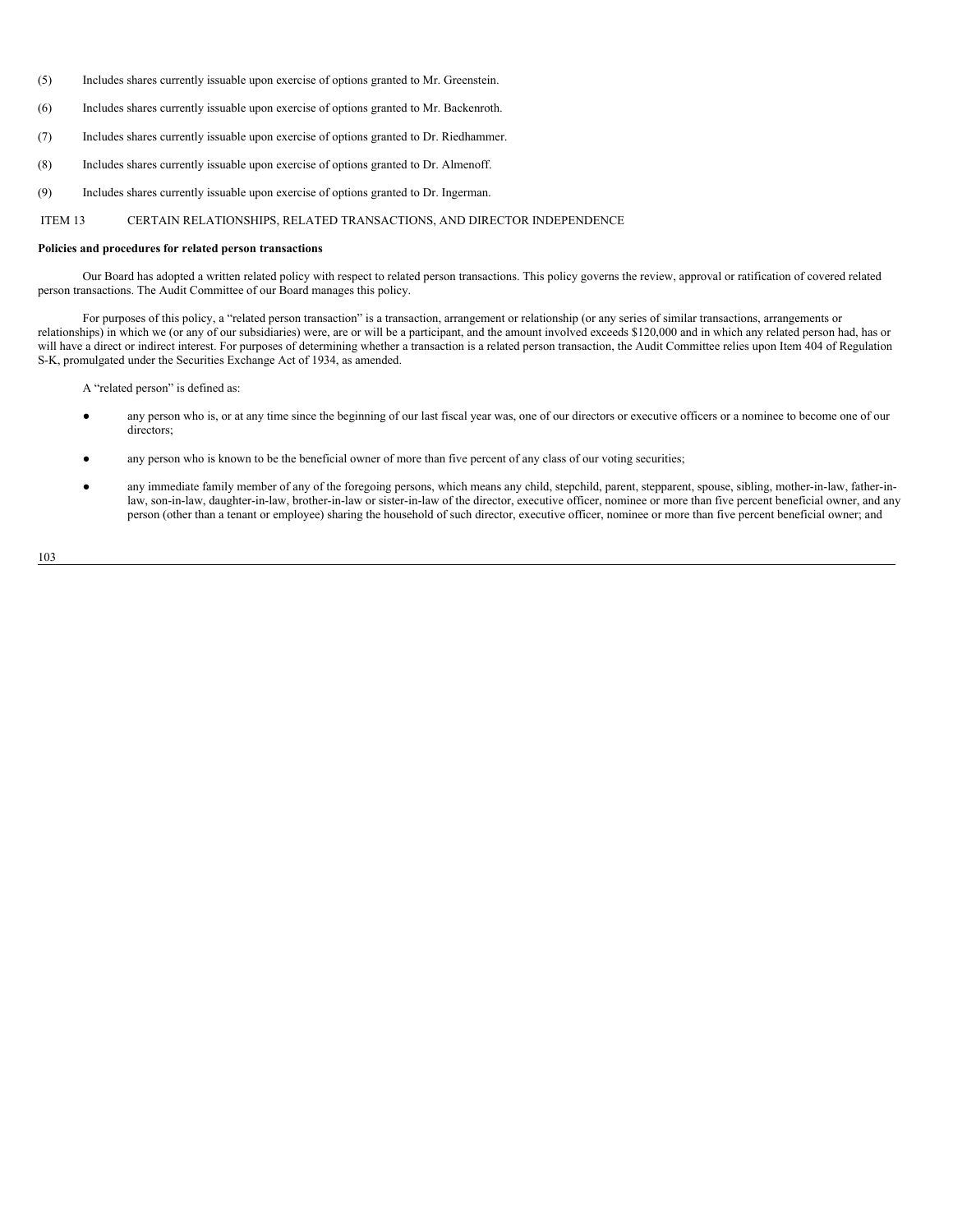any firm, corporation, or other entity in which any of the foregoing persons is employed or is a general partner or principal or in a similar position or in which such person has a ten percent or greater beneficial ownership interest.

The policy generally provides that we may enter into a related person transaction only if:

- the Audit Committee pre-approves such transaction in accordance with the guidelines set forth in the policy;
- the transaction is on terms comparable to those that could be obtained in arm's length dealings with an unrelated third party and the Audit Committee (or the chairperson of the Audit Committee) approves or ratifies such transaction in accordance with the guidelines set forth in the policy;
- the transaction is approved by the disinterested members of the Board; or
- the transaction involves compensation approved by the Compensation Committee of the Board.

In the event a related person transaction is not pre-approved by the Audit Committee and our management determines to recommend such related person transaction to the Audit Committee, such transaction must be reviewed by the Audit Committee. After review, the Audit Committee will approve or disapprove such transaction. When our Chief Financial Officer in consultation with our Chief Executive Officer, determines that it is not practicable or desirable for us to wait until the next Audit Committee meeting, the chairperson of the Audit Committee possesses delegated authority to act on behalf of the Audit Committee. The Audit Committee (or the chairperson of the Audit Committee) may approve only those related person transactions that are in, or not inconsistent with, our best interests and the best interests of our shareholders, as the Audit Committee (or the chairperson of the Audit Committee) determines in good faith.

The Audit Committee has determined that certain types of related person transactions are deemed to be pre-approved by the Audit Committee. Our related person transaction policy provides that the following transactions, even if the amount exceeds \$120,000 in the aggregate, are considered to be pre-approved by the Audit Committee:

- any employment of certain named executive officers that would be publicly disclosed;
- director compensation that would be publicly disclosed;
- transactions with other companies where the related person's only relationship is as a director or owner of less than ten percent of said company (other than a general partnership), if the aggregate amount involved does not exceed the greater of \$200,000 or five percent of that company's consolidated gross revenues;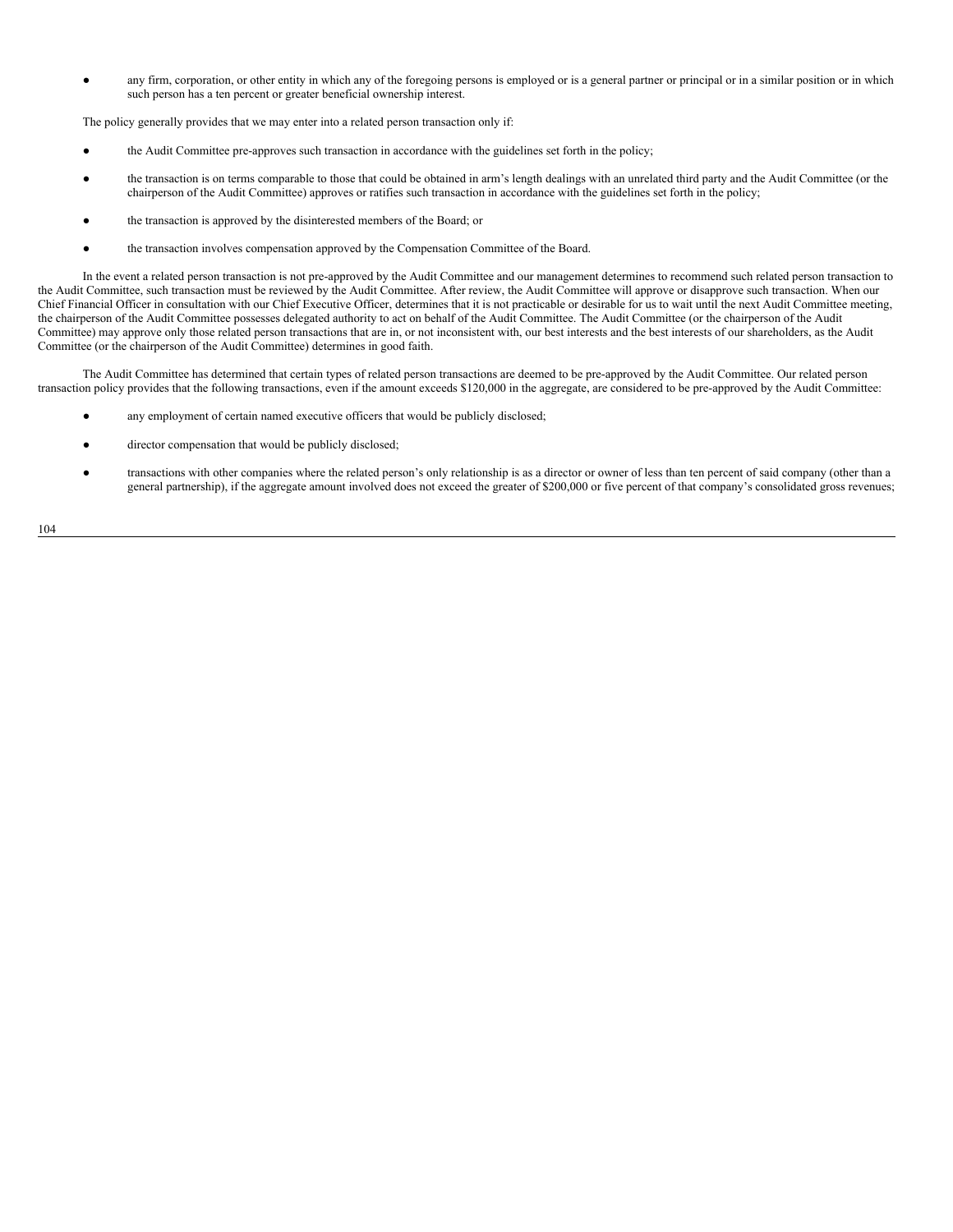- transactions where all shareholders receive proportional benefits;
- transactions involving competitive bids;
- transactions with a related person involving the rendering of services at rates or charges fixed in conformity with law or governmental authority; and
- transactions with a related person involving services as a bank depositary of funds, transfer agent, registrar, trustee under a trust indenture or similar services.

In addition, the Audit Committee will review the policy at least annually and recommend amendments to the policy to the Board from time to time.

The policy provides that all related person transactions will be disclosed to the Audit Committee, and all material related person transactions will be disclosed to the Board. Additionally, all related person transactions requiring public disclosure will be properly disclosed, as applicable, on our various public filings.

The Audit Committee will review all relevant information available to it about the related person transaction. The policy provides that the Audit Committee may approve or ratify the related person transaction only if the Audit Committee determines that, under all of the circumstances, the transaction is in, or is not inconsistent with, our best interests. The policy provides that the Audit Committee may, in its sole discretion, impose such conditions as it deems appropriate on us or the related person in connection with approval of the related person transaction.

# **Interest of Management in Certain Transactions**

In May 2014, the Company acquired certain assets of SKS Ocular (and affiliates; collectively referred to as "SKS"), which is a related person of Dr. Slakter, currently a director of the Company and its Chief Executive Officer. In consideration thereof, the Company paid \$3.5 million in cash and 1,194,862 shares of the Company's common stock. Dr. Slakter was not a director of the Company at the time of the transaction. In the acquisition, the Company entered into a consulting agreement with Dr. Slakter, and agreed to appoint a designee of SKS as a director of the Company. The Company is also obliged to grant to SKS Ocular up to an aggregate of 1,493,577 shares of the common stock upon reaching certain milestones. In December 2015, milestone 1 was achieved, and in May 2016, milestone 2 was achieved, resulting in the issuance of 995,718 shares of Ohr common stock to SKS Ocular 1 LLC. The Company also indirectly paid a total of \$91,280 in fiscal year 2015, and was invoiced \$267,680 in fiscal 2016, from Digital Angiography Reading Center, an affiliate of Dr. Slakter, for services rendered to the Company. In addition, in fiscal year 2015, the Company paid a total of \$172,308 to Dr. Slakter in consulting fees.

Our CRO running our phase 3 trial has contracted with Jason S. Slakter, M.D., P.C., d/b/a Digital Angiography Reading Center ("DARC"), a well-known digital reading center, which is owned by Dr. Jason Slakter, our CEO, pursuant to our related party transactions policy, with the review and approval of the Audit Committee, to provide digital reading and imaging services in connection with the Phase 3 study. We are advised that DARC has implemented a standard operating procedure (SOP) to firewall interactions between DARC employees and Dr. Slakter.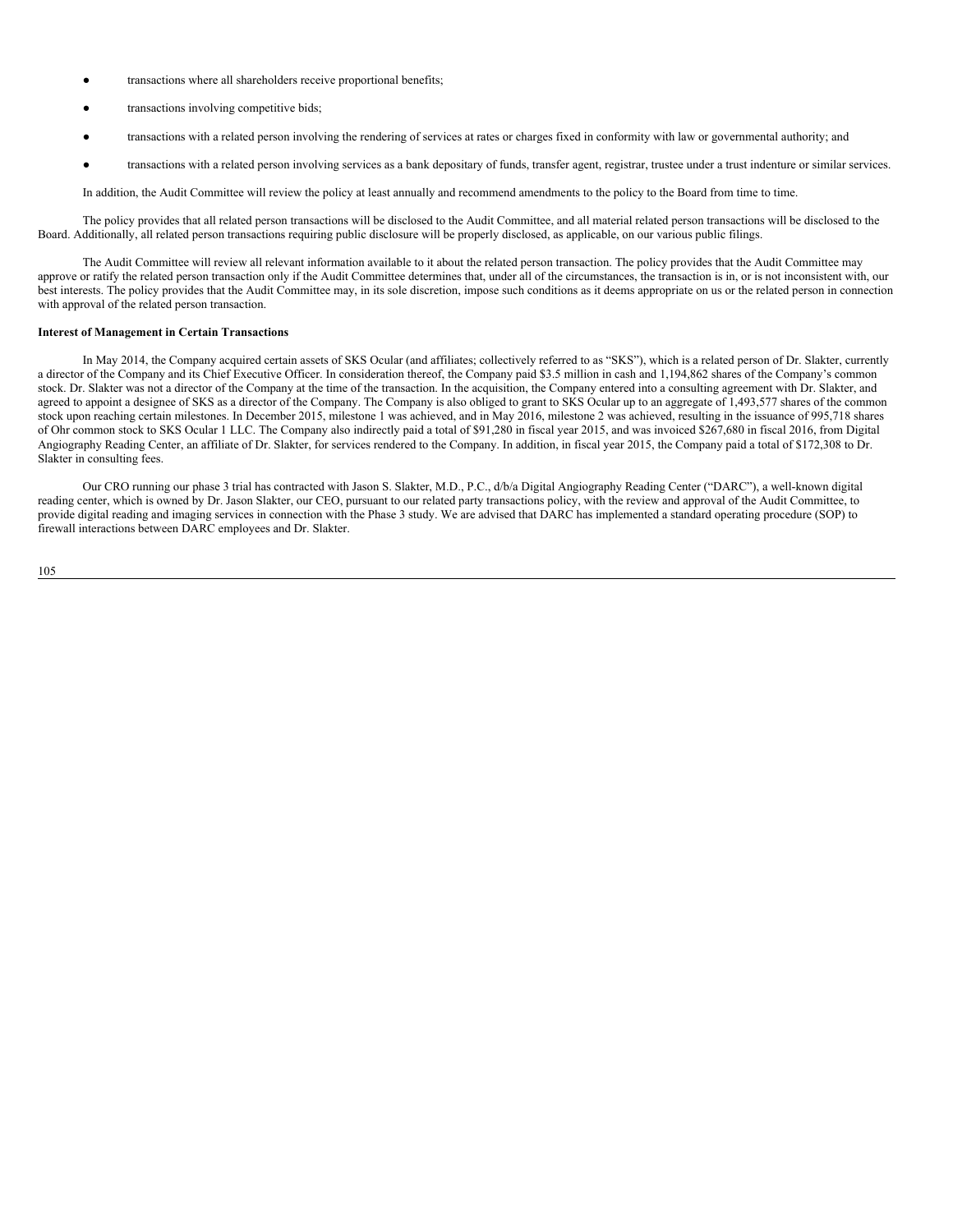# ITEM 14 PRINCIPAL ACCOUNTANT FEES AND SERVICES

The Board of Directors has selected MaloneBailey as the Company's independent auditors for the fiscal year ended September 30, 2016. MaloneBailey, LLP has audited Ohr Pharmaceutical's financial statements since 2012.

# **Principal Accountant Fees and Services.**

For fiscal year 2016, MaloneBailey charged the Company a total of \$59,000 for independent accounting and review fees. For fiscal year 2015, MaloneBailey charged the Company a total of \$92,500 for independent accounting and review fees.

|                                 | <b>Fiscal Year Ended</b> |  |                          |  |  |  |
|---------------------------------|--------------------------|--|--------------------------|--|--|--|
|                                 | September 30,<br>2016(1) |  | September 30,<br>2015(2) |  |  |  |
| Audit Fees & Audit-Related Fees | 59,000                   |  | 92,500                   |  |  |  |
| Tax Fees                        | 8,124                    |  | 3,500                    |  |  |  |
| All Other Fees                  | $-$                      |  |                          |  |  |  |
| <b>Total Fees</b>               | 67.124                   |  | 96,000                   |  |  |  |

(1) Fees billed to the Company through September 30, 2016.

(2) Fees billed to the Company through September 30, 2015.

# **Pre-Approval of Audit and Non-Audit Services**

The Board has not approved any formal policy concerning pre-approval of the auditors to perform both audit and non-audit services (services other than audit, review and attest services). Instead, on a case by case basis, any audit or non-audit services proposed to be performed are considered by and, if deemed appropriate, approved by the Board in advance of the performance of such services.

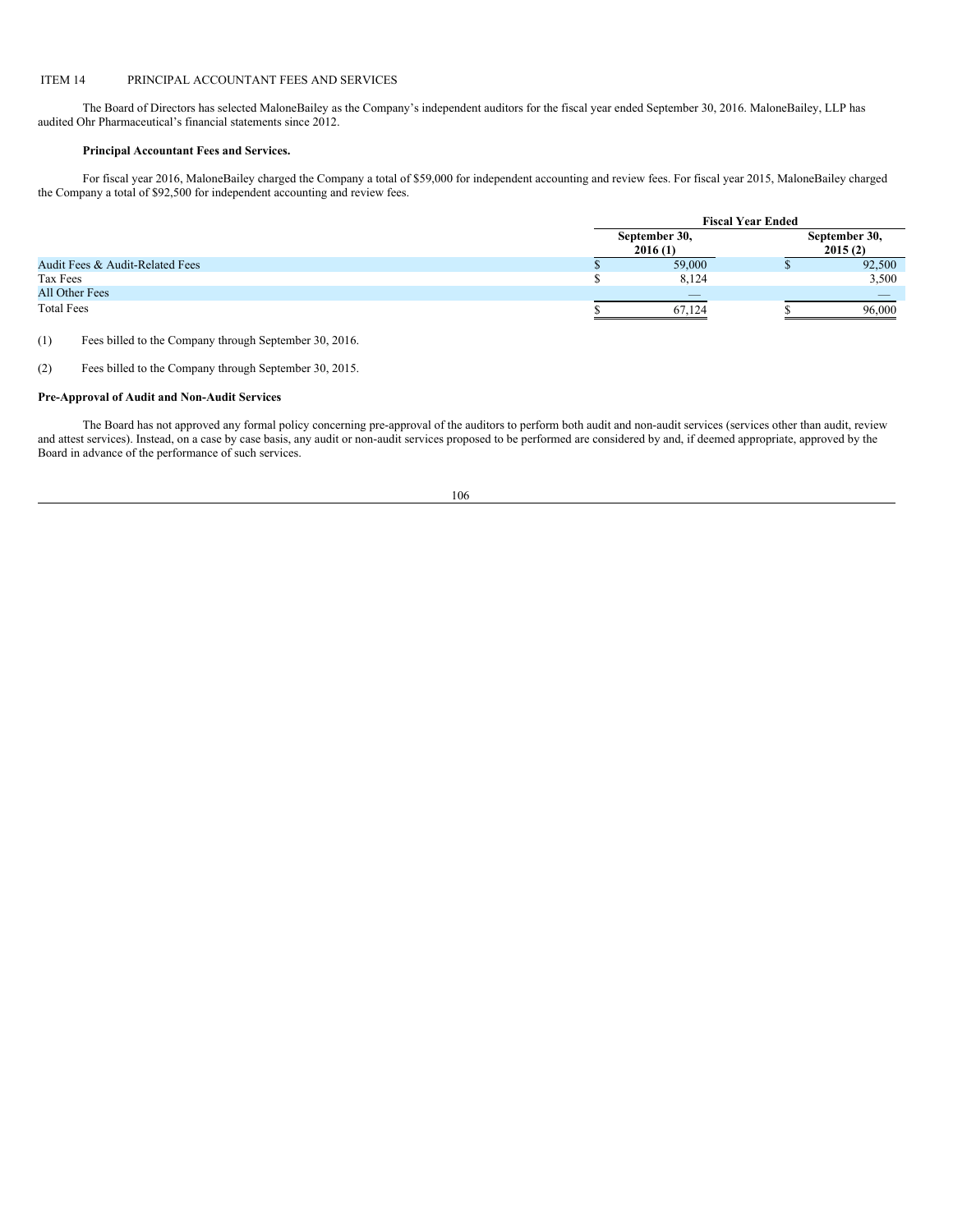# ITEM 15 EXHIBITS, FINANCIAL STATEMENT SCHEDULES

Documents listed below are filed as exhibits to this Annual Report on Form 10-K. (a) Exhibit Index:

| <b>Exhibit Number</b> | <b>Description of Exhibit</b>                                                                                                                                                       | The filings referenced<br>for incorporation by reference<br>are Ohr Pharmaceutical, Inc.<br>(File No. 001-35963) |
|-----------------------|-------------------------------------------------------------------------------------------------------------------------------------------------------------------------------------|------------------------------------------------------------------------------------------------------------------|
| 2.1                   | Contribution Agreement, dated May 14, 2014, among Ohr Pharmaceutical,<br>Inc., certain affiliates of Ohr, SKS Ocular, LLC, SKS Ocular 1, LLC, and<br>the controlling members of SKS | May 16, 2014, Form 8-K, Exhibit 2.1                                                                              |
| 2.2                   | Agreement and Plan of Merger, dated May 30, 2014, Ohr Pharmaceutical,<br>Inc., Ohr Holdco, Inc., and Ohr Merger Sub, Inc.                                                           | June 2, 2014, Form 8-K, Exhibit 2.2                                                                              |
| 2.3                   | Asset Purchase Agreement, dated August 21, 2009, between Ohr<br>Pharmaceutical, Inc. and Genaera Liquidating Trust                                                                  | August 26, 2009, Exhibit 10.01                                                                                   |
| 3.1                   | Certificate of Incorporation of Ohr Pharmaceutical, Inc.                                                                                                                            | June 2, 2014, Form 8-K, Exhibit 3.1(a)                                                                           |
| 3.2                   | Certificate of Amendment to Certificate of Incorporation of Ohr<br>Pharmaceutical, Inc.                                                                                             | June 2, 2014, Form 8-K, Exhibit 3.1(b)                                                                           |
| 3.3                   | By-Laws of Ohr Pharmaceutical, Inc.                                                                                                                                                 | June 2, 2014, Form 8-K, Exhibit 3.2                                                                              |
| 4.1(a)                | Form of Class J Common Stock Purchase Warrant issued on December 16,<br>2011                                                                                                        | December 20, 2011, Form 8-K, Exhibit 10.25                                                                       |
| 4.1(b)                | Amendment, dated March 11, 2014, to Class J Common Stock Purchase<br>Warrants                                                                                                       | March 14, 2014, Form 8-K, Exhibit 10.39                                                                          |
| 4.2                   | Form of Consulting Warrants                                                                                                                                                         | June 30, 2011, Form 10-O, Exhibit 10.21                                                                          |
| 4.3                   | Form of Series A Warrant                                                                                                                                                            | December 8, 2016, Form 8-K, Exhibit 4.1                                                                          |
| 4.4                   | Form of Series B Warrant                                                                                                                                                            | December 8, 2016, Form 8-K, Exhibit 4.2                                                                          |
| $10.1*$               | Form of Non-Qualified Option Agreement                                                                                                                                              | March 15, 2012, Form 8-K, Exhibit 10.26                                                                          |
| $10.2(a)$ *           | Employment Agreement, dated January 8, 2014, between Ohr<br>Pharmaceutical, Inc. and Sam Backenroth                                                                                 | January 10, 2014, Form 8-K, Exhibit 10.38                                                                        |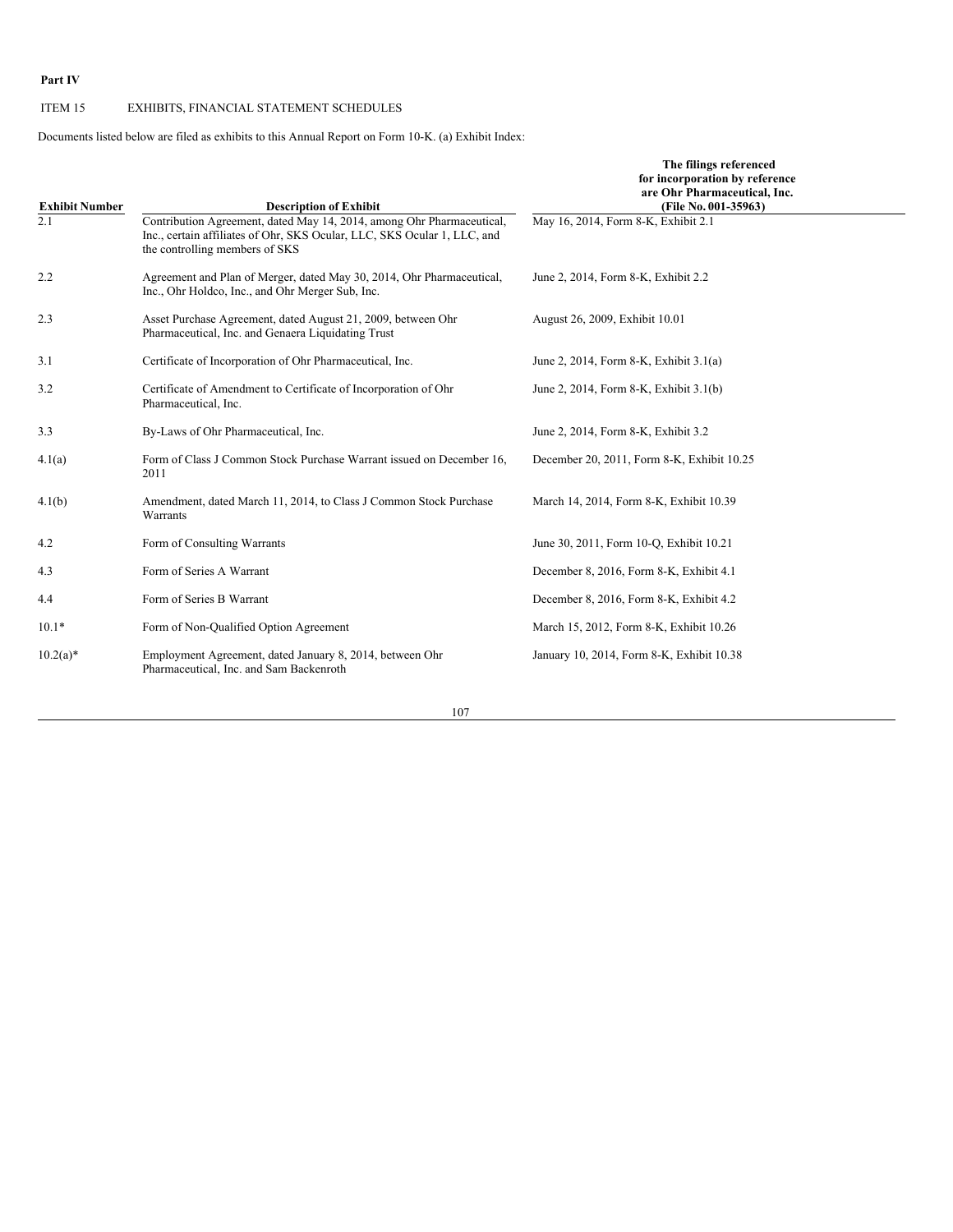## **The filings referenced for incorporation by reference are Ohr Pharmaceutical, Inc.**

| <b>Exhibit Number</b><br><b>Description of Exhibit</b> |                                                                                                                                                            | (File No. 001-35963)                           |  |
|--------------------------------------------------------|------------------------------------------------------------------------------------------------------------------------------------------------------------|------------------------------------------------|--|
| $10.2(b)*$                                             | Amendment 1, dated as of January 6, 2015, to the Employment Agreement,<br>dated January 8, 2014, between Ohr Pharmaceutical, Inc. and Sam<br>Backenroth    | January 8, 2015, Form 8-K, Exhibit 10.51       |  |
| $10.2(c)$ *                                            | Proprietary Information and Inventions Agreement, dated April 10, 2010,<br>between Ohr Pharmaceutical, Inc. and Sam Backenroth                             | September 30, 2015, form 10-K, Exhibit 10.3(c) |  |
| $10.3*$                                                | Employment Agreement, dated as of February 24, 2015, between Ohr<br>Pharmaceutical, Inc. and Avner Ingerman                                                | February 26, 2015, Form 8-K, Exhibit 10.52     |  |
| 10.4                                                   | Assignment and Assumption Agreement, dated as of May 30, 2014, between<br>Ohr Pharmaceutical, Inc. and Ohr Holdco, Inc.                                    | June 2, 2014, Form 8-K, Exhibit 10.44          |  |
| 10.5                                                   | Subscription Agreement, dated as of April 8, 2014, among Ohr<br>Pharmaceutical, Inc. and the purchasers identified on the signature page<br>thereto        | April 8, 2014, Form 8-K, Exhibit 10.41         |  |
| 10.6                                                   | Placement Agency Agreement, dated as of April 8, 2014, among Ohr<br>Pharmaceutical, Inc. and Chardan Capital Markets, LLC and Brean Capital,<br><b>LLC</b> | April 8, 2014, Form 8-K, Exhibit 10.40         |  |
| 10.7                                                   | Securities Purchase Agreement, dated December 7, 2016, by and among Ohr<br>Pharmaceuticals, Inc. and to purchasers listed therein                          | December 8, 2016, Form 8-K, Exhibit 10.1       |  |
| 10.8                                                   | Letter Agreement, dated December 2, 2016, by and betweeen Ohr<br>Pharmaceutical, Inc. and H.C. Wainwright & Co., LLC                                       | December 8, 2016, Form 8-K, Exhibit 10.2       |  |
| 10.9                                                   | Ohr Pharmaceutical, Inc. 2016 Consolidated Stock Incentive Plan                                                                                            | March 21, 2016, Form 8-K, Exhibit 10.1         |  |
| $10.10(a)$ *                                           | The Ohr Pharmaceutical, Inc. 2014 Stock Incentive Plan                                                                                                     | April 14, 2014, Form 8-K, Exhibit 10.42        |  |
| $10.10(b)*$                                            | Amendment to Ohr Pharmaceutical, Inc. 2014 Stock Incentive Plan                                                                                            | September 30, 2015, Form 10-K, Exhibit 10.8(b) |  |
| $10.11*$                                               | Form of Stock Option Agreement                                                                                                                             | March 31, 2015, Form 10-Q, Exhibit 10.53       |  |
| $10.12*$                                               | Ohr Pharmaceutical, Inc. 2009 Stock Incentive Plan                                                                                                         | March 31, 2010, Form 10-Q, Exhibit 10.1        |  |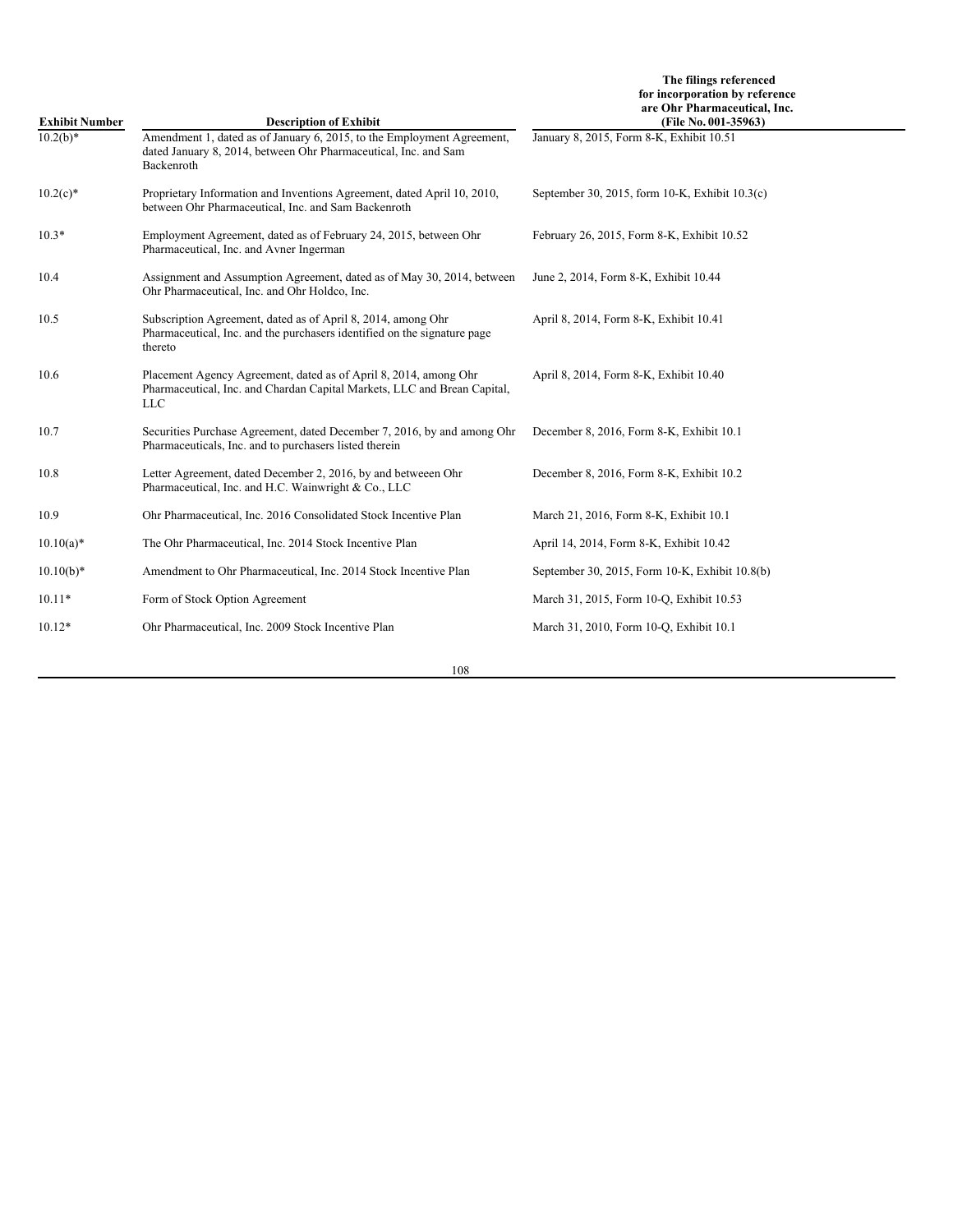| <b>Exhibit Number</b>                                              | <b>Description of Exhibit</b>                            | The filings referenced<br>for incorporation by reference<br>are Ohr Pharmaceutical, Inc.<br>(File No. 001-35963) |  |  |
|--------------------------------------------------------------------|----------------------------------------------------------|------------------------------------------------------------------------------------------------------------------|--|--|
| 14                                                                 | Code of Ethics                                           | September 30, 2015, Form 10-K, 10.8(b)                                                                           |  |  |
| 21                                                                 | Subsidiaries of the Registrant                           | Filed herewith                                                                                                   |  |  |
| 23                                                                 | Consent of Independent Registered Public Accounting Firm | Filed herewith                                                                                                   |  |  |
| 31.1                                                               | Section 302 Certification of Chief Executive Officer     | Filed herewith                                                                                                   |  |  |
| 31.2                                                               | Section 302 Certification of Chief Financial Officer     | Filed herewith                                                                                                   |  |  |
| 32.1                                                               | Section 906 Certification of Chief Executive Officer     | Filed herewith                                                                                                   |  |  |
| 32.2                                                               | Section 906 Certification of Chief Financial Officer     | Filed herewith                                                                                                   |  |  |
| 101.INS                                                            | <b>XBRL Instance Document</b>                            | Filed herewith                                                                                                   |  |  |
| 101.SCH                                                            | XBRL Taxonomy Extension Schema Document                  | Filed herewith                                                                                                   |  |  |
| 101.CAL                                                            | XBRL Taxonomy Extension Calculation Linkbase Document    | Filed herewith                                                                                                   |  |  |
| 101.DEF                                                            | XBRL Taxonomy Extension Definition Linkbase Document     | Filed herewith                                                                                                   |  |  |
| 101.LAB                                                            | XBRL Taxonomy Extension Label Linkbase Document          | Filed herewith                                                                                                   |  |  |
| 101.PRE                                                            | XBRL Taxonomy Extension Presentation Linkbase Document   | Filed herewith                                                                                                   |  |  |
| $\ast$<br>Management contract or compensation plan or arrangement. |                                                          |                                                                                                                  |  |  |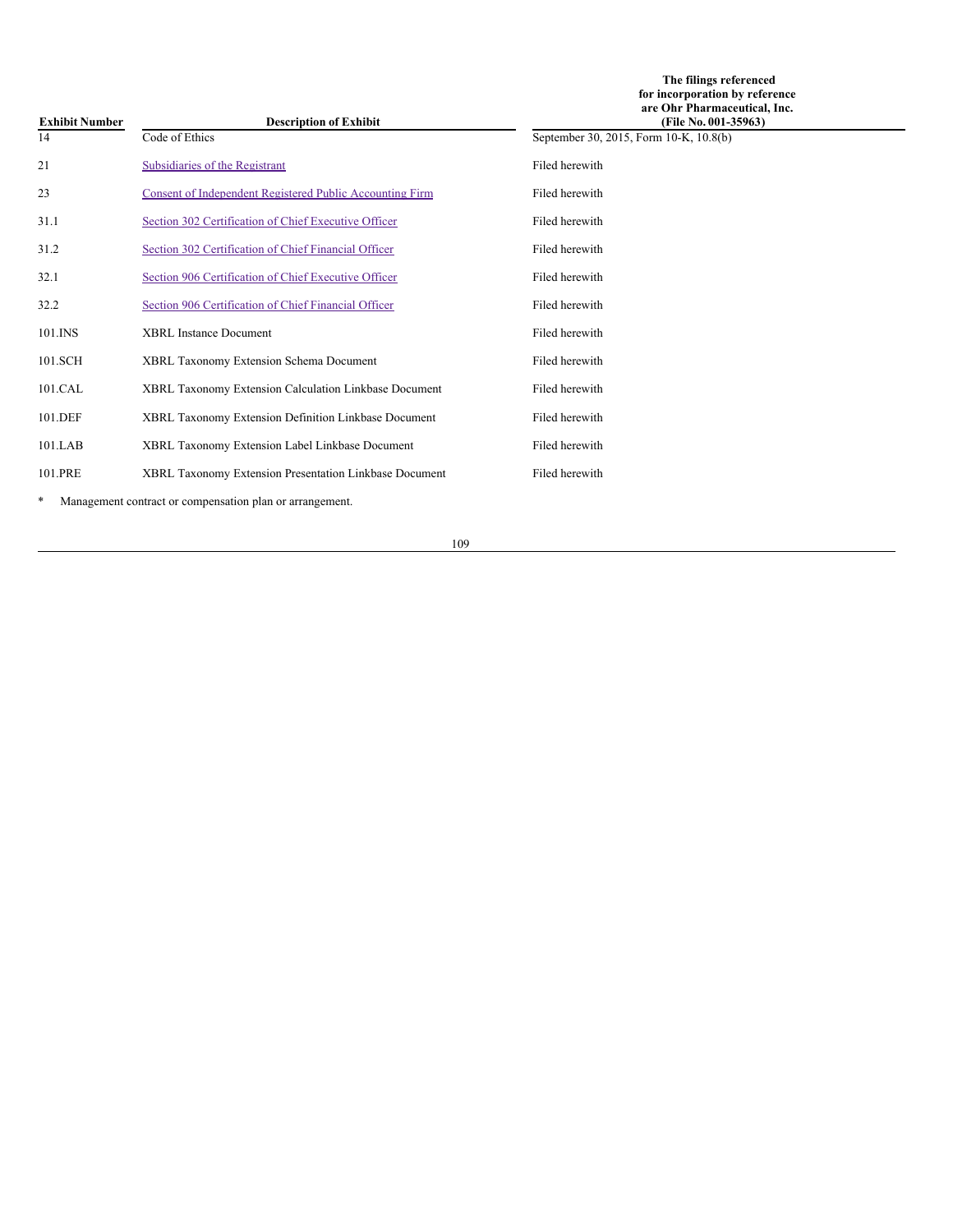### **SIGNATURES**

Pursuant to the requirements of Section 13 or 15(d) of the Securities Exchange Act of 1934, the registrant has duly caused this report to be signed on its behalf by the undersigned, thereunto duly authorized.

|        |                   | REGISTRANT:<br>OHR PHARMACEUTICAL, INC.          |
|--------|-------------------|--------------------------------------------------|
| Dated: | December 22, 2016 | By: /s/ JASON SLAKTER                            |
|        |                   | Jason Slakter, CEO (Principal Executive Officer) |
| Dated: | December 22, 2016 | By: /s/ SAM BACKENROTH                           |
|        |                   | Sam Backenroth, CFO                              |
|        |                   | (Principal Accounting and Financial Officer)     |

Pursuant to the requirements of the Securities Exchange Act of 1934, this report has been signed below by the following persons on behalf of the registrant and in the capacities and on the dates indicated.

| Dated: | December 22, 2016 | By: /s/ JASON SLAKTER                                    |
|--------|-------------------|----------------------------------------------------------|
|        |                   | Jason Slakter, Director                                  |
| Dated: | December 22, 2016 | By: /s/ IRA GREENSTEIN                                   |
|        |                   | Ira Greenstein, Director                                 |
| Dated: | December 22, 2016 | By: /s/ ORIN HIRSCHMAN                                   |
|        |                   | Orin Hirschman, Director                                 |
| Dated: | December 22, 2016 | By: /s/ JUNE ALMENOFF                                    |
|        |                   | June Almenoff, Director                                  |
|        |                   |                                                          |
| Dated: | December 22, 2016 | By: /s/ THOMAS RIEDHAMMER<br>Thomas Riedhammer, Director |
|        |                   |                                                          |
|        |                   |                                                          |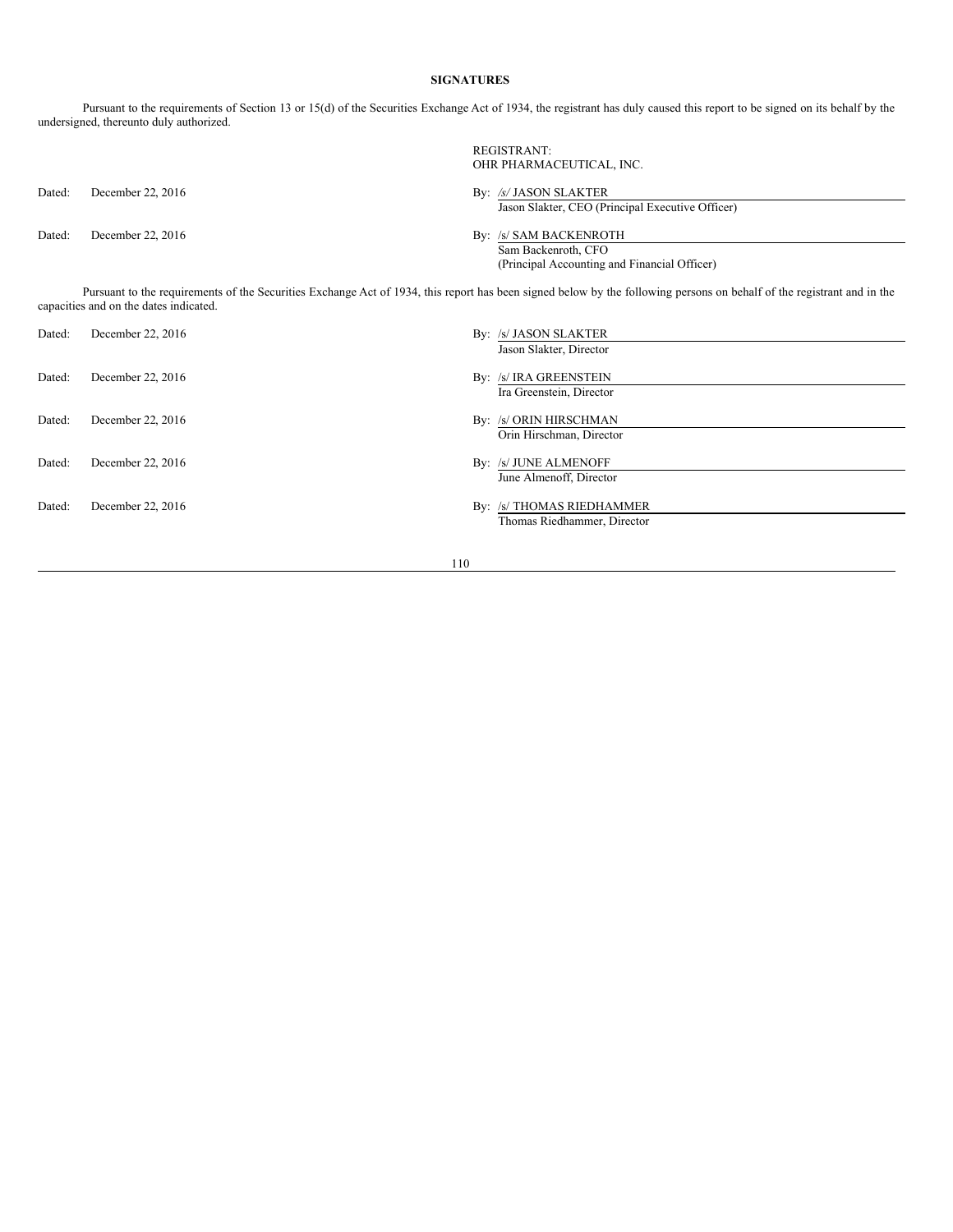<span id="page-112-0"></span>OHR [Pharmaceutical,](#page-55-0) Inc. - 10-K

### **Exhibit 21 List of Subsidiaries of Ohr Pharmaceutical. Inc.**

1. Ohr Opco, Inc. (incorporated in Delaware)

2. Ohr Pharma, LLC (organized in Delaware)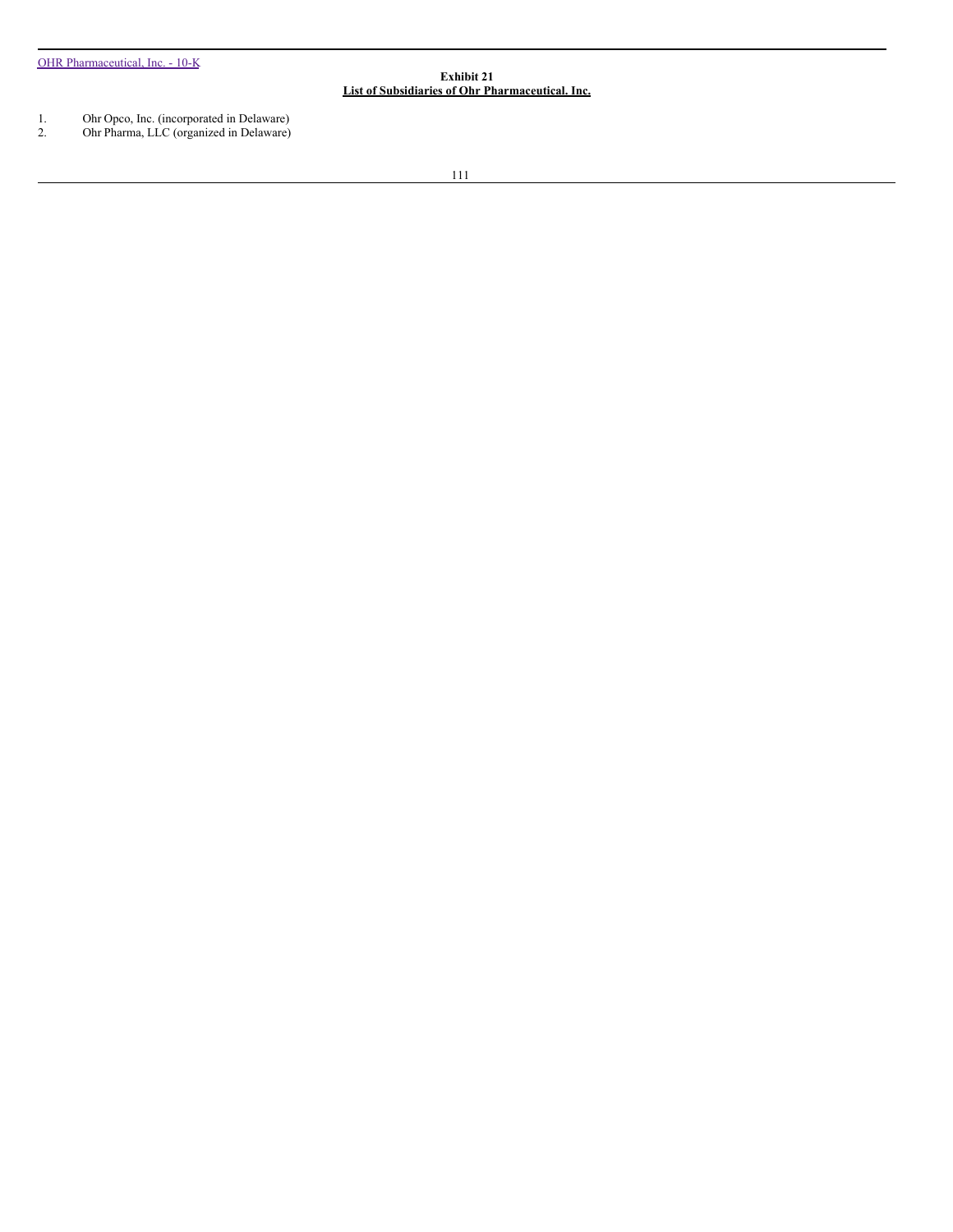#### **Exhibit 23 Consent of Independent Registered Public Accounting Firm**

<span id="page-113-0"></span>We hereby consent to the incorporation by reference in the Registration Statement on Form S-3 (No. 333-201368) of Ohr Pharmaceutical, Inc. of our report dated December 22, 2016, relating to the consolidated financial statements for the year ended September 30, 2016 and the effectiveness of internal control over financial reporting as of September 30, 2016, which report appears in this Annual Report on Form 10-K for the fiscal year ended September 30, 2016.

/s/ MaloneBailey, LLP

www.malone-bailey.com Houston, Texas December 22, 2016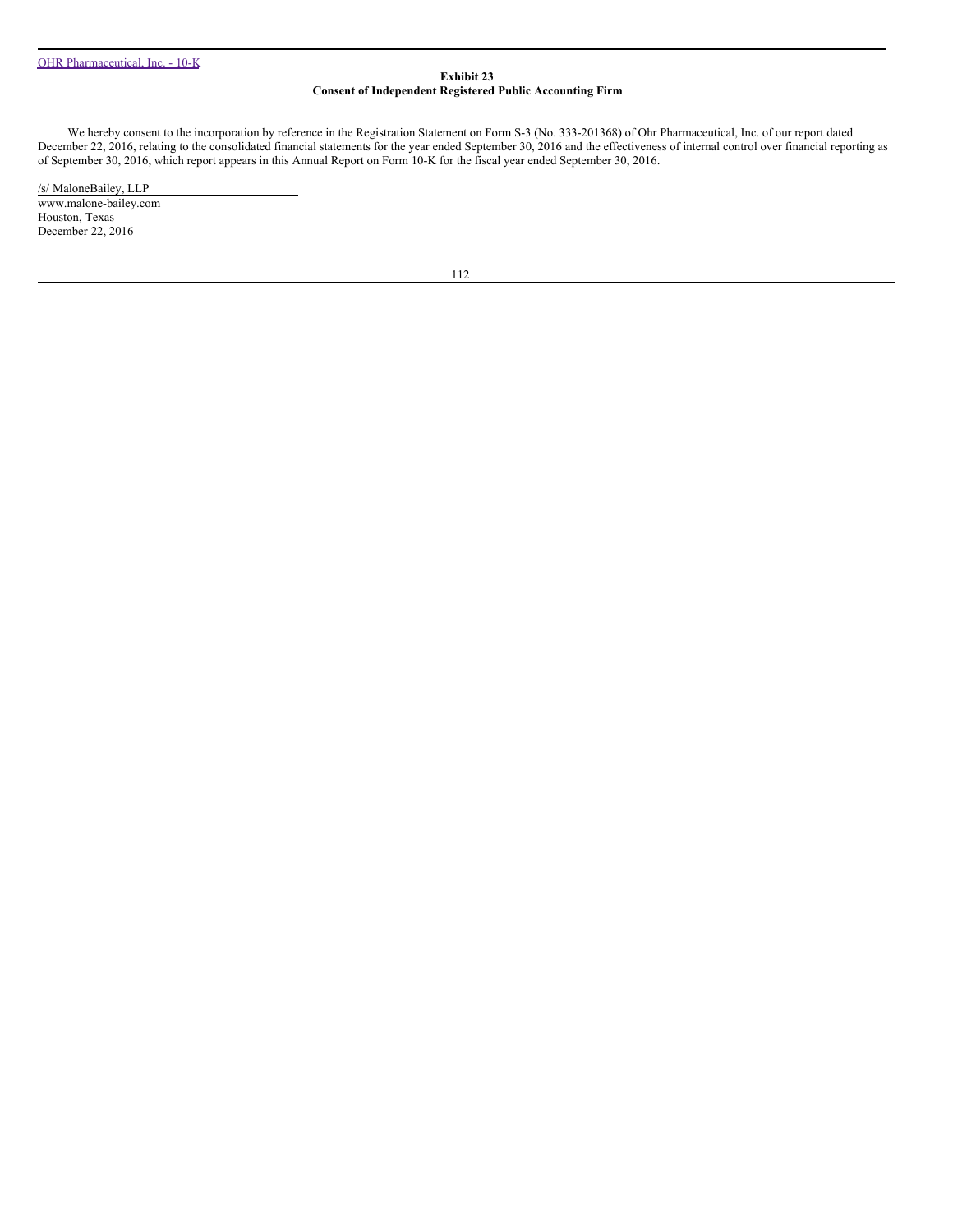**Exhibit 31.1** Certification of Chief Executive Officer Pursuant to Section 302 of the Sarbanes-Oxley Act of 2002

<span id="page-114-0"></span>I, Jason Slakter, certify that:

- 1. I have reviewed this report on Form 10-K of Ohr Pharmaceutical, Inc;
- 2. Based on my knowledge, this report does not contain any untrue statement of a material fact or omit to state a material fact necessary to make the statements made, in light of the circumstances under which such statements were made, not misleading with respect to the period covered by this report;
- 3. Based on my knowledge, the financial statements, and other financial information included in this report, fairly present in all material respects the financial condition, results of operations and cash flows of the registrant as of, and for, the periods presented in this report;
- 4. The registrant's other certifying officer(s) and I are responsible for establishing and maintaining disclosure controls and procedures (as defined in Exchange Act Rules 13a-15(e)) and internal control over financial reporting (as defined in Exchange Act Rules 13a- 15(f) and 15(d)-15(f)) for the registrant and have:
- a. Designed such disclosure controls and procedures, or caused such disclosure controls and procedures to be designed under our supervision, to ensure that material information relating to the registrant, including its consolidated subsidiaries, is made known to us by others within those entities, particularly during the period in which this report is being prepared;
- b. Designed such internal control over financial reporting, or caused such internal control over financial reporting to be designed under our supervision, to provide reasonable assurance regarding the reliability of financial reporting and the preparation of financial statements for external purposes in accordance with generally accepted accounting principles;
- c. Evaluated the effectiveness of the registrant's disclosure controls and procedures and presented in this report our conclusions about the effectiveness of the disclosure controls and procedures, as of the end of the period covered by this report based on such evaluation; and
- d. Disclosed in this report any change in the registrant's internal control over financial reporting that occurred during the registrant's most recent fiscal quarter (the registrant's fourth fiscal quarter in the case of an annual report) that has materially affected, or is reasonably likely to materially affect, the registrant's internal control over financial reporting; and
	- 5. The registrant's other certifying officer(s) and I have disclosed, based on our most recent evaluation of internal control over financial reporting, to the registrant's auditors and the audit committee of the registrant's board of directors (or persons performing the equivalent functions):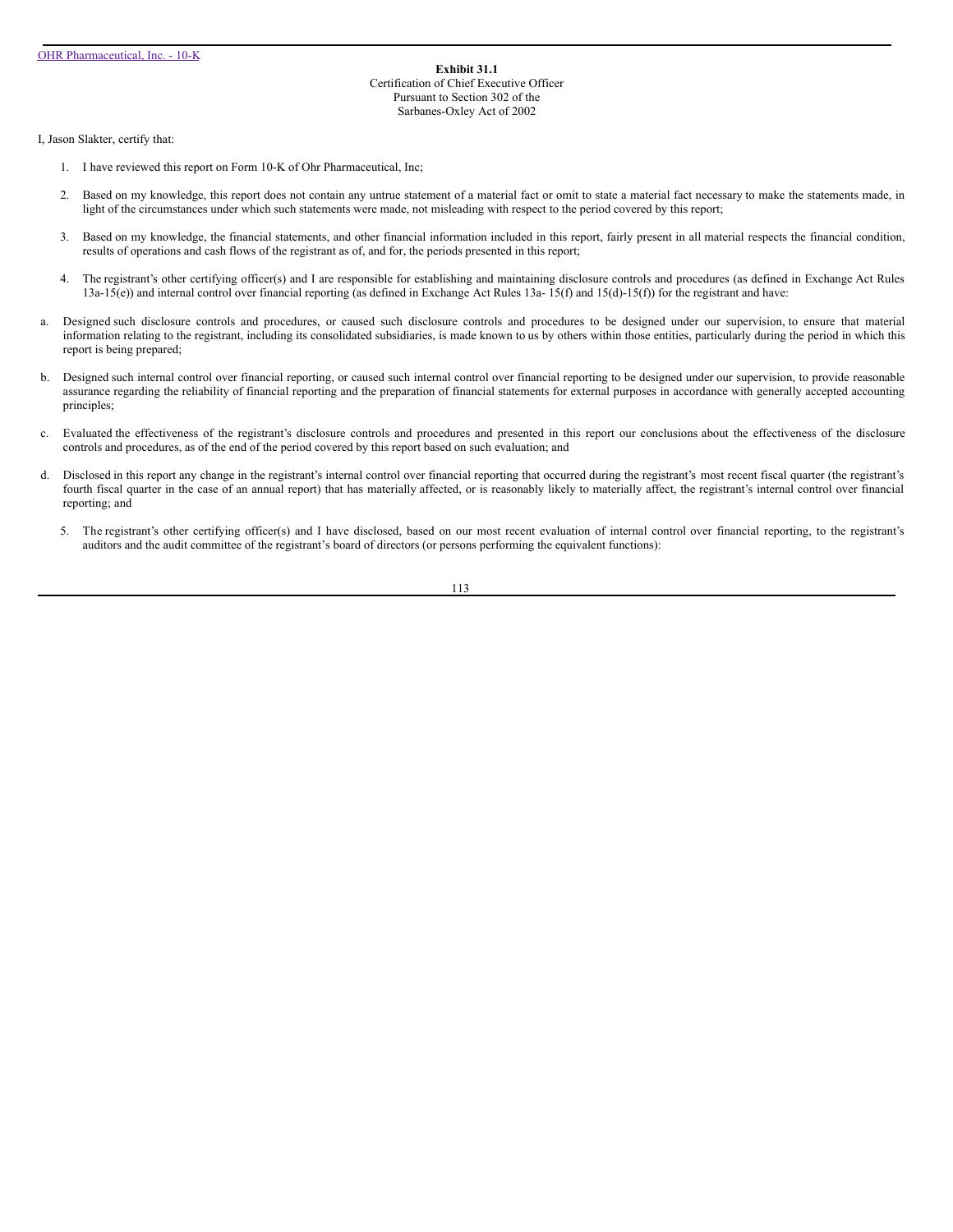- a. All significant deficiencies and material weaknesses in the design or operation of internal control over financial reporting which are reasonably likely to adversely affect the registrant's ability to record, process, summarize and report financial information; and
- b. Any fraud, whether or not material, that involves management or other employees who have a significant role in the registrant's internal control over financial reporting.

Dated: December 22, 2016

*/s/ Jason Slakter* Jason Slakter Chief Executive Officer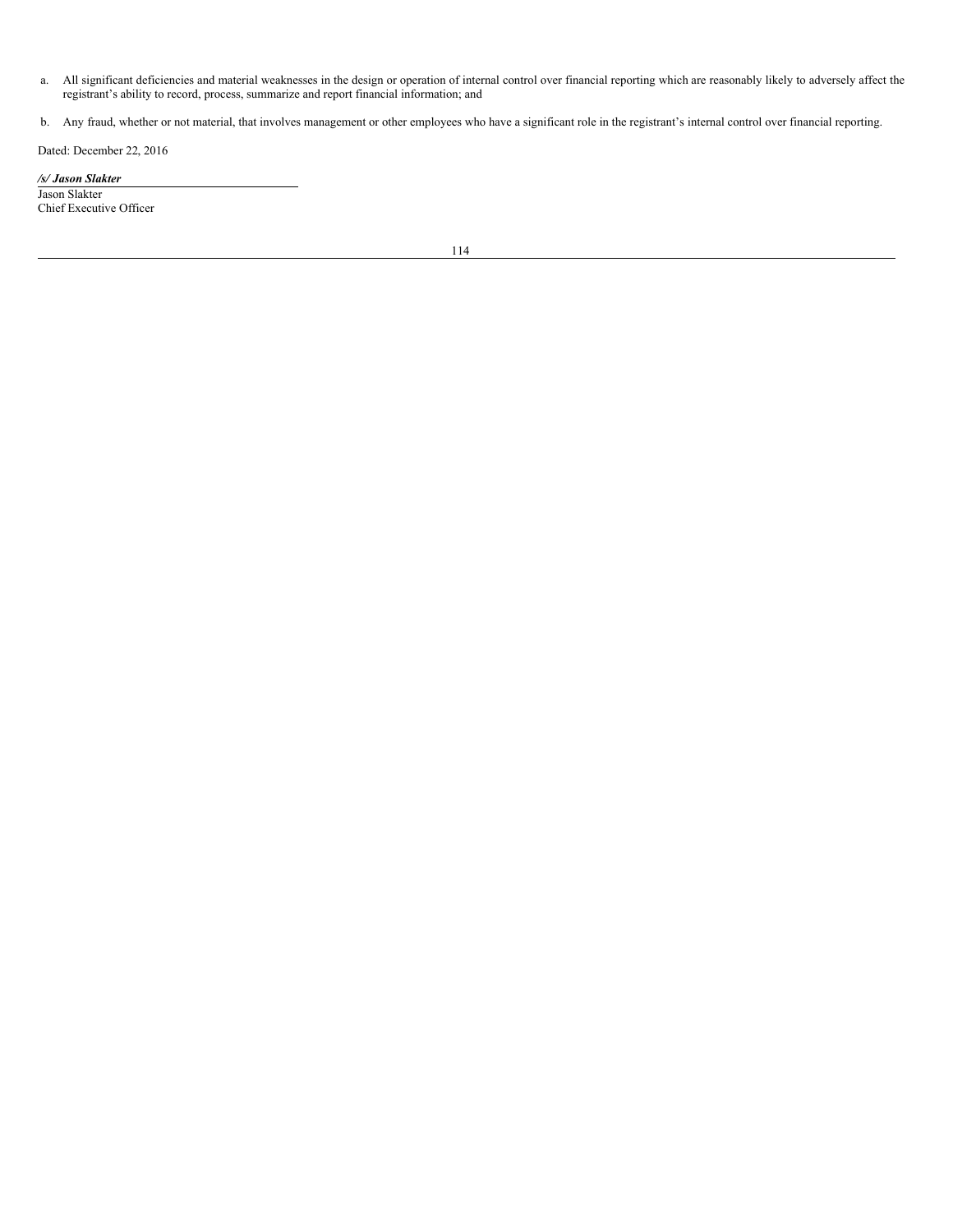**Exhibit 31.2** Certification of Chief Financial Officer Pursuant to Section 302 of the Sarbanes-Oxley Act of 2002

<span id="page-116-0"></span>I, Sam Backenroth, certify that:

- 1. I have reviewed this report on Form 10-K of Ohr Pharmaceutical, Inc.;
- 2. Based on my knowledge, this report does not contain any untrue statement of a material fact or omit to state a material fact necessary to make the statements made, in light of the circumstances under which such statements were made, not misleading with respect to the period covered by this report;
- 3. Based on my knowledge, the financial statements, and other financial information included in this report, fairly present in all material respects the financial condition, results of operations and cash flows of the registrant as of, and for, the periods presented in this report;
- 4. The registrants other certifying officer(s) and I are responsible for establishing and maintaining disclosure controls and procedures (as defined in Exchange Act Rules 13a-15(e)) and internal control over financial reporting (as defined in Exchange Act Rules 13a- 15(f) and 15(d)-15(f)) for the registrant and have:
- a. Designed such disclosure controls and procedures, or caused such disclosure controls and procedures to be designed under our supervision, to ensure that material information relating to the registrant, including its consolidated subsidiaries, is made known to us by others within those entities, particularly during the period in which this report is being prepared;
- b. Designed such internal control over financial reporting, or caused such internal control over financial reporting to be designed under our supervision, to provide reasonable assurance regarding the reliability of financial reporting and the preparation of financial statements for external purposes in accordance with generally accepted accounting principles;
- c. Evaluated the effectiveness of the registrant's disclosure controls and procedures and presented in this report our conclusions about the effectiveness of the disclosure controls and procedures, as of the end of the period covered by this report based on such evaluation; and
- d. Disclosed in this report any change in the registrant's internal control over financial reporting that occurred during the registrant's most recent fiscal quarter (the registrant 's fourth fiscal quarter in the case of an annual report) that has materially affected, or is reasonably likely to materially affect, the registrant 's internal control over financial reporting; and
	- 5. The registrant's other certifying officer(s) and I have disclosed, based on our most recent evaluation of internal control over financial reporting, to the registrant's auditors and the audit committee of the registrant's board of directors (or persons performing the equivalent functions):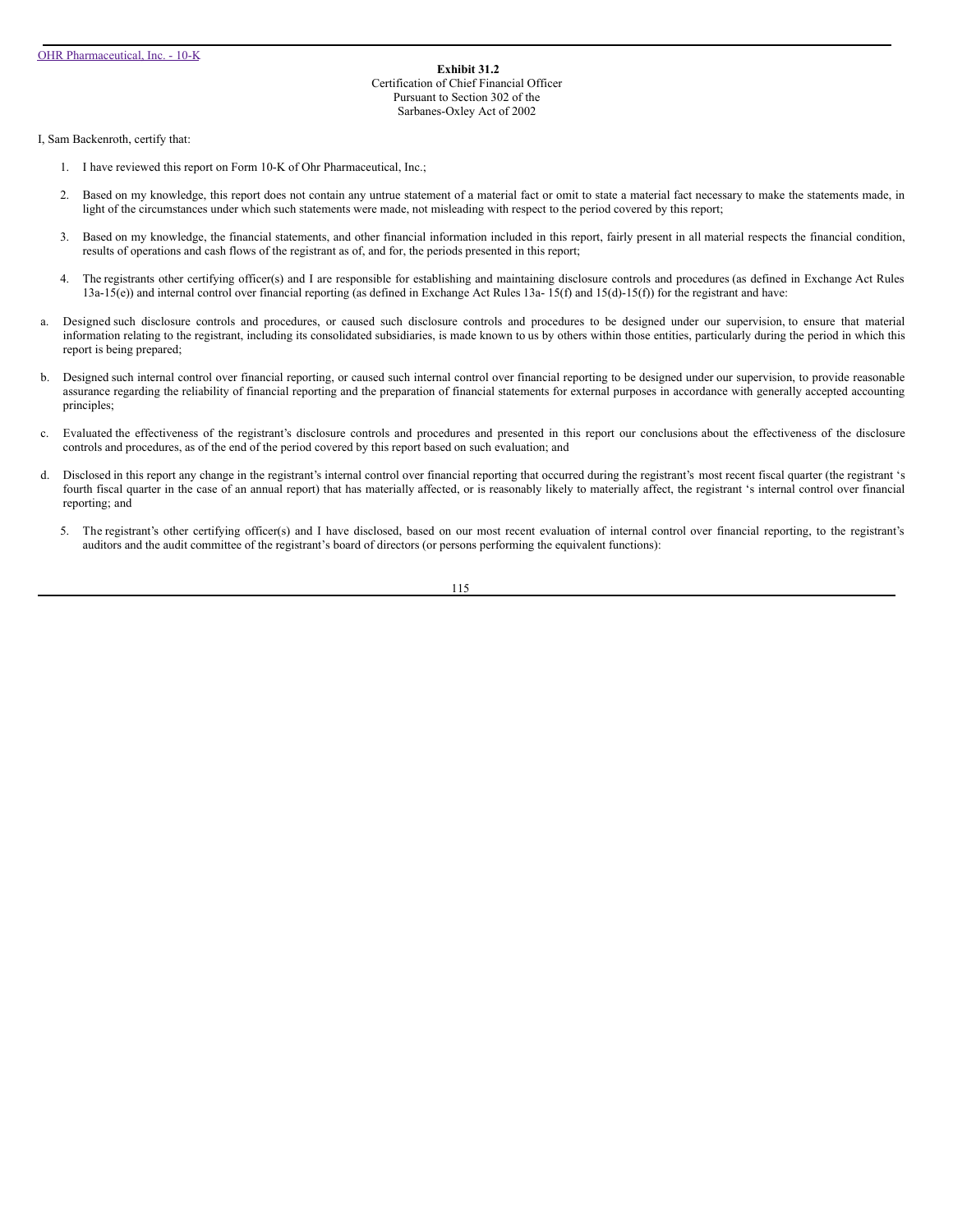- a. All significant deficiencies and material weaknesses in the design or operation of internal control over financial reporting which are reasonably likely to adversely affect the registrant's ability to record, process, summarize and report financial information; and
- b. Any fraud, whether or not material, that involves management or other employees who have a significant role in the registrant's internal control over financial reporting.

Dated: December 22, 2016

**/s/** *Sam Backenroth*

Sam Backenroth Chief Financial Officer and Principal Accounting Officer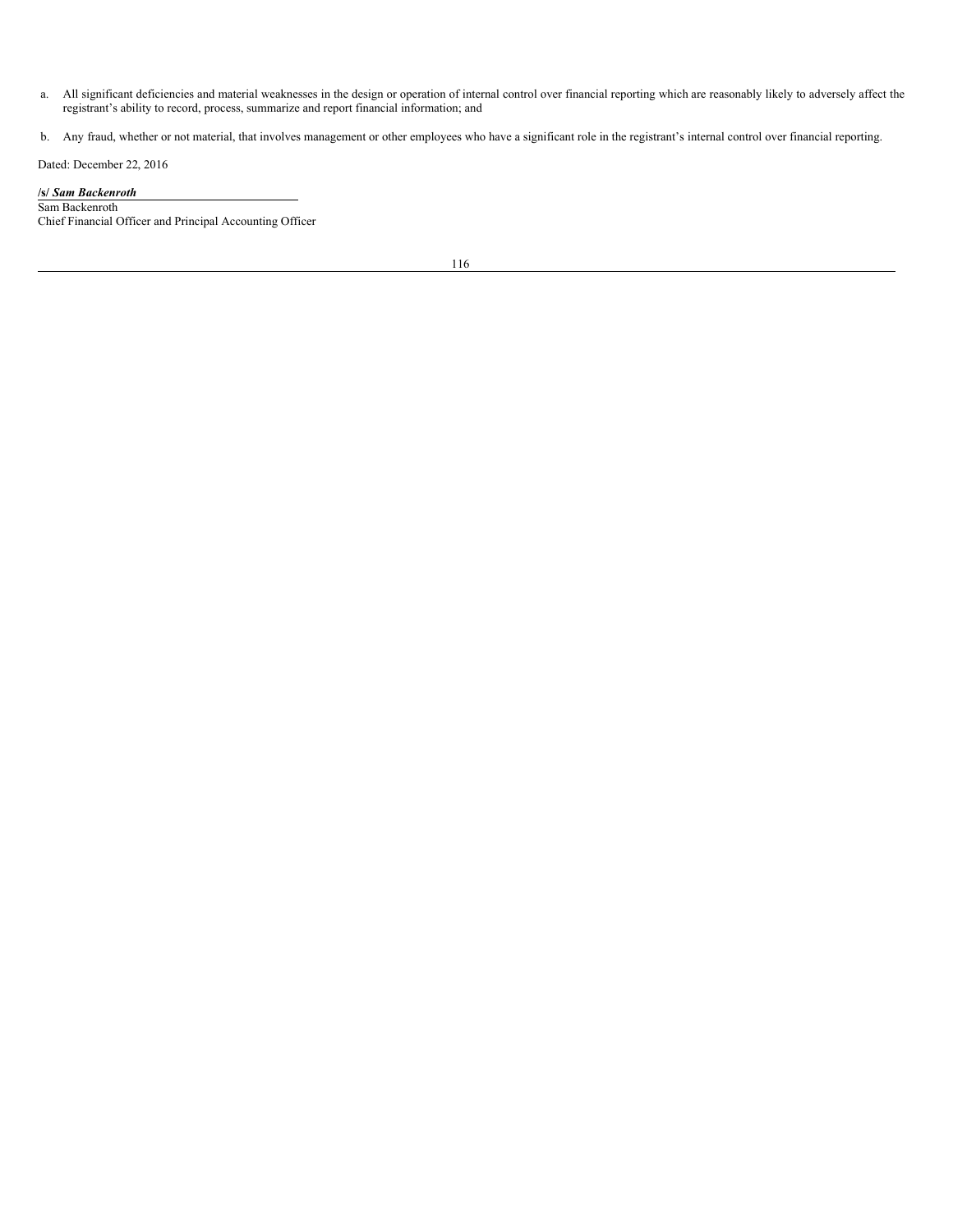**Exhibit 32.1**

Certification of Chief Executive Officer Pursuant to 18 U.S.C Section 1350, As Adopted Pursuant to Section 906 of the

Sarbanes-Oxley Act of 2002

Not Filed Pursuant to the Securities Exchange Act of 1934

<span id="page-118-0"></span>In connection with the Annual Report of Ohr Pharmaceutical, Inc. (the*"Company"*) on Form 10-K for the fiscal year ended September 30, 2016 as filed with the Securities and Exchange Commission on the date hereof (the "Report"), I, Jason Slakter, Chief Executive Officer, of the Company, certify, pursuant to 18 U.S.C. Section 1350, as adopted pursuant to Section 906 of the Sarbanes-Oxley Act of 2002, that:

- 1. The Report fully complies with the requirements of Section 13(a) or 15(d) of the Securities Exchange Act of 1934; and
- 2. The information contained in the Report fairly presents, in all material respects, the financial condition and results of operations of the Company.

Dated: December 22, 2016

*/s/ Jason Slakter* Name: Jason Slakter<br>Title: Chief Executi Chief Executive Officer